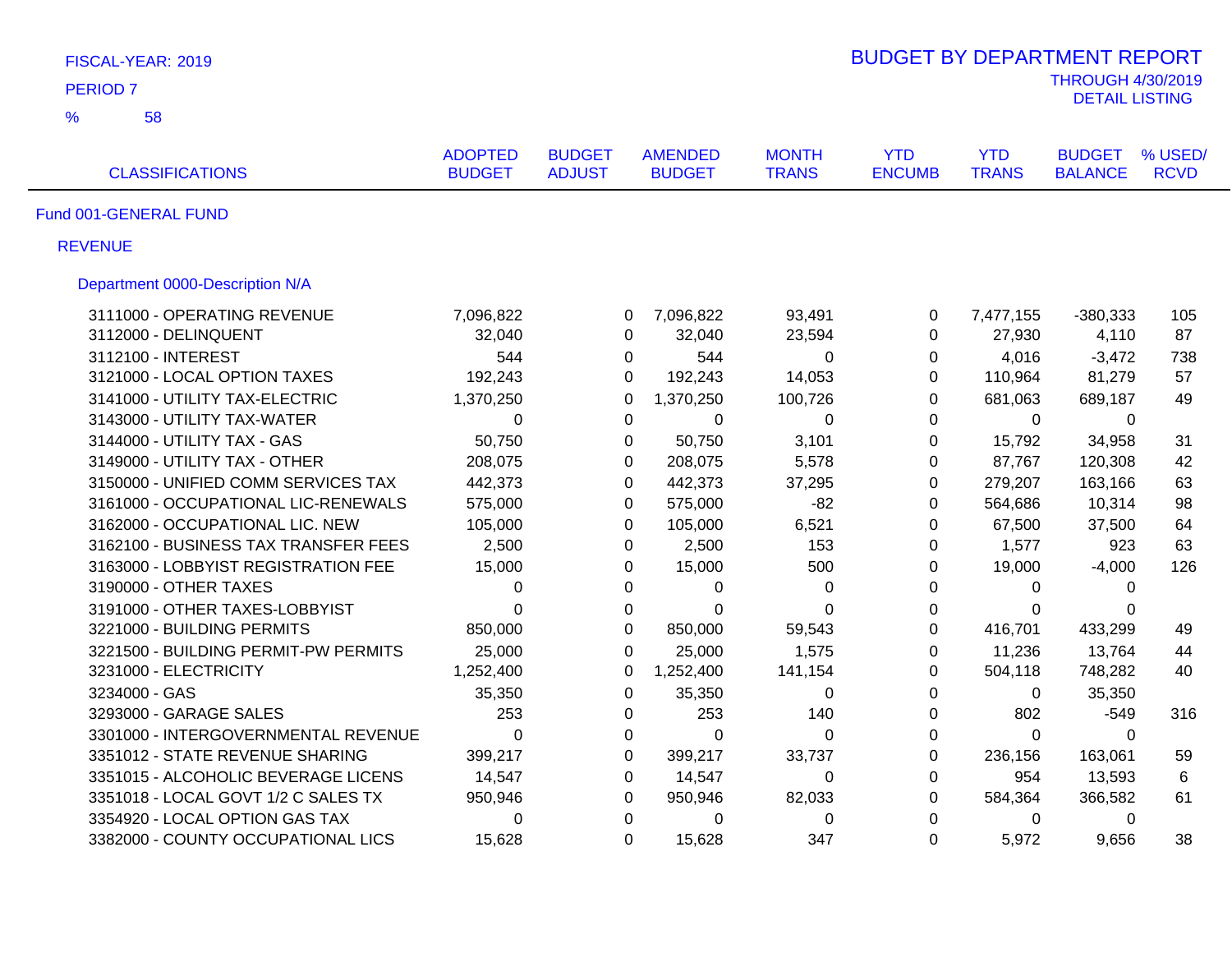|                                      | <b>ADOPTED</b> | <b>BUDGET</b> | <b>AMENDED</b> | <b>MONTH</b>   | <b>YTD</b>     | <b>YTD</b>   | <b>BUDGET</b>  | % USED/         |
|--------------------------------------|----------------|---------------|----------------|----------------|----------------|--------------|----------------|-----------------|
| <b>CLASSIFICATIONS</b>               | <b>BUDGET</b>  | <b>ADJUST</b> | <b>BUDGET</b>  | <b>TRANS</b>   | <b>ENCUMB</b>  | <b>TRANS</b> | <b>BALANCE</b> | <b>RCVD</b>     |
| 3412000 - ZONING HEARING FEES        | 32,960         | 0             | 32,960         | $\Omega$       | $\overline{0}$ | 6,000        | 26,960         | $\overline{18}$ |
| 3413000 - PLANNING & ZONING FEES     | 41,200         | 0             | 41,200         | 3,166          | 0              | 27,608       | 13,592         | 67              |
| 3413001 - LIEN SEARCH FEES           | 14,412         | 0             | 14,412         | 1,580          | 0              | 9,510        | 4,902          | 65              |
| 3413002 - SPECIAL EVENTS APP         | 3,390          | 0             | 3,390          | 160            | 0              | 2,990        | 400            | 88              |
| 3414000 - MICROFILM SALES            | 1,315          | 0             | 1,315          | 85             | 0              | 1,113        | 203            | 84              |
| 3419010 - BLDG & ZON REINSPECT FEES  | 300            | 0             | 300            | $\Omega$       | 0              | 100          | 200            | 33              |
| 3419030 - CERT OF USE/OCCUPANCY      | 22,000         | 0             | 22,000         | 2,100          | 0              | 12,100       | 9,900          | 55              |
| 3419040 - CODE ENFORCEMENT FINES     | 109,844        | 0             | 109,844        | 5,309          | 0              | 39,376       | 70,468         | 35              |
| 3419051 - BACKGROUND, NOTARY, COPIES | 21,124         | 0             | 21,124         | 1,758          | 0              | 10,375       | 10,749         | 49              |
| 3421010 - POLICE SERVICES            | 38,360         | 0             | 38,360         | 1,710          | 0              | 18,714       | 19,646         | 48              |
| 3421021 - TOWING ADMIN FEE           | 5,558          | 0             | 5,558          | 0              | 0              | 0            | 5,558          |                 |
| 3421025 - SCHL CRSNG GRDS- CTY REIM  | 25,000         | 0             | 25,000         | 115            | 0              | 6,489        | 18,511         | 25              |
| 3434100 - SOLID WASTE CHARGES        | 21,512         | 0             | 21,512         | 26,269         | 0              | 39,093       | $-17,582$      | 181             |
| 3434200 - PRIVATE HAULERS PERMIT FE  | 607,289        | 0             | 607,289        | 47,879         | 0              | 389,251      | 218,038        | 64              |
| 3445100 - PARKING PERMITS            | 113,506        | 0             | 113,506        | 7,866          | 0              | 69,805       | 43,701         | 61              |
| 3445200 - PARKING METERS FRANCHISE   | 1,778,925      | 0             | 1,778,925      | 151,941        | 0              | 1,105,719    | 673,206        | 62              |
| 3445210 - VALET PARKING              | 20,000         | 0             | 20,000         | 1,500          | 0              | 10,125       | 9,875          | 50              |
| 3445220 - PARKING FUND REVENUE       | 36,750         | 0             | 36,750         | 0              | 0              | 9,656        | 27,094         | 26              |
| 3445300 - PARKING VIOLATIONS         | 762,020        | 0             | 762,020        | 54,607         | 0              | 338,858      | 423,162        | 44              |
| 3445400 - PARKING METER CASH KEY     | $\Omega$       | 0             | 0              | 0              | 0              | 0            | 0              |                 |
| 3472620 - TENNIS COURT FEES          | 450,000        | 0             | 450,000        | 40,302         | 0              | 275,328      | 174,672        | 61              |
| 3472630 - RECREATION PROGRAM FEES    | 46,658         | 0             | 46,658         | 4,518          | 0              | 33,885       | 12,773         | 72              |
| 3472631 - MULTIPURPOSE CNTR-RENTAL   | 18,682         | 0             | 18,682         | 1,849          | 0              | 7,986        | 10,696         | 42              |
| 3472632 - MULTIPRPOSE CNTR-MEMBSHIP  | 12,500         | 0             | 12,500         | 2,554          | 0              | 13,970       | $-1,470$       | 111             |
| 3472635 - REC FEES/ MURRAY PARK POOL | 6,000          | 0             | 6,000          | 4,591          | 0              | 10,308       | $-4,308$       | 171             |
| 3472650 - S MIAMI PARK - RENTAL      | 40,000         | 0             | 40,000         | 0              | 0              | 20,036       | 19,964         | 50              |
| 3472660 - CONCESSION STANDS          | 3,000          | 0             | 3,000          | $\overline{0}$ | 0              | 3,040        | -40            | 101             |
| 3511200 - METRO COURT FINES          | 58,421         | 0             | 58,421         | 10,666         | 0              | 48,952       | 9,469          | 83              |
| 3511210 - RED LIGHT CAMERAS          | 480,000        | 0             | 480,000        | 21,621         | 0              | 190,961      | 289,039        | 39              |
| 3540000 - VIOLATIONS LOCAL ORD.      | 49,616         | 0             | 49,616         | 442            | 0              | 20,374       | 29,242         | 41              |
| 3541000 - BURGLAR ALARM FINES        | 33,685         | 0             | 33,685         | 1,400          | 0              | 14,692       | 18,993         | 43              |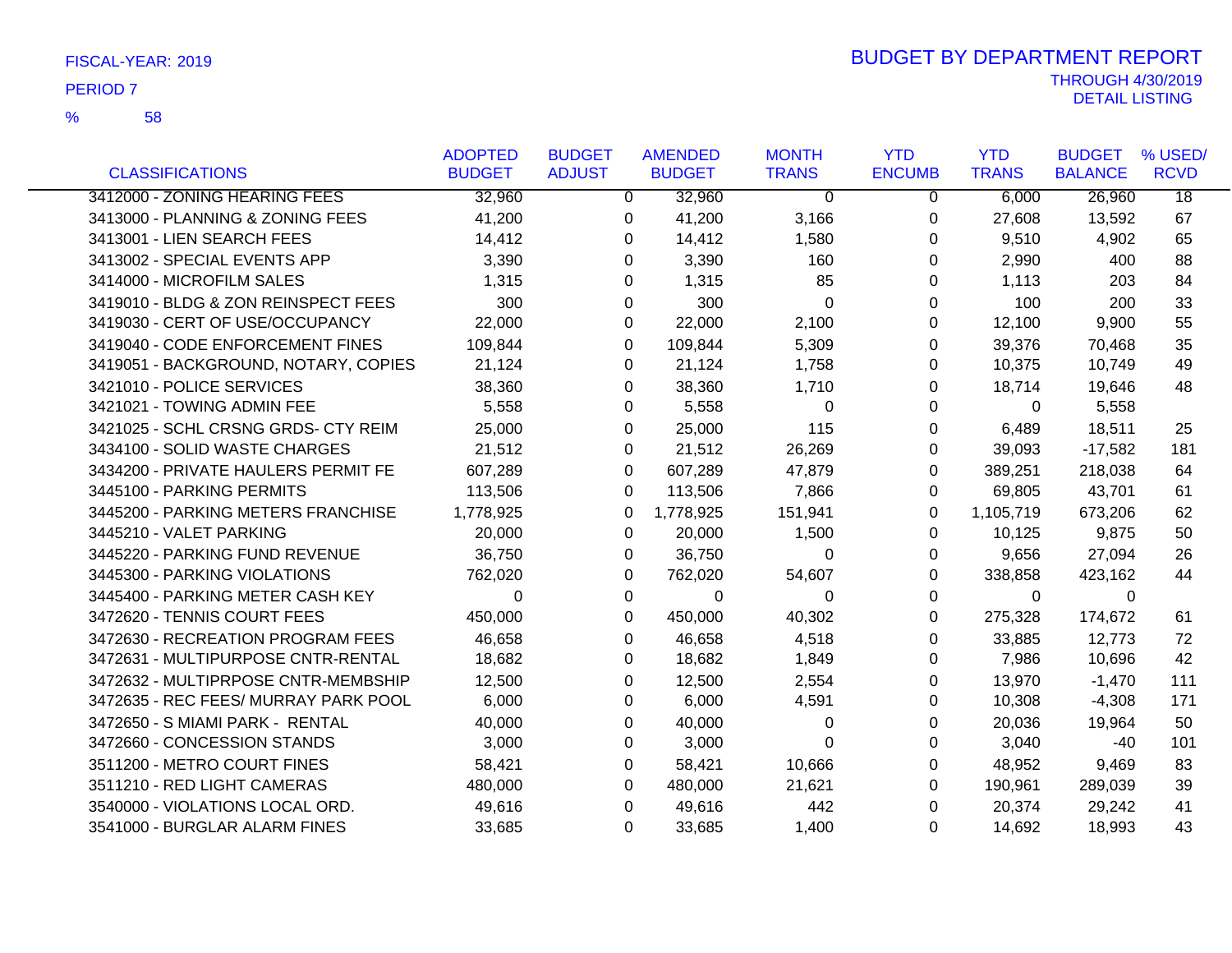|                                         | <b>ADOPTED</b> | <b>BUDGET</b> | <b>AMENDED</b>            | <b>MONTH</b> | <b>YTD</b>    | <b>YTD</b>   | <b>BUDGET</b>  | % USED/         |
|-----------------------------------------|----------------|---------------|---------------------------|--------------|---------------|--------------|----------------|-----------------|
| <b>CLASSIFICATIONS</b>                  | <b>BUDGET</b>  | <b>ADJUST</b> | <b>BUDGET</b>             | <b>TRANS</b> | <b>ENCUMB</b> | <b>TRANS</b> | <b>BALANCE</b> | <b>RCVD</b>     |
| 3541050 - ALARM REGISTRATION CHG        | 29,682         | 0             | 29,682                    | 400          | $\mathbf 0$   | 32,900       | $-3,218$       | 110             |
| 3612000 - INTEREST INCOME               | 95,790         | 0             | 95,790                    | 10,207       | $\Omega$      | 70,629       | 25,161         | 73              |
| 3614000 - DIVIDENDS INCOME              | 0              | 0             | 0                         | 0            | $\Omega$      | 0            | 0              |                 |
| 3621100 - PARKING GARAGE RENT           | 72,625         | 0             | 72,625                    | 6,333        | 0             | 44,331       | 28,294         | 61              |
| 3622000 - FASCELL PARK                  | 25,000         | 0             | 25,000                    | 2,035        | 0             | 17,755       | 7,245          | 71              |
| 3623000 - BUS BENCH ADS                 | 16,939         | 0             | 16,939                    | 0            | 0             | 17,484       | $-545$         | 103             |
| 3625000 - RENT C.A.A.                   | 26,227         | 0             | 26,227                    | 0            | $\Omega$      | 28,091       | $-1,864$       | 107             |
| 3627500 - SOUTH MIAMI MIDDLE SCHOOL     | 21,168         | 0             | 21,168                    | 0            | 0             | 22,320       | $-1,152$       | 105             |
| 3629000 - PALMER PARK RENTALS           | 26,212         | 0             | 26,212                    | 1,450        | $\Omega$      | 15,803       | 10,409         | 60              |
| 3669000 - HOSPITAL LANDSCAPE REVENU     | 4,754          | 0             | 4,754                     | 0            | $\Omega$      | 4,754        | $\Omega$       | 100             |
| 3669100 - DONATION                      | 0              | $\Omega$      | 0                         | 2,125        | $\Omega$      | 18,975       | $-18,975$      |                 |
| 3695000 - REIMB WORKERS COMP.           | 0              | 0             | 0                         | 0            | 0             | 173          | $-173$         |                 |
| 3695400 - REIMBSMNT-PUB WORKS LABOR     | $\Omega$       | 0             | $\Omega$                  | 0            | $\Omega$      | 14,480       | $-14,480$      |                 |
| 3697000 - GAIN/LOSS ON ASSET SALE       | $\Omega$       | $\Omega$      | $\Omega$                  | $\Omega$     | 0             | 4,876        | $-4,876$       |                 |
| 3699201 - MISC. OTHERS                  | 15,300         | 0             | 15,300                    | 4,539        | 0             | 29,530       | $-14,230$      | 193             |
| 3699225 - SUNSET DR MTCE-FDOT REIMB     | 3,980          | 0             | 3,980                     | 995          | 0             | 2,985        | 995            | 75              |
| 3699250 - INSURANCE CLAIMS RECOVERY     | $\Omega$       | 0             | 0                         | 1,558        | 0             | 50,832       | $-50,832$      |                 |
| 3699501 - SECTION 185 STATE CONTRIB     | 106,000        | 0             | 106,000                   | 0            | 0             | 0            | 106,000        |                 |
| 3811000 - CONTRIB. FROM OTHER FUNDS     | 25,000         | 0             | 25,000                    | 0            | 0             | $\Omega$     | 25,000         |                 |
| 3811500 - TRANSFER WATER/SEWER FUND     | 150,000        | 0             | 150,000                   | 0            | $\Omega$      | $\Omega$     | 150,000        |                 |
| 3811700 - TRANSFER FROM CRA             | 110,965        | 0             | 110,965                   | 0            | $\Omega$      | 110,965      | $\Omega$       | 100             |
| Department 0000-Description N/A TOTAL   | 19,217,607     |               | $\overline{0}$ 19,217,607 | 1,027,089    | $\mathbf 0$   | 14,320,257   | 4,897,350      | $\overline{74}$ |
| <b>REVENUE TOTAL</b>                    | 19,217,607     |               | 0 19,217,607              | 1,027,089    | $\Omega$      | 14,320,257   | 4,897,350      | 74              |
| <b>EXPENSE</b>                          |                |               |                           |              |               |              |                |                 |
| Department 1100-MAYOR & CITY COMMISSION |                |               |                           |              |               |              |                |                 |
| 5111110 - EXECUTIVE SALARIES            | 62,000         | 0             | 62,000                    | 5,167        | 0             | 36,167       | 25,833         | 58              |
| 5112110 - F.I.C.A.                      | 4,743          | 0             | 4,743                     | 480          | $\Omega$      | 3,362        | 1,381          | 70              |
| 5112310 - GROUP HEALTH INSURANCE        | 38,192         | 0             | 38,192                    | 2,221        | $\Omega$      | 15,588       | 22,604         | 40              |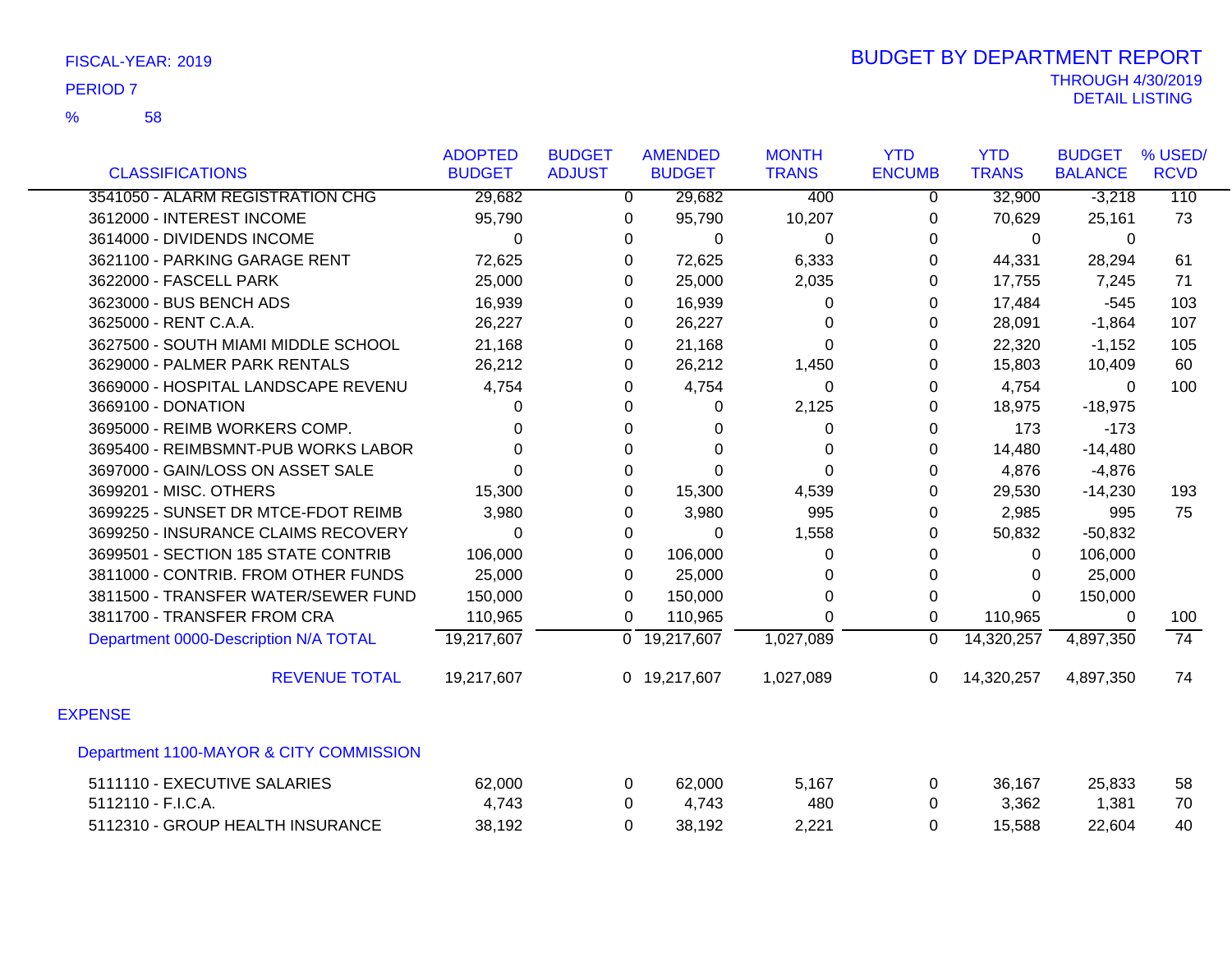58 %

|                                         | <b>ADOPTED</b> | <b>BUDGET</b> |          | <b>AMENDED</b> | <b>MONTH</b>    | <b>YTD</b>    | <b>YTD</b>   | <b>BUDGET</b>  | % USED/     |
|-----------------------------------------|----------------|---------------|----------|----------------|-----------------|---------------|--------------|----------------|-------------|
| <b>CLASSIFICATIONS</b>                  | <b>BUDGET</b>  | <b>ADJUST</b> |          | <b>BUDGET</b>  | <b>TRANS</b>    | <b>ENCUMB</b> | <b>TRANS</b> | <b>BALANCE</b> | <b>RCVD</b> |
| 5112410 - WORKERS' COMPENSATION         | 186            |               | 0        | 186            | $\overline{10}$ | 0             | 118          | 68             | 63          |
| 5114010 - MAYOR'S EXPENSE               | 2,000          |               | 0        | 2,000          | 0               | 0             | 385          | 1,615          | 19          |
| 5114020 - COMMISSIONER'S EXP -ONE       | 1,500          |               | 0        | 1,500          | 4               | 0             | 258          | 1,242          | 17          |
| 5114030 - COMMISSIONER'S EXP-FOUR       | 1,500          |               | 0        | 1,500          | 125             | 0             | 1,327        | 173            | 88          |
| 5114040 - COMMISSIONER'S EXP-THREE      | 1,500          |               | 0        | 1,500          | 0               | 0             | 250          | 1,250          | 16          |
| 5114050 - COMMISSIONER'S EXP TWO        | 1,500          |               | 0        | 1,500          | 0               | 0             | 101          | 1,399          | 6           |
| 5114060 - AUTO ALLOWANCE                | 500            |               | $\Omega$ | 500            | 42              | 0             | 292          | 208            | 58          |
| 5114071 - MAYOR                         | 1,200          |               | 0        | 1,200          | 0               | 0             | $\Omega$     | 1,200          |             |
| 5114072 - COMM. ONE                     | 1,200          |               | 0        | 1,200          | 0               | 0             | 210          | 990            | 17          |
| 5114073 - COMM. TWO                     | 1,200          |               | 0        | 1,200          | 0               | 0             | 79           | 1,121          | 6           |
| 5114074 - COMM. THREE                   | 1,200          |               | $\Omega$ | 1,200          | $\Omega$        | 0             | 4            | 1,196          |             |
| 5114075 - COMM. FOUR                    | 1,200          |               | 0        | 1,200          | $\Omega$        | 0             | 100          | 1,100          | 8           |
| 5114120 - TELEPHONE SERVICE             | 5,000          |               | 0        | 5,000          | 396             | 0             | 2,725        | 2,276          | 54          |
| 5114830 - KEYS AND FLOWERS              | 750            |               | 0        | 750            | 0               | 0             | 614          | 137            | 81          |
| 5115210 - SUPPLIES                      | 4,750          |               | 0        | 4,750          | 8               | 0             | 103          | 4,647          | 2           |
| 5115410 - MEMBER. & SUBSCRIPTIONS       | 6,217          |               | 0        | 6,217          | $\Omega$        | 0             | 3,395        | 2,822          | 54          |
| Department 1100-MAYOR & CITY COMMISSION | 136,338        |               | 0        | 136,338        | 8,453           | $\mathbf 0$   | 65,078       | 71,262         | 47          |
| Department 1200-CITY CLERK              |                |               |          |                |                 |               |              |                |             |
| 5121210 - REGULAR                       | 189,501        |               | 0        | 189,501        | 14,007          | 0             | 99,376       | 90,125         | 52          |
| 5122110 - F.I.C.A.                      | 14,497         |               | 0        | 14,497         | 1,059           | 0             | 7,518        | 6,979          | 51          |
| 5122210 - PENSION PLAN-CONTRIBUTION     | 8,293          |               | 0        | 8,293          | 0               | 0             | 3,953        | 4,340          | 47          |
| 5122220 - DEFERRED COMP CONTRIB.        | 4,025          |               | 0        | 4,025          | 296             | 0             | 1,881        | 2,144          | 46          |
| 5122310 - GROUP HEALTH INSURANCE        | 22,915         |               | 0        | 22,915         | 1,739           | 0             | 11,582       | 11,333         | 50          |
| 5122410 - WORKERS' COMPENSATION         | 569            |               | 0        | 569            | 30              | $\Omega$      | 360          | 209            | 63          |
| 5123450 - CONTRACTUAL SERVICES          | 48,850         |               | 0        | 48,850         | 8,142           | 20,354        | 48,850       | $\Omega$       | 100         |
| 5123480 - DIGITIZING                    | 45,000         |               | 0        | 45,000         | 0               | 0             | 0            | 45,000         |             |
| 5124070 - TRAVEL & CONFERENCE           | 7,400          |               | 0        | 7,400          | 0               | 0             | 365          | 7,035          | 4           |
| 5124110 - POSTAGE                       | 500            |               | 0        | 500            | 0               | $\Omega$      | 208          | 292            | 41          |
| 5124120 - TELEPHONE SERVICES            | 360            |               | 0        | 360            | 90              | $\Omega$      | 585          | $-225$         | 162         |
| 5124632 - INTERNET SERVICES             | $\Omega$       |               | 0        | $\Omega$       | $\Omega$        | $\Omega$      | $\Omega$     | $\Omega$       |             |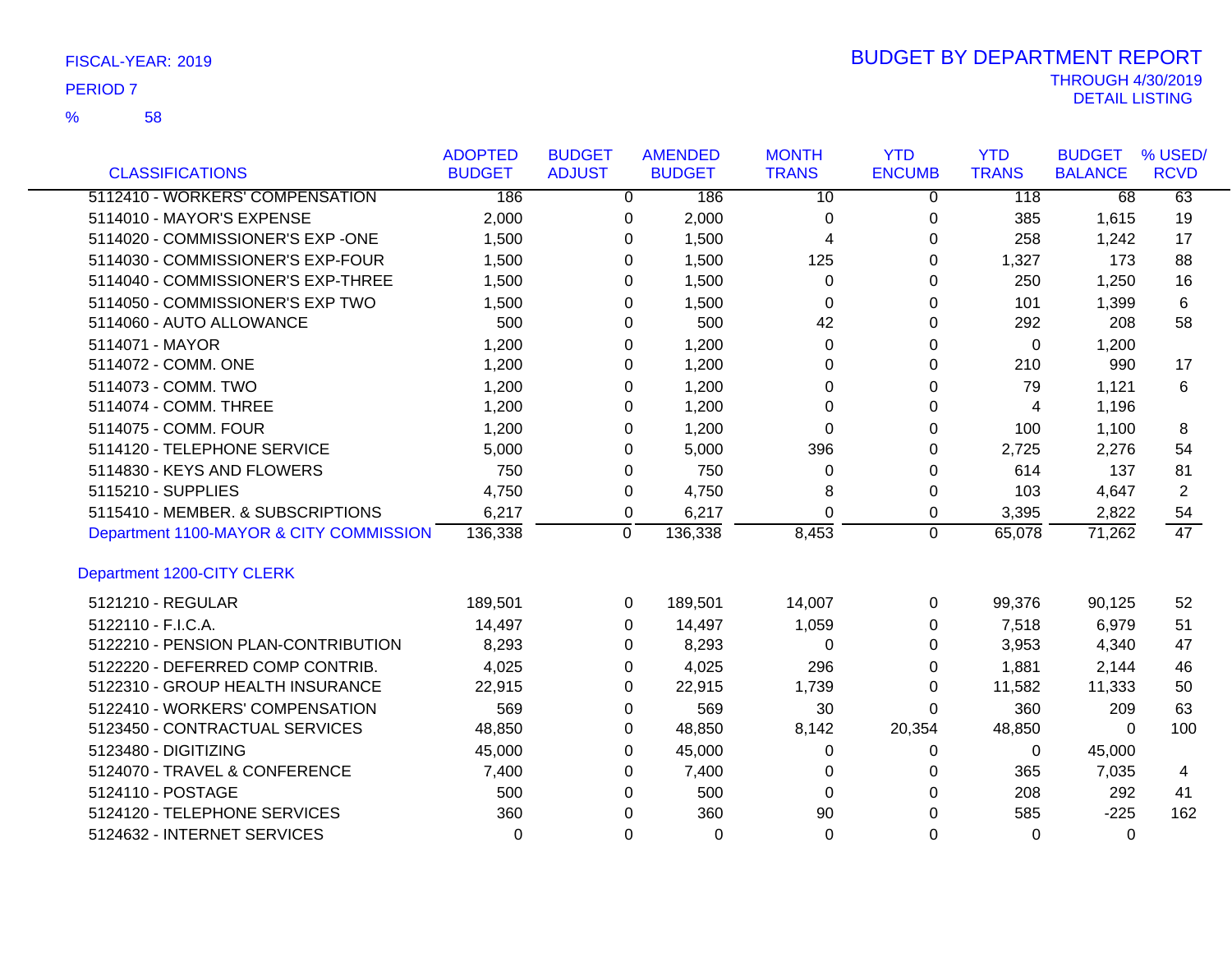58 %

|                                     | <b>ADOPTED</b> | <b>BUDGET</b>  | <b>AMENDED</b> | <b>MONTH</b>   | <b>YTD</b>     | <b>YTD</b>   | <b>BUDGET</b>  | % USED/         |
|-------------------------------------|----------------|----------------|----------------|----------------|----------------|--------------|----------------|-----------------|
| <b>CLASSIFICATIONS</b>              | <b>BUDGET</b>  | <b>ADJUST</b>  | <b>BUDGET</b>  | <b>TRANS</b>   | <b>ENCUMB</b>  | <b>TRANS</b> | <b>BALANCE</b> | <b>RCVD</b>     |
| 5124710 - PRINTING MATERIAL-INFRAST | 1,230          | $\overline{0}$ | 1,230          | $\overline{0}$ | $\overline{0}$ | 703          | 527            | $\overline{57}$ |
| 5124910 - LEGAL ADS/COMP PLAN ATTON | 90,000         | 0              | 90,000         | 2,053          | 0              | 29,171       | 60,829         | 32              |
| 5124920 - ELECTIONS                 | $\Omega$       | 0              | 0              | 0              | 0              | 0            | $\Omega$       |                 |
| 5124950 - CODIFICATIONS             | 5,000          | 0              | 5,000          | $\Omega$       | 0              | 350          | 4,650          | $\overline{7}$  |
| 5125210 - SUPPLIES                  | 2,180          | 0              | 2,180          | 39             |                | 675          | 1,505          | 30              |
| 5125410 - MEMBER. & SUBSCRIPTIONS   | 835            | 0              | 835            | 0              | 0              | 725          | 110            | 86              |
| 5129920 - GENERAL CONTINGENCY       | 5,000          | 0              | 5,000          | 0              | $\Omega$       | 1,763        | 3,237          | 35              |
| Department 1200-CITY CLERK TOTAL    | 446,155        | 0              | 446,155        | 27,455         | 20,354         | 208,065      | 238,090        | 46              |
| Department 1310-CITY MANAGER        |                |                |                |                |                |              |                |                 |
| 5131210 - REGULAR                   | 463,568        | 0              | 463,568        | 34,469         | 0              | 253,113      | 210,455        | 54              |
| 5131310 - PART-TIME                 | 0              | $\Omega$       | 0              | 0              | 0              | $\Omega$     | $\Omega$       |                 |
| 5132110 - F.I.C.A.                  | 34,411         | 0              | 34,411         | 2,902          | 0              | 15,712       | 18,699         | 45              |
| 5132210 - PENSION PLAN CONTRIBUTION | 29,237         | 0              | 29,237         | 1,107          | 0              | 21,962       | 7,275          | 75              |
| 5132220 - DEFERRED COMP CONTRIB.    | $\Omega$       | 0              | 0              | 0              | 0              | $\Omega$     | $\Omega$       |                 |
| 5132310 - GROUP HEALTH INSURANCE    | 40,480         | $\Omega$       | 40,480         | 2,638          | 0              | 17,210       | 23,270         | 42              |
| 5132410 - WORKERS' COMPENSATION     | 1,349          | $\Omega$       | 1,349          | 71             | 0              | 854          | 495            | 63              |
| 5133450 - CONTRACTUAL SERVCS-INFRA  | 150,000        | 21,490         | 171,490        | 6,667          | 84,557         | 144,329      | 27,161         | 84              |
| 5134060 - AUTO ALLOWANCE            | 11,002         | 0              | 11,002         | 968            | 0              | 6,440        | 4,562          | 58              |
| 5134065 - CITY MANAGER'S EXPENSE    | 7,000          | 0              | 7,000          | 1,767          | 0              | 5,164        | 1,836          | 73              |
| 5134070 - TRAVEL & CONFERENCE       | 10,000         | 5,000          | 15,000         | 2,169          | 0              | 13,193       | 1,807          | 87              |
| 5134080 - EMPLOYEE EDUCATION        | 5,000          | 0              | 5,000          | 0              | 0              | 0            | 5,000          |                 |
| 5134110 - POSTAGE                   | 1,500          | 0              | 1,500          | 0              | 0              | 285          | 1,215          | 19              |
| 5134120 - TELEPHONE SERVICE         | 3,912          | 0              | 3,912          | 190            | 0              | 1,215        | 2,697          | 31              |
| 5134515 - AUTO INSURANCE            | 750            | 0              | 750            | 0              | 0              | 493          | 257            | 65              |
| 5134634 - MAINTENANCE-INTERNET SFTW | $\Omega$       | 0              | 0              | 0              | ი              | $\Omega$     | 0              |                 |
| 5134710 - PRINTING MATERIALS-INFRAS | 2,000          | 0              | 2,000          | 0              | 0              | 744          | 1,256          | 37              |
| 5135205 - COMPUTER EQUIPMENT        | $\Omega$       | 0              | 0              | 0              | 0              | $\Omega$     | $\Omega$       |                 |
| 5135210 - SUPPLIES                  | 10,000         | 0              | 10,000         | 1,040          | 0              | 3,990        | 6,010          | 39              |
| 5135230 - FUEL & LUBRICANT          | 750            | 0              | 750            | 53             | 0              | 349          | 401            | 46              |
| 5135410 - MEMBER. & SUBSCRIPTIONS   | 12,000         | 0              | 12,000         | 0              | 0              | 3,066        | 8,934          | 25              |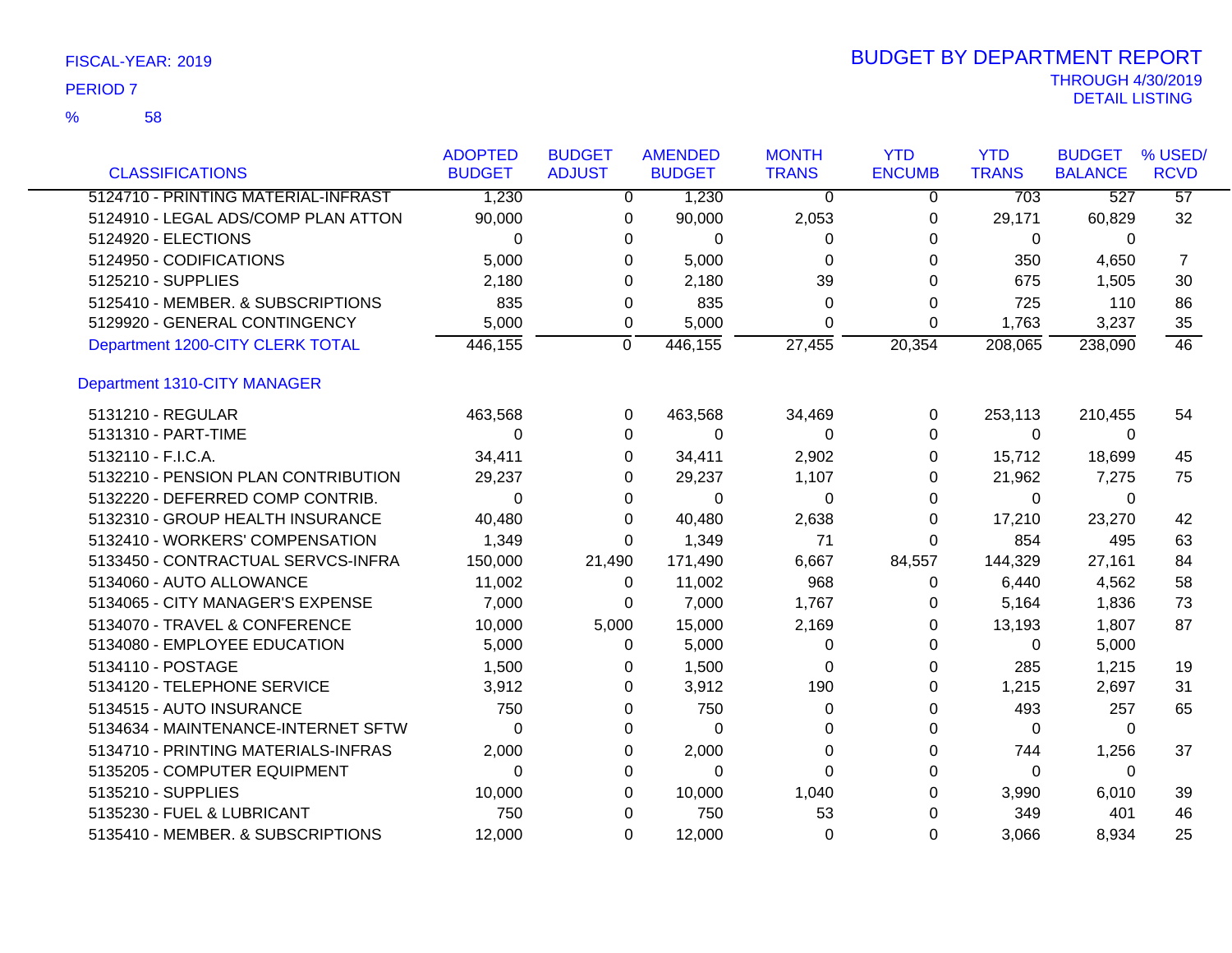| <b>CLASSIFICATIONS</b>                             | <b>ADOPTED</b><br><b>BUDGET</b> | <b>BUDGET</b><br><b>ADJUST</b> | <b>AMENDED</b><br><b>BUDGET</b> | <b>MONTH</b><br><b>TRANS</b> | <b>YTD</b><br><b>ENCUMB</b> | <b>YTD</b><br><b>TRANS</b> | <b>BUDGET</b><br><b>BALANCE</b> | % USED/<br><b>RCVD</b> |
|----------------------------------------------------|---------------------------------|--------------------------------|---------------------------------|------------------------------|-----------------------------|----------------------------|---------------------------------|------------------------|
| 5139920 - GENERAL CONTINGENCY                      | 100,000                         | $-5,000$                       | 95,000                          | 2,748                        | 0                           | 2,748                      | 92,252                          | $\overline{2}$         |
| Department 1310-CITY MANAGER TOTAL                 | 882,959                         | 21,490                         | 904,449                         | 56,789                       | 84,557                      | 490,867                    | 413,582                         | $\overline{54}$        |
| Department 1320-PROCUREMENT DIVISION               |                                 |                                |                                 |                              |                             |                            |                                 |                        |
| 5131210 - REGULAR                                  | 121,868                         | 0                              | 121,868                         | 9,339                        | 0                           | 68,097                     | 53,771                          | 55                     |
| 5131310 - PART-TIME                                | 0                               | 0                              | 0                               | 0                            | $\Omega$                    | 0                          | 0                               |                        |
| 5131410 - OVERTIME                                 | 7,445                           | 0                              | 7,445                           | 414                          | $\Omega$                    | 2,830                      | 4,615                           | 38                     |
| 5132110 - F.I.C.A.                                 | 9,893                           | 0                              | 9,893                           | 798                          | 0                           | 5,823                      | 4,070                           | 58                     |
| 5132210 - PENSION PLAN CONTRIBUTION                | 8,405                           | 0                              | 8,405                           | 0                            | 0                           | 4,006                      | 4,399                           | 47                     |
| 5132220 - DEFERRED COMP CONTRIB.                   | 0                               | 0                              | 0                               | $\Omega$                     | $\Omega$                    | 0                          | 0                               |                        |
| 5132310 - GROUP HEALTH INSURANCE                   | 15,277                          | 0                              | 15,277                          | 1,159                        | $\Omega$                    | 7,556                      | 7,721                           | 49                     |
| 5132410 - WORKERS' COMPENSATION                    | 366                             | 0                              | 366                             | 19                           | 0                           | 232                        | 134                             | 63                     |
| 5133450 - CONTRACTUAL SERVCS-INFRA                 | 6,100                           | 0                              | 6,100                           | $\Omega$                     | $\Omega$                    | $\mathbf{0}$               | 6,100                           |                        |
| 5134110 - POSTAGE                                  | 3,000                           | 0                              | 3,000                           | 52                           | 0                           | 900                        | 2,100                           | 30                     |
| 5134120 - TELEPHONE SERVICE                        | 1,080                           | 0                              | 1,080                           | 76                           | $\Omega$                    | 779                        | 301                             | 72                     |
| 5134125 - TELEPHONE                                | 40,520                          | 0                              | 40,520                          | 1,943                        | 0                           | 28,140                     | 12,380                          | 69                     |
| 5134420 - LEASE PURCH-POSTAGE MACHN                | 2,904                           | 0                              | 2,904                           | 0                            | 0                           | 1,210                      | 1,694                           | 41                     |
| 5134615 - REPAIR & MAINT. OFFC EQUI                | 1,020                           | 0                              | 1,020                           | $\Omega$                     | 0                           | 1,020                      | $\Omega$                        | 100                    |
| 5134620 - REPAIR & MAINT. OPER EQUI                | 250                             | 0                              | 250                             | 0                            | $\Omega$                    | 0                          | 250                             |                        |
| 5134634 - MAINTENANCE-INTERNET SFTW                | 0                               | 0                              | $\Omega$                        | $\Omega$                     | $\Omega$                    | $\Omega$                   | $\Omega$                        |                        |
| 5134710 - PRINTING MATERIALS-INFRAS                | 2,461                           | 0                              | 2,461                           | 0                            | 0                           | 820                        | 1,641                           | 33                     |
| 5134720 - PRINTING - CONTRACTUAL                   | 2,000                           | 0                              | 2,000                           | $\Omega$                     | $\Omega$                    | 871                        | 1,129                           | 43                     |
| 5135210 - SUPPLIES                                 | 16,150                          | 0                              | 16,150                          | 705                          | 0                           | 6,815                      | 9,335                           | 42                     |
| 5135410 - MEMBER. & SUBSCRIPTIONS                  | 330                             | 0                              | 330                             | 0                            | 0                           | 273                        | 57                              | 82                     |
| 5139920 - GENERAL CONTINGENCY                      | 5,000                           | 0                              | 5,000                           | 0                            | $\mathbf 0$                 | 0                          | 5,000                           |                        |
| Department 1320-PROCUREMENT DIVISION TOTAL 244,069 |                                 | 0                              | 244,069                         | 14,505                       | $\overline{0}$              | 129,372                    | 114,697                         | 53                     |
| Department 1330-PERSONNEL DIVISION                 |                                 |                                |                                 |                              |                             |                            |                                 |                        |
| 5131210 - REGULAR                                  | 134,574                         | 0                              | 134,574                         | 10,296                       | 0                           | 73,321                     | 61,253                          | 54                     |
| 5131310 - PART-TIME                                | 0                               | 0                              | 0                               | 0                            | 0                           | 0                          | 0                               |                        |
| 5132110 - F.I.C.A.                                 | 10,295                          | $\Omega$                       | 10,295                          | 788                          | $\Omega$                    | 5,598                      | 4,697                           | 54                     |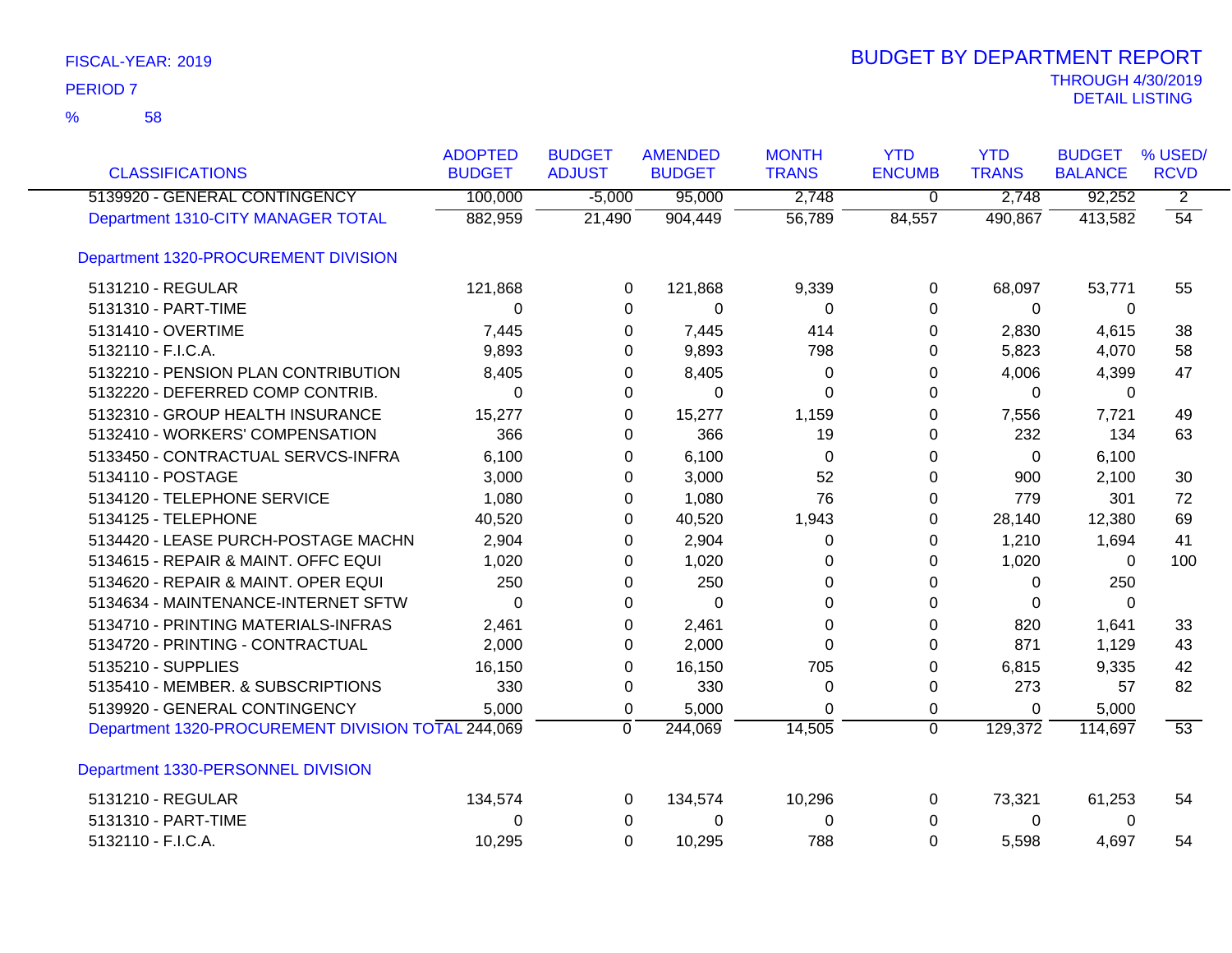| FISCAL-YEAR: 2019 |  |  |
|-------------------|--|--|
|-------------------|--|--|

# THROUGH 4/30/2019 DETAIL LISTING PERIOD <sup>7</sup> BUDGET BY DEPARTMENT REPORT

|                                          | <b>ADOPTED</b> | <b>BUDGET</b> | <b>AMENDED</b>            | <b>MONTH</b> | <b>YTD</b>    | <b>YTD</b>   | <b>BUDGET</b>  | % USED/         |
|------------------------------------------|----------------|---------------|---------------------------|--------------|---------------|--------------|----------------|-----------------|
| <b>CLASSIFICATIONS</b>                   | <b>BUDGET</b>  | <b>ADJUST</b> | <b>BUDGET</b>             | <b>TRANS</b> | <b>ENCUMB</b> | <b>TRANS</b> | <b>BALANCE</b> | <b>RCVD</b>     |
| 5132210 - PENSION PLAN CONTRIBUTION      | 5,401          |               | 5,401<br>$\Omega$         | $\Omega$     | 0             | 2,574        | 2,827          | 47              |
| 5132220 - DEFERRED COMP CONTRIB.         | 3,604          |               | 3,604<br>0                | 290          | $\Omega$      | 2,037        | 1,567          | 56              |
| 5132310 - GROUP HEALTH INSURANCE         | 15,277         |               | 15,277<br>0               | 1,166        | 0             | 7,606        | 7,671          | 49              |
| 5132410 - WORKERS' COMPENSATION          | 404            |               | 404<br>0                  | 21           | 0             | 256          | 148            | 63              |
| 5132510 - UNEMPLOYMENT COMPENSATION      | 20,000         |               | 20,000<br>0               | $\mathbf 0$  | 0             | 4,080        | 15,920         | 20              |
| 5132610 - EMPLOYEE ASSISTANCE PROGR      | 10,000         |               | 10,000<br>0               | 240          | 0             | 3,992        | 6,008          | 39              |
| 5133160 - RANDOM & PRE=EMPLOY TESTING    | 15,000         |               | 15,000<br>0               | 950          | 0             | 4,420        | 10,580         | 29              |
| 5133450 - CONTRACTUAL SERVCS-INFRA       | 63,000         |               | 63,000<br>0               | 4,352        | 15,279        | 52,576       | 10,424         | 83              |
| 5134080 - EMPLOYEE EDUCATION             | 10,000         |               | 10,000<br>0               | 2,688        | 1,000         | 5,107        | 4,894          | 51              |
| 5134110 - POSTAGE                        | 300            |               | 300<br>0                  | 0            | 0             | 57           | 243            | 19              |
| 5134120 - TELEPHONE SERVICE              | 1,080          |               | 1,080<br>0                | 76           | 0             | 486          | 594            | 45              |
| 5134510 - EXCESS LIABILITY COVERAGE      | 500,000        |               | 500,000<br>0              | $\Omega$     | 0             | 430,993      | 69,007         | 86              |
| 5134634 - MAINTENANCE-INTERNET SFTW      | 0              |               | 0<br>$\Omega$             | 0            | $\Omega$      | 0            | 0              |                 |
| 5134710 - PRINTING MATERIALS-INFRAS      | 2,460          |               | 2,460<br>0                | $\Omega$     | 0             | 644          | 1,816          | 26              |
| 5134850 - NON-LEGAL ADVERTISING          | 5,000          |               | 5,000<br>0                | $\Omega$     | 0             | 2,681        | 2,319          | 53              |
| 5135205 - COMPUTER EQUIPMENT             | 0              |               | $\Omega$<br>0             | $\Omega$     | 0             | 0            | 0              |                 |
| 5135210 - SUPPLIES                       | 5,000          |               | 5,000<br>0                | 376          | 0             | 586          | 4,414          | 11              |
| 5135410 - MEMBER, & SUBSCRIPTIONS        | 1,000          |               | 1,000<br>$\mathbf 0$      | 0            | 0             | $\Omega$     | 1,000          |                 |
| 5139920 - GENERAL CONTINGENCY            | 5,000          |               | 5,000<br>0                | 0            | $\Omega$      | 0            | 5,000          |                 |
| Department 1330-PERSONNEL DIVISION TOTAL | 807,395        |               | $\overline{0}$<br>807,395 | 21,243       | 16,279        | 597,014      | 210,382        | $\overline{73}$ |
| Department 1340-MANAGEMENT INFO. SYSTEMS |                |               |                           |              |               |              |                |                 |
| 5133450 - CONTRACTUAL SERVCS-INFRA       | 246,150        |               | 246,150<br>0              | 0            | 3,900         | 192,132      | 54,018         | 78              |
| 5134632 - INTERNET SERVICE               | 74,171         |               | 74,171<br>0               | $-70$        | 25,855        | 61,329       | 12,842         | 82              |
| 5134634 - MAINTENANCE-INTERNET SFTW      | 108,371        |               | 108,371<br>0              | 752          | 0             | 70,272       | 38,099         | 64              |
| 5135205 - COMPUTER EQUIPMENT             | 22,375         |               | 22,375<br>0               | 0            | 0             | 14,045       | 8,330          | 62              |
| 5135210 - SUPPLIES                       | 2,055          |               | 2,055<br>0                | 0            | 0             | 341          | 1,714          | 16              |
| 5136430 - EQUIPMENT-OPERATING            | 0              |               | 0<br>$\Omega$             | $\Omega$     | 0             | 0            | 0              |                 |
| Department 1340-MANAGEMENT INFO. SYSTEMS | 453,122        |               | $\mathbf 0$<br>453,122    | 682          | 29,755        | 338,119      | 115,003        | 74              |

Department 1410-FINANCE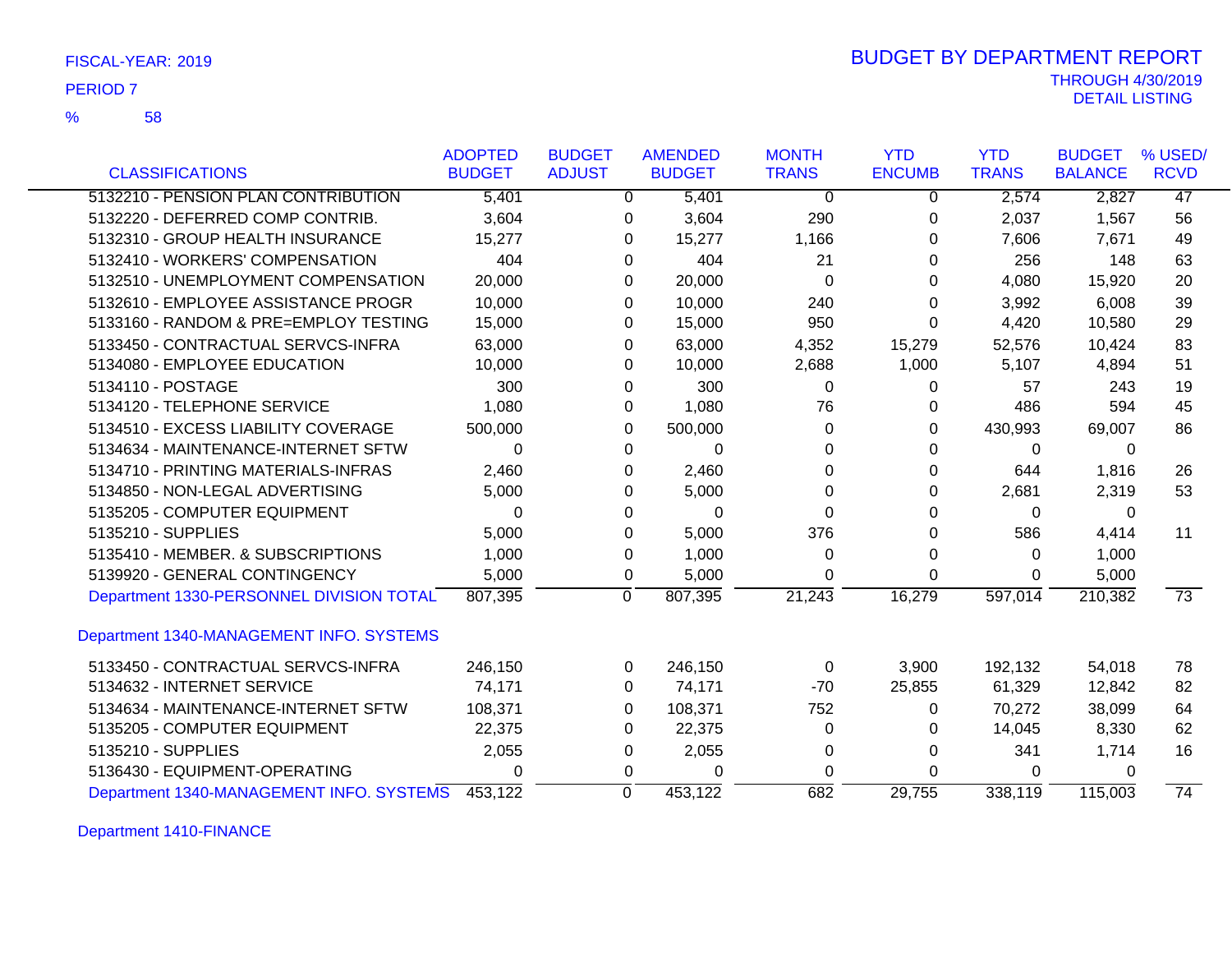58 %

|                                      | <b>ADOPTED</b> | <b>BUDGET</b>  | <b>AMENDED</b> | <b>MONTH</b> | <b>YTD</b>     | <b>YTD</b>   | <b>BUDGET</b>  | % USED/         |
|--------------------------------------|----------------|----------------|----------------|--------------|----------------|--------------|----------------|-----------------|
| <b>CLASSIFICATIONS</b>               | <b>BUDGET</b>  | <b>ADJUST</b>  | <b>BUDGET</b>  | <b>TRANS</b> | <b>ENCUMB</b>  | <b>TRANS</b> | <b>BALANCE</b> | <b>RCVD</b>     |
| 5131210 - REGULAR                    | 410,390        | $\overline{0}$ | 410,390        | 32,820       | $\overline{0}$ | 235,719      | 174,671        | $\overline{57}$ |
| 5131310 - PART-TIME                  | 16,045         | 0              | 16,045         | 1,079        | 0              | 8,335        | 7,710          | 51              |
| 5132110 - F.I.C.A.                   | 32,622         | 0              | 32,622         | 2,589        | 0              | 17,071       | 15,551         | 52              |
| 5132210 - PENSION PLAN CONTRIBUTION  | 23,321         | 0              | 23,321         | 0            | $\Omega$       | 11,116       | 12,205         | 47              |
| 5132220 - DEFERRED COMP CONTRIB.     | 3,612          | 0              | 3,612          | 277          | 0              | 2,007        | 1,605          | 55              |
| 5132310 - GROUP HEALTH INSURANCE     | 38,192         | 0              | 38,192         | 2,921        | 0              | 19,566       | 18,626         | 51              |
| 5132410 - WORKERS' COMPENSATION      | 1,279          | 0              | 1,279          | 68           | 0              | 810          | 469            | 63              |
| 5133100 - PROFESSIONAL SERVICES      | 10,000         | 0              | 10,000         | 9,986        | 0              | 9,986        | 14             | 99              |
| 5133210 - AUDITOR'S FEE              | 79,000         | 0              | 79,000         | 15,750       | 5,050          | 54,000       | 25,000         | 68              |
| 5133450 - CONTRACTUAL SERVCS-INFRA   | 17,860         | 0              | 17,860         | 300          | 320            | 7,490        | 10,370         | 41              |
| 5133459 - CONTRACTUAL SERVCS-PARKING | 532,627        | 27,035         | 559,662        | 38,892       | 174,312        | 444,816      | 114,846        | 79              |
| 5134070 - TRAVEL & CONFERENCE        | 3,710          | 0              | 3,710          | 0            | 0              | 0            | 3,710          |                 |
| 5134110 - POSTAGE                    | 7,030          | 0              | 7,030          | 0            | 0              | 1,334        | 5,696          | 18              |
| 5134120 - TELEPHONE SERVICE          | 1,080          | 0              | 1,080          | 90           | 0              | 585          | 495            | 54              |
| 5134515 - AUTO INSURANCE             | 3,084          | 0              | 3,084          | 0            | 0              | 2,028        | 1,056          | 65              |
| 5134634 - MAINTENANCE-INTERNET SFTW  | 46,437         | 0              | 46,437         | 0            | $\Omega$       | 41,436       | 5,001          | 89              |
| 5134710 - PRINTING MATERIALS-INFRAS  | 1,230          | $\Omega$       | 1,230          | $\Omega$     | $\Omega$       | 616          | 614            | 50              |
| 5135205 - COMPUTER EQUIPMENT         | 1,500          | 0              | 1,500          | 0            | 0              | 0            | 1,500          |                 |
| 5135210 - SUPPLIES                   | 8,900          | 0              | 8,900          | 484          | 0              | 4,253        | 4,647          | 47              |
| 5135230 - FUEL & LUBRICANT           | 1,505          | 0              | 1,505          | 106          | $\Omega$       | 699          | 806            | 46              |
| 5135410 - MEMBER. & SUBSCRIPTIONS    | 1,660          | 0              | 1,660          | 385          | $\Omega$       | 970          | 690            | 58              |
| 5137110 - DEBT SERVICE-PRINCIPAL     | 0              | 0              | 0              | 0            | 0              | 0            | 0              |                 |
| 5137210 - DEBT SERVICE-INTEREST      | 0              | 0              | $\Omega$       | 0            | 0              | 0            | $\mathbf{0}$   |                 |
| 5139920 - GENERAL CONTINGENCY        | 5,000          | 0              | 5,000          | 0            | 0              | 0            | 5,000          |                 |
| Department 1410-FINANCE TOTAL        | 1,246,084      | 27,035         | 1,273,119      | 105,747      | 179,682        | 862,837      | 410,282        | 67              |
| Department 1500-CITY ATTORNEY        |                |                |                |              |                |              |                |                 |
| 5143120 - LEGAL SERVICES- RETAINER   | 243,597        | 0              | 243,597        | 0            | 0              | 105,210      | 138,387        | 43              |
| 5143410 - OUTSIDE COST               | 100,000        | 0              | 100,000        | 0            | 0              | 10,496       | 89,504         | 10              |
| 5143440 - EMPLOYMENT LAW             | 60,775         | 0              | 60,775         | 0            | 0              | 0            | 60,775         |                 |
| 5144065 - CITY ATTORNEY'S EXPENSE    | 103,180        | 0              | 103,180        | 30           | 0              | 18,765       | 84,415         | 18              |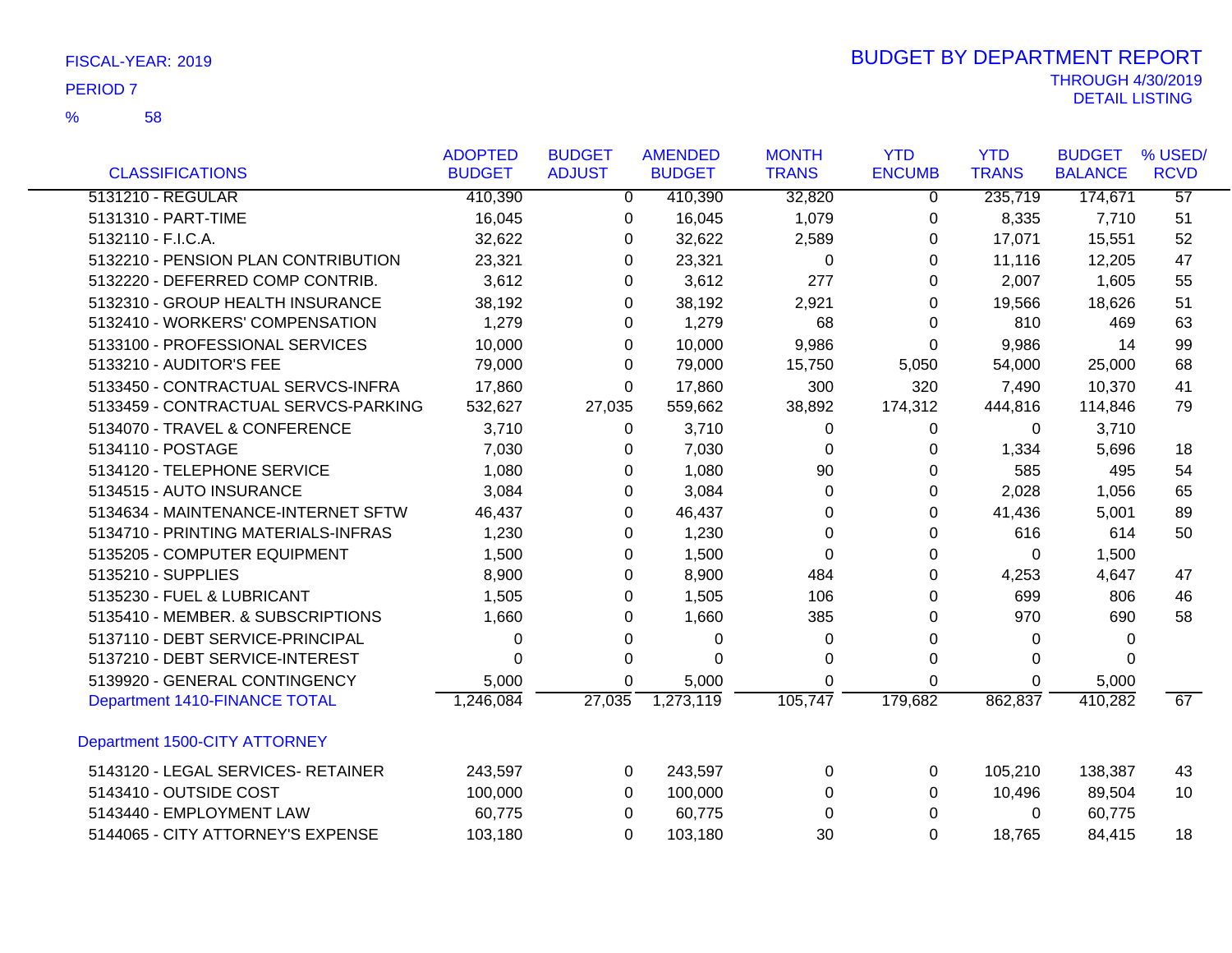| <b>CLASSIFICATIONS</b>              | <b>ADOPTED</b><br><b>BUDGET</b> | <b>BUDGET</b><br><b>ADJUST</b> | <b>AMENDED</b><br><b>BUDGET</b> | <b>MONTH</b><br><b>TRANS</b> | <b>YTD</b><br><b>ENCUMB</b> | <b>YTD</b><br><b>TRANS</b> | <b>BUDGET</b><br><b>BALANCE</b> | % USED/<br><b>RCVD</b> |
|-------------------------------------|---------------------------------|--------------------------------|---------------------------------|------------------------------|-----------------------------|----------------------------|---------------------------------|------------------------|
| Department 1500-CITY ATTORNEY TOTAL | 507,552                         | $\overline{0}$                 | 507,552                         | $\overline{30}$              | $\overline{0}$              | 134,471                    | 373,081                         | $\overline{26}$        |
| Department 1610-BUILDING            |                                 |                                |                                 |                              |                             |                            |                                 |                        |
| 5241210 - REGULAR                   | 269,496                         | $\mathbf 0$                    | 269,496                         | 20,803                       | 0                           | 153,659                    | 115,837                         | 57                     |
| 5241310 - PART-TIME                 | 142,311                         | $\Omega$                       | 142,311                         | 10,905                       | 0                           | 78,987                     | 63,324                          | 55                     |
| 5242110 - F.I.C.A.                  | 31,503                          | 0                              | 31,503                          | 2,427                        | 0                           | 17,877                     | 13,626                          | 56                     |
| 5242210 - PENSION PLAN CONTRIBUTION | 4,932                           |                                | 4,932<br>0                      | 0                            | 0                           | 2,351                      | 2,581                           | 47                     |
| 5242220 - DEFERRED COMP CONTRIB.    | 13,554                          |                                | 13,554<br>0                     | 922                          | 0                           | 6,670                      | 6,884                           | 49                     |
| 5242310 - GROUP HEALTH INSURANCE    | 30,554                          | 0                              | 30,554                          | 2,315                        | 0                           | 15,090                     | 15,464                          | 49                     |
| 5242410 - WORKERS' COMPENSATION     | 8,815                           |                                | 0<br>8,815                      | 465                          | 0                           | 5,584                      | 3,231                           | 63                     |
| 5243150 - CONTRACT INSPECT/ENGINEER | 3,000                           | 0                              | 3,000                           | 400                          | 0                           | 500                        | 2,500                           | 16                     |
| 5243450 - CONTRACTUAL SERVICES      | 1,000                           | 0                              | 1,000                           | 0                            | 0                           | 0                          | 1,000                           |                        |
| 5244110 - POSTAGE                   | 200                             | 0                              | 200                             | 0                            | 0                           | 38                         | 162                             | 19                     |
| 5244120 - TELEPHONE SERVICES        | 4,020                           |                                | 4,020<br>0                      | 209                          | 0                           | 1,295                      | 2,725                           | 32                     |
| 5244515 - AUTO INSURANCE            | 767                             | 0                              | 767                             | 0                            | 0                           | 504                        | 263                             | 65                     |
| 5244710 - PRINTING MATERIALS-INFRAS | 1,640                           | 0                              | 1,640                           | $\Omega$                     | 0                           | 603                        | 1,037                           | 36                     |
| 5245206 - COMPUTER-SOFTWARE         | 7,000                           | 0                              | 7,000                           | 0                            | 0                           | 1,316                      | 5,684                           | 18                     |
| 5245210 - SUPPLIES                  | 5,000                           | 0                              | 5,000                           | 108                          | 0                           | 802                        | 4,198                           | 16                     |
| 5245220 - UNIFORMS                  | 1,840                           | 0                              | 1,840                           | $\Omega$                     | 0                           | 130                        | 1,710                           | $\overline{7}$         |
| 5245230 - FUEL                      | 1,204                           | 0                              | 1,204                           | 85                           | 0                           | 560                        | 644                             | 46                     |
| 5245410 - MEMBER. & SUBSCRIPTIONS   | 160                             | 0                              | 160                             | 12                           | 0                           | 72                         | 88                              | 45                     |
| 5249920 - GENERAL CONTINGENCY       | 5,000                           | 0                              | 5,000                           | $\Omega$                     | 0                           | 0                          | 5,000                           |                        |
| Department 1610-BUILDING TOTAL      | 531,996                         | $\overline{0}$                 | 531,996                         | 38,651                       | $\overline{0}$              | 286,038                    | 245,958                         | 53                     |
| Department 1620-PLANNING & ZONING   |                                 |                                |                                 |                              |                             |                            |                                 |                        |
| 5241210 - REGULAR                   | 324,078                         | 0                              | 324,078                         | 25,007                       | 0                           | 180,864                    | 143,214                         | 55                     |
| 5241310 - PART-TIME                 | 0                               | 0                              | $\Omega$                        | $\Omega$                     | 0                           | $\Omega$                   | 0                               |                        |
| 5242110 - F.I.C.A.                  | 24,792                          |                                | 0<br>24,792                     | 2,056                        | 0                           | 14,648                     | 10,144                          | 59                     |
| 5242210 - PENSION PLAN CONTRIBUTION | 17,803                          |                                | 0<br>17,803                     | 0                            | 0                           | 8,486                      | 9,317                           | 47                     |
| 5242220 - DEFERRED COMP CONTRIB.    | 3,513                           | 0                              | 3,513                           | 269                          | 0                           | 1,944                      | 1,569                           | 55                     |
| 5242310 - GROUP HEALTH INSURANCE    | 38,192                          | 0                              | 38,192                          | 2,909                        | 0                           | 18,696                     | 19,496                          | 48                     |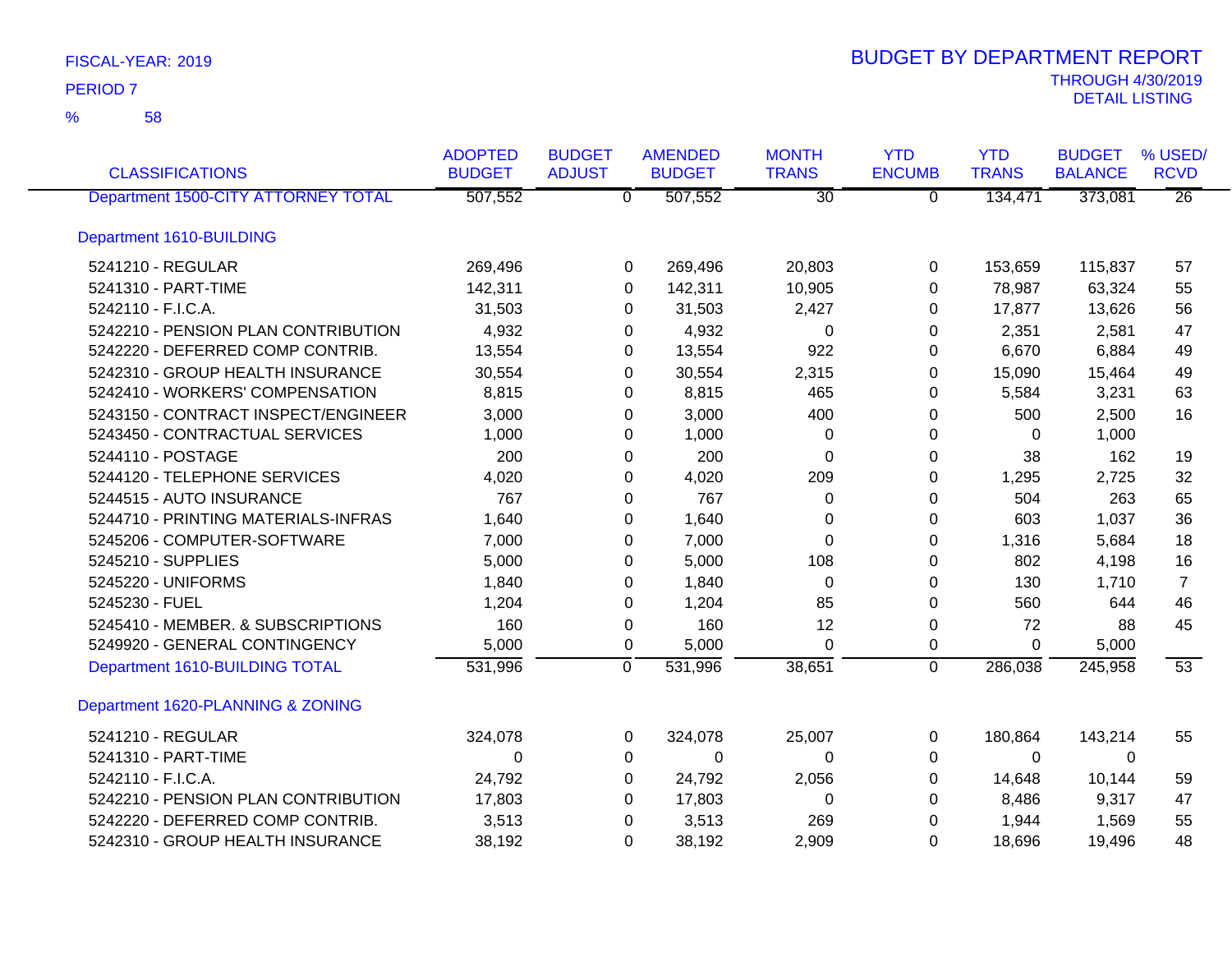| FISCAL-YEAR: 2019 |  |
|-------------------|--|
|-------------------|--|

| <b>CLASSIFICATIONS</b>                  | <b>ADOPTED</b><br><b>BUDGET</b> | <b>BUDGET</b><br><b>ADJUST</b> | <b>AMENDED</b><br><b>BUDGET</b> | <b>MONTH</b><br><b>TRANS</b> | <b>YTD</b><br><b>ENCUMB</b> | <b>YTD</b><br><b>TRANS</b> | <b>BUDGET</b><br><b>BALANCE</b> | % USED/<br><b>RCVD</b> |
|-----------------------------------------|---------------------------------|--------------------------------|---------------------------------|------------------------------|-----------------------------|----------------------------|---------------------------------|------------------------|
| 5242410 - WORKERS' COMPENSATION         | $\overline{972}$                |                                | 972                             |                              |                             |                            |                                 | 63                     |
|                                         |                                 | $\overline{0}$                 |                                 | 51                           | $\Omega$                    | 616                        | 356                             |                        |
| 5243100 - PROFESSIONAL SERVICES         | 1,290                           | 0                              | 1,290                           | 0                            | 0                           | 0                          | 1,290                           |                        |
| 5243450 - CONTRACTUAL SERVICES          | 148,400                         | 58,096                         | 206,496                         | 12,597                       | 24,882                      | 97,144                     | 109,352                         | 47                     |
| 5243480 - DIGITIZING                    | 0                               | 0                              | 0                               | 0                            | $\Omega$                    | $\Omega$                   | $\mathbf{0}$                    |                        |
| 5244070 - TRAVEL & CONFERENCE           | 1,400                           | $\Omega$                       | 1,400                           | 0                            | 0                           | $\Omega$                   | 1,400                           |                        |
| 5244110 - POSTAGE                       | 2,500                           | 0                              | 2,500                           | $\Omega$                     | 0                           | 474                        | 2,026                           | 18                     |
| 5244120 - TELEPHONE SERVICES            | 1,620                           | 0                              | 1,620                           | 105                          | 0                           | 601                        | 1,019                           | 37                     |
| 5244515 - AUTO INSURANCE                | 477                             | 0                              | 477                             | $\Omega$                     | 0                           | 333                        | 144                             | 69                     |
| 5244620 - MAINT.&REP.OPER. EQUIPMNT     | 5,500                           | 0                              | 5,500                           | 0                            | 0                           | 950                        | 4,550                           | 17                     |
| 5244634 - PLANNING- INTERNET            | 4,000                           | 0                              | 4,000                           | 0                            | 0                           | 0                          | 4,000                           |                        |
| 5244710 - PRINTING MATERIALS-INFRAS     | 1,640                           | 0                              | 1,640                           | 0                            | 0                           | 603                        | 1,037                           | 36                     |
| 5244910 - LEGAL ADS                     | 7,000                           | 0                              | 7,000                           | 0                            | 0                           | 3,564                      | 3,436                           | 50                     |
| 5245205 - COMPUTERS                     | 1,000                           | 0                              | 1,000                           | 0                            | 0                           | $\Omega$                   | 1,000                           |                        |
| 5245210 - SUPPLIES                      | 2,750                           | 0                              | 2,750                           | 15                           | 0                           | 403                        | 2,347                           | 14                     |
| 5245230 - FUEL                          | 108                             | 0                              | 108                             | 8                            | 0                           | 50                         | 58                              | 46                     |
| 5245410 - MEMBER. & SUBSCRIPTIONS       | 1,749                           | 0                              | 1,749                           | 0                            | 0                           | $\Omega$                   | 1,749                           |                        |
| 5249920 - GENERAL CONTINGENCY           | 5,000                           | 0                              | 5,000                           | 0                            | $\Omega$                    | $\Omega$                   | 5,000                           |                        |
| Department 1620-PLANNING & ZONING TOTAL | 593,784                         | 58,096                         | 651,880                         | 43,017                       | 24,882                      | 329,376                    | 322,504                         | 50                     |
| Department 1640-CODE ENFORCEMENT        |                                 |                                |                                 |                              |                             |                            |                                 |                        |
| 5241210 - REGULAR                       | 250,487                         | 0                              | 250,487                         | 18,979                       | 0                           | 138,334                    | 112,153                         | 55                     |
| 5241310 - PART-TIME                     | 0                               | 0                              | 0                               | 0                            | 0                           | 0                          | 0                               |                        |
| 5241410 - OVERTIME                      | 0                               | 0                              | 0                               | 0                            | 0                           | 0                          | 0                               |                        |
| 5242110 - F.I.C.A.                      | 19,162                          | 0                              | 19,162                          | 1,449                        | 0                           | 10,556                     | 8,606                           | 55                     |
| 5242210 - PENSION PLAN CONTRIBUTION     | 16,230                          | 0                              | 16,230                          | 0                            | 0                           | 7,736                      | 8,494                           | 47                     |
| 5242220 - DEFERRED COMP CONTRIB.        | 0                               | 0                              | $\Omega$                        | 0                            | 0                           | $\Omega$                   | 0                               |                        |
| 5242310 - GROUP HEALTH INSURANCE        | 30,554                          | 0                              | 30,554                          | 2,329                        | 0                           | 15,188                     | 15,366                          | 49                     |
| 5242410 - WORKERS' COMPENSATION         | 7,790                           | 0                              | 7,790                           | 411                          | 0                           | 4,934                      | 2,856                           | 63                     |
| 5243111 - SPECIAL MASTERS               | 3,600                           | 0                              | 3,600                           | 300                          | 0                           | 2,050                      | 1,550                           | 56                     |
| 5243450 - CONTRACTUAL SERVICES          | 10,000                          | 0                              | 10,000                          | 0                            | 0                           | 1,790                      | 8,210                           | 17                     |
| 5244070 - TRAVEL & CONFERENCE           | 1,200                           | 0                              | 1,200                           | 0                            | 0                           | $\Omega$                   | 1,200                           |                        |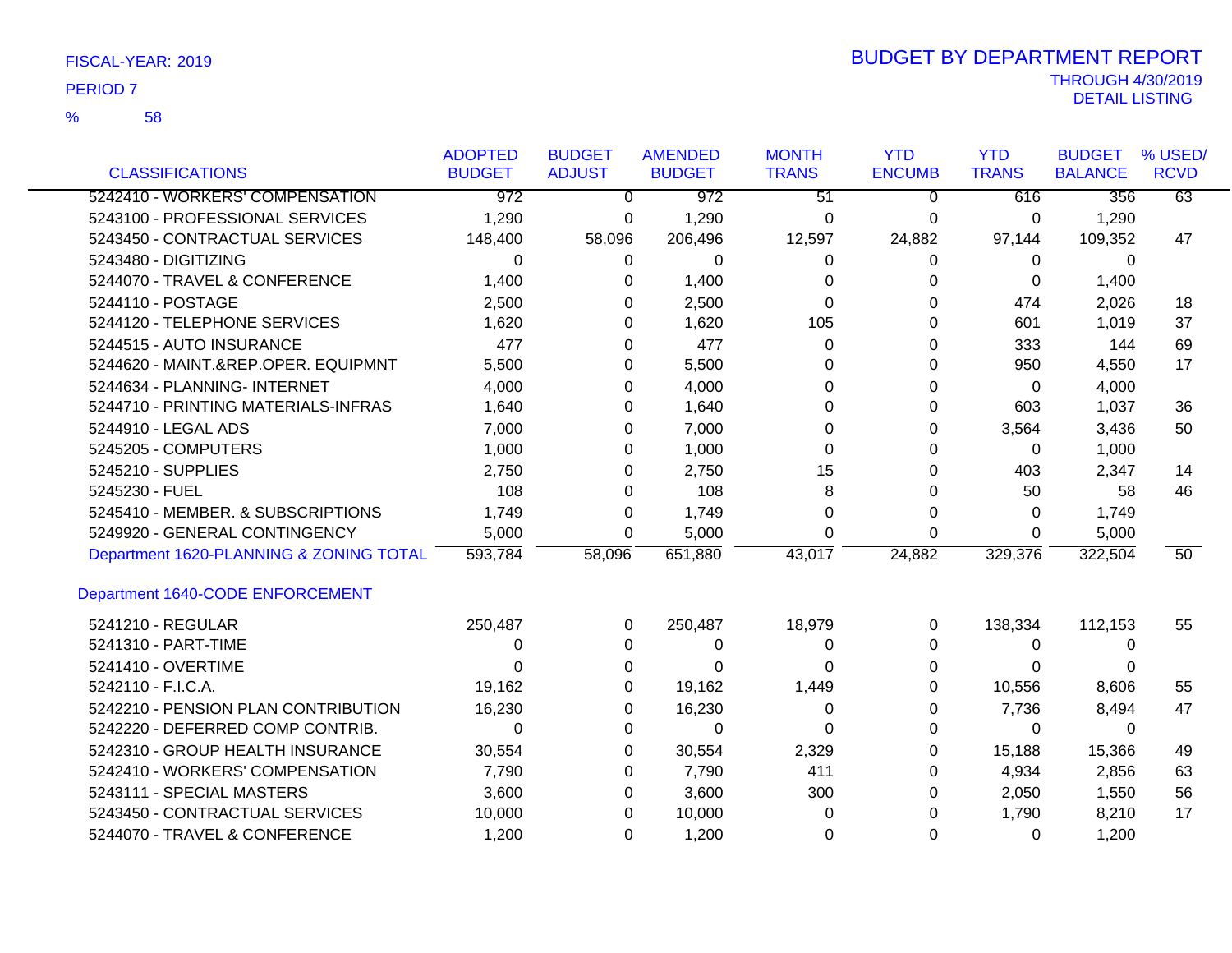58 %

| <b>CLASSIFICATIONS</b>                 | <b>ADOPTED</b><br><b>BUDGET</b> | <b>BUDGET</b><br><b>ADJUST</b> | <b>AMENDED</b><br><b>BUDGET</b> | <b>MONTH</b><br><b>TRANS</b> | <b>YTD</b><br><b>ENCUMB</b> | <b>YTD</b><br><b>TRANS</b> | <b>BUDGET</b><br><b>BALANCE</b> | % USED/<br><b>RCVD</b> |
|----------------------------------------|---------------------------------|--------------------------------|---------------------------------|------------------------------|-----------------------------|----------------------------|---------------------------------|------------------------|
| 5244080 - EMPLOYEE EDUCATION           | 2,500                           |                                | 2,500<br>$\mathbf{0}$           | 0                            | 0                           | $\overline{0}$             | 2,500                           |                        |
| 5244110 - POSTAGE                      | 7,000                           | 0                              | 7,000                           | $\mathbf 0$                  | 0                           | 1,328                      | 5,672                           | 18                     |
| 5244120 - TELEPHONE SERVICES           | 2,670                           | 0                              | 2,670                           | 296                          | 0                           | 1,621                      | 1,049                           | 60                     |
| 5244515 - AUTO INSURANCE               | 3,030                           | 0                              | 3,030                           | 0                            | 0                           | 1,992                      | 1,038                           | 65                     |
| 5244710 - PRINTING MATERIALS-INFRAS    | 1,640                           | 0                              | 1,640                           | 0                            | 0                           | 603                        | 1,037                           | 36                     |
| 5244920 - LIENS                        | 1,640                           | 0                              | 1,640                           | 0                            | 0                           | 0                          | 1,640                           |                        |
| 5245205 - COMPUTERS                    | 1,000                           | 0                              | 1,000                           | $\Omega$                     | 0                           | 0                          | 1,000                           |                        |
| 5245210 - SUPPLIES                     | 3,500                           | 0                              | 3,500                           | 32                           | 0                           | 360                        | 3,140                           | 10                     |
| 5245220 - UNIFORMS                     | 2,000                           | 0                              | 2,000                           | 0                            | 0                           | 390                        | 1,610                           | 19                     |
| 5245230 - FUEL                         | 2,065                           | 0                              | 2,065                           | 145                          | 0                           | 960                        | 1,105                           | 46                     |
| 5245410 - MEMBER. & SUBSCRIPTIONS      | 600                             | 0                              | 600                             | $\Omega$                     | 0                           | 105                        | 495                             | 17                     |
| 5249920 - GENERAL CONTINGENCY          | 5,000                           | 0                              | 5,000                           | $\Omega$                     | 0                           | 0                          | 5,000                           |                        |
| Department 1640-CODE ENFORCEMENT TOTAL | 371,668                         | $\mathbf 0$                    | 371,668                         | 23,941                       | $\mathbf 0$                 | 187,947                    | 183,721                         | $\overline{50}$        |
| Department 1710-BUILDING MAINTENANCE   |                                 |                                |                                 |                              |                             |                            |                                 |                        |
| 5191210 - FULL-TIME                    | 91,300                          | 0                              | 91,300                          | 6,966                        | 0                           | 51,023                     | 40,277                          | 55                     |
| 5191410 - OVERTIME                     | 4,000                           | $\Omega$                       | 4,000                           | $\Omega$                     | $\Omega$                    | 2,413                      | 1,587                           | 60                     |
| 5192110 - F.I.C.A.                     | 7,290                           | 0                              | 7,290                           | 614                          | 0                           | 4,617                      | 2,673                           | 63                     |
| 5192210 - PENSION PLAN CONTRIBUTION    | 6,169                           | 0                              | 6,169                           | 0                            | 0                           | 2,940                      | 3,229                           | 47                     |
| 5192310 - GROUP HEALTH INSURANCE       | 15,277                          | $\Omega$                       | 15,277                          | 1,143                        | 0                           | 7,445                      | 7,832                           | 48                     |
| 5192410 - WORKERS' COMPENSATION        | 4,275                           | 0                              | 4,275                           | 226                          | 0                           | 2,708                      | 1,567                           | 63                     |
| 5193450 - CONT. SVCS.                  | 87,960                          | 0                              | 87,960                          | 4,957                        | 35,310                      | 62,912                     | 25,048                          | 71                     |
| 5194070 - TRAVEL                       | 0                               | $\mathbf 0$                    | $\mathbf 0$                     | 0                            | 0                           | 0                          | 0                               |                        |
| 5194080 - EMPLOYEE EDUCATION           | 250                             | 0                              | 250                             | $\Omega$                     | 0                           | 0                          | 250                             |                        |
| 5194120 - TELEPHONE SERVICE            | 780                             | 0                              | 780                             | $\Omega$                     | 0                           | 0                          | 780                             |                        |
| 5194310 - ELECTRICITY-FACILITIES       | 115,000                         | 0                              | 115,000                         | 910                          | 84,260                      | 110,441                    | 4,559                           | 96                     |
| 5194320 - WATER                        | 45,000                          | 0                              | 45,000                          | 2,171                        | 20,834                      | 37,589                     | 7,411                           | 83                     |
| 5194620 - REPAIR & MAINT. OPER EQUI    | 2,500                           | $\Omega$                       | 2,500                           | 54                           | 0                           | 54                         | 2,446                           | $\overline{2}$         |
| 5194670 - MAINT & REP - STRUCTURES     | 66,000                          | 0                              | 66,000                          | 6,210                        | $\Omega$                    | 24,707                     | 41,293                          | 37                     |
| 5195210 - SUPPLIES                     | 20,000                          | $\Omega$                       | 20,000                          | 160                          | $\Omega$                    | 6,944                      | 13,056                          | 34                     |
| 5195220 - UNIFORMS                     | 1.000                           | $\Omega$                       | 1,000                           | $\Omega$                     | $\Omega$                    | 159                        | 841                             | 15                     |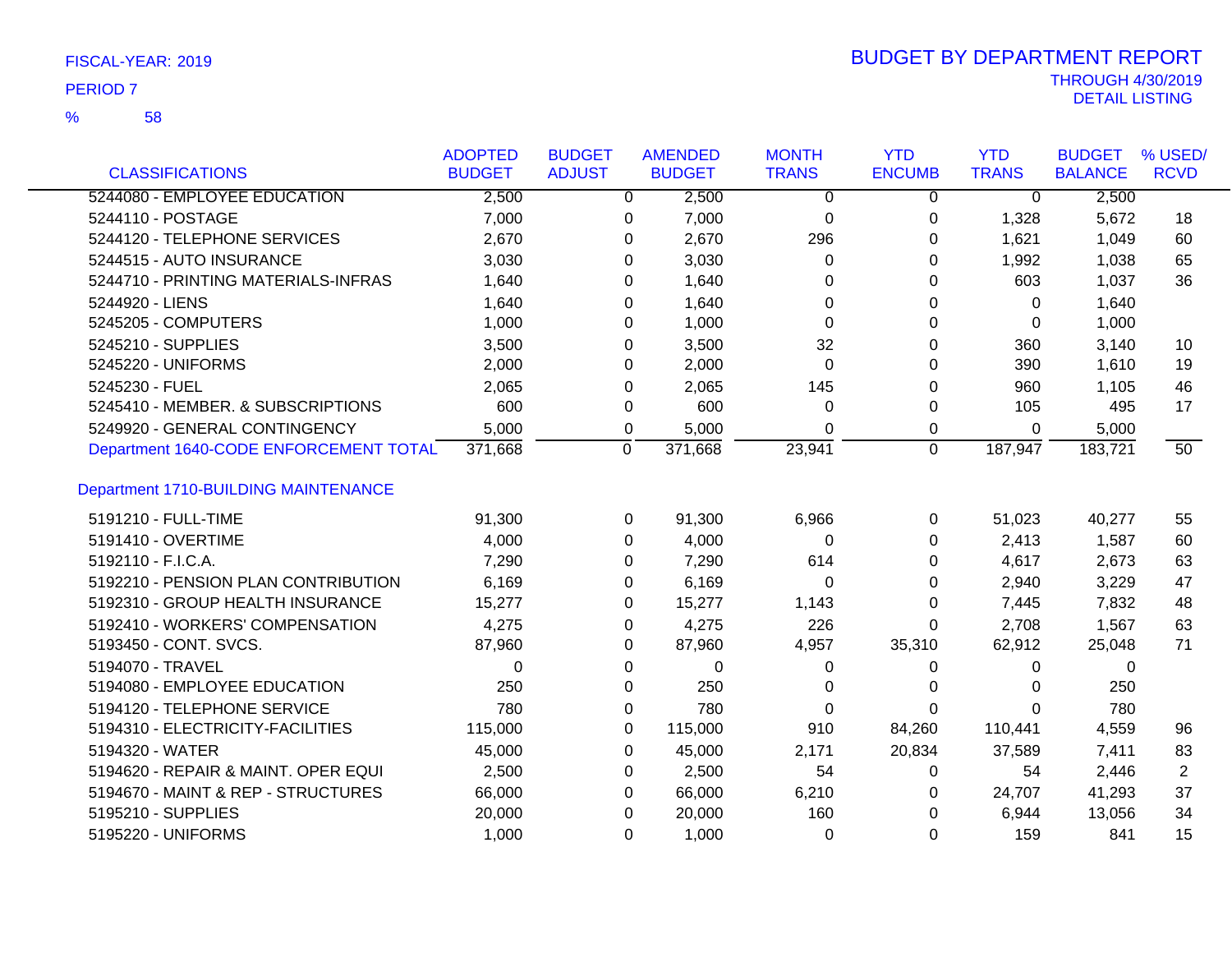58 %

| <b>CLASSIFICATIONS</b>                             | <b>ADOPTED</b><br><b>BUDGET</b> | <b>BUDGET</b><br><b>ADJUST</b> | <b>AMENDED</b><br><b>BUDGET</b> | <b>MONTH</b><br><b>TRANS</b> | <b>YTD</b><br><b>ENCUMB</b> | <b>YTD</b><br><b>TRANS</b> | <b>BUDGET</b><br><b>BALANCE</b> | % USED/<br><b>RCVD</b> |
|----------------------------------------------------|---------------------------------|--------------------------------|---------------------------------|------------------------------|-----------------------------|----------------------------|---------------------------------|------------------------|
| 5199920 - GENERAL CONTINGENCY                      | 5,000                           | 0                              | 5,000                           | $\overline{0}$               | $\overline{0}$              | $\overline{0}$             | 5,000                           |                        |
| Department 1710-BUILDING MAINTENANCE TOTAL 471,801 |                                 | $\overline{0}$                 | 471,801                         | 23,411                       | 140,404                     | 313,952                    | 157,849                         | 66                     |
| Department 1720-SOLID WASTE                        |                                 |                                |                                 |                              |                             |                            |                                 |                        |
| 5341210 - REGULAR                                  | 362,017                         | 0                              | 362,017                         | 21,488                       | 0                           | 194,665                    | 167,352                         | 53                     |
| 5341410 - OVERTIME                                 | 8,000                           | 0                              | 8,000                           | 0                            | 0                           | 7,750                      | 250                             | 96                     |
| 5342110 - F.I.C.A.                                 | 29,684                          | 0                              | 29,684                          | 1,658                        | 0                           | 15,268                     | 14,416                          | 51                     |
| 5342210 - PENSION PLAN CONTRIBUTION                | 23,414                          | 0                              | 23,414                          | 0                            | 0                           | 11,160                     | 12,254                          | 47                     |
| 5342220 - ICMA                                     | 0                               | 0                              | 0                               | 0                            | 0                           | 0                          | 0                               |                        |
| 5342310 - GROUP HEALTH INSURANCE                   | 68,746                          | 0                              | 68,746                          | 4,589                        | 0                           | 32,494                     | 36,252                          | 47                     |
| 5342410 - WORKERS' COMPENSATION                    | 31,591                          | 0                              | 31,591                          | 1,668                        | $\mathbf 0$                 | 20,010                     | 11,581                          | 63                     |
| 5343470 - INTERLCL AGREE-RECYCLING                 | 93,000                          | 0                              | 93,000                          | 7,776                        | 61,897                      | 93,000                     | $\Omega$                        | 100                    |
| 5344070 - TRAVEL & CONFERENCE                      | 0                               | 0                              | $\Omega$                        | 0                            | 0                           | 0                          | 0                               |                        |
| 5344080 - EMPLOYEE EDUCATION                       | 250                             | 0                              | 250                             | $\Omega$                     | 0                           | $\Omega$                   | 250                             |                        |
| 5344340 - REFUSE DISPOSAL FEE                      | 769,000                         | 0                              | 769,000                         | 49,176                       | 447,605                     | 769,000                    | 0                               | 100                    |
| 5345210 - SUPPLIES                                 | 68,500                          | 0                              | 68,500                          | 0                            | 0                           | 2,339                      | 66,161                          | 3                      |
| 5345220 - UNIFORMS                                 | 4,000                           | 0                              | 4,000                           | 290                          | 0                           | 290                        | 3,710                           | $\overline{7}$         |
| 5347110 - DEBT SERVICE-PRINCIPAL                   | 0                               | 0                              | $\Omega$                        | $\Omega$                     | $\Omega$                    | $\Omega$                   | 0                               |                        |
| 5347210 - DEBT SERVICE-INTEREST                    | 0                               | 0                              | $\Omega$                        | $\Omega$                     | 0                           | 0                          | 0                               |                        |
| Department 1720-SOLID WASTE TOTAL                  | 1,458,202                       | 0                              | 1,458,202                       | 86,645                       | 509,502                     | 1,145,976                  | 312,226                         | $\overline{78}$        |
| Department 1730-STREET MAINTENANCE                 |                                 |                                |                                 |                              |                             |                            |                                 |                        |
| 5411210 - REGULAR                                  | 277,022                         | 0                              | 277,022                         | 21,108                       | 0                           | 152,297                    | 124,725                         | 54                     |
| 5411310 - PART TIME                                | $\Omega$                        | 0                              | 0                               | 0                            | 0                           | 0                          | 0                               |                        |
| 5411410 - OVERTIME                                 | 5,000                           | 0                              | 5,000                           | $\Omega$                     | $\Omega$                    | 6,728                      | $-1,728$                        | 134                    |
| 5412110 - F.I.C.A.                                 | 21,575                          | 0                              | 21,575                          | 1,661                        | 0                           | 12,514                     | 9,061                           | 58                     |
| 5412210 - PENSION PLAN CONTRIBUTION                | 16,106                          | 0                              | 16,106                          | 0                            | 0                           | 7,677                      | 8,429                           | 47                     |
| 5412220 - DEFERRED COMP CONTRIB                    | 1,949                           | 0                              | 1,949                           | 149                          | 0                           | 1,125                      | 824                             | 57                     |
| 5412310 - GROUP HEALTH INSURANCE                   | 53,469                          | 0                              | 53,469                          | 3,994                        | 0                           | 25,154                     | 28,315                          | 47                     |
| 5412410 - WORKERS' COMPENSATION                    | 19,211                          | 0                              | 19,211                          | 1,014                        | 0                           | 12,168                     | 7,043                           | 63                     |
| 5413450 - CONTRACTUAL SERVICES                     | 65,000                          | $\Omega$                       | 65,000                          | 3,436                        | 7,955                       | 20,491                     | 44,509                          | 31                     |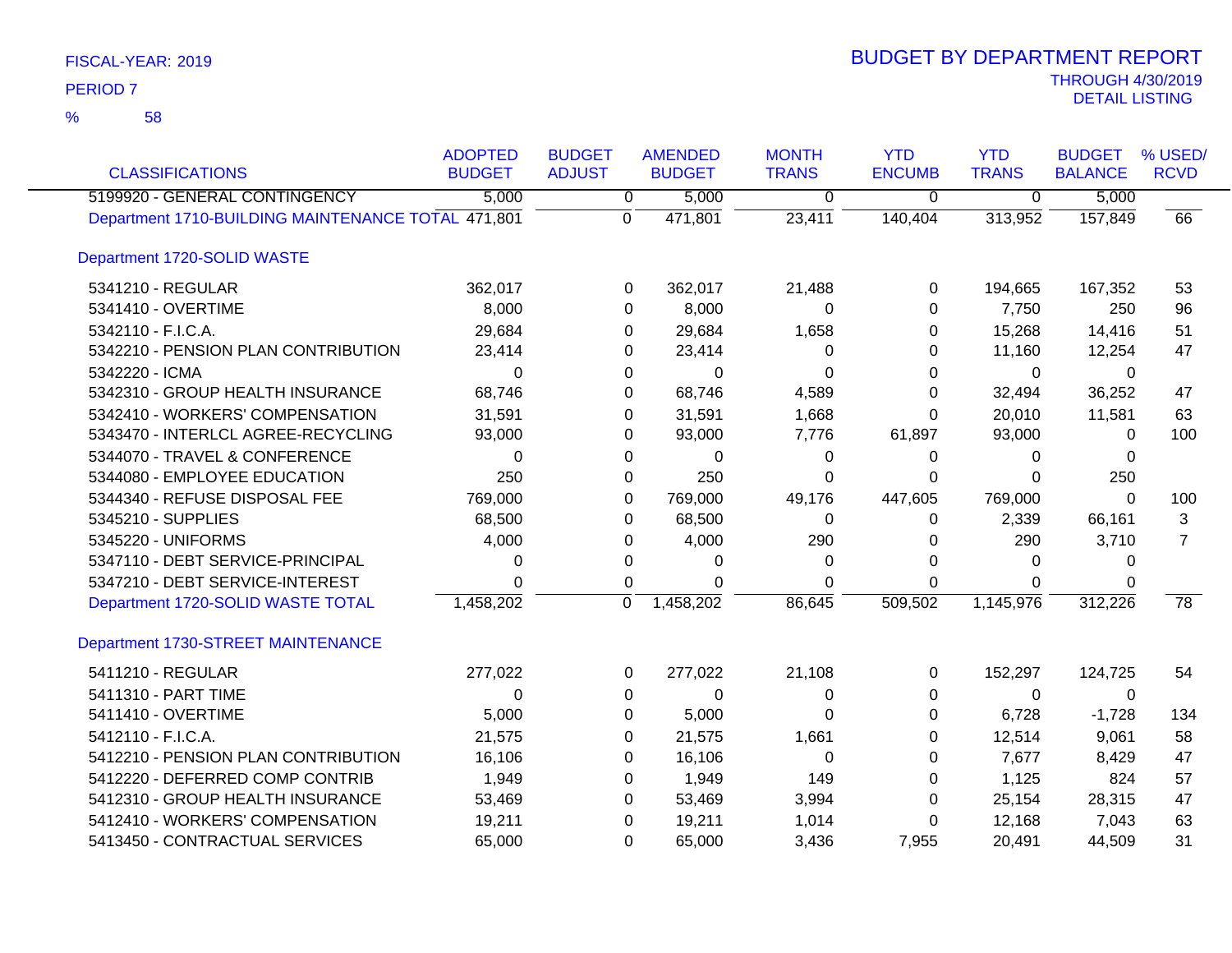| FISCAL-YEAR: 2019 |  |
|-------------------|--|
|                   |  |

| <b>CLASSIFICATIONS</b>                   | <b>ADOPTED</b><br><b>BUDGET</b> | <b>BUDGET</b><br><b>ADJUST</b> | <b>AMENDED</b><br><b>BUDGET</b> | <b>MONTH</b><br><b>TRANS</b> | <b>YTD</b><br><b>ENCUMB</b> | <b>YTD</b><br><b>TRANS</b> | <b>BUDGET</b><br><b>BALANCE</b> | % USED/<br><b>RCVD</b> |
|------------------------------------------|---------------------------------|--------------------------------|---------------------------------|------------------------------|-----------------------------|----------------------------|---------------------------------|------------------------|
| 5414070 - TRAVEL & CONFERENCE            | 250                             |                                | 250<br>0                        | 0                            | 0                           | 118                        | 132                             | 47                     |
| 5414080 - EMPLOYEE EDUCATION             | 500                             | 0                              | 500                             | 0                            | 0                           | 0                          | 500                             |                        |
| 5414120 - TRAVEL & CONFERENCE            | 1,080                           | 0                              | 1,080                           | 59                           | 0                           | 370                        | 710                             | 34                     |
| 5414625 - LANDSCAPE MAINTENANCE          | 50,000                          |                                | 50,000<br>0                     | 1,484                        | 0                           | 14,399                     | 35,601                          | 28                     |
| 5414640 - MAINT & REP STRS & PARKWY      | 20,000                          |                                | 20,000<br>0                     | 1,206                        | $\Omega$                    | 7,146                      | 12,854                          | 35                     |
| 5414650 - ELECTRICITY-STREET LIGHTS      | 140,000                         |                                | 140,000<br>0                    | 10,506                       | 58,689                      | 130,188                    | 9,812                           | 92                     |
| 5414670 - MAINT & REP-GRDS & STRUCT      | 10,000                          |                                | 10,000<br>0                     | 4,704                        | 0                           | 8,804                      | 1,196                           | 88                     |
| 5415210 - SUPPLIES                       | 4,000                           |                                | 4,000<br>0                      | 616                          | 0                           | 1,639                      | 2,361                           | 40                     |
| 5415220 - UNIFORMS                       | 3,500                           |                                | 3,500<br>0                      | 1,243                        | 0                           | 1,420                      | 2,080                           | 40                     |
| 5415245 - TOOLS                          | 500                             |                                | 500<br>0                        | 88                           | 0                           | 88                         | 412                             | 17                     |
| 5417110 - DEBT SERVICE- PRINCIPAL        | 0                               | 0                              | 0                               | $\Omega$                     | 0                           | 0                          | $\Omega$                        |                        |
| 5417210 - DEBT SERVICE-INTEREST          | $\Omega$                        | 0                              | $\Omega$                        | $\Omega$                     | $\Omega$                    | $\Omega$                   | $\Omega$                        |                        |
| Department 1730-STREET MAINTENANCE TOTAL | 689,162                         | $\Omega$                       | 689,162                         | 51,268                       | 66,644                      | 402,326                    | 286,836                         | 58                     |
| Department 1750-LANSCAPE MAINTENANCE     |                                 |                                |                                 |                              |                             |                            |                                 |                        |
| 5191210 - FULL-TIME                      | 139,752                         |                                | 139,752<br>0                    | 10,752                       | 0                           | 78,907                     | 60,845                          | 56                     |
| 5191410 - OVERTIME                       | 4,000                           |                                | 4,000<br>0                      | 0                            | 0                           | 0                          | 4,000                           |                        |
| 5192110 - F.I.C.A.                       | 10,997                          |                                | 10,997<br>0                     | 818                          | 0                           | 5,997                      | 5,000                           | 54                     |
| 5192210 - PENSION PLAN CONTRIBUTION      | 9,497                           |                                | 9,497<br>0                      | 0                            | 0                           | 4,527                      | 4,970                           | 47                     |
| 5192220 - DEFERRED COMP CONTRIB.         | 0                               | 0                              | $\Omega$                        | 0                            | 0                           | 0                          | 0                               |                        |
| 5192310 - GROUP HEALTH INSURANCE         | 22,915                          |                                | 22,915<br>0                     | 1,727                        | 0                           | 11,254                     | 11,661                          | 49                     |
| 5192410 - WORKERS' COMPENSATION          | 5,691                           |                                | 5,691<br>0                      | 300                          | $\Omega$                    | 3,605                      | 2,086                           | 63                     |
| 5193450 - CONT. SVCS.                    | 176,138                         | 23,702                         | 199,840                         | 11,814                       | 77,714                      | 152,981                    | 46,859                          | 76                     |
| 5194070 - TRAVEL                         | 355                             | 0                              | 355                             | 0                            | 0                           | 165                        | 190                             | 46                     |
| 5194120 - TELEPHONE SERVICE              | 780                             | 0                              | 780                             | 46                           | 0                           | 298                        | 482                             | 38                     |
| 5194350 - ELECTRICITY-CITY PARKS         | 50,000                          |                                | 50,000<br>0                     | 0                            | 27,336                      | 50,000                     | $\Omega$                        | 100                    |
| 5194420 - OUTSIDE SERV RENTAL            | 1,000                           |                                | 1,000<br>0                      | 0                            | 0                           | 0                          | 1,000                           |                        |
| 5194515 - AUTO INSURANCE                 | 1,233                           | 0                              | 1,233                           | $\Omega$                     | 0                           | 811                        | 422                             | 65                     |
| 5194620 - REPAIR & MAINT. OPER EQUI      | 80,000                          | 1,977                          | 81,977                          | 7,893                        | 11,541                      | 53,175                     | 28,802                          | 64                     |
| 5194670 - MAINT & REP - STRUCTURES       | $\Omega$                        | 0                              | 0                               | $\Omega$                     | $\Omega$                    | 0                          | $\Omega$                        |                        |
| 5195210 - SUPPLIES                       | 9,348                           | $\Omega$                       | 9,348                           | 717                          | $\Omega$                    | 3,808                      | 5,540                           | 40                     |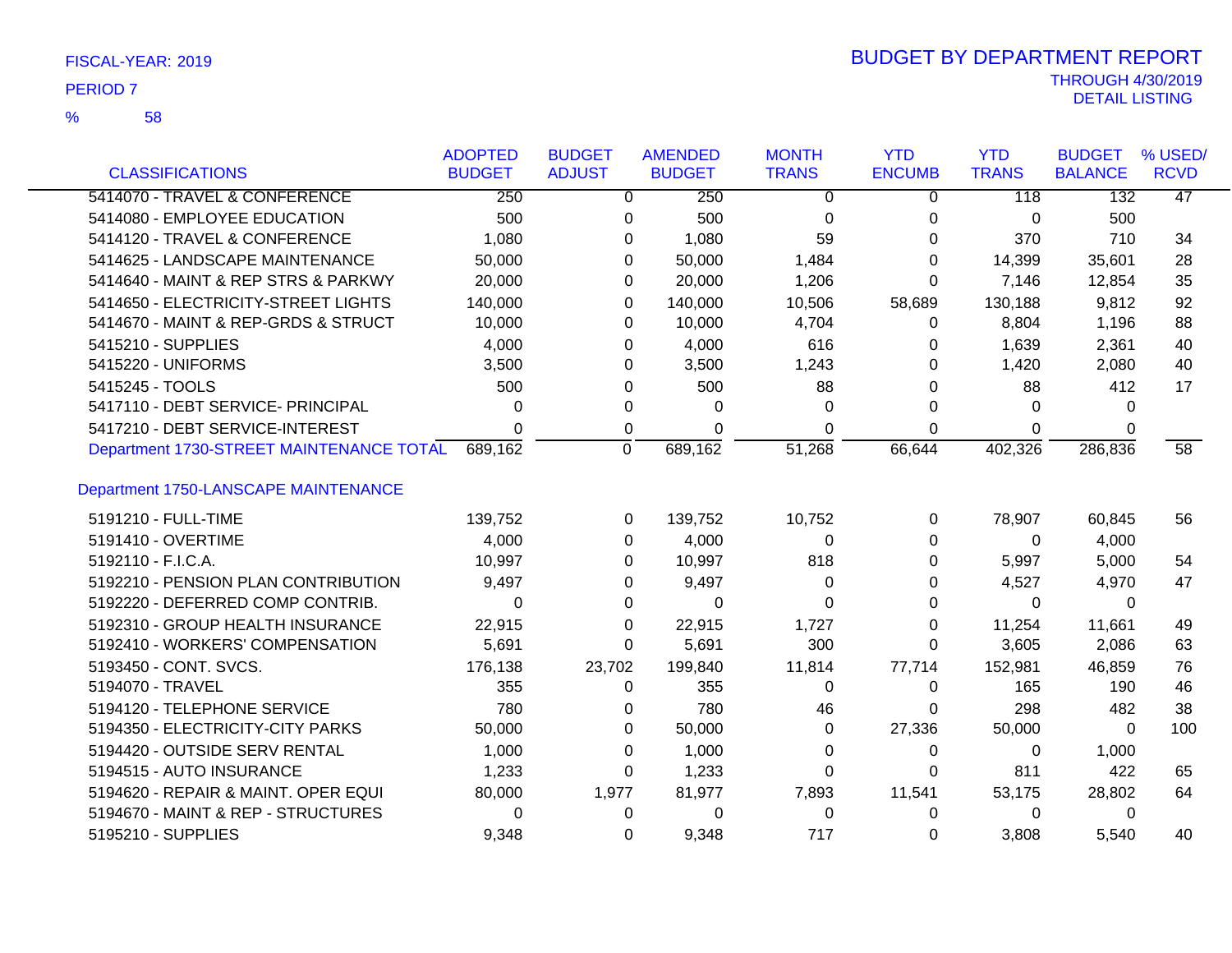|  | FISCAL-YEAR: 2019 |  |
|--|-------------------|--|
|--|-------------------|--|

|                                           | <b>ADOPTED</b> | <b>BUDGET</b>  | <b>AMENDED</b> | <b>MONTH</b>   | <b>YTD</b>    | <b>YTD</b>   | <b>BUDGET</b>  | % USED/         |
|-------------------------------------------|----------------|----------------|----------------|----------------|---------------|--------------|----------------|-----------------|
| <b>CLASSIFICATIONS</b>                    | <b>BUDGET</b>  | <b>ADJUST</b>  | <b>BUDGET</b>  | <b>TRANS</b>   | <b>ENCUMB</b> | <b>TRANS</b> | <b>BALANCE</b> | <b>RCVD</b>     |
| 5195220 - UNIFORMS                        | 2,475          | $\overline{0}$ | 2,475          | $\overline{0}$ | $\Omega$      | 1,726        | 749            | 69              |
| 5195230 - FUEL & LUBRICANT                | 8,047          | 0              | 8,047          | 567            | 0             | 3,740        | 4,307          | 46              |
| 5195410 - MEMBER. & SUBSCRIPTIONS         | 365            | 0              | 365            | 0              | 0             | 0            | 365            |                 |
| Department 1750-LANSCAPE MAINTENANCE      | 522,593        | 25,679         | 548,272        | 34,634         | 116,591       | 370,994      | 177,278        | 67              |
| Department 1760-MOTOR POOL                |                |                |                |                |               |              |                |                 |
| 5191210 - FULL-TIME                       | 143,605        | 0              | 143,605        | 10,958         | $\pmb{0}$     | 80,204       | 63,401         | 55              |
| 5191410 - OVERTIME                        | 4,000          | 0              | 4,000          | 0              | 0             | 19           | 3,981          |                 |
| 5192110 - F.I.C.A.                        | 11,292         | 0              | 11,292         | 782            | 0             | 5,755        | 5,537          | 50              |
| 5192210 - PENSION PLAN CONTRIBUTION       | 9,555          | 0              | 9,555          | $\Omega$       | 0             | 4,554        | 5,001          | 47              |
| 5192220 - DEFERRED COMP CONTRIB.          | 0              | 0              | 0              | $\Omega$       | 0             | 0            | 0              |                 |
| 5192310 - GROUP HEALTH INSURANCE          | 22,915         | 0              | 22,915         | 1,730          | 0             | 11,275       | 11,640         | 49              |
| 5192410 - WORKERS' COMPENSATION           | 5,091          | 0              | 5,091          | 269            | 0             | 3,225        | 1,866          | 63              |
| 5194070 - TRAVEL                          | 0              | 0              | 0              | 0              | 0             | $\Omega$     | 0              |                 |
| 5194080 - EMPLOYEE EDUCATION              | 250            | 0              | 250            | $\Omega$       | 0             | $\Omega$     | 250            |                 |
| 5194120 - TELEPHONE SERVICE               | 780            | $\Omega$       | 780            | 30             | $\Omega$      | 185          | 595            | 23              |
| 5194515 - AUTO INSURANCE                  | 40,000         | 0              | 40,000         | 0              | 0             | 26,303       | 13,697         | 65              |
| 5194620 - REPAIR & MAINT. OPER EQUI       | 25,000         | 0              | 25,000         | 0              | $\Omega$      | 360          | 24,640         | 1               |
| 5194680 - MAINT & REP-OUTSIDE SVCS        | 75,000         | 0              | 75,000         | 6,229          | 1,800         | 27,857       | 47,143         | 37              |
| 5195220 - UNIFORMS                        | 3,000          | 0              | 3,000          | 287            | 0             | 1,349        | 1,651          | 44              |
| 5195230 - FUEL & LUBRICANT                | 150,000        | 0              | 150,000        | 9,740          | 42,043        | 107,621      | 42,379         | 71              |
| 5195240 - PARTS                           | 60,000         | 0              | 60,000         | 2,948          | 5,319         | 55,721       | 4,279          | 92              |
| 5195245 - OPERATING TOOLS                 | 1,000          | 0              | 1,000          | 146            | 0             | 435          | 565            | 43              |
| 5195250 - TIRES                           | 30,000         | 0              | 30,000         | 6,605          | 0             | 11,431       | 18,569         | 38              |
| 5195260 - GENERAL                         | 1,800          | 0              | 1,800          | 722            | $\Omega$      | 1,022        | 778            | 56              |
| Department 1760-MOTOR POOL TOTAL          | 583,288        | 0              | 583,288        | 40,446         | 49,162        | 337,316      | 245,972        | $\overline{57}$ |
| Department 1770-PUBLIC WORKS DIRECTOR OFF |                |                |                |                |               |              |                |                 |
| 5191210 - FULL-TIME                       | 69,497         | 0              | 69,497         | 4,080          | 0             | 30,083       | 39,414         | 43              |
| 5191410 - OVERTIME                        | 0              | $\pmb{0}$      | 0              | 0              | 0             | $\mathbf 0$  | 0              |                 |
| 5192110 - F.I.C.A.                        | 5,317          | $\Omega$       | 5,317          | 306            | $\mathbf 0$   | 2,260        | 3,057          | 42              |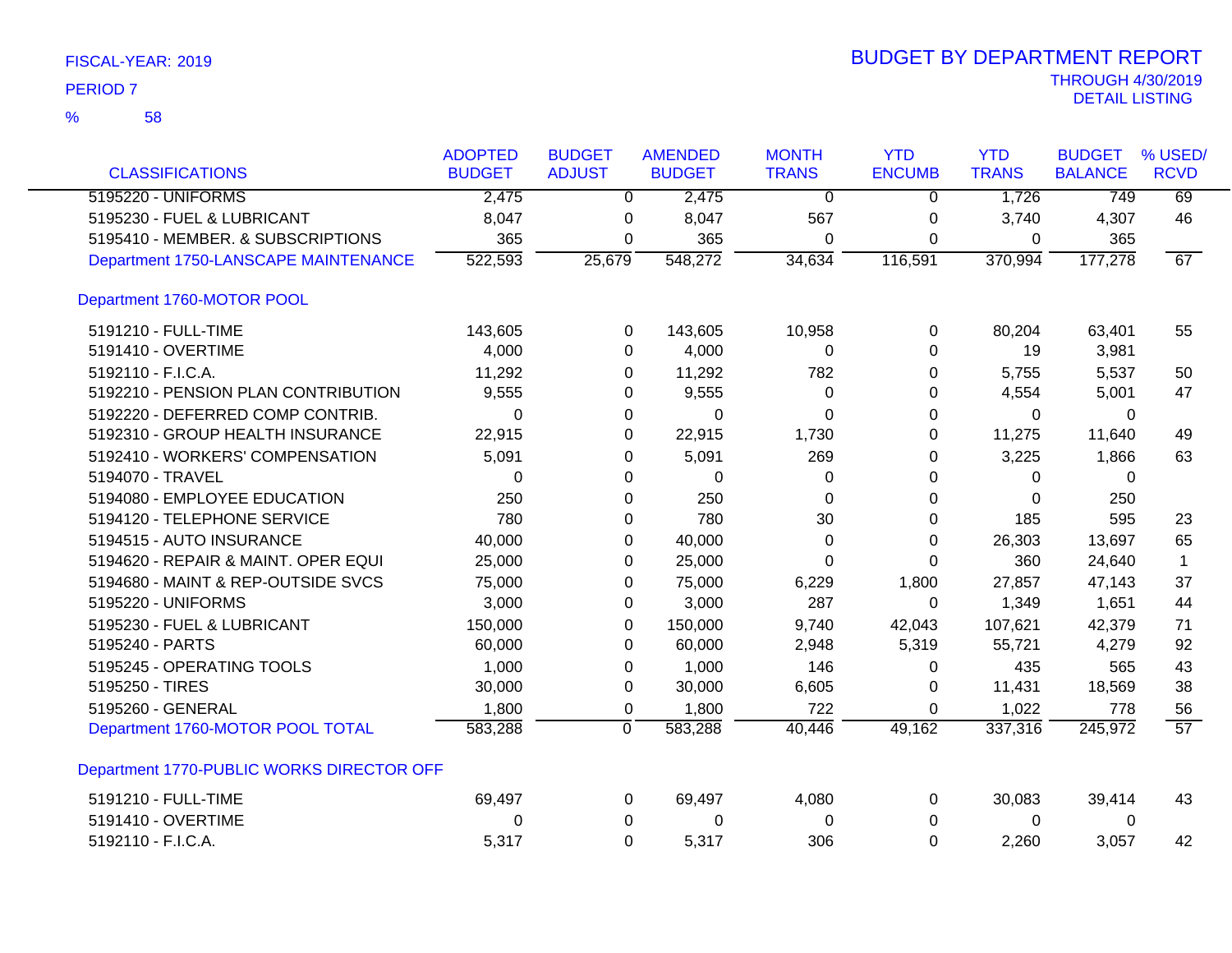|  | FISCAL-YEAR: 2019 |  |
|--|-------------------|--|
|  |                   |  |

| <b>CLASSIFICATIONS</b>                            | <b>ADOPTED</b><br><b>BUDGET</b> | <b>BUDGET</b><br><b>ADJUST</b> |              | <b>AMENDED</b><br><b>BUDGET</b> | <b>MONTH</b><br><b>TRANS</b> | <b>YTD</b><br><b>ENCUMB</b> | <b>YTD</b><br><b>TRANS</b> | <b>BUDGET</b><br><b>BALANCE</b> | % USED/<br><b>RCVD</b> |
|---------------------------------------------------|---------------------------------|--------------------------------|--------------|---------------------------------|------------------------------|-----------------------------|----------------------------|---------------------------------|------------------------|
| 5192210 - PENSION PLAN CONTRIBUTION               | 2,849                           |                                | $\mathbf{0}$ | 2,849                           | $\mathbf 0$                  | $\mathbf 0$                 | 1,358                      | 1,491                           | $\overline{47}$        |
| 5192220 - DEFERRED COMP CONTRIB.                  | 1,797                           |                                | 0            | 1,797                           | 0                            | 0                           | 0                          | 1,797                           |                        |
| 5192310 - GROUP HEALTH INSURANCE                  | 22,915                          |                                | 0            | 22,915                          | 1,136                        | 0                           | 7,656                      | 15,259                          | 33                     |
| 5192410 - WORKERS' COMPENSATION                   | 296                             |                                | 0            | 296                             | 16                           | 0                           | 188                        | 108                             | 63                     |
| 5194070 - TRAVEL                                  | 250                             |                                | 0            | 250                             | $\Omega$                     | 0                           | $\Omega$                   | 250                             |                        |
| 5194080 - EMPLOYEE EDUCATION                      | 250                             |                                | 0            | 250                             | 0                            | 0                           | 66                         | 184                             | 26                     |
| 5194110 - POSTAGE                                 | $\Omega$                        |                                | 0            | 0                               | 0                            | 0                           | 0                          | 0                               |                        |
| 5194120 - TELEPHONE SERVICE                       | 780                             |                                |              | 780                             | 0                            |                             |                            | 780                             |                        |
| 5194540 - BOILER & MACHINERY                      | 1,000                           |                                | 0            | 1,000                           | 0                            | 0                           | 0<br>0                     |                                 |                        |
|                                                   |                                 |                                | 0            |                                 |                              | 0                           |                            | 1,000                           |                        |
| 5194710 - COPY MACHINE                            | 5,000                           |                                | 0            | 5,000                           | 0                            | 0                           | 1,276                      | 3,724                           | 25                     |
| 5195205 - COMPUTER - EQUIPMENT                    | 1,000                           |                                | 0            | 1,000                           | 0                            | 0                           | 0                          | 1,000                           |                        |
| 5195210 - SUPPLIES                                | 1,000                           |                                | 0            | 1,000                           | 169                          | 0                           | 260                        | 740                             | 26                     |
| 5195270 - PERMITS                                 | 1,000                           |                                | 0            | 1,000                           | 0                            | 0                           | 227                        | 773                             | 22                     |
| 5195410 - MEMBER. & SUBSCRIPTIONS                 | 500                             |                                | 0            | 500                             | 0                            | 0                           | $\Omega$                   | 500                             |                        |
| Department 1770-PUBLIC WORKS DIRECTOR OFF 113,451 |                                 |                                | $\mathbf 0$  | 113,451                         | $\overline{5,707}$           | $\overline{0}$              | 43,374                     | 70,077                          | $\overline{38}$        |
| Department 1790-ENGINEERING & CONSTRUCTN          |                                 |                                |              |                                 |                              |                             |                            |                                 |                        |
| 5191210 - FULL-TIME                               | 160,785                         |                                | $\Omega$     | 160,785                         | 11,431                       | 0                           | 82,875                     | 77,910                          | 51                     |
| 5192110 - F.I.C.A.                                | 12,300                          |                                | 0            | 12,300                          | 919                          | 0                           | 6,408                      | 5,892                           | 52                     |
| 5192210 - PENSION PLAN CONTRIBUTION               | 0                               |                                | 0            | $\Omega$                        | 0                            | 0                           | $\Omega$                   | 0                               |                        |
| 5192220 - DEFERRED COMP CONTRIB.                  | 11,227                          |                                | 0            | 11,227                          | 800                          | 0                           | 5,801                      | 5,426                           | 51                     |
| 5192310 - GROUP HEALTH INSURANCE                  | 15,277                          |                                | 0            | 15,277                          | 1,162                        | 0                           | 7,582                      | 7,695                           | 49                     |
| 5192410 - WORKERS' COMPENSATION                   | 481                             |                                | 0            | 481                             | 25                           | 0                           | 305                        | 176                             | 63                     |
| 5193450 - CONT. SVCS.                             | 0                               |                                | 0            | $\mathbf 0$                     | 0                            | 0                           | 0                          | 0                               |                        |
| 5194070 - TRAVEL                                  | 250                             |                                | 0            | 250                             | 0                            | 0                           | 0                          | 250                             |                        |
| 5194080 - EMPLOYEE EDUCATION                      | 1,000                           |                                | 0            | 1,000                           | $\Omega$                     | 0                           | 0                          | 1,000                           |                        |
| 5194120 - TELEPHONE SERVICE                       | 1,560                           |                                | 0            | 1,560                           | 59                           | 0                           | 370                        | 1,190                           | 23                     |
| 5195205 - COMPUTER - EQUIPMENT                    | 300                             |                                | 0            | 300                             | $\Omega$                     | 0                           | $\Omega$                   | 300                             |                        |
| 5195210 - SUPPLIES                                | 2,500                           |                                | 0            | 2,500                           | 0                            | 0                           | 1,483                      | 1,017                           | 59                     |
| 5195410 - MEMBER. & SUBSCRIPTIONS                 | 1,000                           |                                | $\Omega$     | 1,000                           | 0                            | $\Omega$                    | 310                        | 690                             | 31                     |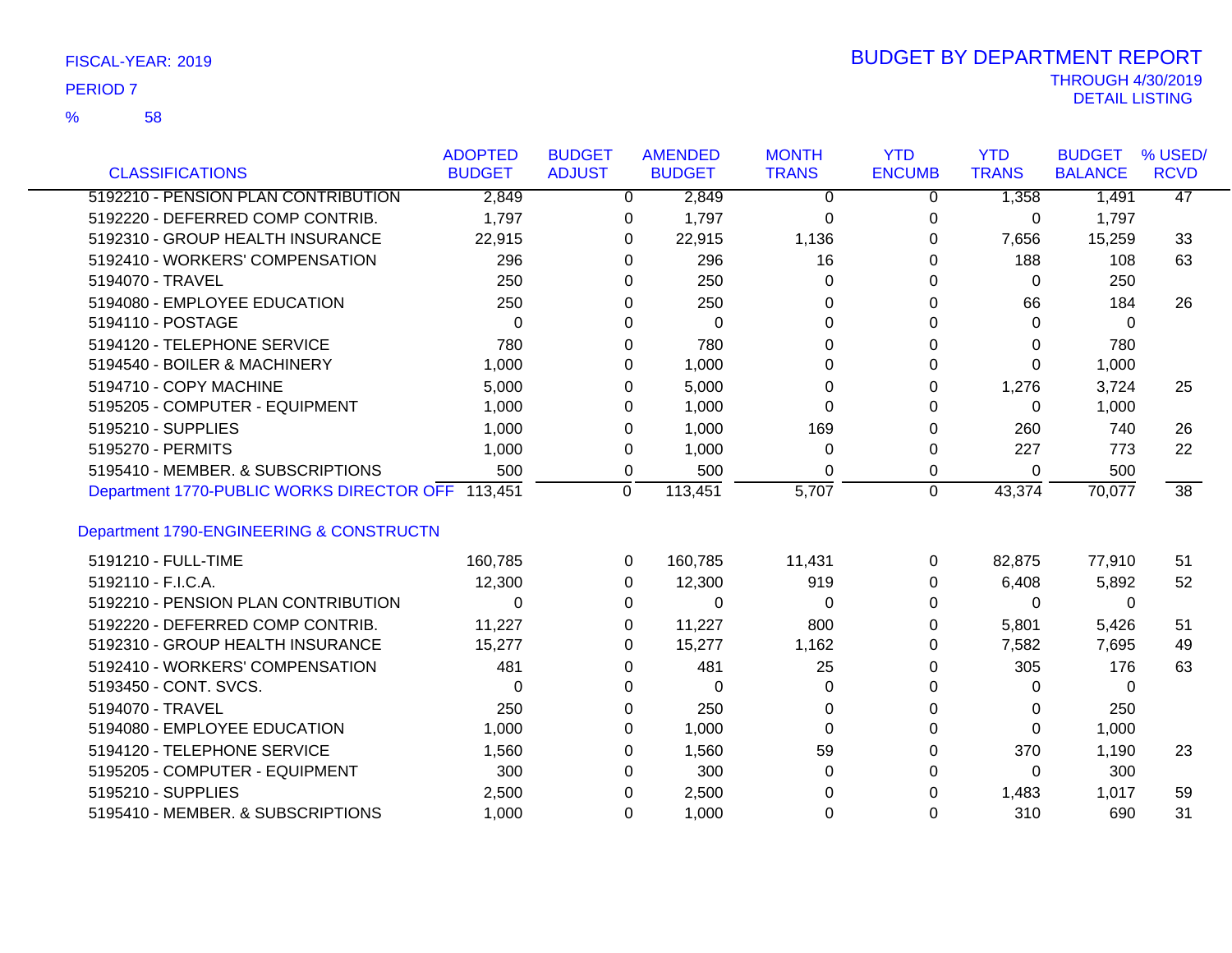58 %

| <b>CLASSIFICATIONS</b>                           | <b>ADOPTED</b><br><b>BUDGET</b> | <b>BUDGET</b><br><b>ADJUST</b> | <b>AMENDED</b><br><b>BUDGET</b> | <b>MONTH</b><br><b>TRANS</b> | <b>YTD</b><br><b>ENCUMB</b> | <b>YTD</b><br><b>TRANS</b> | <b>BUDGET</b><br><b>BALANCE</b> | % USED/<br><b>RCVD</b> |
|--------------------------------------------------|---------------------------------|--------------------------------|---------------------------------|------------------------------|-----------------------------|----------------------------|---------------------------------|------------------------|
| Department 1790-ENGINEERING & CONSTRUCTN 206,680 |                                 | $\overline{0}$                 | 206,680                         | 14,396                       | $\overline{0}$              | 105,134                    | 101,546                         | $\overline{50}$        |
| Department 1910-POLICE                           |                                 |                                |                                 |                              |                             |                            |                                 |                        |
| 5211210 - REGULAR                                | 3,843,224                       | 0                              | 3,843,224                       | 276,123                      | 0                           | 2,074,182                  | 1,769,042                       | 53                     |
| 5211310 - PART-TIME                              | $\Omega$                        | 0                              | 0                               | $\Omega$                     | 0                           | $\mathbf 0$                | $\Omega$                        |                        |
| 5211410 - OVERTIME                               | 150,000                         | 0                              | 150,000                         | 10,034                       | 0                           | 80,860                     | 69,140                          | 53                     |
| 5211411 - OVERTIME- HOLIDAY PAY                  | 62,000                          | 0                              | 62,000                          | 0                            | 0                           | 52,507                     | 9,493                           | 84                     |
| 5211413 - OVERTIME-RED LIGHT CAMERAS             | 10,000                          | 0                              | 10,000                          | 393                          | 0                           | 4,169                      | 5,831                           | 41                     |
| 5211510 - SPEC PAY - EDUC INCENTIVE              | 31,958                          | 0                              | 31,958                          | 2,317                        | 0                           | 16,541                     | 15,417                          | 51                     |
| 5211530 - HAZARD PAY                             | 65,250                          | 0                              | 65,250                          | 4,700                        | 0                           | 34,350                     | 30,900                          | 52                     |
| 5212110 - F.I.C.A.                               | 318,409                         | 0                              | 318,409                         | 22,909                       | 0                           | 182,877                    | 135,532                         | 57                     |
| 5212210 - PENSION PLAN CONTRIBUTION              | 500,190                         | 0                              | 500,190                         | 62,048                       | 0                           | 286,979                    | 213,211                         | 57                     |
| 5212220 - DEFERRED COMP CONTRIB.                 | 25,246                          | 0                              | 25,246                          | 1,614                        | 0                           | 12,819                     | 12,427                          | 50                     |
| 5212310 - GROUP HEALTH INSURANCE                 | 450,642                         | 0                              | 450,642                         | 31,851                       | 0                           | 211,425                    | 239,217                         | 46                     |
| 5212410 - WORKERS' COMPENSATION                  | 88,323                          | 0                              | 88,323                          | 4,663                        | 0                           | 55,945                     | 32,378                          | 63                     |
| 5213116 - ANNUAL PHYSICALS                       | 15,340                          | 0                              | 15,340                          | 175                          | 0                           | 3,700                      | 11,640                          | 24                     |
| 5213450 - CONTRACTUAL SERVICES                   | 204,932                         | 0                              | 204,932                         | 1,543                        | 87,340                      | 189,586                    | 15,346                          | 92                     |
| 5213452 - RED LIGHT CAMERA                       | 307,440                         | 0                              | 307,440                         | $\Omega$                     | 275,279                     | 307,440                    | 0                               | 100                    |
| 5213456 - SCHOOL CROSSING                        | 130,442                         | 0                              | 130,442                         | 21,095                       | 90,971                      | 130,442                    | 0                               | 100                    |
| 5213459 - PARKING                                | $\Omega$                        | 0                              | 0                               | $\Omega$                     | 0                           | 0                          | $\Omega$                        |                        |
| 5213490 - CRIME PREVENTION PROGRAMS              | 9,000                           | 0                              | 9,000                           | 63                           | 0                           | 3,212                      | 5,788                           | 35                     |
| 5214070 - TRAVEL & CONFERENCE                    | 14,490                          | 0                              | 14,490                          | 3,872                        | 0                           | 8,747                      | 5,743                           | 60                     |
| 5214080 - EMPLOYEE EDUCATION                     | 37,494                          | 0                              | 37,494                          | 6,663                        | 0                           | 10,549                     | 26,945                          | 28                     |
| 5214110 - POSTAGE                                | 1,800                           | 0                              | 1,800                           | 0                            | 0                           | 342                        | 1,458                           | 19                     |
| 5214120 - TELEPHONE SERVICE                      | 61,440                          | 0                              | 61,440                          | 2,834                        | 21,432                      | 38,470                     | 22,970                          | 62                     |
| 5214450 - LEASE -POL VEHCLE                      | $\Omega$                        | 0                              | 0                               | 0                            | 0                           | 0                          | 0                               |                        |
| 5214515 - AUTO INSURANCE                         | 74,557                          | 0                              | 74,557                          | 0                            | 0                           | 49,007                     | 25,550                          | 65                     |
| 5214591 - POLICE OFF ACC DTH & DIS.              | 2,000                           | 0                              | 2,000                           | 0                            | 0                           | 0                          | 2,000                           |                        |
| 5214620 - REPAIR & MAINT. OPER EQUI              | 22,500                          | 0                              | 22,500                          | 12                           | 0                           | 1,029                      | 21,471                          | 4                      |
| 5214630 - MAINT & REP-COMM EQUIP                 | 14,500                          | 0                              | 14,500                          | 512                          | 1,771                       | 2,500                      | 12,000                          | 17                     |
| 5214632 - INTERNET SERVICES                      | 3,200                           | 0                              | 3,200                           | $\Omega$                     | 0                           | 0                          | 3,200                           |                        |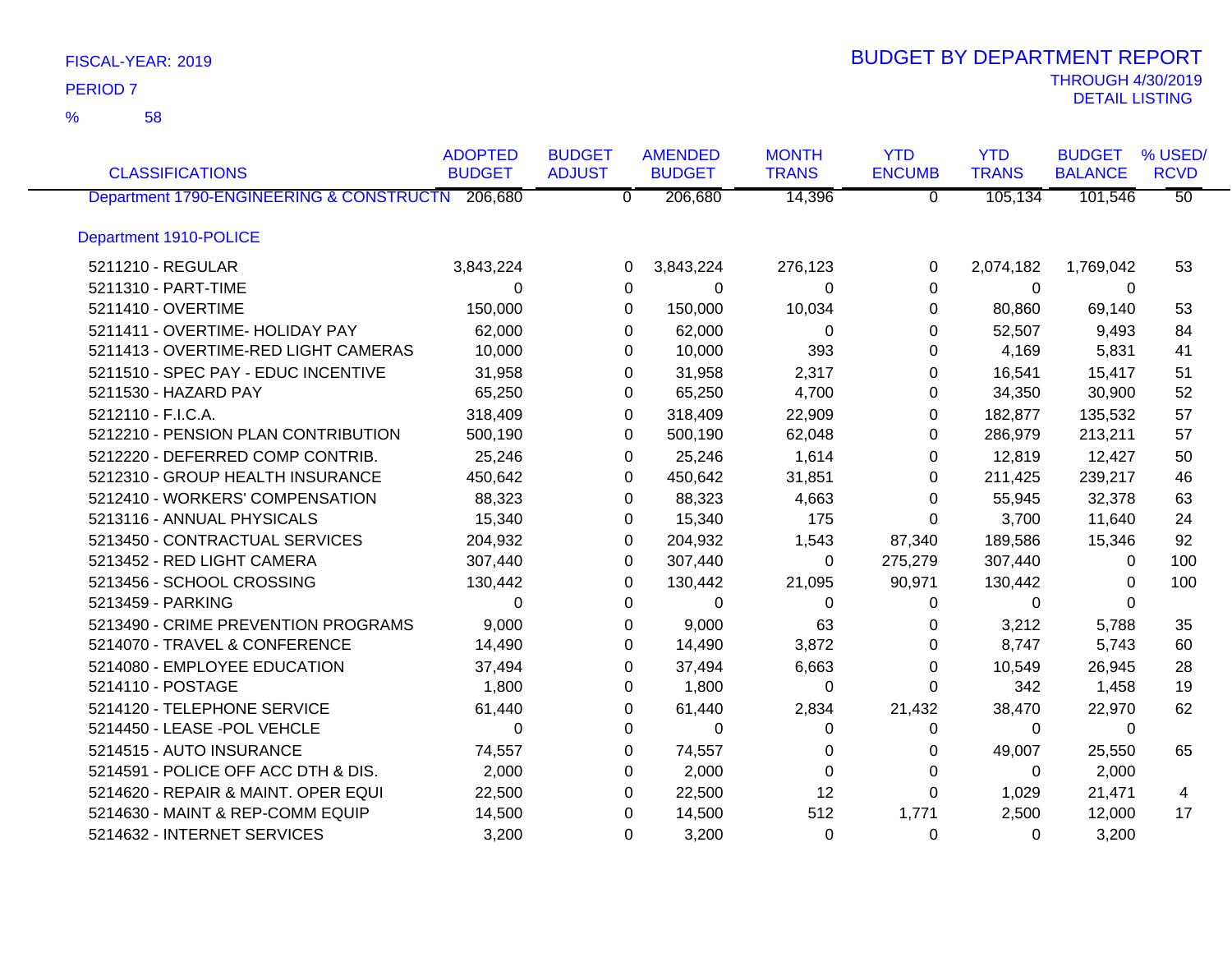58 %

|                                     | <b>ADOPTED</b> | <b>BUDGET</b> | <b>AMENDED</b> | <b>MONTH</b> | <b>YTD</b>    | <b>YTD</b>   | <b>BUDGET</b>  | % USED/         |
|-------------------------------------|----------------|---------------|----------------|--------------|---------------|--------------|----------------|-----------------|
| <b>CLASSIFICATIONS</b>              | <b>BUDGET</b>  | <b>ADJUST</b> | <b>BUDGET</b>  | <b>TRANS</b> | <b>ENCUMB</b> | <b>TRANS</b> | <b>BALANCE</b> | <b>RCVD</b>     |
| 5214710 - PRINTING MATERIALS-INFRAS | 7,380          | 0             | 7,380          | 0            | 0             | 2,081        | 5,299          | $\overline{28}$ |
| 5214960 - SPECIAL INVESTIGATIONS    | 8,000          | 0             | 8,000          | 3,000        | 0             | 3,000        | 5,000          | 37              |
| 5214970 - EMPLOYEE TESTING          | 21,890         | 0             | 21,890         | 125          | 0             | 2,650        | 19,240         | 12              |
| 5215205 - COMPUTER SUPPLIES         | 6,995          | 0             | 6,995          | 547          | 0             | 1,105        | 5,890          | 15              |
| 5215210 - SUPPLIES                  | 159,248        | 4,963         | 164,211        | 1,890        | 56,148        | 82,209       | 82,002         | 50              |
| 5215212 - PARKING                   | 0              | 0             | 0              | 0            | 0             | 0            | 0              |                 |
| 5215220 - UNIFORMS                  | 90,800         | 0             | 90,800         | 5,499        | 0             | 31,634       | 59,166         | 34              |
| 5215230 - FUEL & LUBRICANT          | 133,383        | 0             | 133,383        | 9,644        | 0             | 62,963       | 70,420         | 47              |
| 5215410 - MEMBER. & SUBSCRIPTIONS   | 7,815          | 0             | 7,815          | O            | 0             | 2,675        | 5,140          | 34              |
| 5215940 - PRISONER DETENTION        | 0              | 0             | 0              | 0            | 0             | 0            | 0              |                 |
| 5217110 - DEBT SERVICE- PRINCIPAL   | 0              | 0             | 0              | 0            | 0             | 0            | $\Omega$       |                 |
| 5217210 - DEBT SERVICE- INTEREST    | 0              | 0             | 0              | 0            | 0             | 0            | 0              |                 |
| 5219920 - GENERAL CONTINGENCY       | 5,000          | 0             | 5,000          | 0            | 0             | $\Omega$     | 5,000          |                 |
| Department 1910-POLICE TOTAL        | 6,884,888      | 4,963         | 6,889,851      | 474,126      | 532,941       | 3,945,995    | 2,943,856      | 57              |
| Department 2000-PARKS & RECREATION  |                |               |                |              |               |              |                |                 |
| 5721210 - FULL-TIME                 | 337,237        | 0             | 337,237        | 31,040       | 0             | 191,912      | 145,325        | 56              |
| 5721310 - PART-TIME                 | 0              | 0             | 0              | 0            | 0             | 0            | 0              |                 |
| 5721410 - OVERTIME                  | 0              | 0             | 0              | 0            | 0             | 0            | 0              |                 |
| 5722110 - F.I.C.A.                  | 25,799         | 0             | 25,799         | 2,387        | 0             | 14,753       | 11,046         | 57              |
| 5722210 - PENSION PLAN CONTRIBUTION | 16,502         | 0             | 16,502         | 0            | 0             | 7,866        | 8,636          | 47              |
| 5722220 - DEFERRED COMP CONTRIB     | 5,836          | 0             | 5,836          | 447          | 0             | 3,242        | 2,594          | 55              |
| 5722310 - GROUP HEALTH INSURANCE    | 38,192         | 0             | 38,192         | 2,902        | 0             | 18,923       | 19,269         | 49              |
| 5722410 - WORKERS' COMPENSATION     | 13,793         | 0             | 13,793         | 728          | 0             | 8,737        | 5,056          | 63              |
| 5723450 - CONTRACTUAL               | 32,372         | 0             | 32,372         | 1,058        | 2,816         | 12,984       | 19,388         | 40              |
| 5724070 - TRAVEL & CONFERENCE       | 448            | 0             | 448            | 0            | 0             | 344          | 104            | 76              |
| 5724080 - EMPLOYEE EDUCATION        | 3,925          | 0             | 3,925          | 583          | 0             | 1,480        | 2,445          | 37              |
| 5724110 - POSTAGE                   | 2,250          | 0             | 2,250          | 0            | 0             | 911          | 1,339          | 40              |
| 5724120 - TELEPHONE SERVICE         | 5,100          | 0             | 5,100          | 257          | 0             | 1,364        | 3,736          | 26              |
| 5724350 - ELECTRIC - CITY PARKS     | 0              | 0             | 0              | 0            | 0             | 0            | 0              |                 |
| 5724515 - AUTO INSURANCE            | 8,357          | 0             | 8,357          | 0            | 0             | 5,495        | 2,862          | 65              |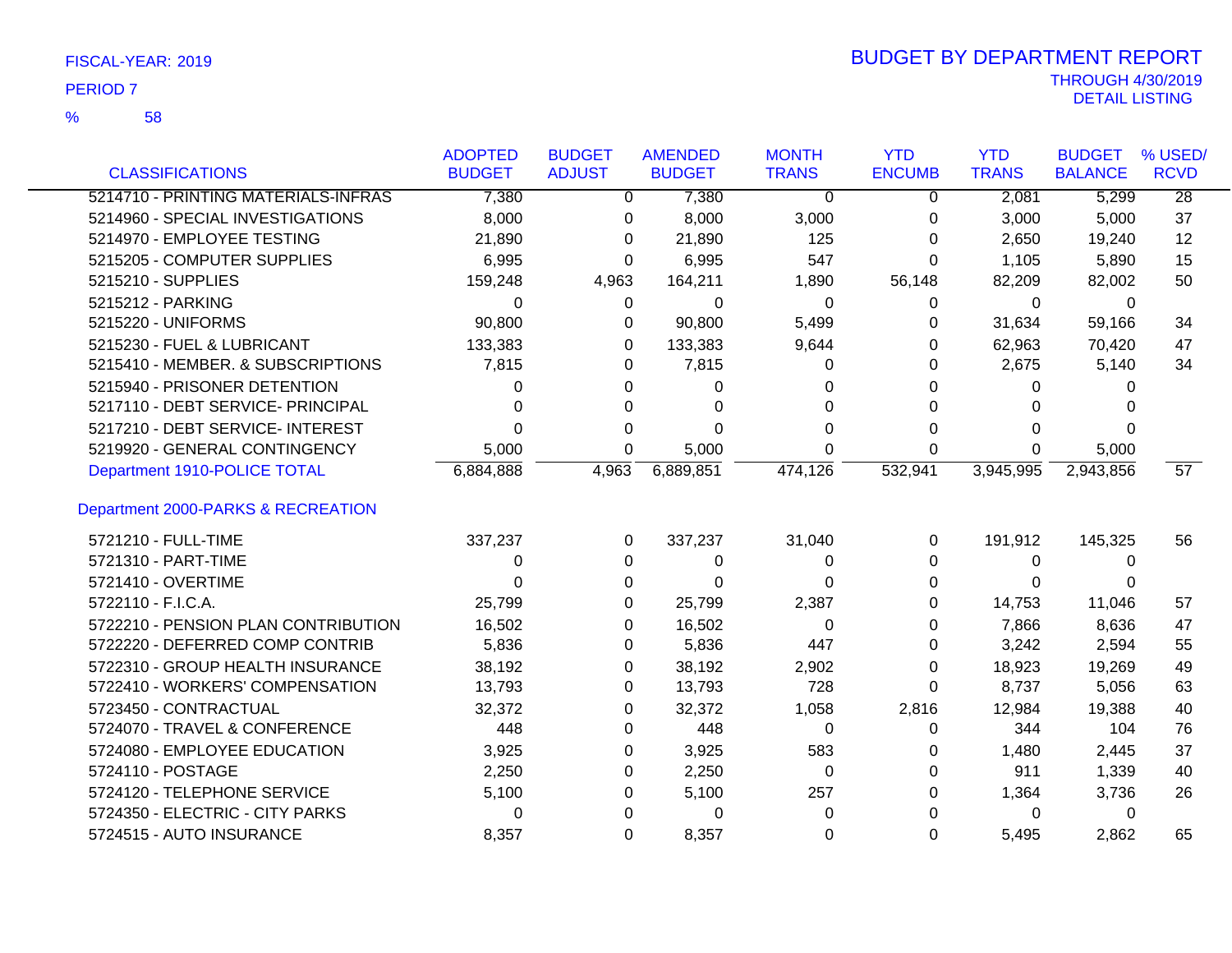|                                          | <b>ADOPTED</b> | <b>BUDGET</b> | <b>AMENDED</b> | <b>MONTH</b>   | <b>YTD</b>    | <b>YTD</b>   | <b>BUDGET</b>  | % USED/         |
|------------------------------------------|----------------|---------------|----------------|----------------|---------------|--------------|----------------|-----------------|
| <b>CLASSIFICATIONS</b>                   | <b>BUDGET</b>  | <b>ADJUST</b> | <b>BUDGET</b>  | <b>TRANS</b>   | <b>ENCUMB</b> | <b>TRANS</b> | <b>BALANCE</b> | <b>RCVD</b>     |
| 5724632 - INTERNET SERVICES              | 0              | 0             | 0              | $\overline{0}$ | 0             | 0            | 0              |                 |
| 5724634 - INTERNET MAINTENANCE           | 0              | 0             | 0              | 0              | 0             | 0            | $\Omega$       |                 |
| 5724670 - MAINT & REP - PARK FACIL       | 0              | $\Omega$      | $\Omega$       | $\Omega$       | $\Omega$      | $-41$        | 41             |                 |
| 5724690 - MAINT & REP-TENNIS FACLTY      | ∩              | $\Omega$      | $\Omega$       | $\Omega$       | 0             | 0            | $\mathbf{0}$   |                 |
| 5724710 - COPY MACHINE                   | 5,003          | $\Omega$      | 5,003          | 0              | 0             | 1,084        | 3,919          | 21              |
| 5724820 - SPECIAL EVENTS                 | 53,400         | 3,533         | 56,933         | 219            | $\Omega$      | 15,876       | 41,057         | 27              |
| 5725205 - COMPUTER EQUIPMENT             | 8,780          | $\Omega$      | 8,780          | 368            | 0             | 2,100        | 6,680          | 23              |
| 5725210 - SUPPLIES                       | 5,900          | 0             | 5,900          | 117            | 0             | 2,556        | 3,345          | 43              |
| 5725220 - UNIFORMS                       | 4,490          | 0             | 4,490          | 0              | 0             | 1,324        | 3,166          | 29              |
| 5725230 - FUEL                           | 9,378          | 0             | 9,378          | 661            | 0             | 4,358        | 5,020          | 46              |
| 5725410 - MEMBER. & SUBSCRIPTIONS        | 1,000          | $\Omega$      | 1,000          | 0              | 0             | 350          | 650            | 35              |
| 5725630 - FOOTBALL                       | 54,885         | 5,875         | 60,760         | 2,450          | 18,962        | 43,907       | 16,853         | 72              |
| 5725631 - CHEERLEADERS                   | 18,186         | 6,075         | 24,261         | 900            | 0             | 8,510        | 15,751         | 35              |
| 5725635 - DANCE/MODELING                 | $\Omega$       | 0             | 0              | 0              | 0             | 0            | 0              |                 |
| 5725650 - SOCCER                         | 0              | $\Omega$      | $\Omega$       | $\Omega$       | 0             | $\Omega$     | 0              |                 |
| 5725670 - SPECIAL RECREATION PROG.       | 18,620         | 0             | 18,620         | 1,330          | 0             | 11,953       | 6,667          | 64              |
| 5725680 - SENIOR CITIZENS PROGRAM        | 47,317         | 0             | 47,317         | 4,228          | 14,625        | 31,496       | 15,821         | 66              |
| 5729920 - GENERAL CONTINGENCY            | 5,000          | 0             | 5,000          | 0              | 0             | 0            | 5,000          |                 |
| Department 2000-PARKS & RECREATION TOTAL | 721,770        | 15,483        | 737,253        | 49,675         | 36,403        | 391,484      | 345,770        | $\overline{53}$ |
| Department 2010-RECREATION-TENNIS        |                |               |                |                |               |              |                |                 |
| 5721210 - FULL-TIME                      | 128,439        | 0             | 128,439        | 10,063         | 0             | 71,572       | 56,867         | 55              |
| 5721310 - PART-TIME                      | 36,222         | 0             | 36,222         | 1,609          | 0             | 9,254        | 26,968         | 25              |
| 5722110 - F.I.C.A.                       | 12,597         | 0             | 12,597         | 892            | 0             | 6,180        | 6,417          | 49              |
| 5722210 - PENSION PLAN CONTRIBUTION      | 1,804          | $\Omega$      | 1,804          | 0              | 0             | 860          | 944            | 47              |
| 5722220 - DEFERRED COMP CONTRIB          | 7,048          | 0             | 7,048          | 556            | 0             | 3,931        | 3,117          | 55              |
| 5722310 - GROUP HEALTH INSURANCE         | 15,277         | 0             | 15,277         | 1,155          | 0             | 7,529        | 7,748          | 49              |
| 5722410 - WORKERS' COMPENSATION          | 6,735          | $\Omega$      | 6,735          | 356            | 0             | 4,266        | 2,469          | 63              |
| 5723450 - CONTRACTUAL                    | 162,000        | $\Omega$      | 162,000        | 12,945         | 71,891        | 156,695      | 5,305          | 96              |
| 5724120 - TELEPHONE SERVICE              | 1,020          | 0             | 1,020          | 30             | 0             | 185          | 835            | 18              |
| 5724125 - TELEPHONE SERVICES             | 2,280          | $\Omega$      | 2,280          | 134            | $\Omega$      | 640          | 1,640          | 28              |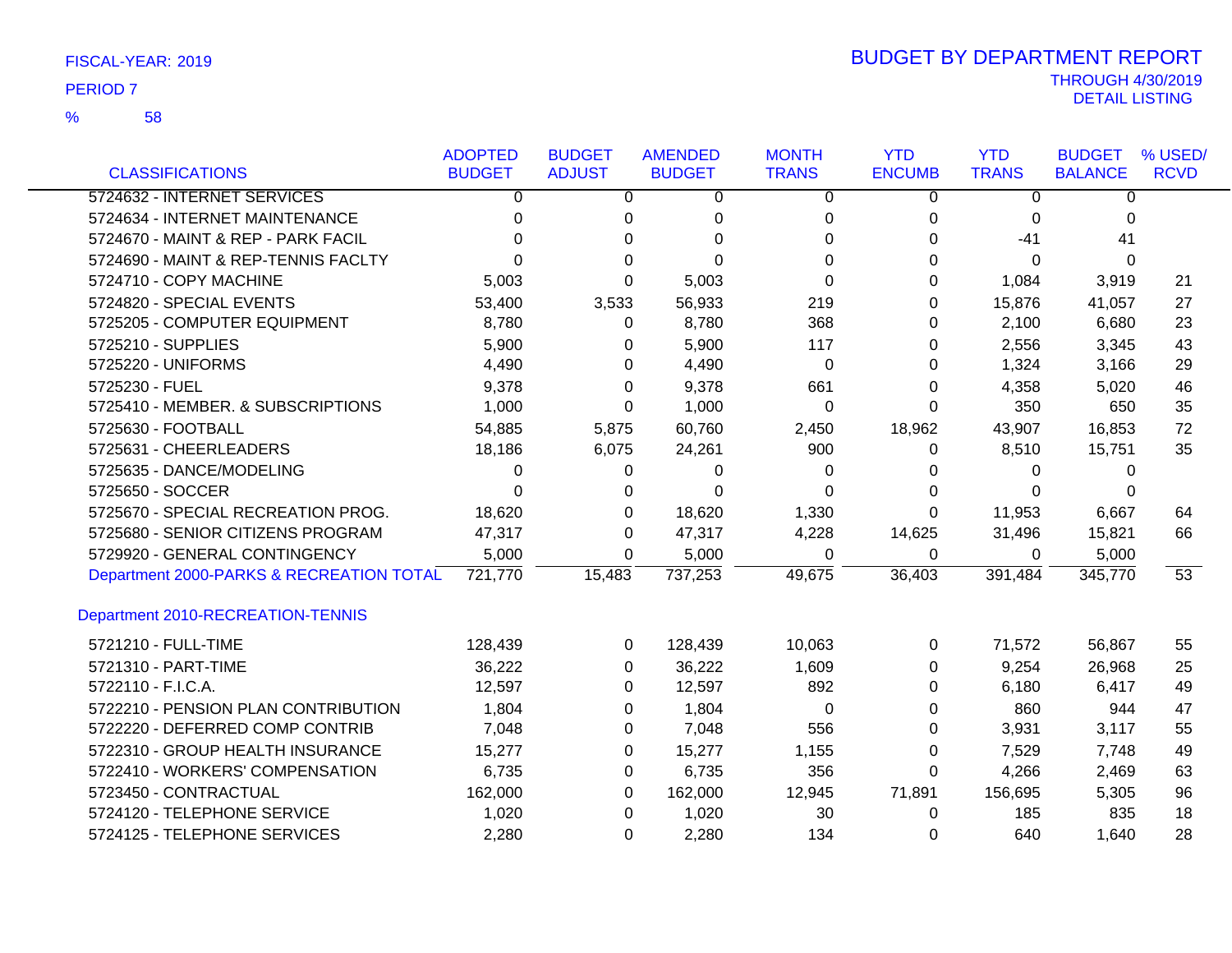| FISCAL-YEAR: 2019 |  |  |
|-------------------|--|--|
|-------------------|--|--|

| <b>CLASSIFICATIONS</b>                  | <b>ADOPTED</b><br><b>BUDGET</b> | <b>BUDGET</b> | <b>AMENDED</b><br><b>BUDGET</b> | <b>MONTH</b><br><b>TRANS</b> | <b>YTD</b><br><b>ENCUMB</b> | <b>YTD</b><br><b>TRANS</b> | <b>BUDGET</b><br><b>BALANCE</b> | % USED/<br><b>RCVD</b> |
|-----------------------------------------|---------------------------------|---------------|---------------------------------|------------------------------|-----------------------------|----------------------------|---------------------------------|------------------------|
|                                         |                                 | <b>ADJUST</b> |                                 |                              |                             |                            |                                 |                        |
| 5724620 - REPAIR & MAINT. OPER EQUI     | 7,145                           |               | 7,145<br>$\overline{0}$         | $\overline{0}$               | $\overline{0}$              | $\overline{0}$             | 7,145                           |                        |
| 5724634 - INTERNET MAINTENANCE          | $\Omega$                        | 0             | $\Omega$                        | $\Omega$                     | 0                           | $\Omega$                   | 0                               |                        |
| 5724670 - MAINT & REP - PARK FACIL      | 10,700                          |               | 10,700<br>0                     | 0                            | 0                           | 1,724                      | 8,976                           | 16                     |
| 5725205 - COMPUTER EQUIPMENT            | 2,189                           |               | 2,189<br>0                      | $\Omega$                     | 0                           | $\Omega$                   | 2,189                           |                        |
| 5725210 - SUPPLIES                      | 4,650                           | 0             | 4,650                           | 526                          | $\Omega$                    | 1,814                      | 2,836                           | 39                     |
| 5725220 - UNIFORMS                      | 1,300                           | 0             | 1,300                           | $\Omega$                     | $\mathbf 0$                 | $\Omega$                   | 1,300                           |                        |
| Department 2010-RECREATION-TENNIS TOTAL | 399,406                         | $\Omega$      | 399,406                         | 28,266                       | 71,891                      | 264,650                    | 134,756                         | 66                     |
| Department 2020-MULTI PURPOSE CENTER    |                                 |               |                                 |                              |                             |                            |                                 |                        |
| 5721210 - FULL-TIME                     | 183,035                         |               | 183,035<br>0                    | 13,447                       | 0                           | 98,660                     | 84,375                          | 53                     |
| 5721310 - PART-TIME                     | 266,831                         | 0             | 266,831                         | 15,978                       | 0                           | 119,129                    | 147,702                         | 44                     |
| 5721410 - OVERTIME                      | $\Omega$                        | 0             | $\Omega$                        | $\Omega$                     | 0                           | $\Omega$                   | $\Omega$                        |                        |
| 5722110 - F.I.C.A.                      | 34,415                          |               | 0<br>34,415                     | 2,203                        | 0                           | 16,310                     | 18,105                          | 47                     |
| 5722210 - PENSION PLAN CONTRIBUTION     | 3,923                           | 0             | 3,923                           | 0                            | 0                           | 1,870                      | 2,053                           | 47                     |
| 5722220 - DEFERRED COMP CONTRIB         | 8,588                           |               | 8,588<br>0                      | 486                          | 0                           | 3,587                      | 5,001                           | 41                     |
| 5722310 - GROUP HEALTH INSURANCE        | 38,192                          |               | 38,192<br>0                     | 2,858                        | 0                           | 18,620                     | 19,572                          | 48                     |
| 5722410 - WORKERS' COMPENSATION         | 18,400                          |               | 18,400<br>0                     | 971                          | 0                           | 11,655                     | 6,745                           | 63                     |
| 5723450 - CONTRACTUAL                   | 18,025                          |               | 18,025<br>0                     | 529                          | 0                           | 1,615                      | 16,410                          | 8                      |
| 5724125 - TELEPHONE SERVICES            | $\Omega$                        |               | 0<br>0                          | 0                            | 0                           | $\Omega$                   | 0                               |                        |
| 5724310 - UTILITIES- ELECTRICITY        | 60,000                          |               | 60,000<br>0                     | 4,021                        | 34,857                      | 60,000                     | 0                               | 100                    |
| 5724320 - UTILITIES- WATER              | $\Omega$                        |               | 0<br>0                          | 0                            | 0                           | $\Omega$                   | 0                               |                        |
| 5724670 - MAINT & REP - PARK FACIL      | 15,524                          |               | 0<br>15,524                     | 2,161                        | 1,868                       | 12,450                     | 3,074                           | 80                     |
| 5724710 - COPY MACHINE                  | 2,460                           |               | 2,460<br>0                      | 0                            | 0                           | 621                        | 1,839                           | 25                     |
| 5725205 - COMPUTER EQUIPMENT            | 4,000                           |               | 4,000<br>0                      | 0                            | 0                           | 4,000                      | 0                               | 100                    |
| 5725210 - SUPPLIES                      | 6,400                           |               | 6,400<br>0                      | $\Omega$                     | 0                           | 910                        | 5,490                           | 14                     |
| 5725550 - SCHOOL PROGRAM                | 18,000                          |               | 18,000<br>0                     | 836                          | 0                           | 3,796                      | 14,204                          | 21                     |
| 5725640 - BASKETBALL                    | 4,350                           |               | 4,350<br>0                      | 0                            | 0                           | 750                        | 3,600                           | 17                     |
| 5725660 - SUMMER PROGRAMS               | 13,700                          |               | 13,700<br>0                     | 0                            | 0                           | 0                          | 13,700                          |                        |
| 5725670 - SPECIAL RECREATION PROG.      | 0                               |               | 0<br>0                          | 0                            | 0                           | 0                          | 0                               |                        |
| 5726410 - EQPT LESS THAN \$500 VALUE    | 0                               | 0             | 0                               | 0                            |                             | $\Omega$                   | 0                               |                        |
| 5726430 - EQUIPMENT-OPERATING           | 0                               | 0             | 0                               | 0                            | 0                           | $\Omega$                   | 0                               |                        |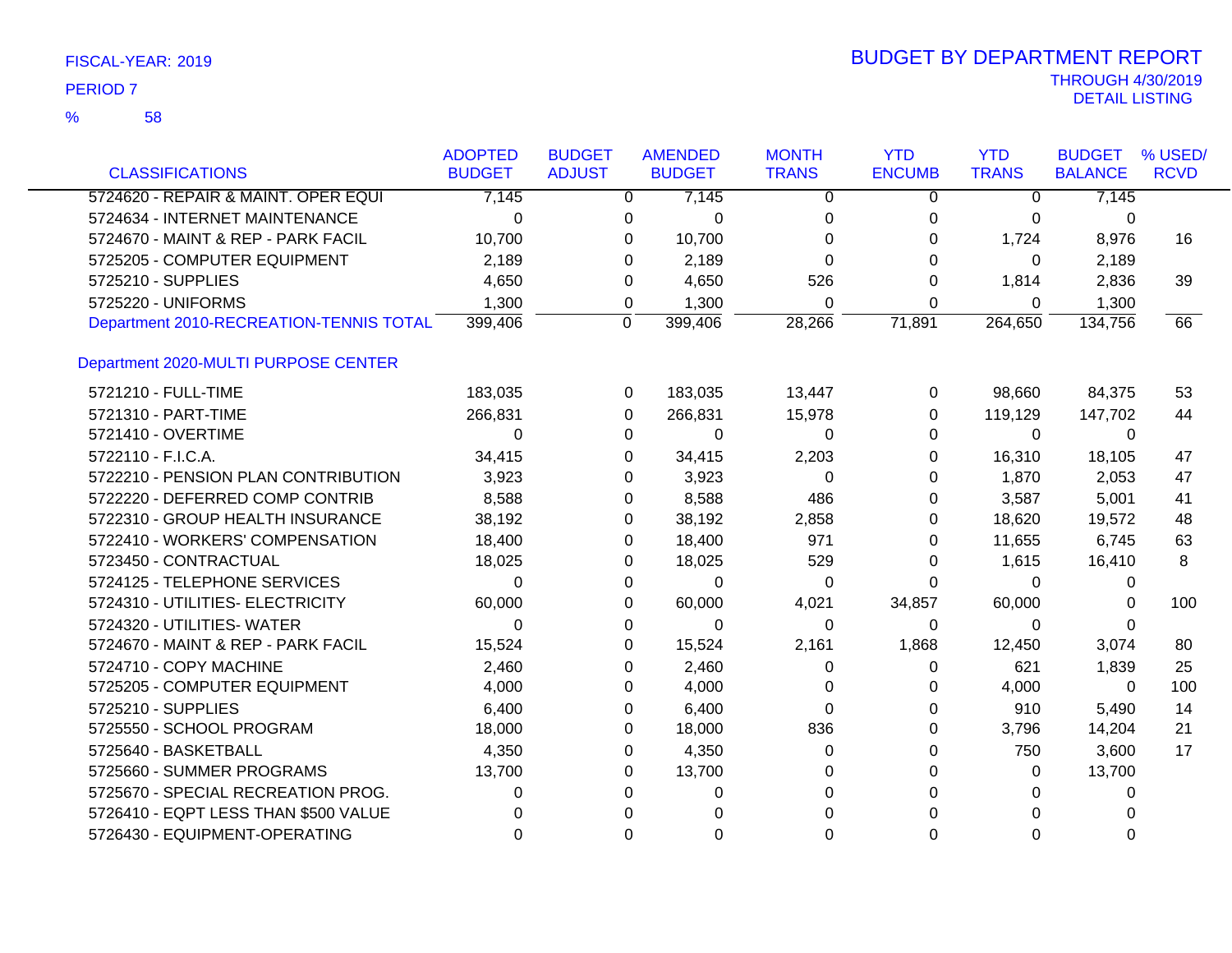58 %

| <b>CLASSIFICATIONS</b>                             | <b>ADOPTED</b><br><b>BUDGET</b> | <b>BUDGET</b><br><b>ADJUST</b> | <b>AMENDED</b><br><b>BUDGET</b> | <b>MONTH</b><br><b>TRANS</b> | <b>YTD</b><br><b>ENCUMB</b> | <b>YTD</b><br><b>TRANS</b> | <b>BUDGET</b><br><b>BALANCE</b> | % USED/<br><b>RCVD</b> |
|----------------------------------------------------|---------------------------------|--------------------------------|---------------------------------|------------------------------|-----------------------------|----------------------------|---------------------------------|------------------------|
| Department 2020-MULTI PURPOSE CENTER TOTAL 695,843 |                                 |                                | 695,843<br>$\overline{0}$       | 43,490                       | 36,725                      | 353,973                    | 341,870                         | $\overline{50}$        |
| <b>Department 2030-Community Pool</b>              |                                 |                                |                                 |                              |                             |                            |                                 |                        |
| 5721210 - FULL-TIME                                | $\Omega$                        |                                | 0<br>0                          | 0                            | 0                           | 0                          | 0                               |                        |
| 5721310 - PART-TIME                                | 53,056                          |                                | 53,056<br>0                     | 4,045                        | 0                           | 7,460                      | 45,596                          | 14                     |
| 5722110 - F.I.C.A.                                 | 4,059                           |                                | 4,059<br>0                      | 309                          | 0                           | 571                        | 3,488                           | 14                     |
| 5722220 - DEFERRED COMP CONTRIB                    | 0                               |                                | 0<br>0                          | 0                            | 0                           | 0                          | 0                               |                        |
| 5722310 - GROUP HEALTH INSURANCE                   | 0                               |                                | $\Omega$<br>0                   | 0                            | 0                           | 0                          | 0                               |                        |
| 5722410 - WORKERS' COMPENSATION                    | 2,170                           |                                | 2,170<br>0                      | 115                          | 0                           | 1,374                      | 796                             | 63                     |
| 5723450 - CONTRACTUAL                              | 23,795                          |                                | 23,795<br>0                     | 225                          | 10,590                      | 14,547                     | 9,248                           | 61                     |
| 5724080 - EMPLOYEE EDUCATION                       | 2,065                           |                                | 2,065<br>0                      | 0                            | 0                           | 125                        | 1,940                           | 6                      |
| 5724120 - TELEPHONE SERVICE                        | $\Omega$                        |                                | $\Omega$<br>0                   | 0                            | 0                           | $\Omega$                   | 0                               |                        |
| 5724320 - UTILITIES- WATER                         | 25,000                          |                                | 25,000<br>0                     | 0                            | 8,625                       | 25,000                     | 0                               | 100                    |
| 5724350 - ELECTRIC - CITY PARKS                    | 9,600                           |                                | 9,600<br>0                      | 0                            | 0                           | 2,430                      | 7,170                           | 25                     |
| 5724632 - INTERNET SERVICES                        | 0                               |                                | $\Omega$<br>0                   | 0                            | 0                           | $\Omega$                   | 0                               |                        |
| 5724634 - INTERNET MAINTENANCE                     | 0                               |                                | 0<br>0                          | 0                            | 0                           | 0                          | $\Omega$                        |                        |
| 5724670 - MAINT & REP - PARK FACIL                 | 10,000                          |                                | 10,000<br>0                     | 552                          | 1,395                       | 6,239                      | 3,761                           | 62                     |
| 5724820 - SPECIAL EVENTS                           | 1,500                           |                                | 1,500<br>0                      | 0                            | 0                           | 759                        | 741                             | 50                     |
| 5725205 - COMPUTER EQUIPMENT                       | 0                               |                                | $\Omega$<br>0                   | 0                            | 0                           | 0                          | 0                               |                        |
| 5725210 - SUPPLIES                                 | 11,000                          |                                | 11,000<br>0                     | 1,445                        | 0                           | 4,821                      | 6,179                           | 43                     |
| 5725220 - UNIFORMS                                 | 885                             |                                | 885<br>0                        | 0                            | 0                           | 0                          | 885                             |                        |
| Department 2030-Community Pool TOTAL               | 143,130                         | $\mathbf 0$                    | 143,130                         | 6,691                        | 20,610                      | 63,326                     | 79,804                          | 44                     |
| Department 2100-NON-DEPARTMENTAL                   |                                 |                                |                                 |                              |                             |                            |                                 |                        |
| 5192210 - PENSION PLAN CONTRIBUTION                | 0                               |                                | 0<br>0                          | 0                            | 0                           | 0                          | 0                               |                        |
| 5192250 - SECTION 185 CONTRIBUTION                 | 106,000                         |                                | 106,000<br>0                    | 0                            | 0                           | 110,419                    | $-4,419$                        | 104                    |
| 5199120 - DEBT SERVICE                             | 0                               |                                | 0<br>0                          | 0                            | 0                           | 0                          | 0                               |                        |
| 5199140 - CIP FUND                                 | O                               |                                | 0<br>0                          | 0                            |                             | 0                          |                                 |                        |
| 5199150 - CRA FUND                                 |                                 |                                | 0<br>0                          | 0                            | 0                           | 0                          |                                 |                        |
| 5199924 - SETTLEMENTS                              |                                 |                                |                                 |                              |                             |                            |                                 |                        |
| 5819120 - INTRA-GOV TRANSFER-DEBT SERVIC           | 329.345                         |                                | 0<br>329,345                    | $\Omega$                     | $\Omega$                    | 329,345                    | 0                               | 100                    |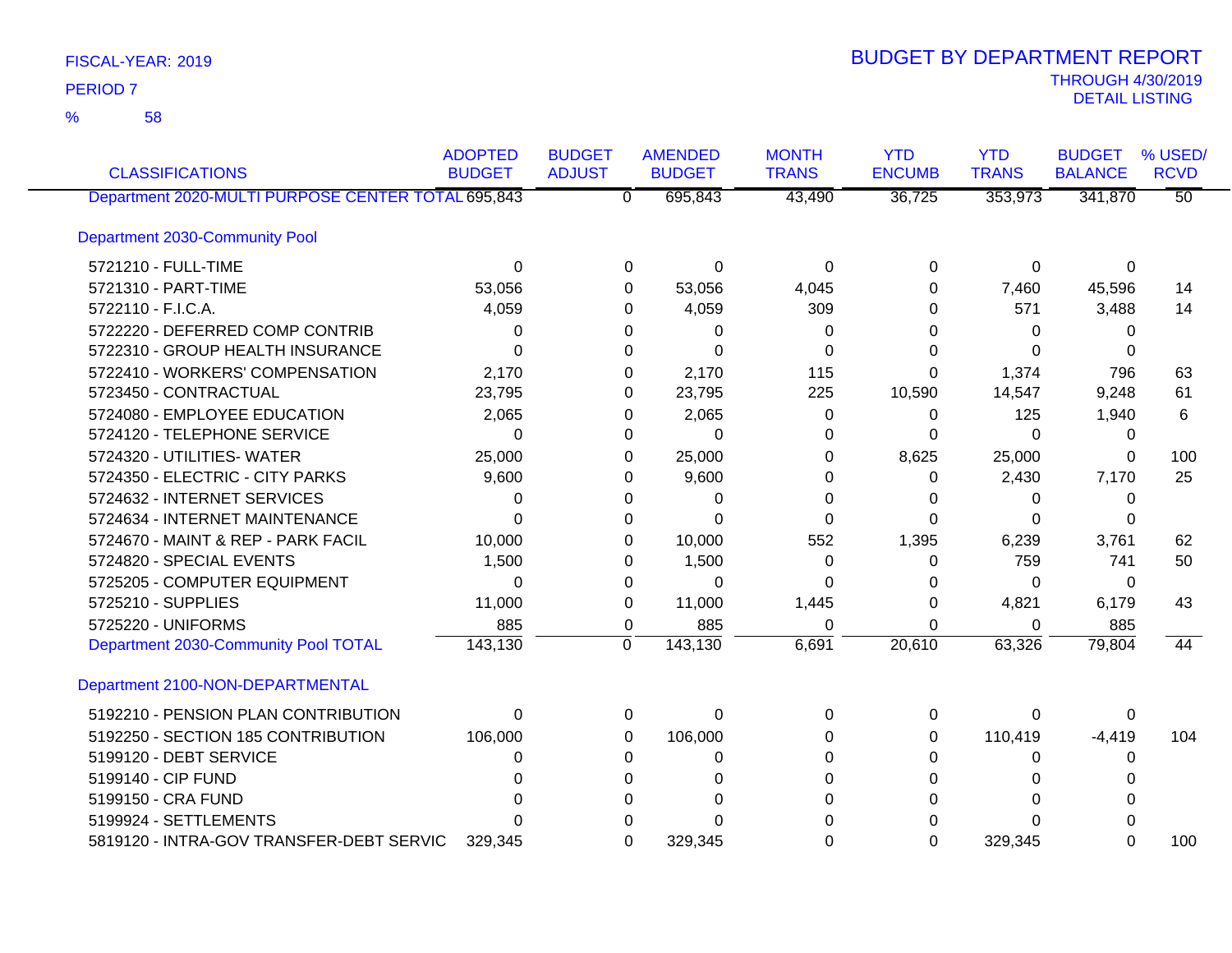58 %

### THROUGH 4/30/2019<br>DETAIL LISTING DETAIL LISTING PERIOD <sup>7</sup> BUDGET BY DEPARTMENT REPORT

|                                                   | <b>ADOPTED</b> | <b>BUDGET</b> | <b>AMENDED</b>     | <b>MONTH</b> | <b>YTD</b>    | <b>YTD</b>   | <b>BUDGET</b>  | % USED/         |
|---------------------------------------------------|----------------|---------------|--------------------|--------------|---------------|--------------|----------------|-----------------|
| <b>CLASSIFICATIONS</b>                            | <b>BUDGET</b>  | <b>ADJUST</b> | <b>BUDGET</b>      | <b>TRANS</b> | <b>ENCUMB</b> | <b>TRANS</b> | <b>BALANCE</b> | <b>RCVD</b>     |
| 5819130 - INTRA-GOV EMERG RESERVES FUND           | 222,800        | 0             | 222,800            | 0            | 0             | 0            | 222,800        |                 |
| 5819140 - INTRA GOV-CAPITAL IMP PROJ FUN          | 1,319,392      | 0             | 1,319,392          | 0            | 0             | 0            | 1,319,392      |                 |
| 5819150 - INTRA-GOV CRA                           | 0              | 0             | 0                  | 0            | 0             | 0            | 0              |                 |
| 5819160 - INTRA-GOV REVENUE STABILIZATIO          |                | 0             | 0                  | 0            | 0             | 0            | 0              |                 |
| 5819161 - INTRA-GOV GRANT MATCH                   | <sup>0</sup>   | $\Omega$      | 0                  | 0            | 0             | $\Omega$     | 0              |                 |
| 5819162 - INTRA-GOV INS RESERVE                   |                | 0             | 0                  | 0            | $\Omega$      | $\Omega$     | 0              |                 |
| 5819163 - INTRA-GOV TAX EQUALIZATION              |                | $\Omega$      | 0                  | 0            | 0             | $\Omega$     | $\Omega$       |                 |
| 5819164 - INTRA-GOV BLDG CAPITAL RESERVE          |                | 0             | 0                  | 0            | 0             | 0            | 0              |                 |
| 5819165 - INTRA-GOV PARKS ACQUISITION DE          | 0              | $\Omega$      | 0                  | 0            | 0             | 0            | 0              |                 |
| Department 2100-NON-DEPARTMENTAL TOTAL 1,977,537  |                | $\mathbf 0$   | 1,977,537          | 0            | 0             | 439,764      | 1,537,773      | $\overline{22}$ |
| <b>EXPENSE TOTAL</b>                              | 21,088,873     |               | 152,746 21,241,619 | 1,199,268    | 1,936,382     | 11,807,448   | 9,434,175      | 55              |
| Fund 001-GENERAL FUND TOTAL                       |                |               |                    |              |               |              |                |                 |
| <b>REVENUE</b>                                    | 19,217,607     | $\Omega$      | 19,217,607         | 1,027,089    | 0             | 14,320,257   | 4,897,350      | 74              |
| <b>EXPENSE</b>                                    | 21,088,873     | 152,746       | 21,241,619         | 1,199,268    | 1,936,382     | 11,807,448   | 9,434,175      | 55              |
| Fund 001-GENERAL FUND TOTAL                       | $-1,871,266$   | $-152,746$    | $-2,024,012$       | $-172,179$   | $-1,936,382$  | 2,512,809    | $-4,536,825$   |                 |
| Fund 051-EMERGENCY RESERVE FUND                   |                |               |                    |              |               |              |                |                 |
| <b>REVENUE</b>                                    |                |               |                    |              |               |              |                |                 |
| Department 0000-Description N/A                   |                |               |                    |              |               |              |                |                 |
| 3612000 - INTEREST INCOME                         | 36,000         | $\mathbf 0$   | 36,000             | 3,234        | 0             | 22,783       | 13,217         | 63              |
| 3694605 - FEMA HURRICANE IRMA REIMBURSEM1,065,810 |                | 0             | 1,065,810          | 0            | 0             | $\Omega$     | 1,065,810      |                 |
| 3811000 - CONTRIB. FROM OTHER FUNDS               | 222,800        | 0             | 222,800            | 0            | 0             | 0            | 222,800        |                 |
| Department 0000-Description N/A TOTAL             | 1,324,610      | $\mathbf{0}$  | 1,324,610          | 3,234        | $\Omega$      | 22,783       | 1,301,827      | $\sim$          |

REVENUE TOTAL 1,324,610 0 1,324,610 3,234 0 22,783 1,301,827 1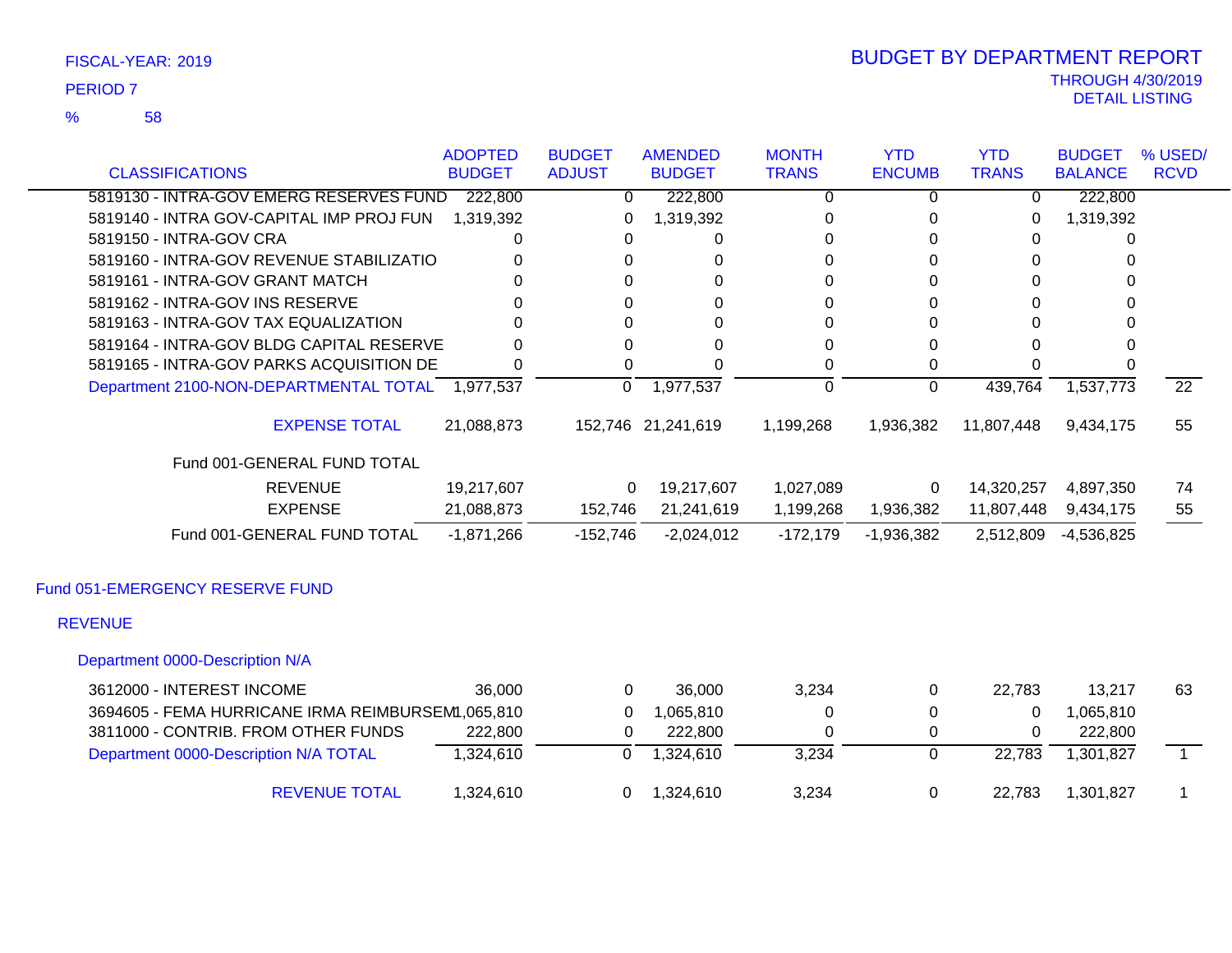| <b>CLASSIFICATIONS</b>                   | <b>ADOPTED</b><br><b>BUDGET</b> | <b>BUDGET</b><br><b>ADJUST</b> | <b>AMENDED</b><br><b>BUDGET</b> | <b>MONTH</b><br><b>TRANS</b> | <b>YTD</b><br><b>ENCUMB</b> | <b>YTD</b><br><b>TRANS</b> | <b>BUDGET</b><br><b>BALANCE</b> | % USED/<br><b>RCVD</b> |
|------------------------------------------|---------------------------------|--------------------------------|---------------------------------|------------------------------|-----------------------------|----------------------------|---------------------------------|------------------------|
| <b>EXPENSE</b>                           |                                 |                                |                                 |                              |                             |                            |                                 |                        |
| Department 1310-CITY MANAGER             |                                 |                                |                                 |                              |                             |                            |                                 |                        |
| 5131210 - REGULAR                        | 0                               |                                | $\mathbf 0$<br>$\Omega$         | $\mathbf 0$                  | $\mathbf{0}$                | 0                          | 0                               |                        |
| 5133450 - CONTRACTUAL SERVCS-INFRA       | 0                               |                                | $\Omega$<br>0                   | 0                            | $\Omega$                    | 0                          | 0                               |                        |
| Department 1310-CITY MANAGER TOTAL       | $\Omega$                        |                                | $\Omega$<br>$\Omega$            | $\overline{0}$               | $\Omega$                    | $\Omega$                   | $\Omega$                        |                        |
| Department 1410-FINANCE                  |                                 |                                |                                 |                              |                             |                            |                                 |                        |
| 5135210 - SUPPLIES                       | 0                               |                                | 0<br>$\mathbf 0$                | 0                            | $\mathbf{0}$                | 0                          | 0                               |                        |
| Department 1410-FINANCE TOTAL            | $\Omega$                        |                                | $\Omega$<br>$\Omega$            | $\Omega$                     | $\Omega$                    | $\Omega$                   | $\Omega$                        |                        |
| Department 1730-STREET MAINTENANCE       |                                 |                                |                                 |                              |                             |                            |                                 |                        |
| 5413450 - CONTRACTUAL SERVICES           | 0                               |                                | 0<br>0                          | 0                            | $\mathbf{0}$                | 0                          | 0                               |                        |
| Department 1730-STREET MAINTENANCE TOTAL | $\Omega$                        |                                | $\Omega$<br>$\Omega$            | $\overline{0}$               | $\Omega$                    | $\Omega$                   |                                 |                        |
| Department 1790-ENGINEERING & CONSTRUCTN |                                 |                                |                                 |                              |                             |                            |                                 |                        |
| 5193450 - CONT. SVCS.                    | 0                               |                                | 0<br>$\mathbf 0$                | 0                            | 0                           | 0                          | 0                               |                        |
| Department 1790-ENGINEERING & CONSTRUCTN | $\Omega$                        |                                | $\Omega$<br>$\Omega$            | $\Omega$                     | $\Omega$                    | $\Omega$                   |                                 |                        |
| Department 1910-POLICE                   |                                 |                                |                                 |                              |                             |                            |                                 |                        |
| 5215210 - SUPPLIES                       | 0                               |                                | 0<br>$\pmb{0}$                  | 0                            | $\overline{0}$              | 0                          | 0                               |                        |
| Department 1910-POLICE TOTAL             | $\Omega$                        |                                | $\Omega$<br>$\Omega$            | $\Omega$                     | $\Omega$                    | $\Omega$                   | $\Omega$                        |                        |
| Department 2000-PARKS & RECREATION       |                                 |                                |                                 |                              |                             |                            |                                 |                        |
| 5725210 - SUPPLIES                       | 0                               |                                | 0<br>0                          | 0                            | $\mathbf 0$                 | 0                          | 0                               |                        |
| Department 2000-PARKS & RECREATION TOTAL | $\Omega$                        |                                | $\Omega$<br>$\Omega$            | $\overline{0}$               | $\Omega$                    | $\Omega$                   | $\Omega$                        |                        |
| <b>EXPENSE TOTAL</b>                     | 0                               |                                | 0<br>0                          | 0                            | 0                           | 0                          | 0                               |                        |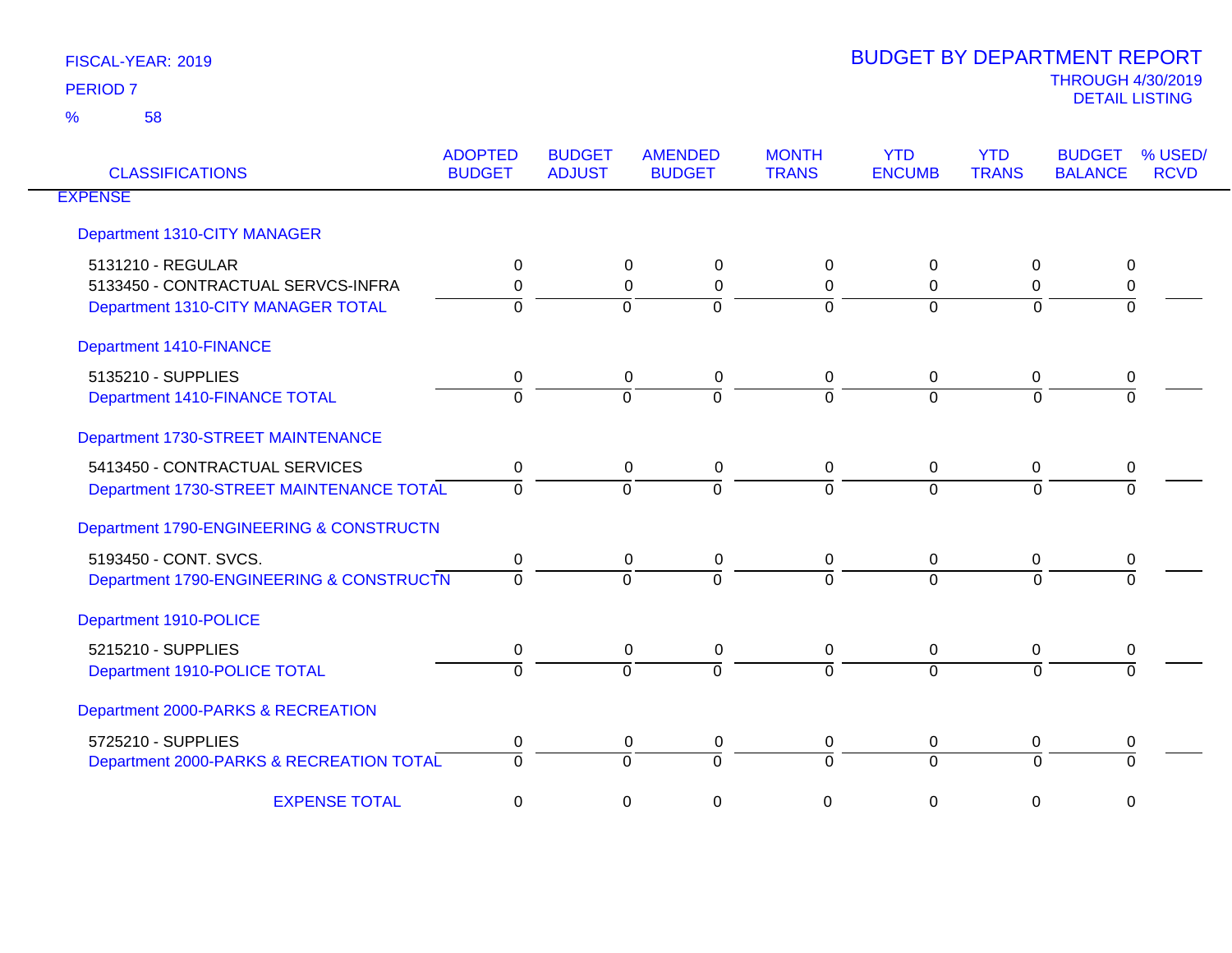| FISCAL-YEAR: 2019 |  |
|-------------------|--|
|                   |  |

# THROUGH 4/30/2019 DETAIL LISTING PERIOD <sup>7</sup> BUDGET BY DEPARTMENT REPORT

| <b>CLASSIFICATIONS</b>                   | <b>ADOPTED</b><br><b>BUDGET</b> | <b>BUDGET</b><br><b>ADJUST</b> |             | <b>AMENDED</b><br><b>BUDGET</b> | <b>MONTH</b><br><b>TRANS</b> | <b>YTD</b><br><b>ENCUMB</b> | <b>YTD</b><br><b>TRANS</b> | <b>BUDGET</b><br><b>BALANCE</b> | % USED/<br><b>RCVD</b> |
|------------------------------------------|---------------------------------|--------------------------------|-------------|---------------------------------|------------------------------|-----------------------------|----------------------------|---------------------------------|------------------------|
| Fund 051-EMERGENCY RESERVE FUND TOTAL    |                                 |                                |             |                                 |                              |                             |                            |                                 |                        |
|                                          |                                 |                                |             |                                 |                              |                             |                            |                                 |                        |
| <b>REVENUE</b>                           | 1,324,610                       |                                | 0           | 1,324,610                       | 3,234                        | $\mathsf 0$                 | 22,783                     | 1,301,827                       |                        |
| <b>EXPENSE</b>                           | $\Omega$                        |                                | 0           | 0                               | $\Omega$                     | 0                           | 0                          | $\overline{0}$                  | 55                     |
| Fund 051-EMERGENCY RESERVE FUND TOTAL    | 1,324,610                       |                                | $\mathbf 0$ | 1,324,610                       | 3,234                        | $\mathbf 0$                 | 22,783                     | 1,301,827                       |                        |
| Fund 106-STATE GRANT FUND                |                                 |                                |             |                                 |                              |                             |                            |                                 |                        |
| <b>REVENUE</b>                           |                                 |                                |             |                                 |                              |                             |                            |                                 |                        |
| Department 0000-Description N/A          |                                 |                                |             |                                 |                              |                             |                            |                                 |                        |
| 3371000 - GENERAL GOVERNMENT             | $\Omega$                        |                                | 0           | $\mathbf 0$                     | $\Omega$                     | 0                           | 0                          | $\mathbf{0}$                    |                        |
| 3612000 - INTEREST INCOME                | $\Omega$                        |                                | $\Omega$    | $\Omega$                        | 410                          | $\Omega$                    | 2,888                      | $-2,888$                        |                        |
| 3699201 - MISC. OTHERS                   | 0                               |                                | 0           | 0                               | $\Omega$                     | 0                           | $\Omega$                   | 0                               |                        |
| Department 0000-Description N/A TOTAL    | $\overline{0}$                  |                                | $\mathbf 0$ | ō                               | $\overline{410}$             | $\overline{0}$              | 2,888                      | $-2,888$                        |                        |
| Department 2001-FRDAP FUCHS PARK PROJECT |                                 |                                |             |                                 |                              |                             |                            |                                 |                        |
| 3311000 - REVENUE                        | $\mathbf 0$                     |                                | 0           | $\mathbf 0$                     | 0                            | $\mathbf 0$                 | 0                          | $\mathbf 0$                     |                        |
| 3341000 - REVENUE                        | $\mathbf 0$                     |                                | 0           | $\mathbf 0$                     | 0                            | 0                           | 0                          | $\mathbf 0$                     |                        |
| Department 2001-FRDAP FUCHS PARK PROJECT | $\overline{0}$                  |                                | $\mathbf 0$ | $\overline{0}$                  | ō                            | $\overline{0}$              | $\overline{0}$             | $\mathbf 0$                     |                        |
| Department 2002-FRDAP-DANTE FASCELL PARK |                                 |                                |             |                                 |                              |                             |                            |                                 |                        |
| 3341000 - REVENUE                        | 0                               |                                | 0           | 0                               | 0                            | 0                           | 0                          | 0                               |                        |
| Department 2002-FRDAP-DANTE FASCELL PARK | $\Omega$                        |                                | $\Omega$    | $\Omega$                        | $\Omega$                     | $\overline{0}$              | $\Omega$                   | $\Omega$                        |                        |
| Department 2003-FRDAP-PALMER PARK        |                                 |                                |             |                                 |                              |                             |                            |                                 |                        |
| 3341000 - REVENUE                        | $\pmb{0}$                       |                                | $\mathbf 0$ | $\mathbf 0$                     | $\mathbf 0$                  | 0                           | 0                          | $\pmb{0}$                       |                        |
| Department 2003-FRDAP-PALMER PARK        | $\Omega$                        |                                | $\Omega$    | $\Omega$                        | $\Omega$                     | $\overline{0}$              | $\Omega$                   | $\Omega$                        |                        |

Department 3802-ADA FY 2011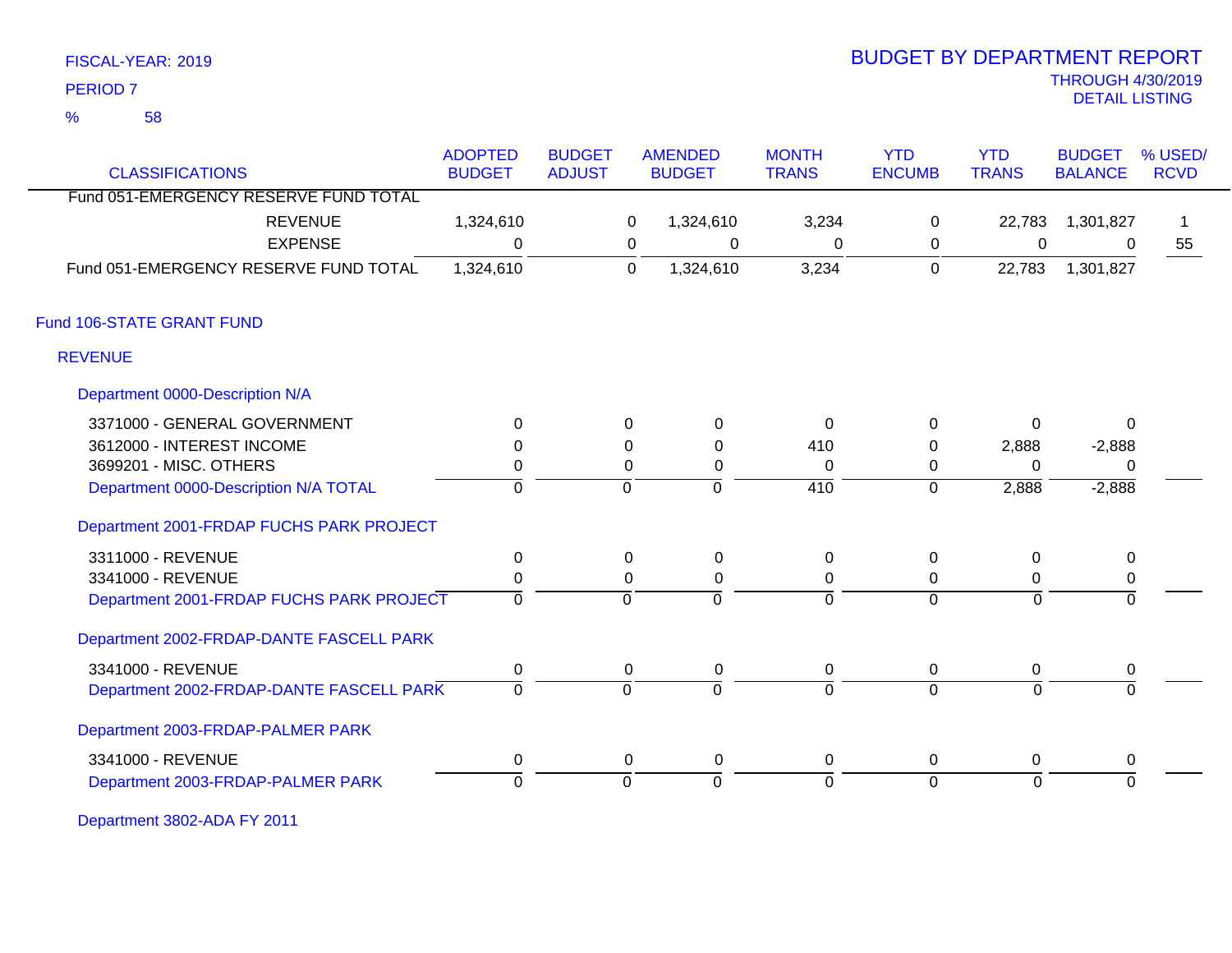| <b>CLASSIFICATIONS</b>                       | <b>ADOPTED</b><br><b>BUDGET</b> | <b>BUDGET</b><br><b>ADJUST</b> | <b>AMENDED</b><br><b>BUDGET</b> | <b>MONTH</b><br><b>TRANS</b> | <b>YTD</b><br><b>ENCUMB</b> | <b>YTD</b><br><b>TRANS</b> | <b>BUDGET</b><br><b>BALANCE</b> | % USED/<br><b>RCVD</b> |
|----------------------------------------------|---------------------------------|--------------------------------|---------------------------------|------------------------------|-----------------------------|----------------------------|---------------------------------|------------------------|
| 3371000 - GENERAL GOVERNMENT                 | 0                               | $\overline{0}$                 | 0                               | $\overline{0}$               | 0                           | $\overline{0}$             | $\overline{0}$                  |                        |
| Department 3802-ADA FY 2011 TOTAL            | $\mathbf 0$                     | $\Omega$                       | $\Omega$                        | $\overline{0}$               | $\Omega$                    | $\Omega$                   | $\Omega$                        |                        |
| Department 3901-FDEP-TWIN LAKES GRANT        |                                 |                                |                                 |                              |                             |                            |                                 |                        |
| 3341000 - REVENUE                            | 0                               | 0                              | 0                               | 0                            | $\mathbf 0$                 | $\mathbf 0$                | 0                               |                        |
| Department 3901-FDEP-TWIN LAKES GRANT TOTAL  | 0                               | $\overline{0}$                 | $\Omega$                        | $\overline{0}$               | $\Omega$                    | $\Omega$                   | $\overline{0}$                  |                        |
| Department 3902-FDEP Drainage Phase VI       |                                 |                                |                                 |                              |                             |                            |                                 |                        |
| 3341000 - REVENUE                            | $\mathbf 0$                     | 100,000                        | 100,000                         | 0                            | $\mathbf 0$                 | $\mathbf 0$                | 100,000                         |                        |
| Department 3902-FDEP Drainage Phase VI TOTAL | $\Omega$                        | 100,000                        | 100,000                         | $\overline{0}$               | $\mathbf 0$                 | $\overline{0}$             | 100,000                         |                        |
| Department 7001-FDOT-USF-BICYCLE SAFETY      |                                 |                                |                                 |                              |                             |                            |                                 |                        |
| 3341000 - REVENUE                            | 0                               | $\mathbf 0$                    | 0                               | 0                            | $\mathbf 0$                 | $\mathbf 0$                | 0                               |                        |
| Department 7001-FDOT-USF-BICYCLE SAFETY      | 0                               | 0                              | $\Omega$                        | $\overline{0}$               | $\Omega$                    | $\overline{0}$             | $\overline{0}$                  |                        |
| Department 7002-FDOT-USF-BICYCLE SAFETY      |                                 |                                |                                 |                              |                             |                            |                                 |                        |
| 3341000 - REVENUE                            | $\mathbf 0$                     | 0                              | $\mathbf 0$                     | 0                            | $\mathbf 0$                 | $\mathbf 0$                | 0                               |                        |
| Department 7002-FDOT-USF-BICYCLE SAFETY      | 0                               | $\Omega$                       | $\Omega$                        | $\overline{0}$               | $\Omega$                    | $\overline{0}$             | $\overline{0}$                  |                        |
| <b>REVENUE TOTAL</b>                         | $\Omega$                        | 100,000                        | 100,000                         | 410                          | $\Omega$                    | 2,888                      | 97,112                          | 2                      |
| <b>EXPENSE</b>                               |                                 |                                |                                 |                              |                             |                            |                                 |                        |
| Department 2001-FRDAP FUCHS PARK PROJECT     |                                 |                                |                                 |                              |                             |                            |                                 |                        |
| 5723450 - CONTRACTUAL                        | 0                               | 0                              | 0                               | 0                            | 0                           | 0                          | 0                               |                        |
| Department 2001-FRDAP FUCHS PARK PROJECT     | $\Omega$                        | $\Omega$                       | $\Omega$                        | $\Omega$                     | $\Omega$                    | $\Omega$                   | $\Omega$                        |                        |
| Department 2002-FRDAP-DANTE FASCELL PARK     |                                 |                                |                                 |                              |                             |                            |                                 |                        |
| 5726450 - MATCHING CONTRIBUTION              | 0                               | 0                              | $\mathbf 0$                     | 0                            | $\mathbf 0$                 | $\mathbf 0$                | 0                               |                        |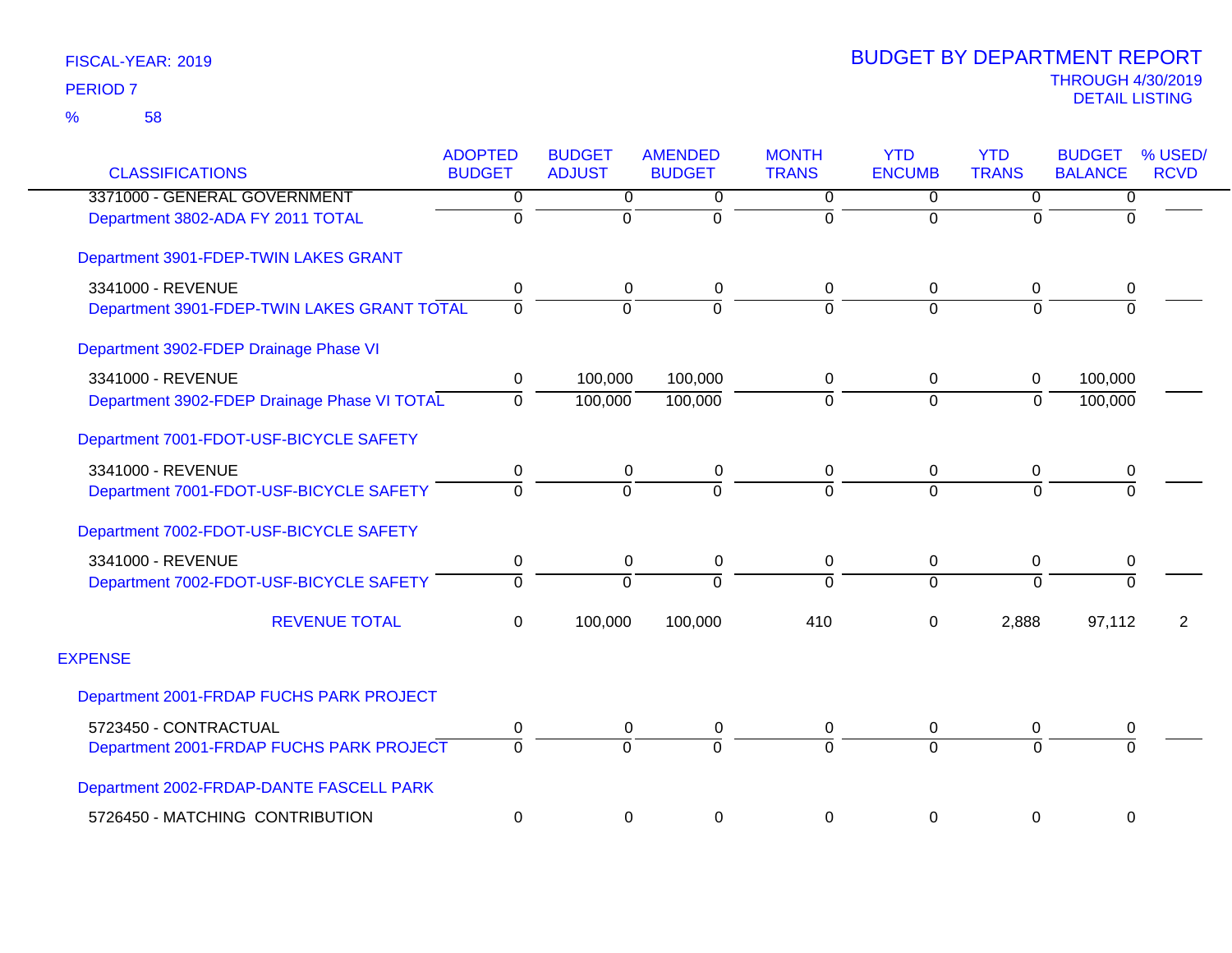58 %

| <b>CLASSIFICATIONS</b>                       | <b>ADOPTED</b><br><b>BUDGET</b> | <b>BUDGET</b><br><b>ADJUST</b> | <b>AMENDED</b><br><b>BUDGET</b> | <b>MONTH</b><br><b>TRANS</b> | <b>YTD</b><br><b>ENCUMB</b> | <b>YTD</b><br><b>TRANS</b> | <b>BUDGET</b><br><b>BALANCE</b> | % USED/<br><b>RCVD</b> |
|----------------------------------------------|---------------------------------|--------------------------------|---------------------------------|------------------------------|-----------------------------|----------------------------|---------------------------------|------------------------|
| Department 2002-FRDAP-DANTE FASCELL PARK     | $\mathbf{0}$                    | 0                              | 0                               | $\Omega$                     | $\overline{0}$              | $\Omega$                   | $\Omega$                        |                        |
| Department 2003-FRDAP-PALMER PARK            |                                 |                                |                                 |                              |                             |                            |                                 |                        |
| 5726450 - MATCHING CONTRIBUTION              | 0                               | 0                              | 0                               | $\Omega$                     | 0                           | 0                          | 0                               |                        |
| Department 2003-FRDAP-PALMER PARK            | $\mathbf{0}$                    | $\mathbf 0$                    | $\mathbf 0$                     | $\Omega$                     | $\Omega$                    | $\Omega$                   | $\Omega$                        |                        |
| Department 3303-CDBG SW 66 ST IMPROV PHASE   |                                 |                                |                                 |                              |                             |                            |                                 |                        |
| 5416440 - CAPITAL IMPROVEMENTS               | 0                               | 0                              | 0                               | 0                            | 0                           | 0                          | 0                               |                        |
| Department 3303-CDBG SW 66 ST IMPROV PHASE   | $\overline{0}$                  | $\Omega$                       | $\overline{0}$                  | $\Omega$                     | $\Omega$                    | $\Omega$                   | $\overline{0}$                  |                        |
| Department 3901-FDEP-TWIN LAKES GRANT        |                                 |                                |                                 |                              |                             |                            |                                 |                        |
| 5413100 - PROFESSIONAL SERVICES              | $\mathbf{0}$                    | $\Omega$                       | $\Omega$                        | $\Omega$                     | 0                           | $\Omega$                   | 0                               |                        |
| 5413450 - CONTRACTUAL SERVICES               | 0                               | 0                              | 0                               | 0                            | 0                           | 0                          | 0                               |                        |
| Department 3901-FDEP-TWIN LAKES GRANT TOTAL  | $\overline{0}$                  | $\overline{0}$                 | $\overline{0}$                  | $\Omega$                     | $\Omega$                    | $\overline{0}$             | $\Omega$                        |                        |
| Department 3902-FDEP Drainage Phase VI       |                                 |                                |                                 |                              |                             |                            |                                 |                        |
| 5416490 - CONSTRUCTIONS PROJECTS             | $\mathbf 0$                     | 100,000                        | 100,000                         | 0                            | 100,000                     | 100,000                    | 0                               | 100                    |
| Department 3902-FDEP Drainage Phase VI TOTAL | $\mathbf{0}$                    | 100,000                        | 100,000                         | $\Omega$                     | 100,000                     | 100,000                    | $\Omega$                        | 100                    |
| Department 7001-FDOT-USF-BICYCLE SAFETY      |                                 |                                |                                 |                              |                             |                            |                                 |                        |
| 5211410 - OVERTIME                           | 0                               | 0                              | 0                               | 0                            | 0                           | 0                          | 0                               |                        |
| Department 7001-FDOT-USF-BICYCLE SAFETY      | $\mathbf{0}$                    | $\Omega$                       | $\Omega$                        | $\Omega$                     | $\Omega$                    | $\Omega$                   | $\Omega$                        |                        |
| Department 7002-FDOT-USF-BICYCLE SAFETY      |                                 |                                |                                 |                              |                             |                            |                                 |                        |
| 5211410 - OVERTIME                           | 0                               | $\mathbf 0$                    | 0                               | 0                            | 0                           | 0                          | 0                               |                        |
| Department 7002-FDOT-USF-BICYCLE SAFETY      | $\overline{0}$                  | $\overline{0}$                 | $\overline{0}$                  | $\overline{0}$               | $\overline{0}$              | $\overline{0}$             | $\overline{0}$                  |                        |
| <b>EXPENSE TOTAL</b>                         | 0                               | 100,000                        | 100,000                         | 0                            | 100,000                     | 100,000                    | 0                               | 100                    |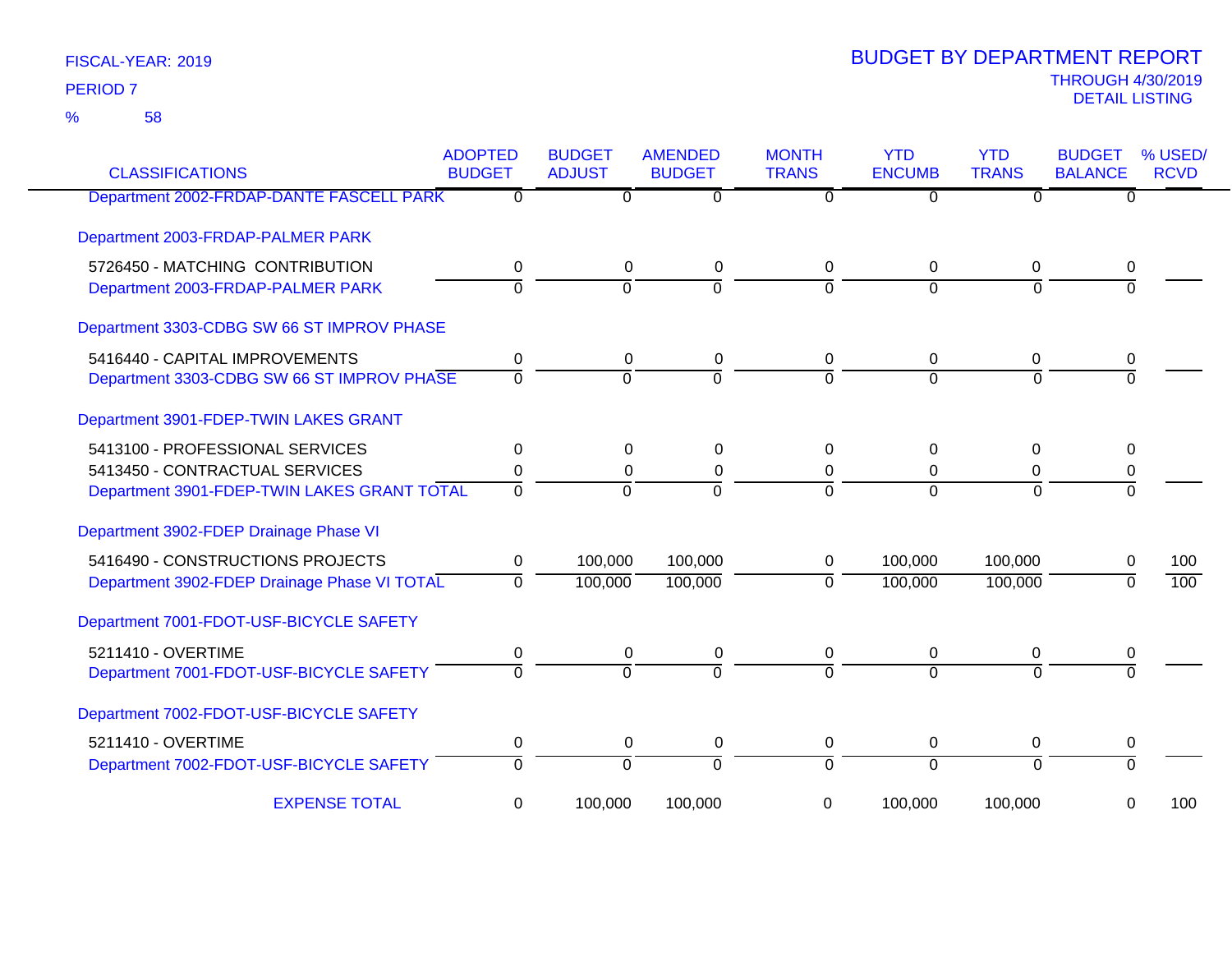|                | FISCAL-YEAR: 2019                     |                |                  |                |                  | <b>BUDGET BY DEPARTMENT REPORT</b> |              |                                                   |                |
|----------------|---------------------------------------|----------------|------------------|----------------|------------------|------------------------------------|--------------|---------------------------------------------------|----------------|
|                | <b>PERIOD 7</b>                       |                |                  |                |                  |                                    |              | <b>THROUGH 4/30/2019</b><br><b>DETAIL LISTING</b> |                |
| $\frac{9}{6}$  | 58                                    |                |                  |                |                  |                                    |              |                                                   |                |
|                |                                       | <b>ADOPTED</b> | <b>BUDGET</b>    | <b>AMENDED</b> | <b>MONTH</b>     | <b>YTD</b>                         | <b>YTD</b>   | <b>BUDGET</b>                                     | % USED/        |
|                | <b>CLASSIFICATIONS</b>                | <b>BUDGET</b>  | <b>ADJUST</b>    | <b>BUDGET</b>  | <b>TRANS</b>     | <b>ENCUMB</b>                      | <b>TRANS</b> | <b>BALANCE</b>                                    | <b>RCVD</b>    |
|                | Fund 106-STATE GRANT FUND TOTAL       |                |                  |                |                  |                                    |              |                                                   |                |
|                | <b>REVENUE</b>                        | $\pmb{0}$      | 100,000          | 100,000        | 410              | $\pmb{0}$                          | 2,888        | 97,112                                            | $\overline{2}$ |
|                | <b>EXPENSE</b>                        | $\pmb{0}$      | 100,000          | 100,000        | $\mathbf 0$      | 100,000                            | 100,000      | 0                                                 | 100            |
|                | Fund 106-STATE GRANT FUND TOTAL       | $\mathbf 0$    | $\mathbf 0$      | $\mathbf 0$    | 410              | $-100,000$                         | $-97,112$    | 97,112                                            |                |
|                | Fund 111-STORM WATER DRAIN TRUST      |                |                  |                |                  |                                    |              |                                                   |                |
|                | <b>REVENUE</b>                        |                |                  |                |                  |                                    |              |                                                   |                |
|                | Department 0000-Description N/A       |                |                  |                |                  |                                    |              |                                                   |                |
|                | 3143000 - UTILITY TAX-WATER           | 10,000         | $\pmb{0}$        | 10,000         | $\boldsymbol{0}$ | 0                                  | 239          | 9,761                                             | $\overline{2}$ |
|                | 3301000 - INTERGOVERNMENTAL REVENUE   | 375,000        | $\boldsymbol{0}$ | 375,000        | 341,222          | 0                                  | 383,342      | $-8,342$                                          | 102            |
|                | 3612000 - INTEREST INCOME             | 4,000          | $\boldsymbol{0}$ | 4,000          | 760              | 0                                  | 5,879        | $-1,879$                                          | 146            |
|                | 3699201 - MISC. OTHERS                | $\mathbf 0$    | $\pmb{0}$        | $\pmb{0}$      | $\pmb{0}$        | 0                                  | $\pmb{0}$    | 0                                                 |                |
|                | Department 0000-Description N/A TOTAL | 389,000        | $\overline{0}$   | 389,000        | 341,982          | $\overline{0}$                     | 389,460      | $-460$                                            | 100            |
|                | <b>REVENUE TOTAL</b>                  | 389,000        | $\mathbf 0$      | 389,000        | 341,982          | $\mathbf 0$                        | 389,460      | $-460$                                            | 100            |
| <b>EXPENSE</b> |                                       |                |                  |                |                  |                                    |              |                                                   |                |
|                | Department 1730-STREET MAINTENANCE    |                |                  |                |                  |                                    |              |                                                   |                |
|                | 5411210 - REGULAR                     | 39,099         | $\mathbf 0$      | 39,099         | 3,036            | 0                                  | 22,010       | 17,089                                            | 56             |
|                | 5411410 - OVERTIME                    | $\mathbf 0$    | 0                | 0              | 0                | 0                                  | 0            | 0                                                 |                |
|                | 5412110 - F.I.C.A.                    | 2,991          | $\pmb{0}$        | 2,991          | 232              | 0                                  | 1,701        | 1,290                                             | 56             |
|                | 5412210 - PENSION PLAN CONTRIBUTION   | 2,101          | 0                | 2,101          | 0                | 0                                  | 1,001        | 1,100                                             | 47             |
|                | 5412310 - GROUP HEALTH INSURANCE      | 7,638          | $\pmb{0}$        | 7,638          | 572              | 0                                  | 3,709        | 3,929                                             | 48             |
|                | 5412410 - WORKERS' COMPENSATION       | 5,150          | $\pmb{0}$        | 5,150          | 272              | 0                                  | 3,262        | 1,888                                             | 63             |
|                | 5413450 - CONTRACTUAL SERVICES        | 149,045        | 45,356           | 194,401        | 15,166           | 57,915                             | 81,795       | 112,606                                           | 42             |
|                | 5416490 - CONSTRUCTIONS PROJECTS      | 50,000         | 105,115          | 155,115        | $\pmb{0}$        | 100,368                            | 105,115      | 50,000                                            | 67             |
|                | 5417100 - BOND SERVICE- PRINCIPAL     | 27,039         | 0                | 27,039         | 0                | 0                                  | 0            | 27,039                                            |                |
|                | 5417200 - INTEREST EXPENSE            | 1,500          | 0                | 1,500          | 0                | 0                                  | 0            | 1,500                                             |                |

BUDGET BY DEPARTMENT REPORT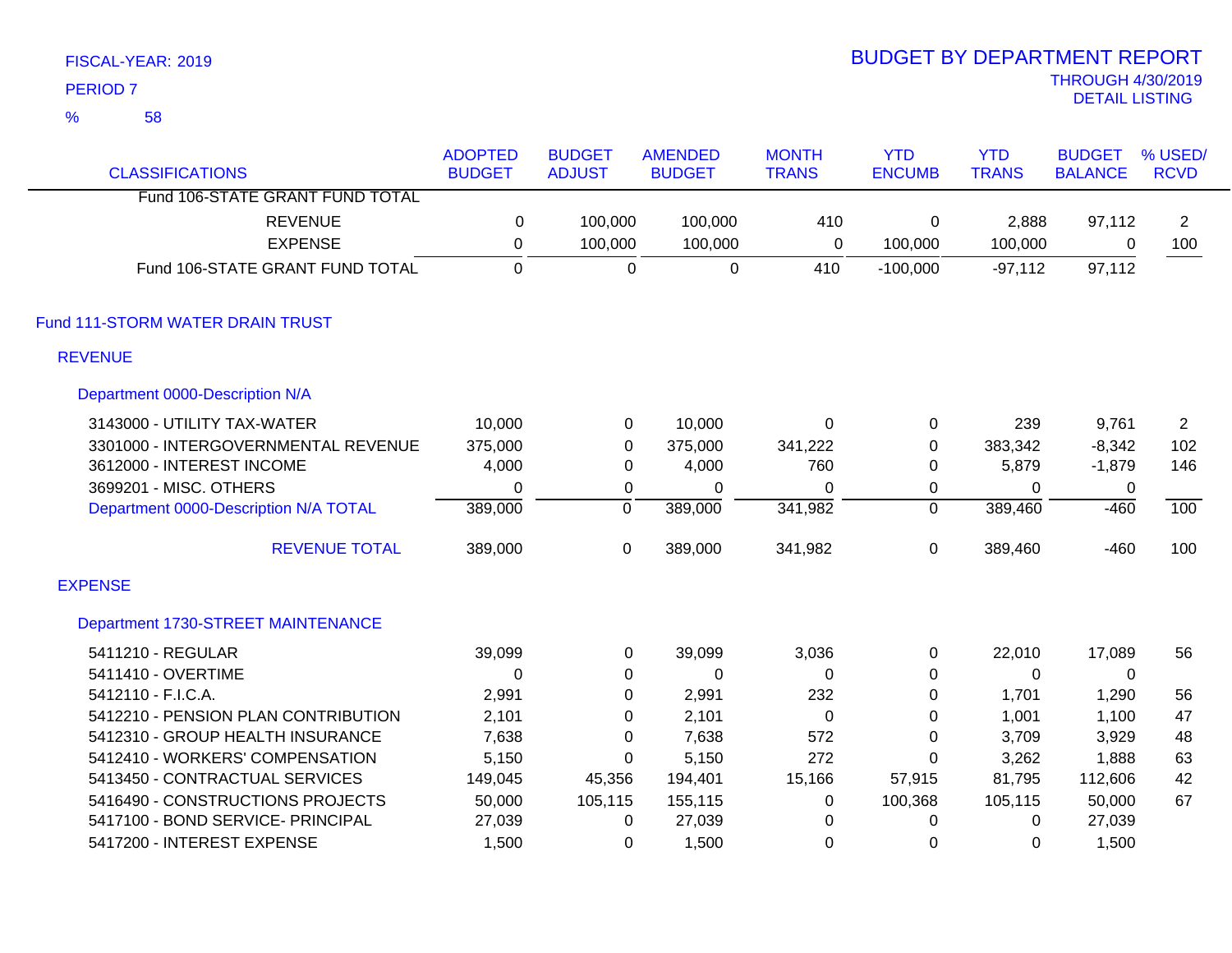### 58 %

| <b>CLASSIFICATIONS</b>                   | <b>ADOPTED</b><br><b>BUDGET</b> | <b>BUDGET</b><br><b>ADJUST</b> | <b>AMENDED</b><br><b>BUDGET</b> | <b>MONTH</b><br><b>TRANS</b> | <b>YTD</b><br><b>ENCUMB</b> | <b>YTD</b><br><b>TRANS</b> | <b>BUDGET</b><br><b>BALANCE</b> | % USED/<br><b>RCVD</b> |
|------------------------------------------|---------------------------------|--------------------------------|---------------------------------|------------------------------|-----------------------------|----------------------------|---------------------------------|------------------------|
| 5819120 - INTRA-GOV TRANSFER-DEBT SERVIC | 150,000                         | 0                              | 150,000                         | 0                            | 0                           | 0                          | 150,000                         |                        |
| Department 1730-STREET MAINTENANCE TOTAL | 434,563                         | 150,471                        | 585,034                         | 19,278                       | 158,283                     | 218,593                    | 366,441                         | $\overline{37}$        |
|                                          |                                 |                                |                                 |                              |                             |                            |                                 |                        |
| <b>EXPENSE TOTAL</b>                     | 434,563                         | 150,471                        | 585,034                         | 19,278                       | 158,283                     | 218,593                    | 366,441                         | 37                     |
| Fund 111-STORM WATER DRAIN TRUST TOTAL   |                                 |                                |                                 |                              |                             |                            |                                 |                        |
| <b>REVENUE</b>                           | 389,000                         | $\Omega$                       | 389,000                         | 341,982                      | 0                           | 389,460                    | $-460$                          | 100                    |
| <b>EXPENSE</b>                           | 434,563                         | 150,471                        | 585,034                         | 19,278                       | 158,283                     | 218,593                    | 366,441                         | 37                     |
| Fund 111-STORM WATER DRAIN TRUST TOTAL   | $-45,563$                       | $-150,471$                     | $-196,034$                      | 322,704                      | $-158,283$                  | 170,867                    | $-366,901$                      |                        |
| Fund 112-2ND LOCAL OPTION GAS TRST       |                                 |                                |                                 |                              |                             |                            |                                 |                        |
| <b>REVENUE</b>                           |                                 |                                |                                 |                              |                             |                            |                                 |                        |
| Department 0000-Description N/A          |                                 |                                |                                 |                              |                             |                            |                                 |                        |
| 3121000 - LOCAL OPTION TAXES             | 73,686                          | 0                              | 73,686                          | 5,527                        | 0                           | 42,621                     | 31,065                          | 57                     |
| 3301000 - INTERGOVERNMENTAL REVENUE      | 0                               | 0                              | $\mathbf 0$                     | 0                            | 0                           | 0                          | 0                               |                        |
| 3612000 - INTEREST INCOME                | 1,500                           | 0                              | 1,500                           | 132                          | 0                           | 1,212                      | 288                             | 80                     |
| Department 0000-Description N/A TOTAL    | 75,186                          | $\mathbf 0$                    | 75,186                          | 5,659                        | $\Omega$                    | 43,833                     | 31,353                          | $\overline{58}$        |
| <b>REVENUE TOTAL</b>                     | 75,186                          | $\pmb{0}$                      | 75,186                          | 5,659                        | 0                           | 43,833                     | 31,353                          | 58                     |
| <b>EXPENSE</b>                           |                                 |                                |                                 |                              |                             |                            |                                 |                        |
| Department 1730-STREET MAINTENANCE       |                                 |                                |                                 |                              |                             |                            |                                 |                        |
| 5416210 - INFRASTRUCTURE PROJECTS        | 85,000                          | 83,128                         | 168,128                         | 0                            | 112,588                     | 168,128                    | 0                               | 100                    |
| Department 1730-STREET MAINTENANCE TOTAL | 85,000                          | 83,128                         | 168,128                         | $\overline{0}$               | 112,588                     | 168,128                    | $\overline{0}$                  | 100                    |
| <b>EXPENSE TOTAL</b>                     | 85,000                          | 83,128                         | 168,128                         | $\mathbf 0$                  | 112,588                     | 168,128                    | 0                               | 100                    |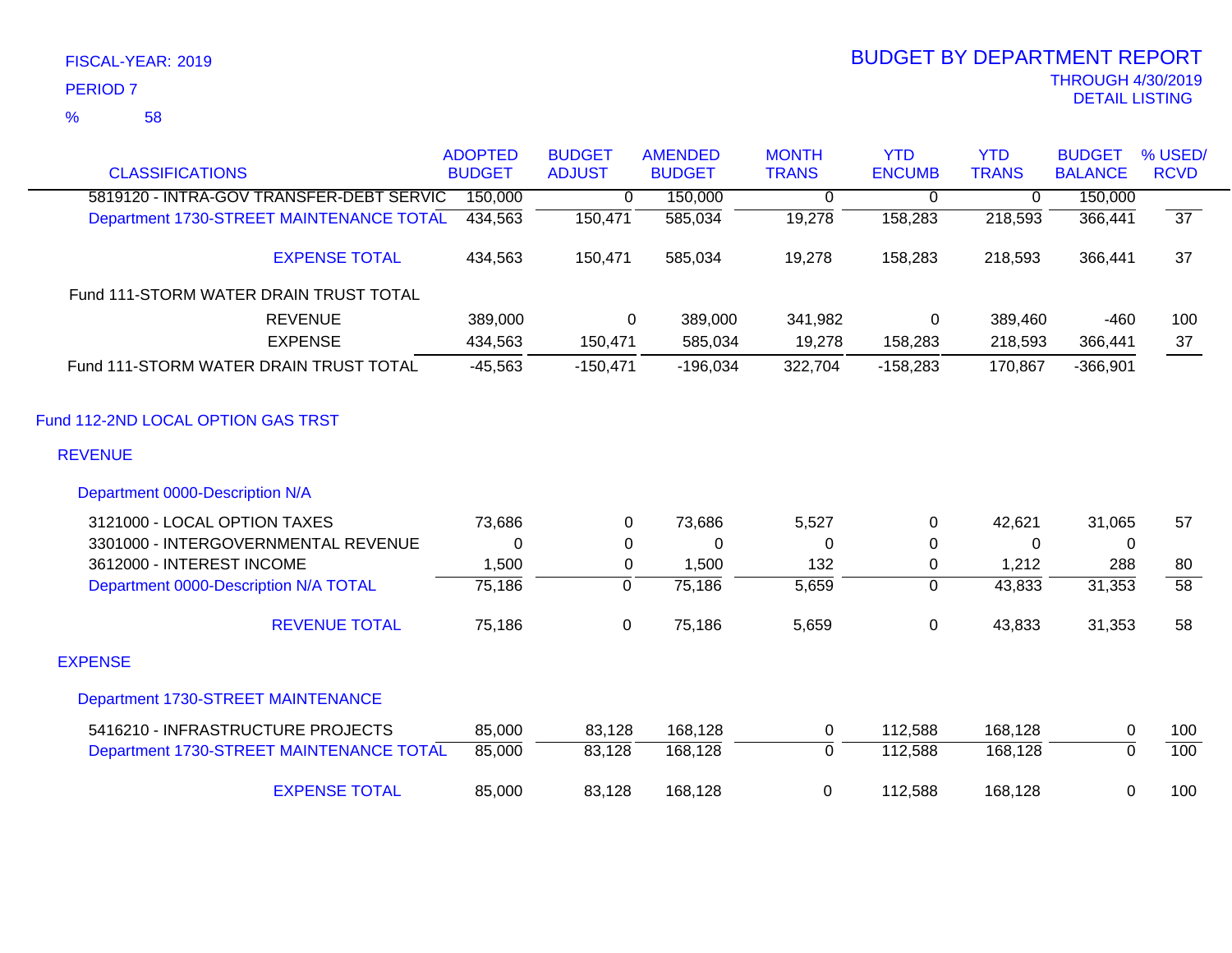|                     | FISCAL-YEAR: 2019 | <b>BUDGET BY DEPARTMENT REPORT</b>         |
|---------------------|-------------------|--------------------------------------------|
| PERIOD <sub>7</sub> |                   | <b>THROUGH 4/30/2019</b><br>DETAIL LISTING |
| %                   | .58               |                                            |

# BUDGET BY DEPARTMENT REPORT

| <b>CLASSIFICATIONS</b>                       | <b>ADOPTED</b><br><b>BUDGET</b> | <b>BUDGET</b><br><b>ADJUST</b> | <b>AMENDED</b><br><b>BUDGET</b> | <b>MONTH</b><br><b>TRANS</b> | <b>YTD</b><br><b>ENCUMB</b> | <b>YTD</b><br><b>TRANS</b> | <b>BUDGET</b><br><b>BALANCE</b> | % USED/<br><b>RCVD</b> |
|----------------------------------------------|---------------------------------|--------------------------------|---------------------------------|------------------------------|-----------------------------|----------------------------|---------------------------------|------------------------|
| Fund 112-2ND LOCAL OPTION GAS TRST TOTAL     |                                 |                                |                                 |                              |                             |                            |                                 |                        |
| <b>REVENUE</b>                               | 75,186                          | $\Omega$                       | 75,186                          | 5,659                        | 0                           | 43,833                     | 31,353                          | 58                     |
| <b>EXPENSE</b>                               | 85,000                          | 83,128                         | 168,128                         | $\Omega$                     | 112,588                     | 168,128                    | 0                               | 100                    |
| Fund 112-2ND LOCAL OPTION GAS TRST TOTAL     | $-9,814$                        | $-83,128$                      | $-92,942$                       | 5,659                        | $-112,588$                  | $-124,295$                 | 31,353                          |                        |
| Fund 114-LOCAL GRANTS FUND                   |                                 |                                |                                 |                              |                             |                            |                                 |                        |
| <b>REVENUE</b>                               |                                 |                                |                                 |                              |                             |                            |                                 |                        |
| Department 0000-Description N/A              |                                 |                                |                                 |                              |                             |                            |                                 |                        |
| 3371000 - GENERAL GOVERNMENT                 | $\pmb{0}$                       | 0                              | $\pmb{0}$                       | 0                            | $\mathbf 0$                 | 0                          | 0                               |                        |
| Department 0000-Description N/A TOTAL        | $\Omega$                        | $\Omega$                       | $\overline{0}$                  | $\Omega$                     | $\mathbf 0$                 | $\Omega$                   | 0                               |                        |
| Department 3001-SNP-MURRAY PARK POOL         |                                 |                                |                                 |                              |                             |                            |                                 |                        |
| 3371000 - GENERAL GOVERNMENT                 | $\pmb{0}$                       | 0                              | 0                               | 0                            | $\overline{0}$              | 0                          | 0                               |                        |
| Department 3001-SNP-MURRAY PARK POOL TOTAL   | $\overline{0}$                  | $\overline{0}$                 | $\overline{0}$                  | $\Omega$                     | $\Omega$                    | $\Omega$                   | $\Omega$                        |                        |
| Department 3101-HFSF-Complete Streets Policy |                                 |                                |                                 |                              |                             |                            |                                 |                        |
| 3661000 - REVENUE                            | $\pmb{0}$                       | $\mathbf 0$                    | $\pmb{0}$                       | 0                            | $\overline{0}$              | 0                          | 0                               |                        |
| Department 3101-HFSF-Complete Streets Policy | $\mathbf 0$                     | $\Omega$                       | 0                               | $\overline{0}$               | $\overline{0}$              | $\Omega$                   | $\Omega$                        |                        |
| Department 3604-MDC SCHOOL & SR MEALS        |                                 |                                |                                 |                              |                             |                            |                                 |                        |
| 3371000 - GENERAL GOVERNMENT                 | 0                               | 0                              | 0                               | 0                            | $\overline{0}$              | 0                          | 0                               |                        |
| Department 3604-MDC SCHOOL & SR MEALS        | $\Omega$                        | $\overline{0}$                 | $\overline{0}$                  | $\Omega$                     | $\overline{0}$              | $\Omega$                   | $\Omega$                        |                        |
| Department 3605-MDC SCHOOL & SR MEALS        |                                 |                                |                                 |                              |                             |                            |                                 |                        |
| 3371000 - GENERAL GOVERNMENT                 | $\pmb{0}$                       | $\mathbf 0$                    | $\boldsymbol{0}$                | 0                            | $\mathbf 0$                 | 0                          | $\pmb{0}$                       |                        |
| Department 3605-MDC SCHOOL & SR MEALS        | $\overline{0}$                  | $\overline{0}$                 | $\overline{0}$                  | $\overline{0}$               | $\overline{0}$              | $\mathbf{0}$               | $\Omega$                        |                        |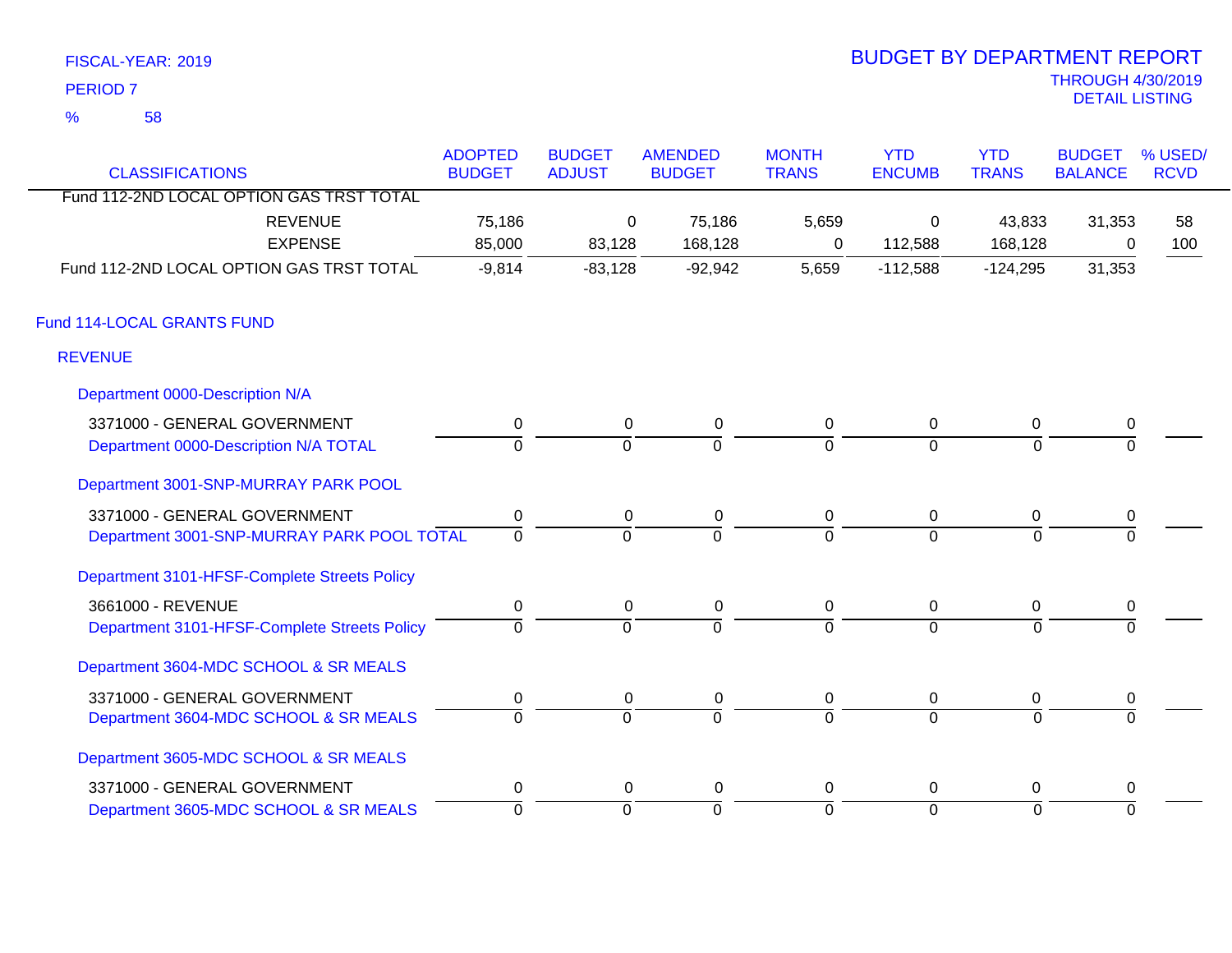|                                           | <b>ADOPTED</b> | <b>BUDGET</b>  | <b>AMENDED</b> | <b>MONTH</b>   | <b>YTD</b>     | <b>YTD</b>     | <b>BUDGET</b>  | % USED/     |
|-------------------------------------------|----------------|----------------|----------------|----------------|----------------|----------------|----------------|-------------|
| <b>CLASSIFICATIONS</b>                    | <b>BUDGET</b>  | <b>ADJUST</b>  | <b>BUDGET</b>  | <b>TRANS</b>   | <b>ENCUMB</b>  | <b>TRANS</b>   | <b>BALANCE</b> | <b>RCVD</b> |
| Department 3606-MDC SCHOOL & SR MEALS     |                |                |                |                |                |                |                |             |
| 3371000 - GENERAL GOVERNMENT              | 0              | 0              | 0              | 0              | 0              | 0              | 0              |             |
| Department 3606-MDC SCHOOL & SR MEALS     | $\overline{0}$ | $\mathbf 0$    | 0              | $\Omega$       | $\Omega$       | $\Omega$       | $\Omega$       |             |
| Department 3607-SR MEAL AMENDMENT TO JUNE |                |                |                |                |                |                |                |             |
| 3371000 - GENERAL GOVERNMENT              | $\mathbf 0$    | $\mathbf 0$    | $\pmb{0}$      | $\mathbf 0$    | $\mathbf 0$    | $\overline{0}$ | 0              |             |
| Department 3607-SR MEAL AMENDMENT TO JUNE | $\overline{0}$ | $\overline{0}$ | $\overline{0}$ | $\overline{0}$ | $\overline{0}$ | $\Omega$       | $\overline{0}$ |             |
| Department 3608-SR MEAL & AFTER SCHOOL    |                |                |                |                |                |                |                |             |
| 3371000 - GENERAL GOVERNMENT              | 0              | 0              | 0              | 0              | 0              | 0              | 0              |             |
| Department 3608-SR MEAL & AFTER SCHOOL    | $\Omega$       | $\overline{0}$ | $\overline{0}$ | $\overline{0}$ | $\Omega$       | $\Omega$       | $\Omega$       |             |
| Department 3609-SR MEAL&AFTER SCH #2 JUL- |                |                |                |                |                |                |                |             |
| 3371000 - GENERAL GOVERNMENT              | 0              | 0              | 0              | 0              | 0              | 0              | 0              |             |
| Department 3609-SR MEAL&AFTER SCH #2 JUL- | $\Omega$       | $\Omega$       | $\overline{0}$ | $\Omega$       | $\Omega$       | $\Omega$       | 0              |             |
| Department 3610-SR MEAL&AFTER SCH         |                |                |                |                |                |                |                |             |
| 3371000 - GENERAL GOVERNMENT              | 0              | $\mathbf 0$    | $\pmb{0}$      | 0              | $\mathbf 0$    | $\mathbf 0$    | 0              |             |
| Department 3610-SR MEAL&AFTER SCH         | $\Omega$       | $\Omega$       | $\Omega$       | $\Omega$       | $\Omega$       | $\Omega$       | $\Omega$       |             |
| Department 3801-ADA-FY2010                |                |                |                |                |                |                |                |             |
| 3371000 - GENERAL GOVERNMENT              | 0              | $\mathbf 0$    | 0              | 0              | 0              | $\mathbf 0$    | 0              |             |
| Department 3801-ADA-FY2010 TOTAL          | $\Omega$       | $\mathbf 0$    | $\overline{0}$ | $\Omega$       | $\Omega$       | $\Omega$       | 0              |             |
| Department 3802-ADA FY 2011               |                |                |                |                |                |                |                |             |
| 3371000 - GENERAL GOVERNMENT              | 0              | 0              | 0              | 0              | 0              | 0              | 0              |             |
| Department 3802-ADA FY 2011 TOTAL         | $\Omega$       | $\Omega$       | $\overline{0}$ | $\Omega$       | $\overline{0}$ | $\Omega$       | $\Omega$       |             |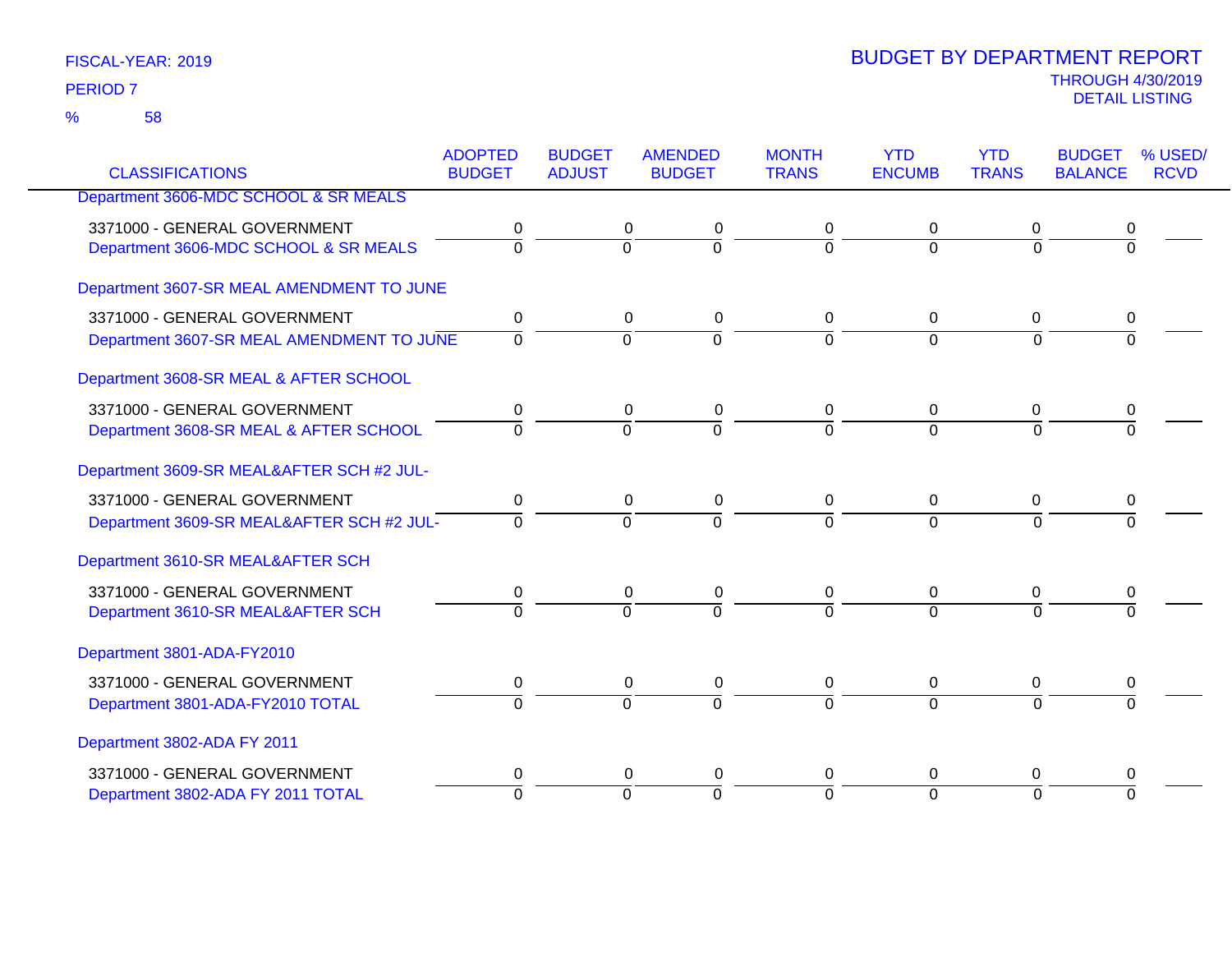58 %

| <b>CLASSIFICATIONS</b>            | <b>ADOPTED</b><br><b>BUDGET</b> | <b>BUDGET</b><br><b>ADJUST</b> | <b>AMENDED</b><br><b>BUDGET</b> | <b>MONTH</b><br><b>TRANS</b> | <b>YTD</b><br><b>ENCUMB</b> | <b>YTD</b><br><b>TRANS</b> | <b>BUDGET</b><br><b>BALANCE</b> | % USED/<br><b>RCVD</b> |
|-----------------------------------|---------------------------------|--------------------------------|---------------------------------|------------------------------|-----------------------------|----------------------------|---------------------------------|------------------------|
| Department 3803-ADA FY 2012       |                                 |                                |                                 |                              |                             |                            |                                 |                        |
|                                   |                                 |                                |                                 |                              |                             |                            |                                 |                        |
| 3371000 - GENERAL GOVERNMENT      | 0<br>$\overline{0}$             |                                | 0<br>0<br>$\overline{0}$        | 0<br>7                       | 0                           | 0                          | $\overline{0}$                  |                        |
| Department 3803-ADA FY 2012 TOTAL |                                 | $\overline{0}$                 |                                 |                              | $\overline{0}$              | $\overline{0}$             |                                 |                        |
| Department 3804-ADA FY 2013       |                                 |                                |                                 |                              |                             |                            |                                 |                        |
| 3371000 - GENERAL GOVERNMENT      | 0                               |                                | $\pmb{0}$<br>0                  | 0                            | 0                           | 0                          | 0                               |                        |
| Department 3804-ADA FY 2013 TOTAL | $\Omega$                        | $\Omega$                       | $\overline{0}$                  | $\overline{0}$               | $\Omega$                    | $\Omega$                   | $\overline{0}$                  |                        |
| Department 3805-ADA FY 2013       |                                 |                                |                                 |                              |                             |                            |                                 |                        |
|                                   |                                 |                                |                                 |                              |                             |                            |                                 |                        |
| 3371000 - GENERAL GOVERNMENT      | 0                               |                                | 0<br>0                          | 0                            | 0                           | 0                          | 0                               |                        |
| Department 3805-ADA FY 2013 TOTAL | $\overline{0}$                  | $\overline{0}$                 | $\overline{0}$                  | <u>ក</u>                     | $\overline{0}$              | $\overline{0}$             | $\overline{0}$                  |                        |
| Department 3806-ADA FY 2015       |                                 |                                |                                 |                              |                             |                            |                                 |                        |
| 3371000 - GENERAL GOVERNMENT      | 0                               |                                | 0<br>0                          | 0                            | 0                           | 0                          | 0                               |                        |
| Department 3806-ADA FY 2015 TOTAL | $\overline{0}$                  | $\overline{0}$                 | $\overline{0}$                  | $\overline{0}$               | $\overline{0}$              | $\overline{0}$             | $\overline{0}$                  |                        |
| Department 3807-ADA FY 2016       |                                 |                                |                                 |                              |                             |                            |                                 |                        |
| 3371000 - GENERAL GOVERNMENT      | 0                               |                                | 0<br>0                          | 0                            | 0                           | 0                          | 0                               |                        |
| Department 3807-ADA FY 2016 TOTAL | $\overline{0}$                  | $\overline{0}$                 | $\overline{0}$                  | $\overline{0}$               | $\overline{0}$              | $\overline{0}$             | $\overline{0}$                  |                        |
| Department 3808-ADA FY 2017       |                                 |                                |                                 |                              |                             |                            |                                 |                        |
| 3371000 - GENERAL GOVERNMENT      | 0                               |                                | 0<br>$\pmb{0}$                  | 0                            | 0                           | 0                          | 0                               |                        |
| Department 3808-ADA FY 2017 TOTAL | $\overline{0}$                  | $\overline{0}$                 | $\overline{0}$                  | $\Omega$                     | $\overline{0}$              | $\overline{0}$             | $\overline{0}$                  |                        |
| Department 4010-GOB-WATER & SEWER |                                 |                                |                                 |                              |                             |                            |                                 |                        |
| 3311000 - REVENUE                 | 0                               |                                | $\pmb{0}$<br>$\mathbf 0$        | $\mathbf 0$                  | 0                           | 0                          | 0                               |                        |
| 3371000 - GENERAL GOVERNMENT      | 0                               |                                | $\pmb{0}$<br>0                  | 0                            | 0                           | 0                          | 0                               |                        |
| Department 4010-GOB-WATER & SEWER | $\overline{0}$                  | $\overline{0}$                 | $\overline{0}$                  | $\Omega$                     | $\overline{0}$              | $\Omega$                   | $\overline{0}$                  |                        |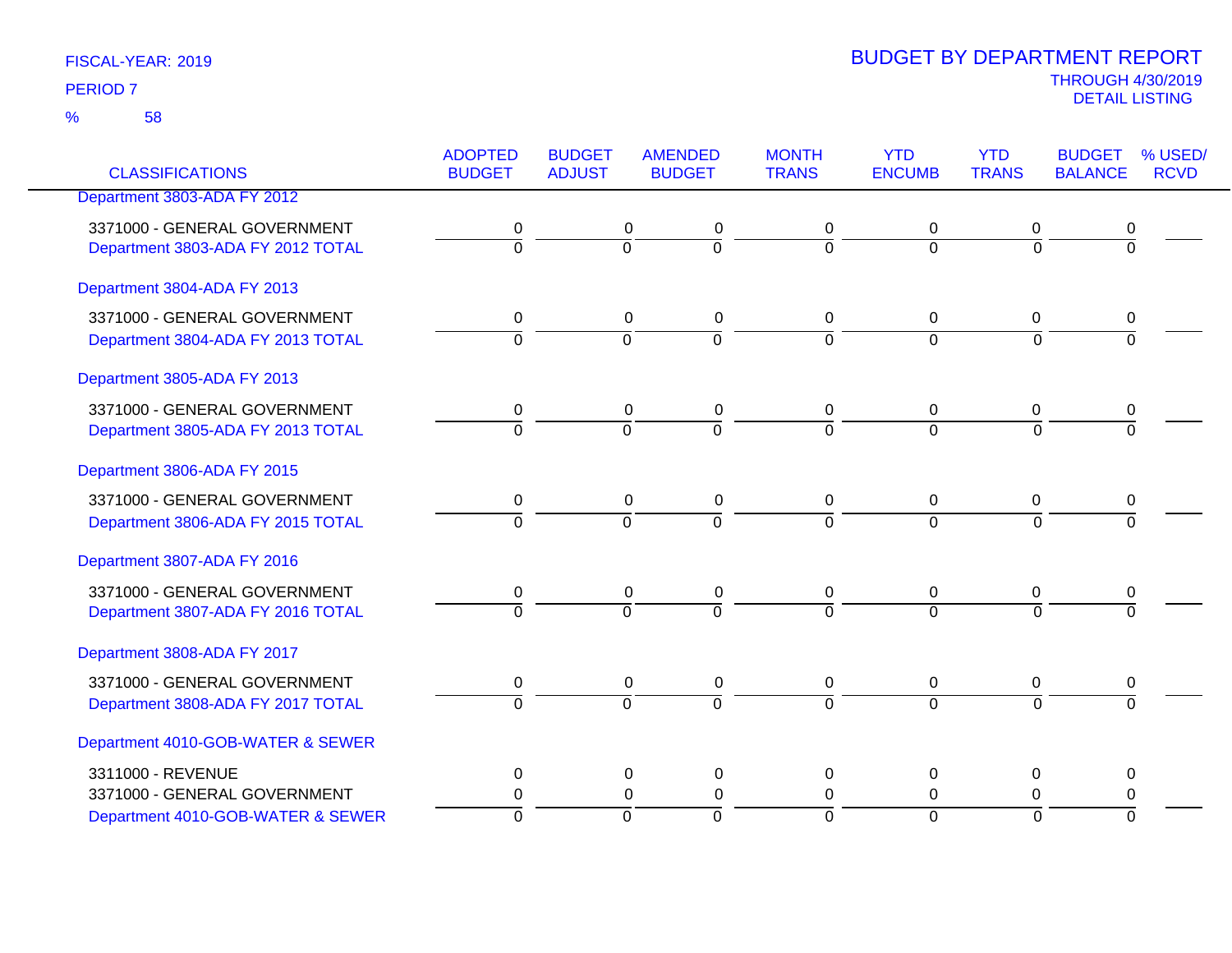58 %

|                                                  | <b>ADOPTED</b> | <b>BUDGET</b>  | <b>AMENDED</b>           | <b>MONTH</b>   | <b>YTD</b>     | <b>YTD</b>   | <b>BUDGET</b>  | % USED/     |
|--------------------------------------------------|----------------|----------------|--------------------------|----------------|----------------|--------------|----------------|-------------|
| <b>CLASSIFICATIONS</b>                           | <b>BUDGET</b>  | <b>ADJUST</b>  | <b>BUDGET</b>            | <b>TRANS</b>   | <b>ENCUMB</b>  | <b>TRANS</b> | <b>BALANCE</b> | <b>RCVD</b> |
| Department 4011-GOB-Sanitary Sewer Master Plan   |                |                |                          |                |                |              |                |             |
| 3371000 - GENERAL GOVERNMENT                     | 0              | 0              | 0                        | 0              | 0              | 0            |                |             |
| Department 4011-GOB-Sanitary Sewer Master Plan   | $\overline{0}$ | $\overline{0}$ | ō                        | $\Omega$       | $\overline{0}$ | $\Omega$     | 0              |             |
| Department 4100-VILLAGERS GRANT-                 |                |                |                          |                |                |              |                |             |
| 3371000 - GENERAL GOVERNMENT                     | 0              |                | 0<br>0                   | 0              | 0              | 0            | 0              |             |
| Department 4100-VILLAGERS GRANT-                 | $\mathbf 0$    | $\overline{0}$ | $\overline{0}$           | $\overline{0}$ | $\overline{0}$ | $\Omega$     | $\Omega$       |             |
| Department 4101-VILLAGERS GRANT-                 |                |                |                          |                |                |              |                |             |
| 3371000 - GENERAL GOVERNMENT                     | 0              |                | 0<br>0                   | 0              | 0              | 0            | 0              |             |
| Department 4101-VILLAGERS GRANT-                 | $\overline{0}$ | $\Omega$       | $\overline{0}$           | $\Omega$       | $\overline{0}$ | $\Omega$     | 0              |             |
| Department 4200-MPO                              |                |                |                          |                |                |              |                |             |
| 3371000 - GENERAL GOVERNMENT                     | 0              |                | 0<br>0                   | 0              | 0              | 0            | 0              |             |
| Department 4200-MPO TOTAL                        | $\overline{0}$ | $\Omega$       | $\overline{0}$           | $\Omega$       | $\Omega$       | $\Omega$     | 0              |             |
| Department 4201-MPO-Complete Street Policy       |                |                |                          |                |                |              |                |             |
| 3371000 - GENERAL GOVERNMENT                     | 0              |                | $\mathbf 0$<br>$\pmb{0}$ | $\mathbf 0$    | $\mathbf 0$    | $\mathbf 0$  | 0              |             |
| Department 4201-MPO-Complete Street Policy TOTAL | $\overline{0}$ | $\Omega$       | $\overline{0}$           | $\Omega$       | $\overline{0}$ | $\Omega$     | $\Omega$       |             |
| Department 4300-MDC-NEAT STREETS-CRA TREE        |                |                |                          |                |                |              |                |             |
| 3371000 - GENERAL GOVERNMENT                     | 0              |                | $\pmb{0}$<br>$\mathbf 0$ | $\mathbf 0$    | 0              | $\mathbf 0$  | 0              |             |
| Department 4300-MDC-NEAT STREETS-CRA TREE        | $\overline{0}$ | $\overline{0}$ | $\overline{0}$           | $\Omega$       | $\Omega$       | $\Omega$     | $\Omega$       |             |
| Department 4301-MDC Neat Streets-Tree Planting   |                |                |                          |                |                |              |                |             |
| 3371000 - GENERAL GOVERNMENT                     | 0              |                | 0<br>0                   | 0              | 0              | 0            | 0              |             |
| Department 4301-MDC Neat Streets-Tree Planting   | $\Omega$       | $\Omega$       | $\overline{0}$           | $\Omega$       | $\overline{0}$ | $\Omega$     | $\Omega$       |             |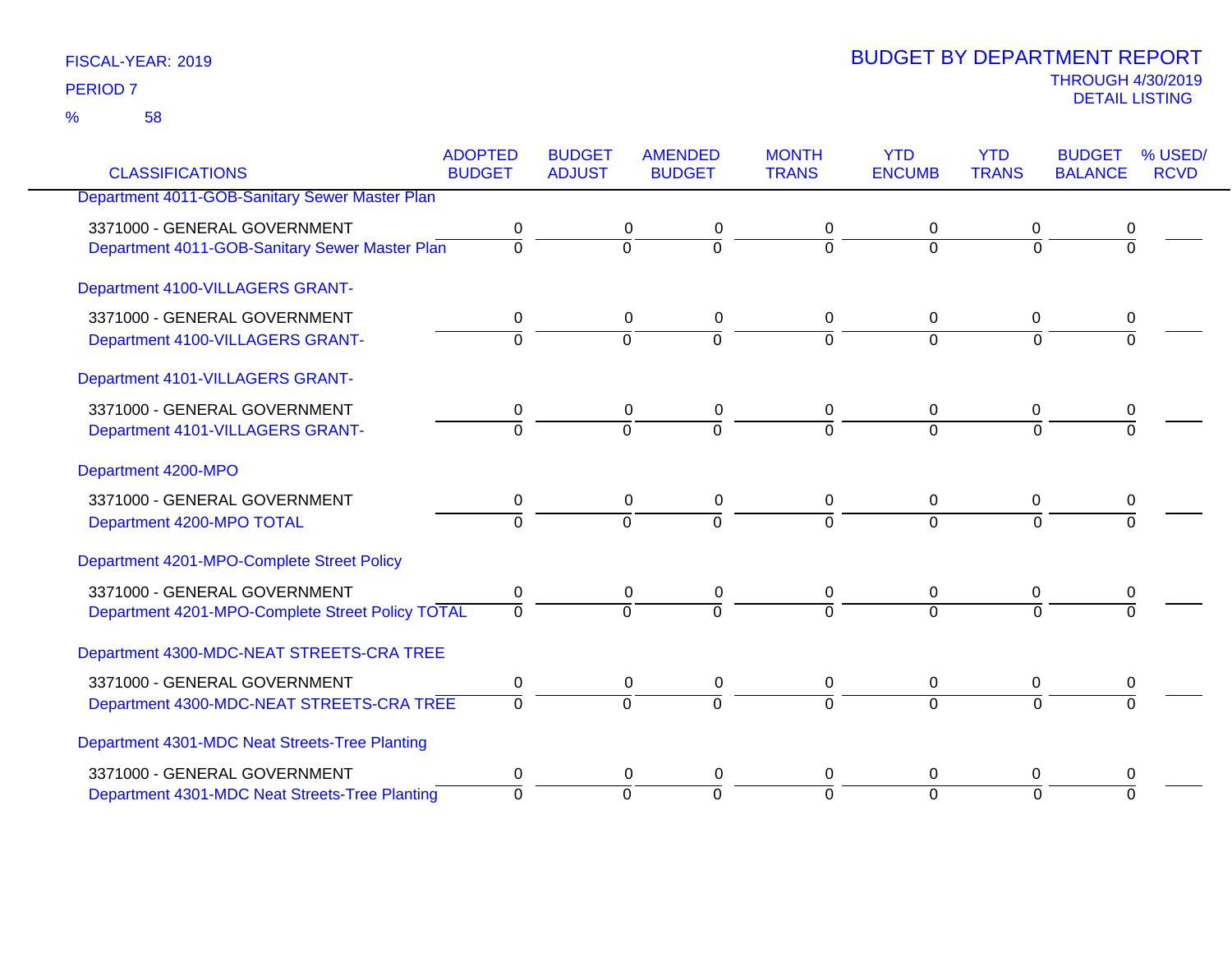|                                               | <b>ADOPTED</b> | <b>BUDGET</b>  | <b>AMENDED</b> | <b>MONTH</b>   | <b>YTD</b>    | <b>YTD</b>     | <b>BUDGET</b>  | % USED/          |
|-----------------------------------------------|----------------|----------------|----------------|----------------|---------------|----------------|----------------|------------------|
| <b>CLASSIFICATIONS</b>                        | <b>BUDGET</b>  | <b>ADJUST</b>  | <b>BUDGET</b>  | <b>TRANS</b>   | <b>ENCUMB</b> | <b>TRANS</b>   | <b>BALANCE</b> | <b>RCVD</b>      |
| Department 4400-South Miami Garden Club       |                |                |                |                |               |                |                |                  |
| 3661000 - REVENUE                             | 0              | 3,000          | 3,000          | 0              | 0             | 3,000          | 0              | 100              |
| Department 4400-South Miami Garden Club TOTAL | 0              | 3,000          | 3,000          | $\mathbf 0$    | $\Omega$      | 3,000          | $\overline{0}$ | $\overline{100}$ |
| Department 4501-ORANGE BOWL YOUTH SPORTS,     |                |                |                |                |               |                |                |                  |
| 3661000 - REVENUE                             | 0              | 0              | 0              | 0              | 0             | 0              | 0              |                  |
| Department 4501-ORANGE BOWL YOUTH SPORTS,     | $\Omega$       | $\overline{0}$ | $\Omega$       | $\overline{0}$ | $\Omega$      | $\overline{0}$ | $\overline{0}$ |                  |
| Department 4601-USA Swimming FY18             |                |                |                |                |               |                |                |                  |
| 3661000 - REVENUE                             | 0              | 0              | 0              | 0              | 0             | 0              | 0              |                  |
| Department 4601-USA Swimming FY18 TOTAL       | $\Omega$       | $\Omega$       | $\Omega$       | $\Omega$       | $\Omega$      | $\Omega$       | $\overline{0}$ |                  |
| <b>REVENUE TOTAL</b>                          | 0              | 3,000          | 3,000          | 0              | 0             | 3,000          | $\Omega$       | 100              |
| <b>EXPENSE</b>                                |                |                |                |                |               |                |                |                  |
| Department 3001-SNP-MURRAY PARK POOL          |                |                |                |                |               |                |                |                  |
| 5413100 - PROFESSIONAL SERVICES               | 0              | 0              | 0              | 0              | $\Omega$      | $\Omega$       | 0              |                  |
| 5413450 - CONTRACTUAL SERVICES                | 0              | 0              | 0              | 0              | 0             | 0              | 0              |                  |
| Department 3001-SNP-MURRAY PARK POOL TOTAL    | $\Omega$       | $\Omega$       |                | $\Omega$       | $\Omega$      | $\Omega$       | $\Omega$       |                  |
| Department 3101-HFSF-Complete Streets Policy  |                |                |                |                |               |                |                |                  |
| 5413450 - CONTRACTUAL SERVICES                | 0              | 0              | 0              | 0              | 0             | 0              | 0              |                  |
| Department 3101-HFSF-Complete Streets Policy  | $\Omega$       | $\overline{0}$ | $\Omega$       | 0              | $\Omega$      | $\overline{0}$ | $\Omega$       |                  |
| Department 3603-12-SMIA-CB OCT11-SEP12        |                |                |                |                |               |                |                |                  |
| 5413450 - CONTRACTUAL SERVICES                | 0              | 0              | 0              | 0              | $\Omega$      | 0              | 0              |                  |
| Department 3603-12-SMIA-CB OCT11-SEP12 TOTAL  | $\overline{0}$ | $\Omega$       | $\Omega$       | $\overline{0}$ | $\Omega$      | $\Omega$       | $\Omega$       |                  |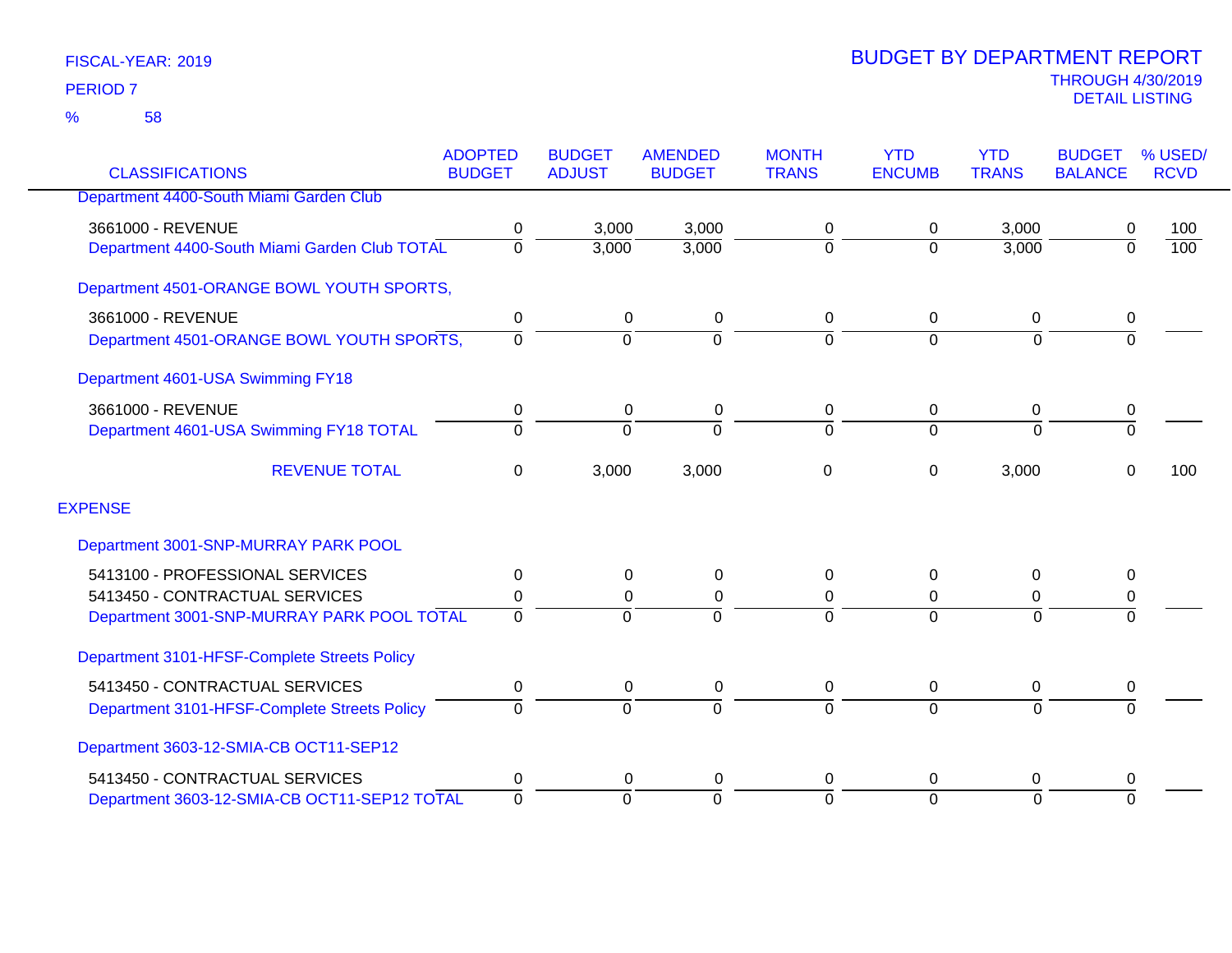58 %

| <b>CLASSIFICATIONS</b>                    | <b>ADOPTED</b><br><b>BUDGET</b> | <b>BUDGET</b><br><b>ADJUST</b> | <b>AMENDED</b><br><b>BUDGET</b> | <b>MONTH</b><br><b>TRANS</b> | <b>YTD</b><br><b>ENCUMB</b> | <b>YTD</b><br><b>TRANS</b> | <b>BUDGET</b><br><b>BALANCE</b> | % USED/<br><b>RCVD</b> |
|-------------------------------------------|---------------------------------|--------------------------------|---------------------------------|------------------------------|-----------------------------|----------------------------|---------------------------------|------------------------|
|                                           |                                 |                                |                                 |                              |                             |                            |                                 |                        |
| Department 3604-MDC SCHOOL & SR MEALS     |                                 |                                |                                 |                              |                             |                            |                                 |                        |
| 5411310 - PART TIME                       | 0                               | 0                              | 0                               | $\Omega$                     | $\mathbf 0$                 | 0                          | 0                               |                        |
| 5413450 - CONTRACTUAL SERVICES            | 0                               | $\mathbf 0$                    | $\mathbf 0$                     | 0                            | 0                           | 0                          | 0                               |                        |
| Department 3604-MDC SCHOOL & SR MEALS     | $\Omega$                        | $\Omega$                       | $\mathbf 0$                     | $\mathbf 0$                  | $\Omega$                    | $\Omega$                   | $\Omega$                        |                        |
| Department 3605-MDC SCHOOL & SR MEALS     |                                 |                                |                                 |                              |                             |                            |                                 |                        |
| 5411310 - PART TIME                       | 0                               | 0                              | 0                               | $\Omega$                     | 0                           | 0                          | 0                               |                        |
| 5413450 - CONTRACTUAL SERVICES            | 0                               | 0                              | $\mathbf 0$                     | 0                            | 0                           | 0                          | 0                               |                        |
| Department 3605-MDC SCHOOL & SR MEALS     | $\mathbf 0$                     | $\Omega$                       | $\overline{0}$                  | $\mathbf 0$                  | $\Omega$                    | $\Omega$                   | $\Omega$                        |                        |
| Department 3606-MDC SCHOOL & SR MEALS     |                                 |                                |                                 |                              |                             |                            |                                 |                        |
| 5411310 - PART TIME                       | 0                               | 0                              | 0                               | $\Omega$                     | $\mathbf 0$                 | 0                          | 0                               |                        |
| 5413450 - CONTRACTUAL SERVICES            | 0                               | $\mathbf{0}$                   | $\mathbf 0$                     | $\Omega$                     | 0                           | 0                          | 0                               |                        |
| Department 3606-MDC SCHOOL & SR MEALS     | $\Omega$                        | $\Omega$                       | $\Omega$                        | $\Omega$                     | $\Omega$                    | $\Omega$                   | $\Omega$                        |                        |
| Department 3607-SR MEAL AMENDMENT TO JUNE |                                 |                                |                                 |                              |                             |                            |                                 |                        |
| 5411310 - PART TIME                       | 0                               | 0                              | $\mathbf 0$                     | $\Omega$                     | $\Omega$                    | 0                          | 0                               |                        |
| 5413450 - CONTRACTUAL SERVICES            | 0                               | 0                              | 0                               | 0                            | 0                           | 0                          | 0                               |                        |
| Department 3607-SR MEAL AMENDMENT TO JUNE | $\overline{0}$                  | $\overline{0}$                 | $\overline{0}$                  | $\Omega$                     | $\overline{0}$              | $\Omega$                   | 0                               |                        |
| Department 3608-SR MEAL & AFTER SCHOOL    |                                 |                                |                                 |                              |                             |                            |                                 |                        |
| 5411310 - PART TIME                       | 0                               | 0                              | $\mathbf 0$                     | $\Omega$                     | 0                           | 0                          | 0                               |                        |
| 5413450 - CONTRACTUAL SERVICES            | 0                               |                                | 0<br>0                          | 0                            | 0                           | 0                          | 0                               |                        |
| Department 3608-SR MEAL & AFTER SCHOOL    | $\Omega$                        | $\overline{0}$                 | $\overline{0}$                  | $\Omega$                     | $\overline{0}$              | $\Omega$                   | $\Omega$                        |                        |
| Department 3609-SR MEAL&AFTER SCH #2 JUL- |                                 |                                |                                 |                              |                             |                            |                                 |                        |
| 5411310 - PART TIME                       | 0                               | $\Omega$                       | $\Omega$                        | $\mathbf 0$                  | $\Omega$                    | 0                          | $\mathbf 0$                     |                        |
| 5413450 - CONTRACTUAL SERVICES            | $\Omega$                        |                                | 0<br>$\Omega$                   | $\Omega$                     | $\Omega$                    | $\Omega$                   | $\Omega$                        |                        |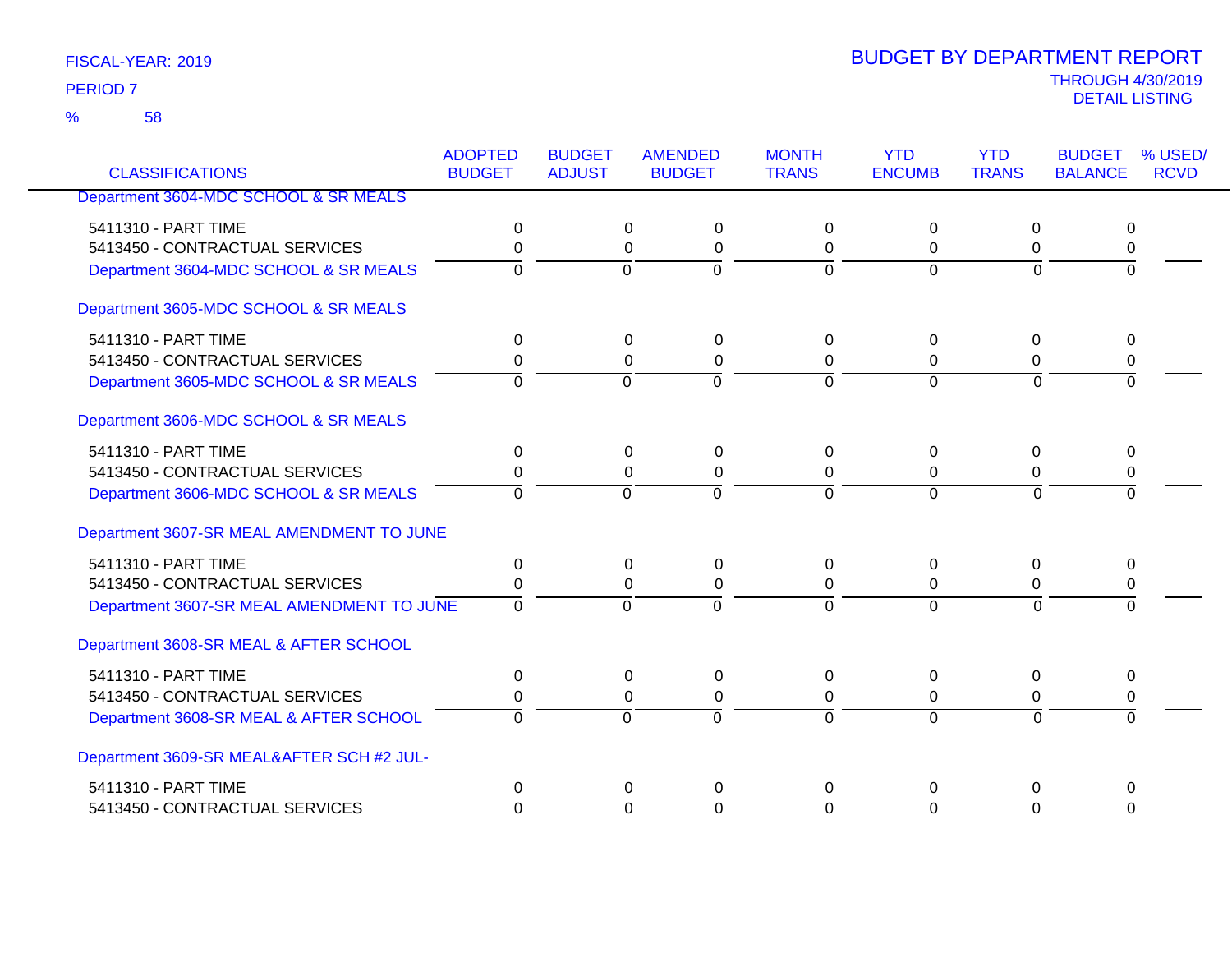58 %

| <b>CLASSIFICATIONS</b>                    | <b>ADOPTED</b><br><b>BUDGET</b> | <b>BUDGET</b><br><b>ADJUST</b> | <b>AMENDED</b><br><b>BUDGET</b> | <b>MONTH</b><br><b>TRANS</b> | <b>YTD</b><br><b>ENCUMB</b> | <b>YTD</b><br><b>TRANS</b> | <b>BUDGET</b><br><b>BALANCE</b> | % USED/<br><b>RCVD</b> |
|-------------------------------------------|---------------------------------|--------------------------------|---------------------------------|------------------------------|-----------------------------|----------------------------|---------------------------------|------------------------|
| Department 3609-SR MEAL&AFTER SCH #2 JUL- | $\overline{0}$                  | $\overline{0}$                 | $\overline{\mathfrak{0}}$       | $\overline{0}$               | $\overline{0}$              | ত                          | $\overline{0}$                  |                        |
| Department 3610-SR MEAL&AFTER SCH         |                                 |                                |                                 |                              |                             |                            |                                 |                        |
| 5411310 - PART TIME                       | 0                               | 0                              | 0                               | $\Omega$                     | 0                           | 0                          | 0                               |                        |
| 5413450 - CONTRACTUAL SERVICES            | 0                               | $\mathbf 0$                    | $\mathbf 0$                     | 0                            | 0                           | 0                          | 0                               |                        |
| Department 3610-SR MEAL&AFTER SCH         | $\overline{0}$                  | $\Omega$                       | $\overline{0}$                  | $\Omega$                     | $\Omega$                    | $\Omega$                   | $\Omega$                        |                        |
| Department 3801-ADA-FY2010                |                                 |                                |                                 |                              |                             |                            |                                 |                        |
| 5453450 - CONTRACTUAL                     | $\pmb{0}$                       | $\pmb{0}$                      | $\pmb{0}$                       | $\mathbf 0$                  | $\pmb{0}$                   | $\mathbf 0$                | 0                               |                        |
| Department 3801-ADA-FY2010 TOTAL          | $\overline{0}$                  | $\mathbf 0$                    | $\overline{0}$                  | $\Omega$                     | $\Omega$                    | $\Omega$                   | 0                               |                        |
| Department 3802-ADA FY 2011               |                                 |                                |                                 |                              |                             |                            |                                 |                        |
| 5453450 - CONTRACTUAL                     | $\pmb{0}$                       | $\boldsymbol{0}$               | $\pmb{0}$                       | $\mathbf 0$                  | $\pmb{0}$                   | $\overline{0}$             | $\pmb{0}$                       |                        |
| Department 3802-ADA FY 2011 TOTAL         | $\Omega$                        | $\overline{0}$                 | $\overline{0}$                  | $\overline{0}$               | $\overline{0}$              | $\overline{0}$             | $\overline{0}$                  |                        |
| Department 3803-ADA FY 2012               |                                 |                                |                                 |                              |                             |                            |                                 |                        |
| 5453450 - CONTRACTUAL                     | $\mathbf 0$                     | $\mathbf 0$                    | $\mathbf 0$                     | $\mathbf 0$                  | 0                           | 0                          | 0                               |                        |
| Department 3803-ADA FY 2012 TOTAL         | $\overline{0}$                  | $\Omega$                       | $\overline{0}$                  | $\overline{0}$               | $\overline{0}$              | $\overline{0}$             | $\overline{0}$                  |                        |
| Department 3804-ADA FY 2013               |                                 |                                |                                 |                              |                             |                            |                                 |                        |
| 5453450 - CONTRACTUAL                     | 0                               | 0                              | 0                               | 0                            | 0                           | 0                          | 0                               |                        |
| Department 3804-ADA FY 2013 TOTAL         | $\overline{0}$                  | $\overline{0}$                 | $\overline{0}$                  | $\overline{0}$               | $\overline{0}$              | $\Omega$                   | $\overline{0}$                  |                        |
| Department 3805-ADA FY 2013               |                                 |                                |                                 |                              |                             |                            |                                 |                        |
| 5453450 - CONTRACTUAL                     | 0                               | $\mathbf 0$                    | $\pmb{0}$                       | 0                            | 0                           | 0                          | 0                               |                        |
| Department 3805-ADA FY 2013 TOTAL         | $\overline{0}$                  | $\overline{0}$                 | $\overline{0}$                  | $\overline{0}$               | $\overline{0}$              | $\overline{0}$             | $\Omega$                        |                        |
| Department 3806-ADA FY 2015               |                                 |                                |                                 |                              |                             |                            |                                 |                        |
| 5453450 - CONTRACTUAL                     | $\mathbf 0$                     | $\mathbf 0$                    | $\mathbf 0$                     | $\mathbf 0$                  | 0                           | $\mathbf 0$                | 0                               |                        |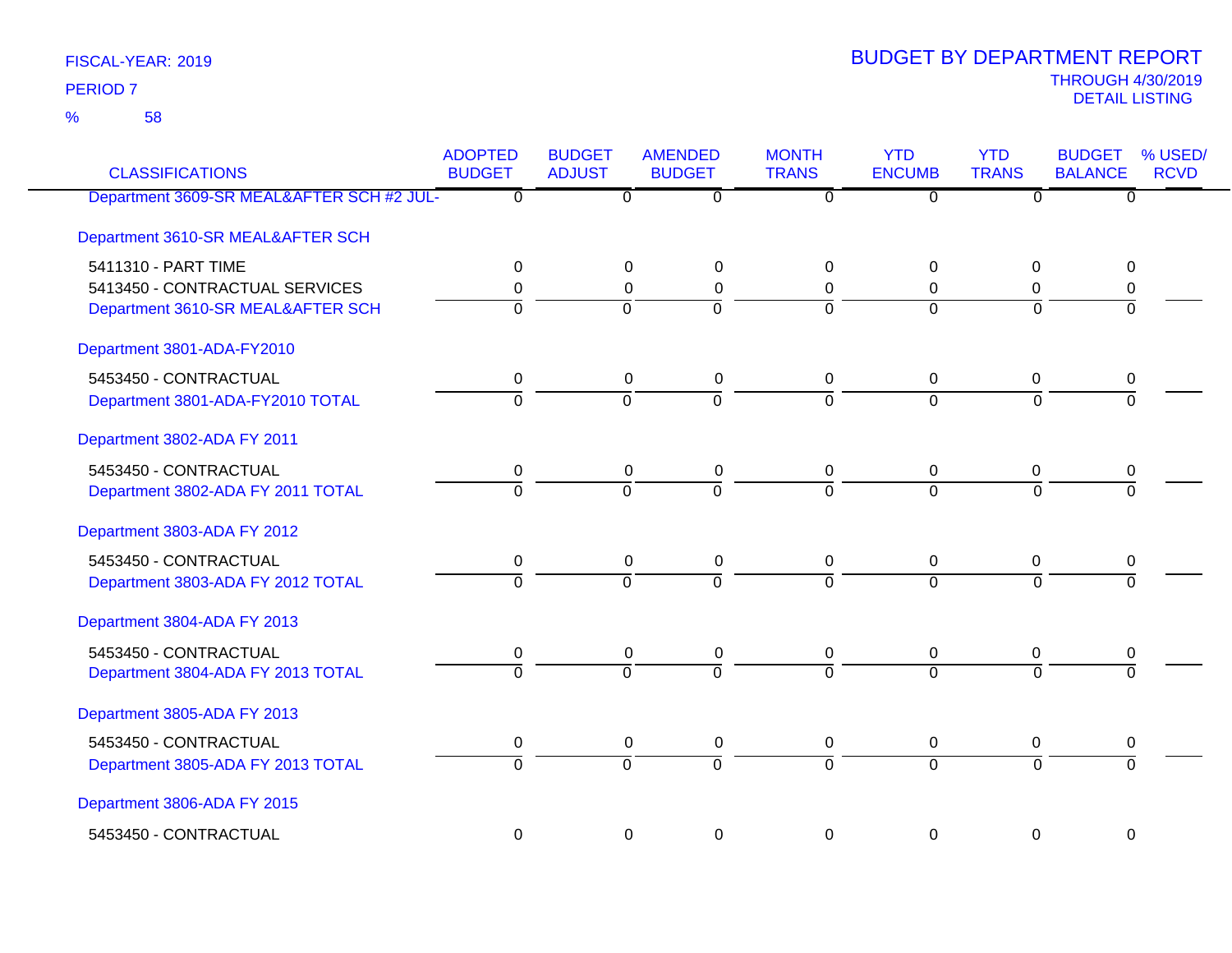| <b>CLASSIFICATIONS</b>                         | <b>ADOPTED</b><br><b>BUDGET</b> | <b>BUDGET</b><br><b>ADJUST</b> | <b>AMENDED</b><br><b>BUDGET</b> | <b>MONTH</b><br><b>TRANS</b> | <b>YTD</b><br><b>ENCUMB</b> | <b>YTD</b><br><b>TRANS</b> | <b>BUDGET</b><br><b>BALANCE</b> | % USED/<br><b>RCVD</b> |
|------------------------------------------------|---------------------------------|--------------------------------|---------------------------------|------------------------------|-----------------------------|----------------------------|---------------------------------|------------------------|
| Department 3806-ADA FY 2015 TOTAL              | ত                               | $\overline{0}$                 | $\overline{\mathfrak{o}}$       | $\overline{0}$               | $\overline{0}$              | $\overline{0}$             | $\overline{0}$                  |                        |
| Department 3807-ADA FY 2016                    |                                 |                                |                                 |                              |                             |                            |                                 |                        |
| 5453450 - CONTRACTUAL                          | 0                               | 0                              | $\pmb{0}$                       | 0                            | 0                           | 0                          | 0                               |                        |
| Department 3807-ADA FY 2016 TOTAL              | $\overline{0}$                  | $\overline{0}$                 | $\overline{0}$                  | $\overline{0}$               | $\Omega$                    | $\Omega$                   | $\Omega$                        |                        |
| Department 3808-ADA FY 2017                    |                                 |                                |                                 |                              |                             |                            |                                 |                        |
| 5453450 - CONTRACTUAL                          | $\mathbf 0$                     | $\mathbf 0$                    | $\pmb{0}$                       | 0                            | $\mathbf 0$                 | $\mathbf 0$                | 0                               |                        |
| Department 3808-ADA FY 2017 TOTAL              | $\Omega$                        | $\Omega$                       | $\Omega$                        | $\Omega$                     | $\Omega$                    | $\Omega$                   | $\Omega$                        |                        |
| Department 4000-WATER DIST SYS EXTENSION       |                                 |                                |                                 |                              |                             |                            |                                 |                        |
| 5416490 - CONSTRUCTIONS PROJECTS               | $\mathbf 0$                     | $\mathbf 0$                    | $\pmb{0}$                       | $\mathbf 0$                  | $\boldsymbol{0}$            | $\mathbf 0$                | 0                               |                        |
| Department 4000-WATER DIST SYS EXTENSION       | $\Omega$                        | $\overline{0}$                 | $\overline{0}$                  | $\overline{0}$               | $\overline{0}$              | $\Omega$                   | $\Omega$                        |                        |
| Department 4010-GOB-WATER & SEWER              |                                 |                                |                                 |                              |                             |                            |                                 |                        |
| 5413100 - PROFESSIONAL SERVICES                | 0                               | 0                              | 0                               | 0                            | 0                           | $\mathbf 0$                | 0                               |                        |
| 5413450 - CONTRACTUAL SERVICES                 | 0                               | 0                              | $\mathbf 0$                     | $\mathbf 0$                  | 0                           | 0                          | 0                               |                        |
| Department 4010-GOB-WATER & SEWER              | $\overline{0}$                  | $\overline{0}$                 | $\overline{0}$                  | $\Omega$                     | $\Omega$                    | $\Omega$                   | $\Omega$                        |                        |
| Department 4011-GOB-Sanitary Sewer Master Plan |                                 |                                |                                 |                              |                             |                            |                                 |                        |
| 5413100 - PROFESSIONAL SERVICES                | $\mathbf 0$                     | $\mathbf 0$                    | 0                               | 0                            | $\mathbf 0$                 | 0                          | 0                               |                        |
| Department 4011-GOB-Sanitary Sewer Master Plan | $\overline{0}$                  | $\overline{0}$                 | $\Omega$                        | $\overline{0}$               | $\overline{0}$              | $\Omega$                   | $\overline{0}$                  |                        |
| Department 4100-VILLAGERS GRANT-               |                                 |                                |                                 |                              |                             |                            |                                 |                        |
| 5196450 - CAPITAL OUTLAY                       | $\pmb{0}$                       | $\mathbf 0$                    | $\pmb{0}$                       | 0                            | $\mathbf 0$                 | $\mathbf 0$                | 0                               |                        |
| Department 4100-VILLAGERS GRANT-               | $\overline{0}$                  | $\overline{0}$                 | $\overline{0}$                  | $\overline{0}$               | $\overline{0}$              | $\Omega$                   | $\Omega$                        |                        |
| Department 4101-VILLAGERS GRANT-               |                                 |                                |                                 |                              |                             |                            |                                 |                        |
| 5196450 - CAPITAL OUTLAY                       | $\mathbf 0$                     | $\mathbf 0$                    | $\mathbf 0$                     | 0                            | $\mathbf 0$                 | $\mathbf 0$                | $\mathbf 0$                     |                        |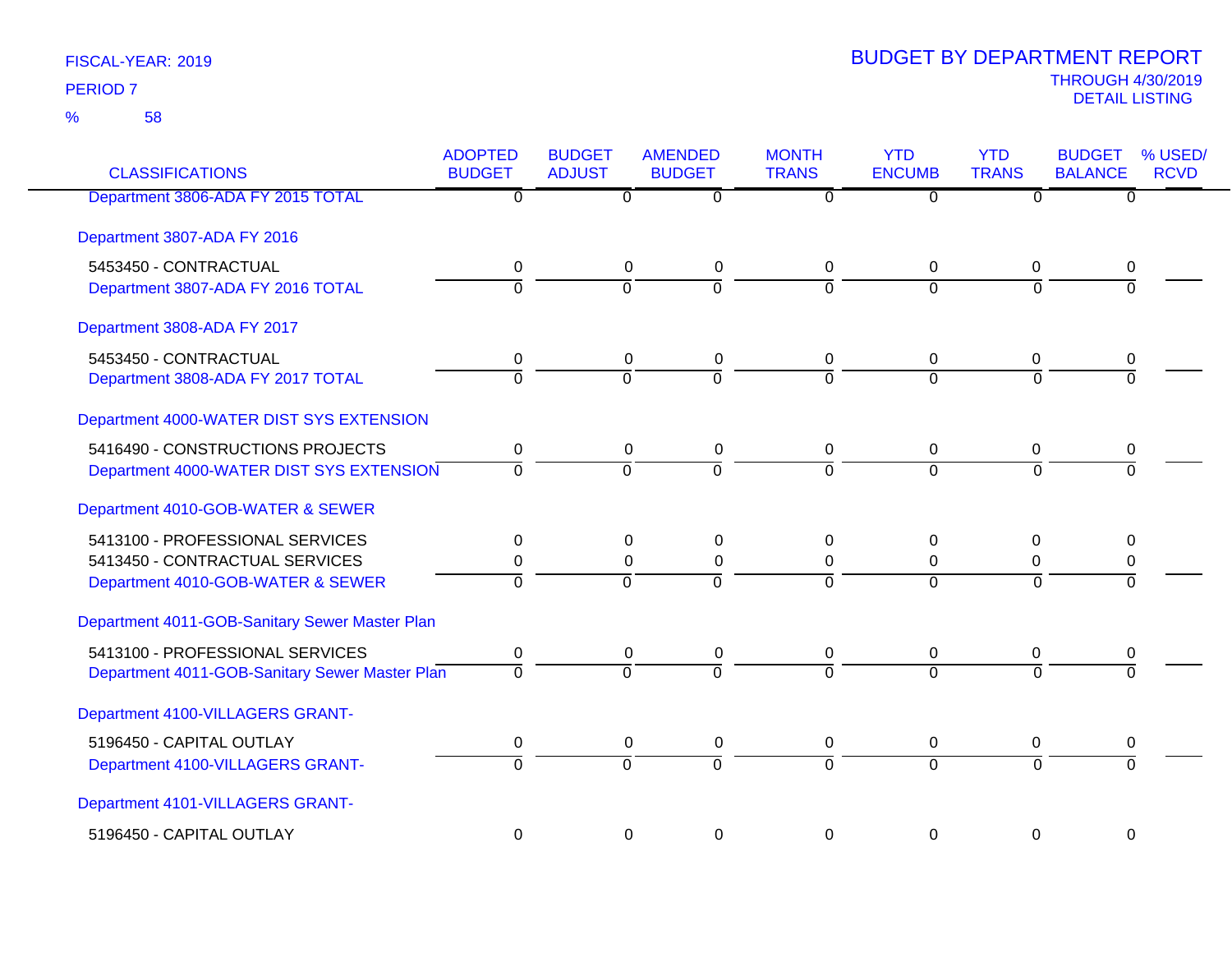| <b>CLASSIFICATIONS</b>                                                             | <b>ADOPTED</b><br><b>BUDGET</b> | <b>BUDGET</b><br><b>ADJUST</b> | <b>AMENDED</b><br><b>BUDGET</b> | <b>MONTH</b><br><b>TRANS</b>  | <b>YTD</b><br><b>ENCUMB</b> | <b>YTD</b><br><b>TRANS</b> | <b>BUDGET</b><br><b>BALANCE</b> | % USED/<br><b>RCVD</b> |
|------------------------------------------------------------------------------------|---------------------------------|--------------------------------|---------------------------------|-------------------------------|-----------------------------|----------------------------|---------------------------------|------------------------|
| <b>Department 4101-VILLAGERS GRANT-</b>                                            | $\overline{0}$                  | $\mathbf{0}$                   | $\Omega$                        | $\Omega$                      | $\overline{0}$              | $\Omega$                   | 0                               |                        |
| Department 4200-MPO                                                                |                                 |                                |                                 |                               |                             |                            |                                 |                        |
| 5416490 - CONSTRUCTIONS PROJECTS<br>Department 4200-MPO TOTAL                      | $\pmb{0}$<br>$\overline{0}$     | $\pmb{0}$<br>$\overline{0}$    | 0<br>$\overline{0}$             | 0<br>$\overline{0}$           | 0<br>$\overline{0}$         | 0<br>$\Omega$              | 0<br>$\Omega$                   |                        |
| Department 4201-MPO-Complete Street Policy                                         |                                 |                                |                                 |                               |                             |                            |                                 |                        |
| 5413450 - CONTRACTUAL SERVICES<br>Department 4201-MPO-Complete Street Policy TOTAL | 0<br>$\Omega$                   | 0<br>$\overline{0}$            | 0<br>$\overline{0}$             | 0<br>$\Omega$                 | 0<br>$\Omega$               | 0<br>$\Omega$              | 0<br>$\Omega$                   |                        |
| Department 4300-MDC-NEAT STREETS-CRA TREE                                          |                                 |                                |                                 |                               |                             |                            |                                 |                        |
| 5413450 - CONTRACTUAL SERVICES<br>Department 4300-MDC-NEAT STREETS-CRA TREE        | 0<br>$\mathbf 0$                | 0<br>$\overline{0}$            | $\pmb{0}$<br>$\overline{0}$     | $\mathbf 0$<br>$\overline{0}$ | 0<br>$\overline{0}$         | 0<br>$\Omega$              | 0<br>$\Omega$                   |                        |
| Department 4301-MDC Neat Streets-Tree Planting                                     |                                 |                                |                                 |                               |                             |                            |                                 |                        |
| 5413450 - CONTRACTUAL SERVICES<br>Department 4301-MDC Neat Streets-Tree Planting   | 0<br>$\Omega$                   | $\pmb{0}$<br>$\overline{0}$    | $\pmb{0}$<br>$\Omega$           | 0<br>$\Omega$                 | 0<br>$\Omega$               | 0<br>$\Omega$              | 0<br>$\Omega$                   |                        |
| Department 4400-South Miami Garden Club                                            |                                 |                                |                                 |                               |                             |                            |                                 |                        |
| 5193450 - CONT. SVCS.<br>Department 4400-South Miami Garden Club TOTAL             | $\pmb{0}$<br>$\Omega$           | 3,000<br>3,000                 | 3,000<br>3,000                  | 0<br>$\Omega$                 | 0<br>$\Omega$               | 600<br>600                 | 2,400<br>2,400                  | 20<br>$\overline{20}$  |
| Department 4501-ORANGE BOWL YOUTH SPORTS,                                          |                                 |                                |                                 |                               |                             |                            |                                 |                        |
| 5723450 - CONTRACTUAL<br>Department 4501-ORANGE BOWL YOUTH SPORTS,                 | 0<br>$\overline{0}$             | $\pmb{0}$<br>$\overline{0}$    | $\pmb{0}$<br>$\overline{0}$     | $\mathbf 0$<br>$\Omega$       | 0<br>$\Omega$               | 0<br>$\Omega$              | 0<br>$\Omega$                   |                        |
| Department 4601-USA Swimming FY18                                                  |                                 |                                |                                 |                               |                             |                            |                                 |                        |
| 5723450 - CONTRACTUAL                                                              | 0                               | $\mathbf 0$                    | 0                               | $\Omega$                      | 0                           | 0                          | 0                               |                        |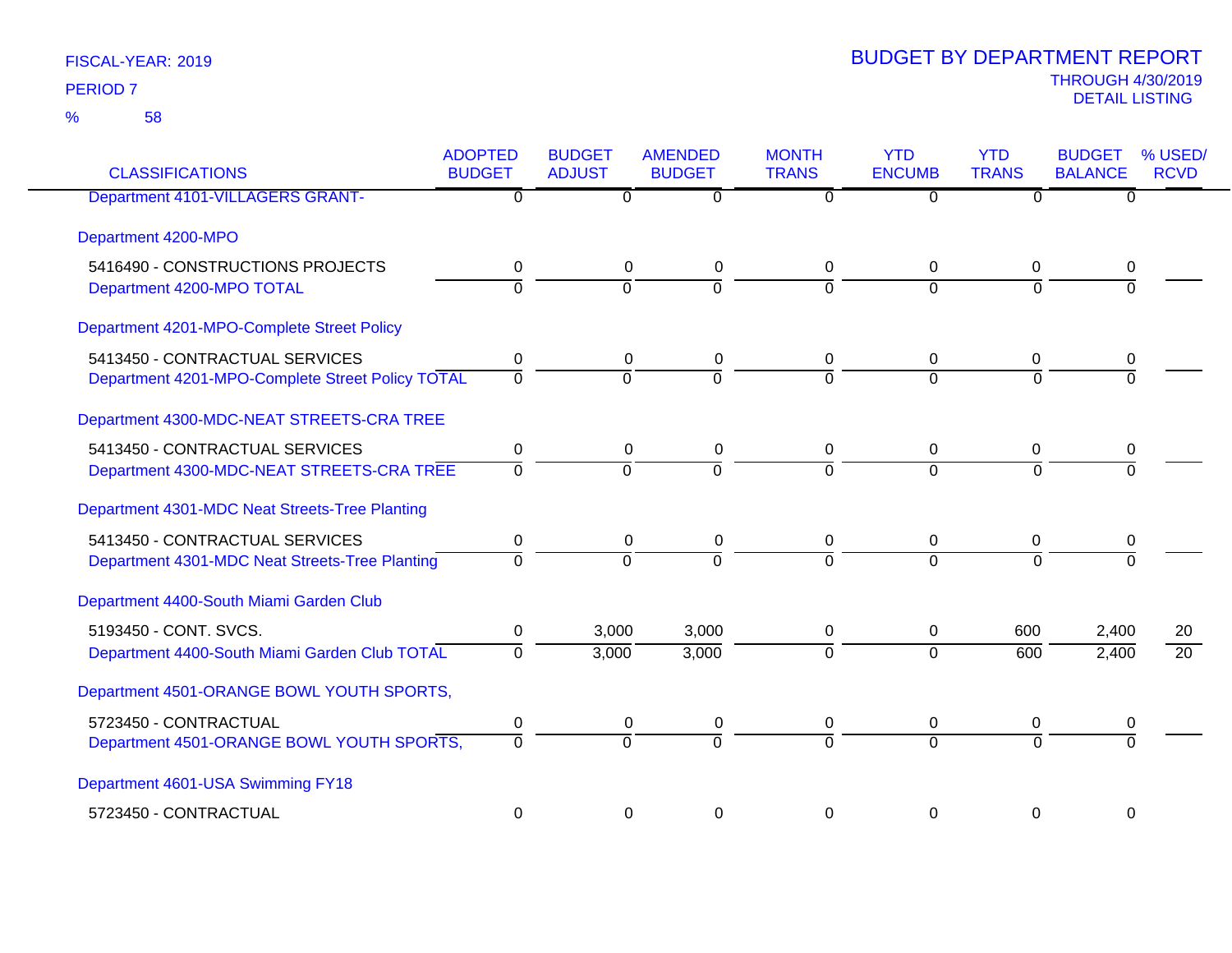58 %

| <b>CLASSIFICATIONS</b>                   | <b>ADOPTED</b><br><b>BUDGET</b> | <b>BUDGET</b><br><b>ADJUST</b> | <b>AMENDED</b><br><b>BUDGET</b> | <b>MONTH</b><br><b>TRANS</b> | <b>YTD</b><br><b>ENCUMB</b> | <b>YTD</b><br><b>TRANS</b> | <b>BUDGET</b><br><b>BALANCE</b> | % USED/<br><b>RCVD</b> |
|------------------------------------------|---------------------------------|--------------------------------|---------------------------------|------------------------------|-----------------------------|----------------------------|---------------------------------|------------------------|
| Department 4601-USA Swimming FY18 TOTAL  | $\overline{0}$                  | $\overline{0}$                 | $\overline{0}$                  | $\overline{0}$               | $\overline{0}$              | $\overline{0}$             | $\overline{0}$                  |                        |
| <b>EXPENSE TOTAL</b>                     | 0                               | 3,000                          | 3,000                           | $\boldsymbol{0}$             | $\mathbf 0$                 | 600                        | 2,400                           | 20                     |
| Fund 114-LOCAL GRANTS FUND TOTAL         |                                 |                                |                                 |                              |                             |                            |                                 |                        |
| <b>REVENUE</b>                           | 0                               | 3,000                          | 3,000                           | $\mathbf 0$                  | $\mathbf 0$                 | 3,000                      | 0                               | 100                    |
| <b>EXPENSE</b>                           | 0                               | 3,000                          | 3,000                           | 0                            | 0                           | 600                        | 2,400                           | 20                     |
| Fund 114-LOCAL GRANTS FUND TOTAL         | $\Omega$                        | $\Omega$                       | $\overline{0}$                  | 0                            | $\mathbf 0$                 | 2,400                      | $-2,400$                        |                        |
| Fund 116-HOMETOWN DIST. IMPROVMENT       |                                 |                                |                                 |                              |                             |                            |                                 |                        |
| <b>REVENUE</b>                           |                                 |                                |                                 |                              |                             |                            |                                 |                        |
| Department 0000-Description N/A          |                                 |                                |                                 |                              |                             |                            |                                 |                        |
| 3419060 - PARKING EXCEPTION              | 28,000                          | 0                              | 28,000                          | 0                            | $\mathbf 0$                 | 4,250                      | 23,750                          | 15                     |
| 3612000 - INTEREST INCOME                | 100                             | $\mathbf 0$                    | 100                             | $\mathbf 0$                  | 0                           | $\Omega$                   | 100                             |                        |
| Department 0000-Description N/A TOTAL    | 28,100                          | $\overline{0}$                 | 28,100                          | $\overline{0}$               | $\overline{0}$              | 4,250                      | 23,850                          | $\overline{15}$        |
| <b>REVENUE TOTAL</b>                     | 28,100                          | 0                              | 28,100                          | $\mathbf 0$                  | $\boldsymbol{0}$            | 4,250                      | 23,850                          | 15                     |
| <b>EXPENSE</b>                           |                                 |                                |                                 |                              |                             |                            |                                 |                        |
| <b>Department 1410-FINANCE</b>           |                                 |                                |                                 |                              |                             |                            |                                 |                        |
| 5819120 - INTRA-GOV TRANSFER-DEBT SERVIC | 25,000                          | 0                              | 25,000                          | 0                            | $\mathbf 0$                 | $\mathbf 0$                | 25,000                          |                        |
| Department 1410-FINANCE TOTAL            | 25,000                          | $\overline{0}$                 | 25,000                          | $\overline{0}$               | $\overline{0}$              | $\mathbf 0$                | 25,000                          |                        |
| <b>EXPENSE TOTAL</b>                     | 25,000                          | 0                              | 25,000                          | 0                            | 0                           | 0                          | 25,000                          |                        |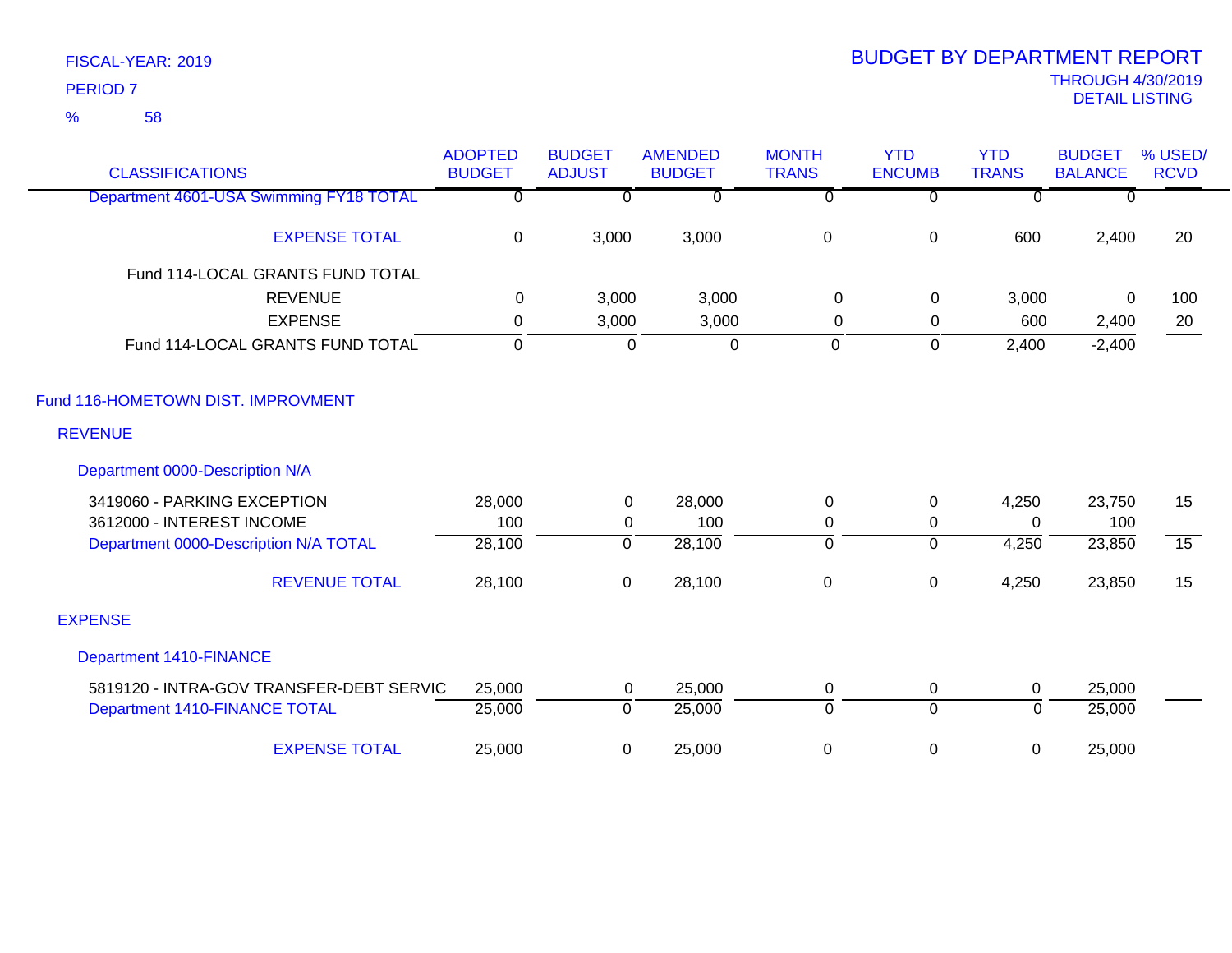|   | <b>PERIOD 7</b>                              |                                             |                |               |                |                |                |                |              | <b>THROUGH 4/30/2019</b><br><b>DETAIL LISTING</b> |                 |
|---|----------------------------------------------|---------------------------------------------|----------------|---------------|----------------|----------------|----------------|----------------|--------------|---------------------------------------------------|-----------------|
| % | 58                                           |                                             |                |               |                |                |                |                |              |                                                   |                 |
|   |                                              |                                             | <b>ADOPTED</b> | <b>BUDGET</b> |                | <b>AMENDED</b> | <b>MONTH</b>   | <b>YTD</b>     | <b>YTD</b>   | <b>BUDGET</b>                                     | % USED/         |
|   | <b>CLASSIFICATIONS</b>                       |                                             | <b>BUDGET</b>  | <b>ADJUST</b> |                | <b>BUDGET</b>  | <b>TRANS</b>   | <b>ENCUMB</b>  | <b>TRANS</b> | <b>BALANCE</b>                                    | <b>RCVD</b>     |
|   |                                              | Fund 116-HOMETOWN DIST. IMPROVMENT TOTAL    |                |               |                |                |                |                |              |                                                   |                 |
|   |                                              | <b>REVENUE</b>                              | 28,100         |               | 0              | 28,100         | 0              | 0              | 4,250        | 23,850                                            | 15              |
|   |                                              | <b>EXPENSE</b>                              | 25,000         |               | $\mathbf 0$    | 25,000         | 0              | 0              | 0            | 25,000                                            |                 |
|   |                                              | Fund 116-HOMETOWN DIST. IMPROVMENT TOTAL    | 3,100          |               | $\mathbf 0$    | 3,100          | $\overline{0}$ | $\mathbf{0}$   | 4,250        | $-1,150$                                          |                 |
|   | <b>Fund 117-Parks Facilities Impact Fees</b> |                                             |                |               |                |                |                |                |              |                                                   |                 |
|   | <b>REVENUE</b>                               |                                             |                |               |                |                |                |                |              |                                                   |                 |
|   | Department 0000-Description N/A              |                                             |                |               |                |                |                |                |              |                                                   |                 |
|   | 3246100 - Impact Fees-Residential            |                                             | 0              |               | 0              | 0              | 3,519          | 0              | 30,742       | $-30,742$                                         |                 |
|   | 3246200 - Impact Fees-Commercial             |                                             | 0              |               | 0              | 0              | 0              | 0              | 0            | 0                                                 |                 |
|   | 3612000 - INTEREST INCOME                    |                                             | 0              |               | 0              | 0              | 211            | 0              | 1,349        | $-1,349$                                          |                 |
|   |                                              | Department 0000-Description N/A TOTAL       | 0              |               | $\overline{0}$ | ᅙ              | 3,730          | $\overline{0}$ | 32,091       | $-32,091$                                         |                 |
|   |                                              | <b>REVENUE TOTAL</b>                        | $\mathbf 0$    |               | $\mathbf 0$    | $\pmb{0}$      | 3,730          | 0              | 32,091       | $-32,091$                                         |                 |
|   | <b>EXPENSE</b>                               |                                             |                |               |                |                |                |                |              |                                                   |                 |
|   |                                              | Department 2000-PARKS & RECREATION          |                |               |                |                |                |                |              |                                                   |                 |
|   |                                              | 5726110 - FRDAP 200K DISON PURCHASE         | 206,093        |               | 0              | 206,093        | $\pmb{0}$      | 0              | 25,000       | 181,093                                           | 12              |
|   |                                              | Department 2000-PARKS & RECREATION TOTAL    | 206,093        |               | $\overline{0}$ | 206,093        | $\overline{0}$ | $\overline{0}$ | 25,000       | 181,093                                           | $\overline{12}$ |
|   |                                              | <b>EXPENSE TOTAL</b>                        | 206,093        |               | $\mathbf 0$    | 206,093        | $\pmb{0}$      | 0              | 25,000       | 181,093                                           | 12              |
|   |                                              | Fund 117-Parks Facilities Impact Fees TOTAL |                |               |                |                |                |                |              |                                                   |                 |
|   |                                              | <b>REVENUE</b>                              | $\mathbf 0$    |               | 0              | $\mathbf 0$    | 3,730          | 0              | 32,091       | $-32,091$                                         | 12              |

206,093

0

0

206,093

EXPENSE

Fund 117-Parks Facilities Impact Fees TOTAL

-206,093 0 -206,093 3,730 7,091

FISCAL-YEAR: 2019

# THROUGH 4/30/2019 BUDGET BY DEPARTMENT REPORT

0 0 25,000

12

-213,184 181,093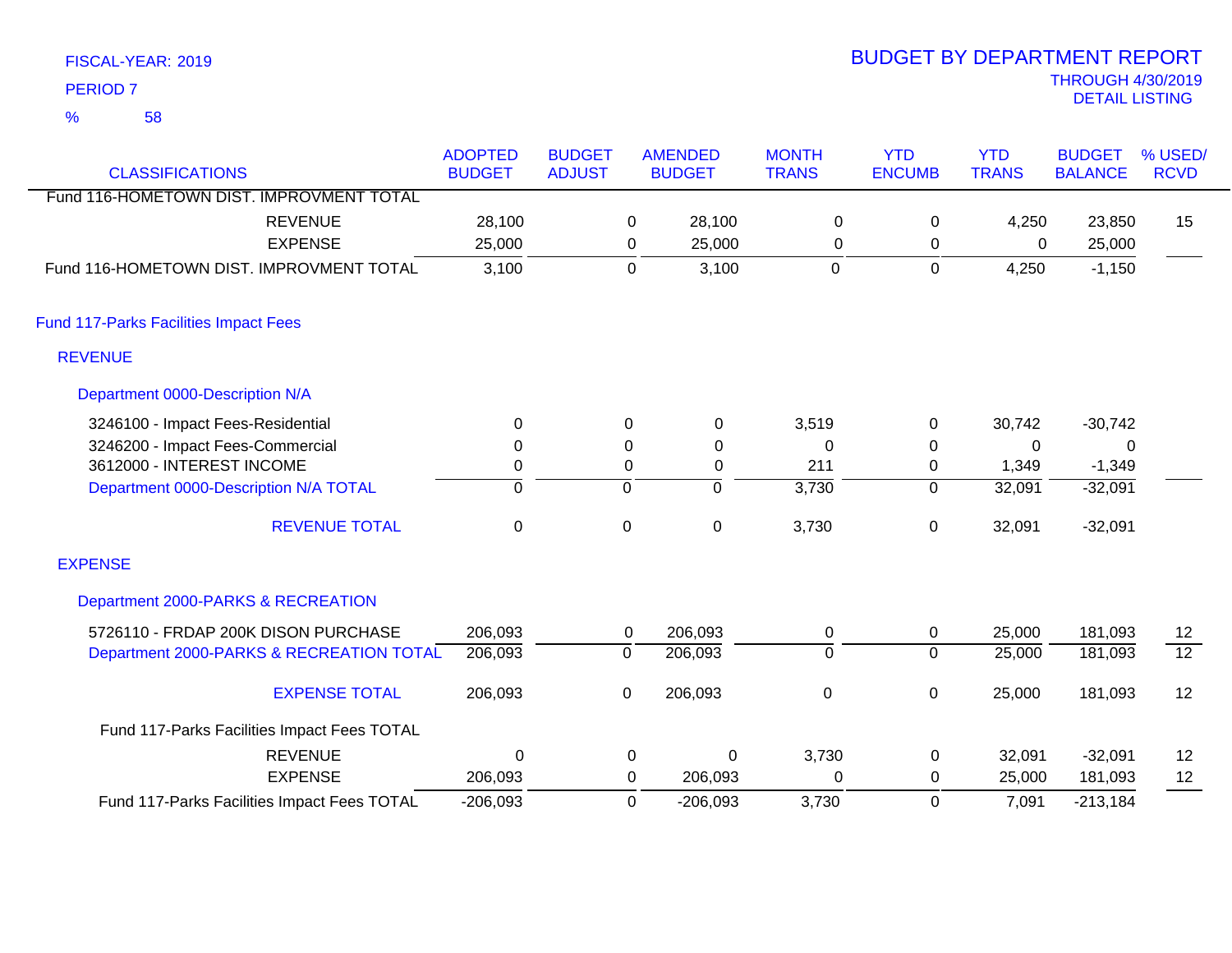| FISCAL-YEAR: 2019 |  |
|-------------------|--|
| <b>PERIOD 7</b>   |  |

| <b>CLASSIFICATIONS</b>                                                      | <b>ADOPTED</b><br><b>BUDGET</b> | <b>BUDGET</b><br><b>ADJUST</b> | <b>AMENDED</b><br><b>BUDGET</b>         | <b>MONTH</b><br><b>TRANS</b>  | <b>YTD</b><br><b>ENCUMB</b> | <b>YTD</b><br><b>TRANS</b> | <b>BUDGET</b><br><b>BALANCE</b> | % USED/<br><b>RCVD</b> |
|-----------------------------------------------------------------------------|---------------------------------|--------------------------------|-----------------------------------------|-------------------------------|-----------------------------|----------------------------|---------------------------------|------------------------|
| Fund 118-TREE TRUST FUND                                                    |                                 |                                |                                         |                               |                             |                            |                                 |                        |
| <b>REVENUE</b>                                                              |                                 |                                |                                         |                               |                             |                            |                                 |                        |
| Department 0000-Description N/A                                             |                                 |                                |                                         |                               |                             |                            |                                 |                        |
| 3430000 - Tree Trust Fund                                                   | $\mathbf 0$                     |                                | $\mathbf 0$<br>$\mathbf 0$              | $\pmb{0}$                     | $\pmb{0}$                   | 1,582                      | $-1,582$                        |                        |
| 3437000 - CONSERV & RESC MGMT FEES<br>Department 0000-Description N/A TOTAL | 0<br>$\mathbf 0$                | $\mathbf 0$                    | 0<br>0<br>ō                             | 0<br>$\overline{0}$           | 0<br>$\mathbf 0$            | $\Omega$<br>1,582          | $\mathbf{0}$<br>$-1,582$        |                        |
| <b>REVENUE TOTAL</b>                                                        | $\mathbf 0$                     |                                | $\pmb{0}$<br>$\mathbf 0$                | $\pmb{0}$                     | $\pmb{0}$                   | 1,582                      | $-1,582$                        |                        |
| <b>EXPENSE</b>                                                              |                                 |                                |                                         |                               |                             |                            |                                 |                        |
| Department 1750-LANSCAPE MAINTENANCE                                        |                                 |                                |                                         |                               |                             |                            |                                 |                        |
| 5193450 - CONT. SVCS.<br>Department 1750-LANSCAPE MAINTENANCE               | 20,000<br>20,000                | $\overline{0}$                 | 20,000<br>$\overline{0}$<br>20,000      | $\mathbf 0$<br>$\overline{0}$ | $\pmb{0}$<br>$\overline{0}$ | $\pmb{0}$<br>$\Omega$      | 20,000<br>20,000                |                        |
| <b>EXPENSE TOTAL</b>                                                        | 20,000                          |                                | $\pmb{0}$<br>20,000                     | $\mathbf 0$                   | $\pmb{0}$                   | $\mathbf 0$                | 20,000                          |                        |
| Fund 118-TREE TRUST FUND TOTAL                                              |                                 |                                |                                         |                               |                             |                            |                                 |                        |
| <b>REVENUE</b>                                                              | 0                               |                                | 0<br>0                                  | $\mathbf 0$                   | $\mathbf 0$                 | 1,582                      | $-1,582$                        |                        |
| <b>EXPENSE</b><br>Fund 118-TREE TRUST FUND TOTAL                            | 20,000<br>$-20,000$             |                                | 20,000<br>0<br>$-20,000$<br>$\mathbf 0$ | $\mathbf 0$<br>$\mathbf 0$    | $\mathbf 0$<br>$\pmb{0}$    | 0<br>1,582                 | 20,000<br>$-21,582$             |                        |
| Fund 120-FEDERAL GRANT FUND                                                 |                                 |                                |                                         |                               |                             |                            |                                 |                        |
| <b>REVENUE</b>                                                              |                                 |                                |                                         |                               |                             |                            |                                 |                        |
| Department 0000-Description N/A                                             |                                 |                                |                                         |                               |                             |                            |                                 |                        |
| 3311000 - REVENUE                                                           | 0                               |                                | 0<br>0                                  | 0                             | 0                           | 0                          | 0                               |                        |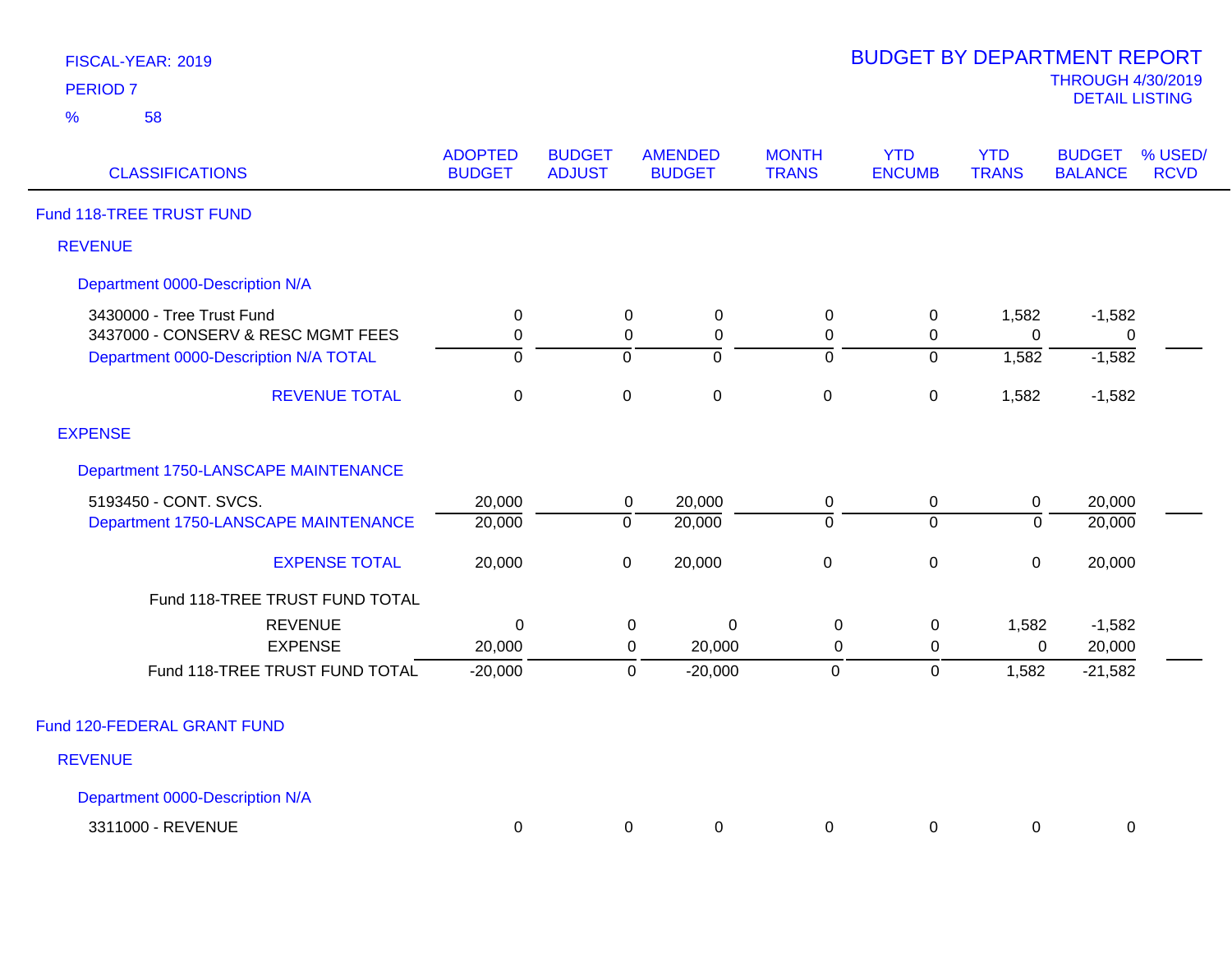|                                               | <b>ADOPTED</b> | <b>BUDGET</b>  | <b>AMENDED</b> | <b>MONTH</b>   | <b>YTD</b>       | <b>YTD</b>     | <b>BUDGET</b>  | % USED/     |
|-----------------------------------------------|----------------|----------------|----------------|----------------|------------------|----------------|----------------|-------------|
| <b>CLASSIFICATIONS</b>                        | <b>BUDGET</b>  | <b>ADJUST</b>  | <b>BUDGET</b>  | <b>TRANS</b>   | <b>ENCUMB</b>    | <b>TRANS</b>   | <b>BALANCE</b> | <b>RCVD</b> |
| 3699201 - MISC. OTHERS                        | $\overline{0}$ | $\overline{0}$ | 0              | $\overline{0}$ | 0                | $\overline{0}$ | 0              |             |
| 3699294 - PRIOR YEAR ENCUMBRANCES             | 0              | 0              | 0              | 0              | 0                | 0              | 0              |             |
| Department 0000-Description N/A TOTAL         | $\overline{0}$ | $\overline{0}$ | ō              | $\overline{0}$ | $\overline{0}$   | $\Omega$       | $\Omega$       |             |
| Department 3301-CDBG MURRAY PARK POOL         |                |                |                |                |                  |                |                |             |
| 3311000 - REVENUE                             | 0              | 0              | 0              | 0              | 0                | 0              | 0              |             |
| Department 3301-CDBG MURRAY PARK POOL         | $\Omega$       | $\Omega$       | $\overline{0}$ | $\Omega$       | $\Omega$         | $\Omega$       | 0              |             |
| Department 3302-CDBG STREET LIGHTING          |                |                |                |                |                  |                |                |             |
| 3311000 - REVENUE                             | 0              | 0              | 0              | 0              | 0                | 0              | 0              |             |
| Department 3302-CDBG STREET LIGHTING TOTAL    | $\Omega$       | $\Omega$       | $\Omega$       | $\Omega$       | $\Omega$         | $\Omega$       | O              |             |
| Department 3303-CDBG SW 66 ST IMPROV PHASE    |                |                |                |                |                  |                |                |             |
| 3311000 - REVENUE                             | 0              | $\pmb{0}$      | $\pmb{0}$      | $\mathbf 0$    | $\boldsymbol{0}$ | 0              | 0              |             |
| Department 3303-CDBG SW 66 ST IMPROV PHASE    | 0              | $\Omega$       | $\Omega$       | $\Omega$       | $\Omega$         | 0              | $\Omega$       |             |
| Department 3304-CDBG MARSHALL WILLIAMSON      |                |                |                |                |                  |                |                |             |
| 3311000 - REVENUE                             | 0              | 0              | 0              | 0              | 0                | 0              | 0              |             |
| Department 3304-CDBG MARSHALL WILLIAMSON      | $\Omega$       | $\Omega$       | $\Omega$       | $\Omega$       | $\Omega$         | $\Omega$       |                |             |
| Department 3305-CDBG MURRAY PARK FIELD        |                |                |                |                |                  |                |                |             |
| 3311000 - REVENUE                             | 0              | 0              | 0              | 0              | 0                | 0              | 0              |             |
| Department 3305-CDBG MURRAY PARK FIELD        | $\overline{0}$ | ō              | $\overline{0}$ | $\overline{0}$ | $\overline{0}$   | $\overline{0}$ | $\overline{0}$ |             |
| Department 3306-CDBG SW 64 BIKE LANE & ST IMP |                |                |                |                |                  |                |                |             |
| 3311000 - REVENUE                             | 0              | 294,916        | 294,916        | 0              | 0                | 0              | 294,916        |             |
| Department 3306-CDBG SW 64 BIKE LANE & ST IMP | $\Omega$       | 294,916        | 294,916        | 0              | $\overline{0}$   | $\Omega$       | 294,916        |             |

Department 3307-CDBG-AFTER SCHOOL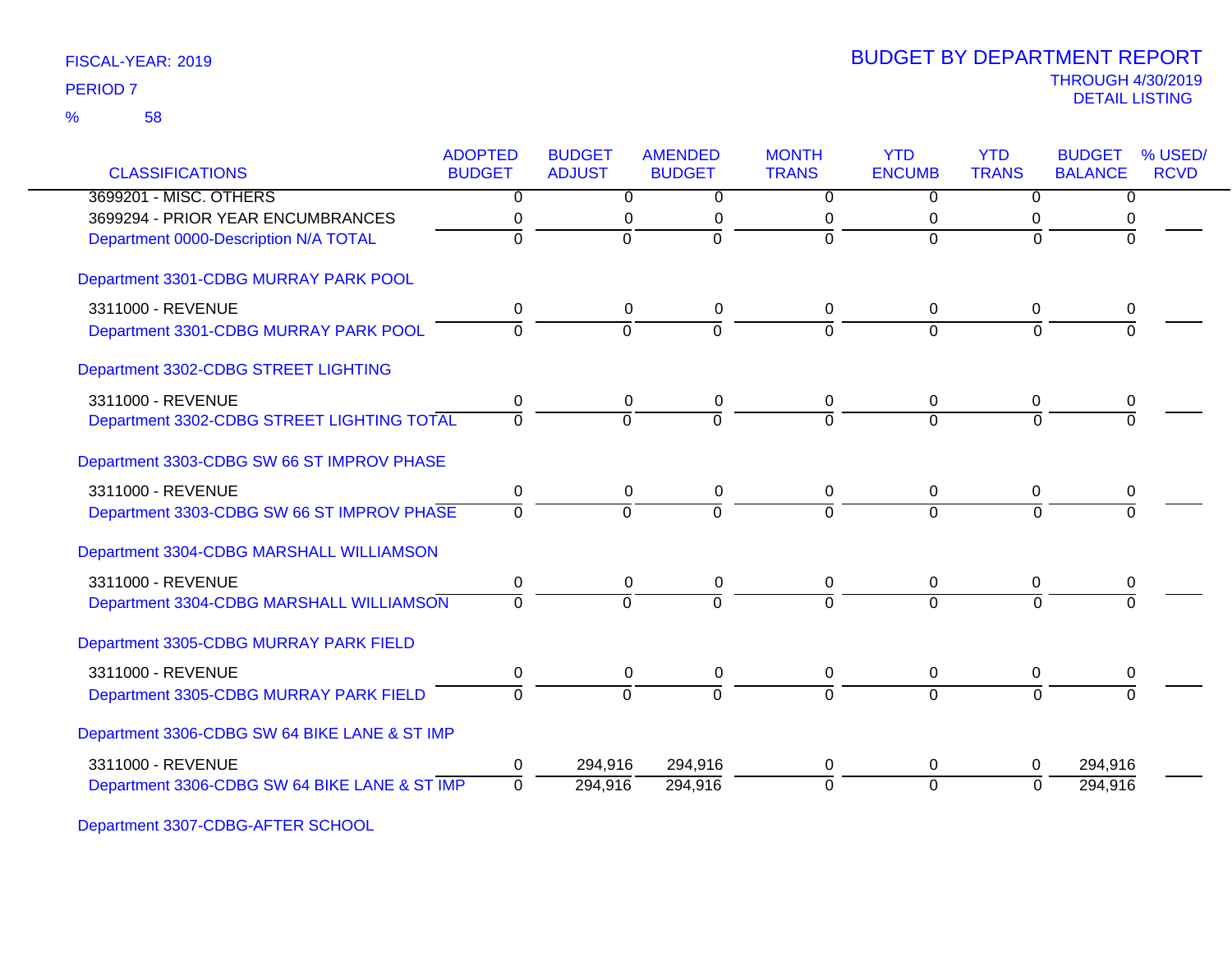| <b>CLASSIFICATIONS</b>                         | <b>ADOPTED</b><br><b>BUDGET</b> | <b>BUDGET</b><br><b>ADJUST</b> | <b>AMENDED</b><br><b>BUDGET</b> | <b>MONTH</b><br><b>TRANS</b> | <b>YTD</b><br><b>ENCUMB</b> | <b>YTD</b><br><b>TRANS</b> | <b>BUDGET</b><br><b>BALANCE</b> | % USED/<br><b>RCVD</b> |
|------------------------------------------------|---------------------------------|--------------------------------|---------------------------------|------------------------------|-----------------------------|----------------------------|---------------------------------|------------------------|
| 3311000 - REVENUE                              | $\overline{0}$                  | $\overline{0}$                 | 0                               | $\overline{0}$               | $\overline{0}$              | $\overline{0}$             | $\overline{0}$                  |                        |
| Department 3307-CDBG-AFTER SCHOOL              | $\overline{0}$                  | $\overline{0}$                 | $\mathbf 0$                     | $\mathbf 0$                  | $\overline{0}$              | $\Omega$                   | $\Omega$                        |                        |
| Department 3308-CDBG-TENNIS LESSONS            |                                 |                                |                                 |                              |                             |                            |                                 |                        |
| 3311000 - REVENUE                              | 0                               | 0                              | 0                               | 0                            | $\mathbf 0$                 | 0                          | 0                               |                        |
| Department 3308-CDBG-TENNIS LESSONS TOTAL      | $\overline{0}$                  | $\mathbf 0$                    | $\overline{0}$                  | $\Omega$                     | $\Omega$                    | $\Omega$                   | $\Omega$                        |                        |
| Department 3309-CDBG BREWER PARK               |                                 |                                |                                 |                              |                             |                            |                                 |                        |
| 3311000 - REVENUE                              | 0                               | 30,659                         | 30,659                          | 0                            | $\mathbf 0$                 | 27,400                     | 3,259                           | 89                     |
| Department 3309-CDBG BREWER PARK               | $\mathbf 0$                     | 30,659                         | 30,659                          | $\overline{0}$               | $\overline{0}$              | 27,400                     | 3,259                           | $\overline{89}$        |
| Department 3310-CDBG COMM CTR RENOVATION       |                                 |                                |                                 |                              |                             |                            |                                 |                        |
| 3311000 - REVENUE                              | 0                               | 220,846                        | 220,846                         | 0                            | 0                           | $\mathbf{0}$               | 220,846                         |                        |
| Department 3310-CDBG COMM CTR RENOVATION       | $\overline{0}$                  | 220,846                        | 220,846                         | $\overline{0}$               | $\overline{0}$              | $\Omega$                   | 220,846                         |                        |
| Department 3311-CDBG-SENIOR MEALS PROGRAM      |                                 |                                |                                 |                              |                             |                            |                                 |                        |
| 3311000 - REVENUE                              | $\pmb{0}$                       | $\boldsymbol{0}$               | 0                               | $\pmb{0}$                    | $\pmb{0}$                   | $\mathbf 0$                | $\mathbf 0$                     |                        |
| Department 3311-CDBG-SENIOR MEALS PROGRAM      | $\overline{0}$                  | $\overline{0}$                 | $\Omega$                        | $\Omega$                     | $\Omega$                    | $\Omega$                   | $\Omega$                        |                        |
| Department 3312-CDBG-SENIOR MEALS PROGRAM      |                                 |                                |                                 |                              |                             |                            |                                 |                        |
| 3311000 - REVENUE                              | 0                               | 6,932                          | 6,932                           | 0                            | 0                           | 6,766                      | 166                             | 97                     |
| Department 3312-CDBG-SENIOR MEALS PROGRAM      | $\overline{0}$                  | 6,932                          | 6,932                           | $\Omega$                     | $\Omega$                    | 6,766                      | 166                             | $\overline{97}$        |
| Department 3405-2013 JAG A-Form Interface Cont |                                 |                                |                                 |                              |                             |                            |                                 |                        |
| 3311000 - REVENUE                              | $\pmb{0}$                       | $\mathbf 0$                    | 0                               | 0                            | $\mathbf 0$                 | 0                          | 0                               |                        |
| Department 3405-2013 JAG A-Form Interface Cont | $\overline{0}$                  | $\overline{0}$                 | $\overline{0}$                  | $\overline{0}$               | $\overline{0}$              | $\Omega$                   | $\overline{0}$                  |                        |
| Department 3406-BYRNE-JAG 2013                 |                                 |                                |                                 |                              |                             |                            |                                 |                        |
| 3311000 - REVENUE                              | $\mathbf 0$                     | $\mathbf 0$                    | $\mathbf 0$                     | $\mathbf 0$                  | $\overline{0}$              | $\mathbf 0$                | $\mathbf 0$                     |                        |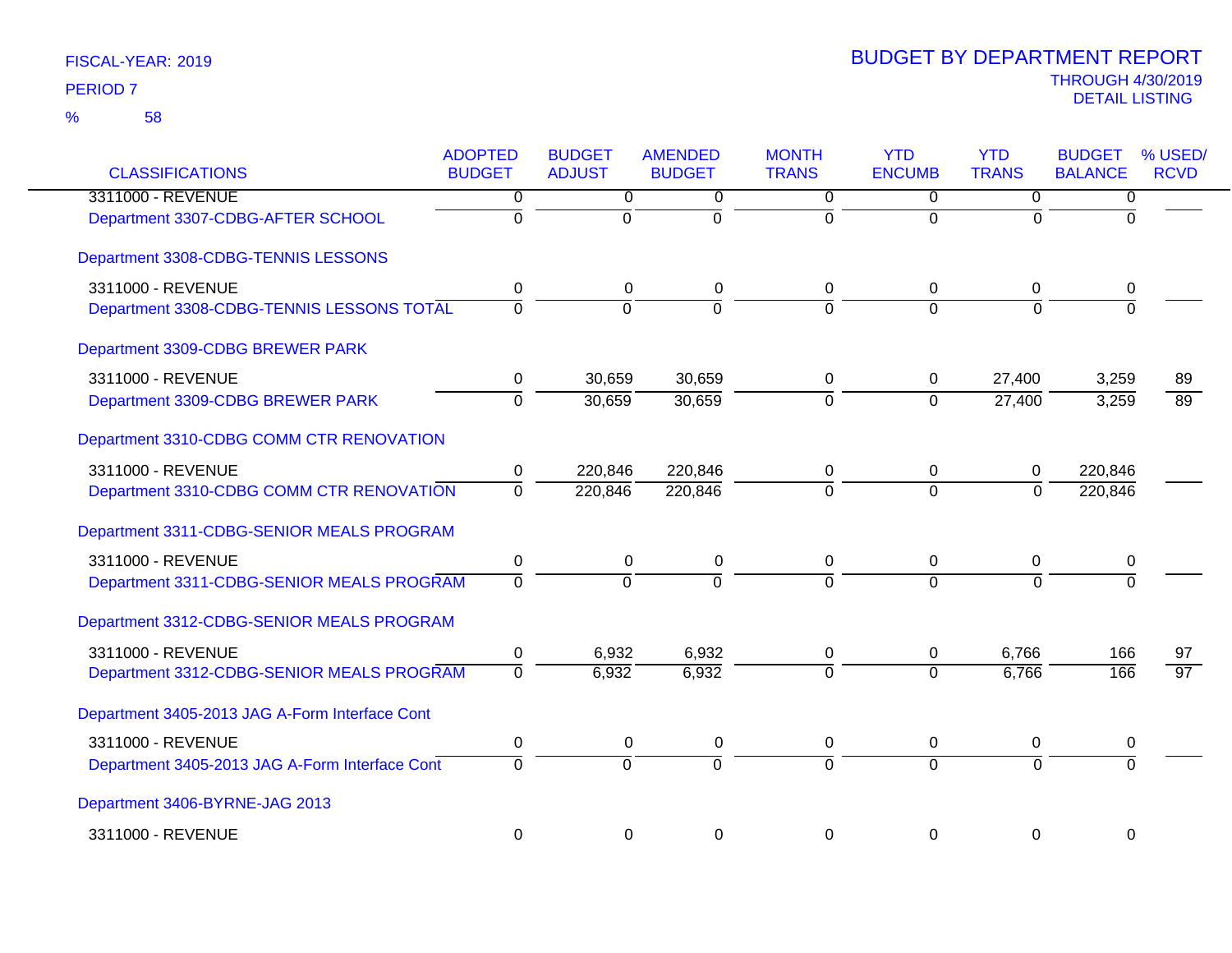| <b>CLASSIFICATIONS</b>                      | <b>ADOPTED</b><br><b>BUDGET</b> | <b>BUDGET</b><br><b>ADJUST</b> | <b>AMENDED</b><br><b>BUDGET</b> | <b>MONTH</b><br><b>TRANS</b> | <b>YTD</b><br><b>ENCUMB</b> | <b>YTD</b><br><b>TRANS</b> | <b>BUDGET</b><br><b>BALANCE</b> | % USED/<br><b>RCVD</b> |
|---------------------------------------------|---------------------------------|--------------------------------|---------------------------------|------------------------------|-----------------------------|----------------------------|---------------------------------|------------------------|
| Department 3406-BYRNE-JAG 2013 TOTAL        | $\overline{\mathfrak{o}}$       | $\overline{0}$                 | $\overline{0}$                  | $\overline{0}$               | $\overline{0}$              | $\overline{0}$             | $\overline{0}$                  |                        |
| Department 3407-BYRNE-JAG VEH BURGLARY      |                                 |                                |                                 |                              |                             |                            |                                 |                        |
| 3311000 - REVENUE                           | 0                               | $\pmb{0}$                      | 0                               | 0                            | $\pmb{0}$                   | $\mathbf 0$                | 0                               |                        |
| Department 3407-BYRNE-JAG VEH BURGLARY 2013 | $\mathbf 0$                     | $\overline{0}$                 | $\overline{0}$                  | $\Omega$                     | $\mathbf 0$                 | $\Omega$                   | $\Omega$                        |                        |
| Department 3408-BYRNE-JAG 2014              |                                 |                                |                                 |                              |                             |                            |                                 |                        |
| 3311000 - REVENUE                           | 0                               | 0                              | 0                               | 0                            | 0                           | 0                          | 0                               |                        |
| Department 3408-BYRNE-JAG 2014 TOTAL        | $\Omega$                        | $\Omega$                       | $\Omega$                        | $\overline{0}$               | $\Omega$                    | $\Omega$                   | $\Omega$                        |                        |
| Department 3409-BYRNE-JAG 2014              |                                 |                                |                                 |                              |                             |                            |                                 |                        |
| 3311000 - REVENUE                           | 0                               | $\mathbf 0$                    | 0                               | 0                            | $\pmb{0}$                   | 0                          | 0                               |                        |
| Department 3409-BYRNE-JAG 2014 TOTAL        | $\overline{0}$                  | $\overline{0}$                 | ō                               | $\overline{0}$               | $\overline{0}$              | $\overline{0}$             | $\Omega$                        |                        |
| Department 3410-BYRNE-JAG FY15              |                                 |                                |                                 |                              |                             |                            |                                 |                        |
| 3311000 - REVENUE                           | 0                               | $\pmb{0}$                      | 0                               | 0                            | $\mathbf 0$                 | $\mathbf 0$                | 0                               |                        |
| Department 3410-BYRNE-JAG FY15 TOTAL        | $\Omega$                        | $\overline{0}$                 | $\Omega$                        | $\Omega$                     | $\Omega$                    | $\Omega$                   | $\Omega$                        |                        |
| Department 3411-BYRNE-JAG FY15-2            |                                 |                                |                                 |                              |                             |                            |                                 |                        |
| 3311000 - REVENUE                           | 0                               | $\mathbf 0$                    | $\mathbf 0$                     | 0                            | $\mathbf 0$                 | $\mathbf 0$                | 0                               |                        |
| Department 3411-BYRNE-JAG FY15-2 TOTAL      | $\overline{0}$                  | $\overline{0}$                 | $\overline{0}$                  | $\overline{0}$               | $\overline{0}$              | $\Omega$                   | $\Omega$                        |                        |
| Department 3412-BYRNE-JAG FY16 2 TABLETS    |                                 |                                |                                 |                              |                             |                            |                                 |                        |
| 3311000 - REVENUE                           | 0                               | $\mathbf 0$                    | 0                               | 0                            | $\mathbf 0$                 | $\mathbf 0$                | 0                               |                        |
| Department 3412-BYRNE-JAG FY16 2 TABLETS    | $\Omega$                        | $\overline{0}$                 | $\Omega$                        | $\overline{0}$               | $\Omega$                    | $\Omega$                   | $\Omega$                        |                        |
| Department 3413-BYRNE-JAG FY16              |                                 |                                |                                 |                              |                             |                            |                                 |                        |
| 3311000 - REVENUE                           | $\mathbf 0$                     | $\mathbf 0$                    | 0                               | 0                            | $\mathbf 0$                 | $\pmb{0}$                  | $\boldsymbol{0}$                |                        |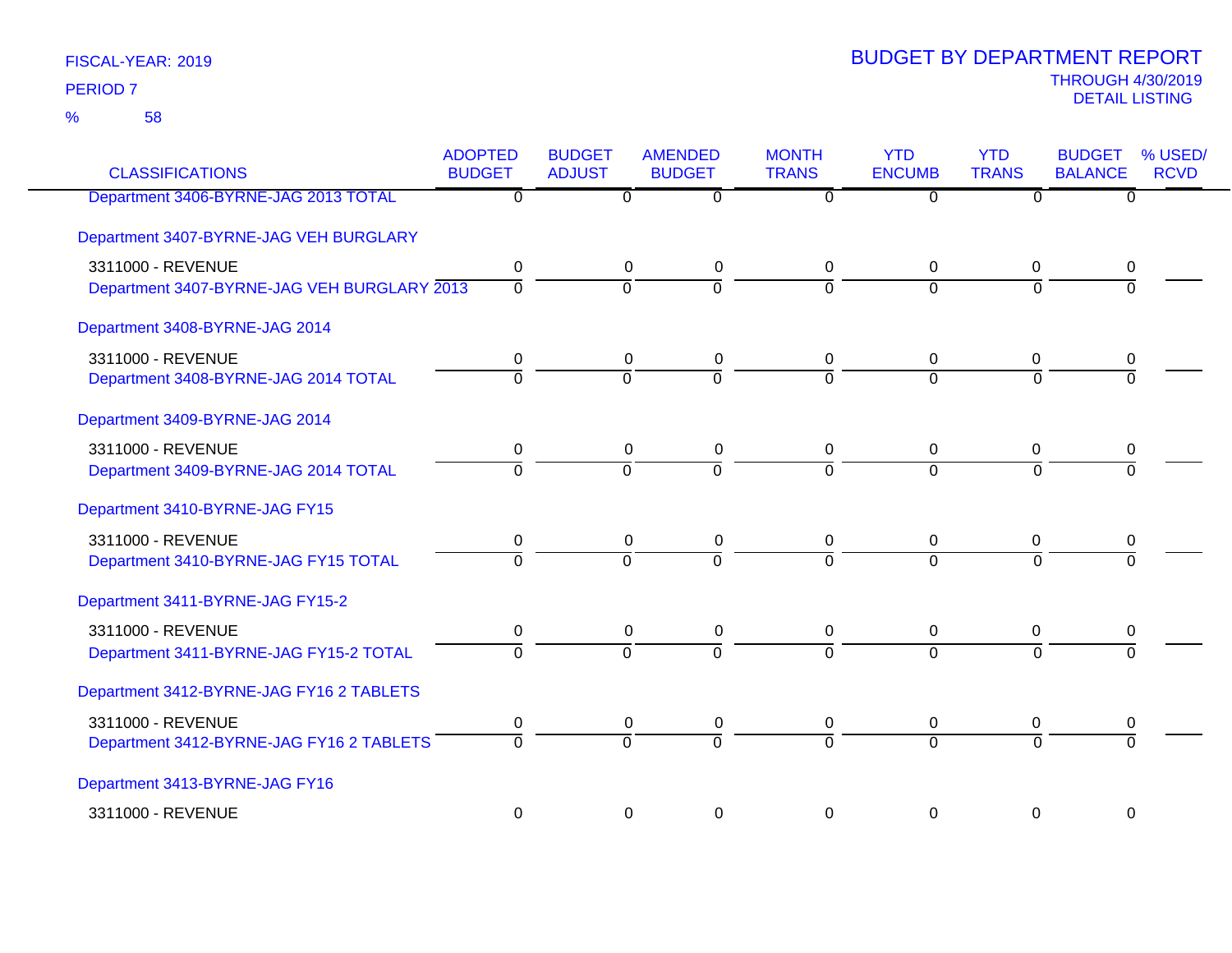| <b>CLASSIFICATIONS</b>                     | <b>ADOPTED</b><br><b>BUDGET</b> | <b>BUDGET</b><br><b>ADJUST</b> | <b>AMENDED</b><br><b>BUDGET</b> | <b>MONTH</b><br><b>TRANS</b> | <b>YTD</b><br><b>ENCUMB</b> | <b>YTD</b><br><b>TRANS</b> | <b>BUDGET</b><br><b>BALANCE</b> | % USED/<br><b>RCVD</b> |
|--------------------------------------------|---------------------------------|--------------------------------|---------------------------------|------------------------------|-----------------------------|----------------------------|---------------------------------|------------------------|
| Department 3413-BYRNE-JAG FY16 TOTAL       | $\overline{0}$                  | $\Omega$                       | $\overline{0}$                  | $\overline{0}$               | $\overline{0}$              | $\overline{0}$             | $\overline{0}$                  |                        |
| Department 3414-BYRNE JAG-FY17             |                                 |                                |                                 |                              |                             |                            |                                 |                        |
| 3311000 - REVENUE                          | 0                               | 0                              | 0                               | 0                            | 0                           | 0                          | 0                               |                        |
| Department 3414-BYRNE JAG-FY17 TOTAL       | $\overline{0}$                  | $\overline{0}$                 | $\overline{0}$                  | $\overline{0}$               | $\Omega$                    | $\Omega$                   | $\Omega$                        |                        |
| Department 3415-BYRNE JAG- FY17            |                                 |                                |                                 |                              |                             |                            |                                 |                        |
| 3311000 - REVENUE                          | 0                               | 0                              | 0                               | 0                            | 0                           | 0                          | 0                               |                        |
| Department 3415-BYRNE JAG- FY17 TOTAL      | $\Omega$                        | $\Omega$                       | $\overline{0}$                  | $\Omega$                     | $\Omega$                    | $\Omega$                   | $\Omega$                        |                        |
| Department 5001-POLICE VESTS GRANT FY11    |                                 |                                |                                 |                              |                             |                            |                                 |                        |
| 3311000 - REVENUE                          | $\mathbf 0$                     | $\boldsymbol{0}$               | $\pmb{0}$                       | $\mathbf 0$                  | $\mathbf 0$                 | $\overline{0}$             | $\mathbf 0$                     |                        |
| Department 5001-POLICE VESTS GRANT FY11    | $\Omega$                        | $\Omega$                       | $\Omega$                        | $\Omega$                     | $\Omega$                    | $\Omega$                   | $\Omega$                        |                        |
| Department 5002-POLICE VESTS GRANT FY12    |                                 |                                |                                 |                              |                             |                            |                                 |                        |
| 3311000 - REVENUE                          | 0                               | 0                              | 0                               | 0                            | 0                           | 0                          | 0                               |                        |
| Department 5002-POLICE VESTS GRANT FY12    | $\overline{0}$                  | $\overline{0}$                 | $\overline{0}$                  | 7                            | $\overline{0}$              | $\overline{0}$             | $\overline{0}$                  |                        |
| Department 5003-BVP-POLICE VEST GRANT FY17 |                                 |                                |                                 |                              |                             |                            |                                 |                        |
| 3311000 - REVENUE                          | 0                               | $\mathbf 0$                    | 0                               | 0                            | $\mathbf 0$                 | 0                          | 0                               |                        |
| Department 5003-BVP-POLICE VEST GRANT FY17 | $\overline{0}$                  | $\overline{0}$                 | $\overline{0}$                  | $\overline{0}$               | $\overline{0}$              | $\overline{0}$             | $\overline{0}$                  |                        |
| Department 6000-SFLHIDTA-FY12              |                                 |                                |                                 |                              |                             |                            |                                 |                        |
| 3311000 - REVENUE                          | 0                               | 0                              | 0                               | 0                            | 0                           | $\mathbf 0$                | 0                               |                        |
| 3811000 - CONTRIB. FROM OTHER FUNDS        | 0                               | 0                              | $\pmb{0}$                       | 0                            | 0                           | 0                          | 0                               |                        |
| Department 6000-SFLHIDTA-FY12 TOTAL        | $\overline{0}$                  | $\Omega$                       | $\overline{0}$                  | $\Omega$                     | $\Omega$                    | $\Omega$                   | $\Omega$                        |                        |
| Department 6001-SFLHIDTA-FY13MAY-SEP       |                                 |                                |                                 |                              |                             |                            |                                 |                        |
| 3311000 - REVENUE                          | $\mathbf 0$                     | $\mathbf 0$                    | $\mathbf 0$                     | $\Omega$                     | $\overline{0}$              | $\mathbf 0$                | $\overline{0}$                  |                        |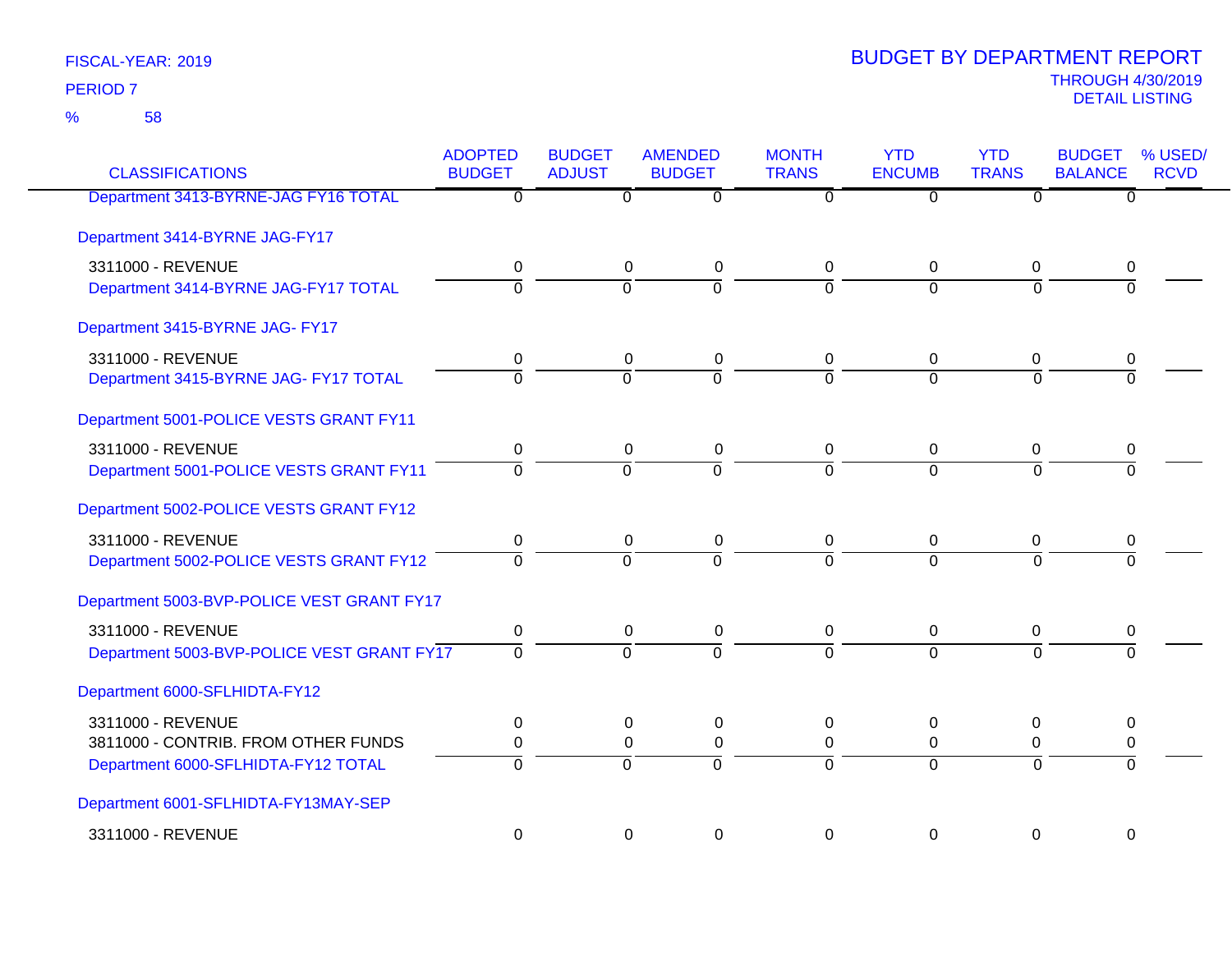58 %

| <b>CLASSIFICATIONS</b>                     | <b>ADOPTED</b><br><b>BUDGET</b> | <b>BUDGET</b><br><b>ADJUST</b> | <b>AMENDED</b><br><b>BUDGET</b> | <b>MONTH</b><br><b>TRANS</b> | <b>YTD</b><br><b>ENCUMB</b> | <b>YTD</b><br><b>TRANS</b> | <b>BUDGET</b><br><b>BALANCE</b> | % USED/<br><b>RCVD</b> |
|--------------------------------------------|---------------------------------|--------------------------------|---------------------------------|------------------------------|-----------------------------|----------------------------|---------------------------------|------------------------|
| 3811000 - CONTRIB. FROM OTHER FUNDS        | 0                               | $\overline{0}$                 | 0                               | $\overline{0}$               | $\mathbf 0$                 | $\mathbf 0$                | 0                               |                        |
| Department 6001-SFLHIDTA-FY13MAY-SEP TOTAL | 0                               | 0                              | $\Omega$                        | $\overline{0}$               | $\Omega$                    | $\Omega$                   | $\Omega$                        |                        |
| <b>REVENUE TOTAL</b>                       | $\Omega$                        | 553,353                        | 553,353                         | 0                            | $\Omega$                    | 34,166                     | 519,187                         | 6                      |
| <b>EXPENSE</b>                             |                                 |                                |                                 |                              |                             |                            |                                 |                        |
| Department 3301-CDBG MURRAY PARK POOL      |                                 |                                |                                 |                              |                             |                            |                                 |                        |
| 5726550 - CONSTRUCTION                     | 0                               | 0                              | 0                               | 0                            | 0                           | 0                          | 0                               |                        |
| Department 3301-CDBG MURRAY PARK POOL      | 0                               | $\Omega$                       | $\Omega$                        | $\overline{0}$               | $\Omega$                    | $\Omega$                   | $\overline{0}$                  |                        |
| Department 3302-CDBG STREET LIGHTING       |                                 |                                |                                 |                              |                             |                            |                                 |                        |
| 5416550 - CONSTRUCTION                     | 0                               | 0                              | 0                               | 0                            | $\mathbf 0$                 | $\mathbf 0$                | 0                               |                        |
| Department 3302-CDBG STREET LIGHTING TOTAL | 0                               | $\Omega$                       | $\Omega$                        | $\Omega$                     | $\Omega$                    | $\Omega$                   | $\Omega$                        |                        |
| Department 3303-CDBG SW 66 ST IMPROV PHASE |                                 |                                |                                 |                              |                             |                            |                                 |                        |
| 5411210 - REGULAR                          | $\Omega$                        | 0                              | $\Omega$                        | $\Omega$                     | $\Omega$                    | $\Omega$                   | 0                               |                        |
| 5413450 - CONTRACTUAL SERVICES             | 0                               | 0                              | $\Omega$                        | 0                            | $\Omega$                    | $\Omega$                   | 0                               |                        |
| 5416440 - CAPITAL IMPROVEMENTS             | 0                               | 0                              | 0                               | 0                            | $\Omega$                    | 0                          | 0                               |                        |
| Department 3303-CDBG SW 66 ST IMPROV PHASE | $\Omega$                        | $\Omega$                       | $\Omega$                        | $\overline{0}$               | $\Omega$                    | $\overline{0}$             | $\overline{0}$                  |                        |
| Department 3304-CDBG MARSHALL WILLIAMSON   |                                 |                                |                                 |                              |                             |                            |                                 |                        |
| 5726550 - CONSTRUCTION                     | 0                               | 0                              | 0                               | 0                            | 0                           | 0                          | 0                               |                        |
| Department 3304-CDBG MARSHALL WILLIAMSON   | 0                               | 0                              | $\Omega$                        | $\mathbf 0$                  | $\Omega$                    | $\overline{0}$             | $\overline{0}$                  |                        |
| Department 3305-CDBG MURRAY PARK FIELD     |                                 |                                |                                 |                              |                             |                            |                                 |                        |
| 5726302 - IMPROVEMENT OTHER THAN BLDG      | 0                               | 0                              | 0                               | 0                            | 0                           | 0                          | 0                               |                        |
| Department 3305-CDBG MURRAY PARK FIELD     | 0                               | $\Omega$                       | $\Omega$                        | 0                            | $\Omega$                    | $\Omega$                   | $\Omega$                        |                        |

Department 3306-CDBG SW 64 BIKE LANE & ST IMP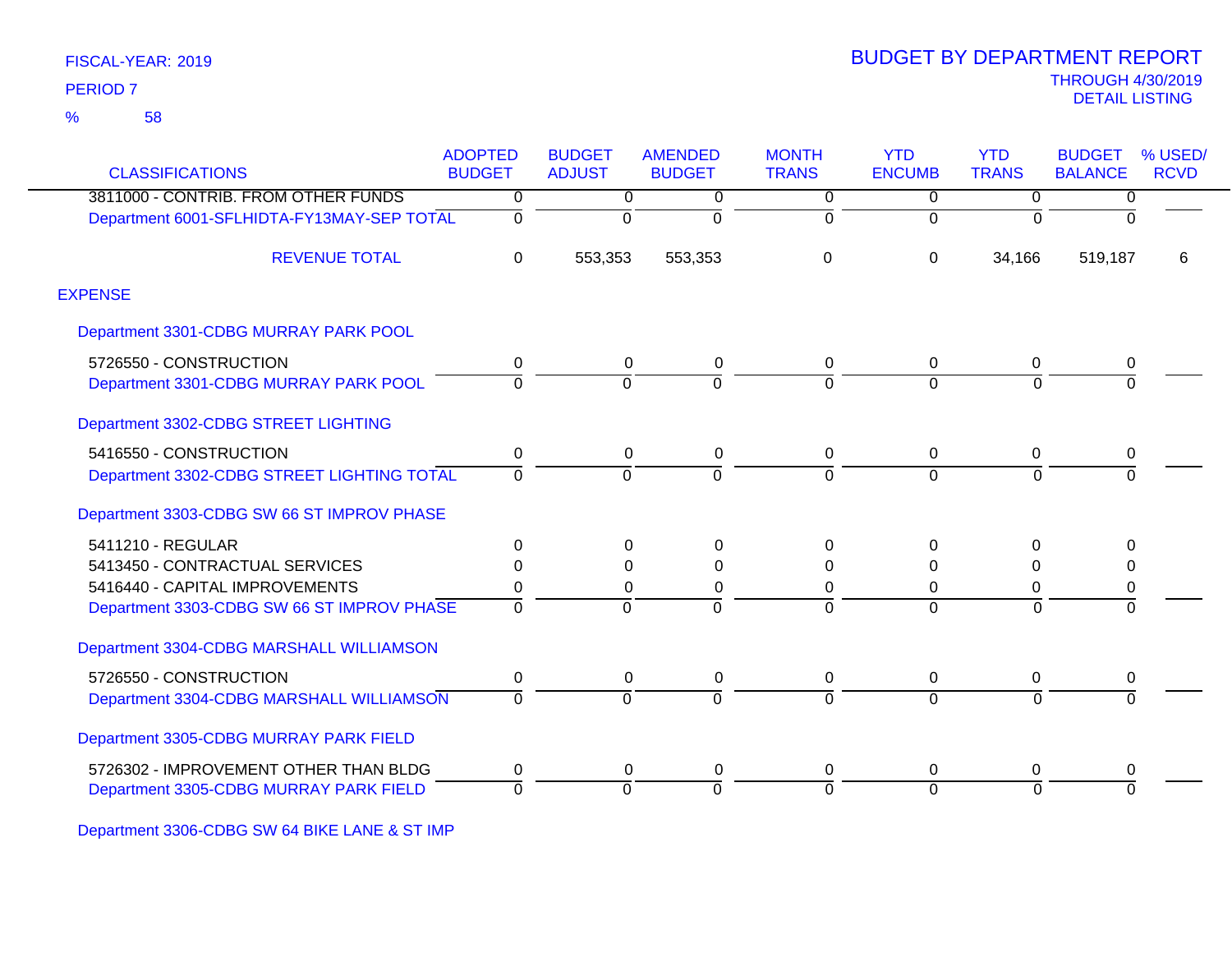| FISCAL-YEAR: 2019 |  |
|-------------------|--|
|                   |  |

|                                               | <b>ADOPTED</b> | <b>BUDGET</b>  | <b>AMENDED</b> | <b>MONTH</b>   | <b>YTD</b>     | <b>YTD</b>          | <b>BUDGET</b>  | % USED/         |
|-----------------------------------------------|----------------|----------------|----------------|----------------|----------------|---------------------|----------------|-----------------|
| <b>CLASSIFICATIONS</b>                        | <b>BUDGET</b>  | <b>ADJUST</b>  | <b>BUDGET</b>  | <b>TRANS</b>   | <b>ENCUMB</b>  | <b>TRANS</b>        | <b>BALANCE</b> | <b>RCVD</b>     |
| 5413120 - PROFESSIONAL SERVS-ST BEA           | 0              | $\Omega$       | $\Omega$       | $\Omega$       | $\Omega$       | 0                   | $\Omega$       |                 |
| 5413450 - CONTRACTUAL SERVICES                | 0              | 1,000          | 1,000          | $\Omega$       | 0              | 0                   | 1,000          |                 |
| 5416450 - SUNSET DR & ST LIGHTING             | 0              | 293,916        | 293,916        | 0              | 0              | 0                   | 293,916        |                 |
| Department 3306-CDBG SW 64 BIKE LANE & ST IMP | $\mathbf 0$    | 294,916        | 294,916        | $\overline{0}$ | $\mathbf 0$    | $\overline{0}$      | 294,916        |                 |
| Department 3307-CDBG-AFTER SCHOOL             |                |                |                |                |                |                     |                |                 |
| 5725210 - SUPPLIES                            | 0              | $\mathbf 0$    | $\pmb{0}$      | 0              | 0              | 0                   | 0              |                 |
| Department 3307-CDBG-AFTER SCHOOL             | $\overline{0}$ | $\overline{0}$ | $\mathbf 0$    | $\Omega$       | $\overline{0}$ | $\mathbf 0$         | $\Omega$       |                 |
| Department 3308-CDBG-TENNIS LESSONS           |                |                |                |                |                |                     |                |                 |
| 5721210 - FULL-TIME                           | $\Omega$       | $\Omega$       | $\Omega$       | $\Omega$       | 0              | $\Omega$            | $\Omega$       |                 |
| 5722110 - F.I.C.A.                            | 0              | 0              | $\Omega$       | 0              | 0              | 0                   | $\Omega$       |                 |
| 5725205 - COMPUTER EQUIPMENT                  | 0              | 0              | 0              | $\Omega$       | 0              | 0                   | 0              |                 |
| Department 3308-CDBG-TENNIS LESSONS TOTAL     | 0              | $\Omega$       | $\Omega$       | $\Omega$       | $\Omega$       | $\Omega$            | $\overline{0}$ |                 |
| Department 3309-CDBG BREWER PARK              |                |                |                |                |                |                     |                |                 |
| 5726302 - IMPROVEMENT OTHER THAN BLDG         | 0              | 30,659         | 30,659         | 27,400         | 0              | 27,400              | 3,259          | 89              |
| Department 3309-CDBG BREWER PARK              | $\mathbf 0$    | 30,659         | 30,659         | 27,400         | $\mathbf 0$    | $\overline{27,400}$ | 3,259          | $\overline{89}$ |
| Department 3310-CDBG COMM CTR RENOVATION      |                |                |                |                |                |                     |                |                 |
| 5726550 - CONSTRUCTION                        | 0              | 220,846        | 220,846        | 1,935          | 12,108         | 35,045              | 185,801        | 15              |
| Department 3310-CDBG COMM CTR RENOVATION      | $\overline{0}$ | 220,846        | 220,846        | 1,935          | 12,108         | 35,045              | 185,801        | $\overline{15}$ |
| Department 3311-CDBG-SENIOR MEALS PROGRAM     |                |                |                |                |                |                     |                |                 |
| 5721210 - FULL-TIME                           | $\pmb{0}$      | $\mathbf 0$    | $\mathbf 0$    | $\mathbf 0$    | 0              | 0                   | $\Omega$       |                 |
| 5723450 - CONTRACTUAL                         | 0              | 0              | 0              | $\Omega$       | 0              | 0                   | 0              |                 |
| Department 3311-CDBG-SENIOR MEALS PROGRAM     | $\Omega$       | $\Omega$       | $\Omega$       | $\Omega$       | $\Omega$       | $\Omega$            | $\overline{0}$ |                 |

Department 3312-CDBG-SENIOR MEALS PROGRAM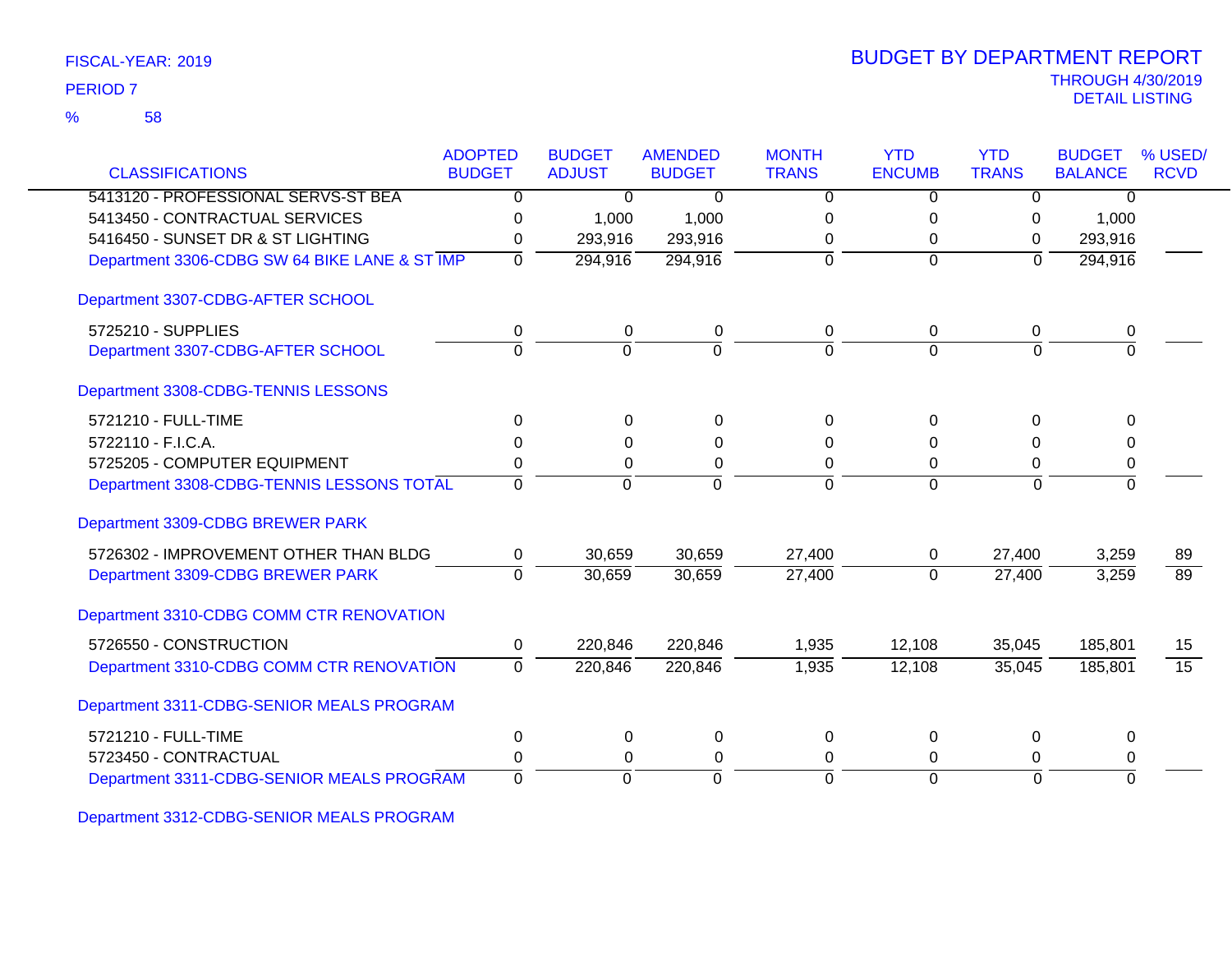| <b>CLASSIFICATIONS</b>                         | <b>ADOPTED</b><br><b>BUDGET</b> | <b>BUDGET</b><br><b>ADJUST</b> | <b>AMENDED</b><br><b>BUDGET</b> | <b>MONTH</b><br><b>TRANS</b> | <b>YTD</b><br><b>ENCUMB</b> | <b>YTD</b><br><b>TRANS</b> | <b>BUDGET</b><br><b>BALANCE</b> | % USED/<br><b>RCVD</b> |
|------------------------------------------------|---------------------------------|--------------------------------|---------------------------------|------------------------------|-----------------------------|----------------------------|---------------------------------|------------------------|
| 5723450 - CONTRACTUAL                          | 0                               | 6,932                          | 6,932                           | $\overline{0}$               | 0                           | 6,766                      | 166                             | $\overline{97}$        |
| Department 3312-CDBG-SENIOR MEALS PROGRAM      | $\overline{0}$                  | 6,932                          | 6,932                           | $\overline{0}$               | $\overline{0}$              | 6,766                      | 166                             | $\overline{97}$        |
| Department 3405-2013 JAG A-Form Interface Cont |                                 |                                |                                 |                              |                             |                            |                                 |                        |
| 5214634 - MAINTENANCE-INTERNET SFTW            | 0                               | 0                              | 0                               | 0                            | 0                           | 0                          | 0                               |                        |
| Department 3405-2013 JAG A-Form Interface Cont | $\overline{0}$                  | $\Omega$                       | 0                               | $\overline{0}$               | $\overline{0}$              | $\Omega$                   | $\overline{0}$                  |                        |
| Department 3406-BYRNE-JAG 2013                 |                                 |                                |                                 |                              |                             |                            |                                 |                        |
| 5215205 - COMPUTER SUPPLIES                    | 0                               | 0                              | $\mathbf 0$                     | 0                            | 0                           | $\mathbf 0$                | 0                               |                        |
| Department 3406-BYRNE-JAG 2013 TOTAL           | $\mathbf 0$                     | $\mathbf 0$                    | $\overline{0}$                  | $\Omega$                     | $\Omega$                    | $\Omega$                   | $\Omega$                        |                        |
| Department 3407-BYRNE-JAG VEH BURGLARY         |                                 |                                |                                 |                              |                             |                            |                                 |                        |
| 5215205 - COMPUTER SUPPLIES                    | 0                               | $\mathbf 0$                    | 0                               | 0                            | $\pmb{0}$                   | 0                          | 0                               |                        |
| Department 3407-BYRNE-JAG VEH BURGLARY 2013    | $\Omega$                        | $\Omega$                       | $\overline{0}$                  | $\overline{0}$               | $\overline{0}$              | $\Omega$                   | $\Omega$                        |                        |
| Department 3408-BYRNE-JAG 2014                 |                                 |                                |                                 |                              |                             |                            |                                 |                        |
| 5215205 - COMPUTER SUPPLIES                    | 0                               | 0                              | 0                               | 0                            | 0                           | 0                          | 0                               |                        |
| Department 3408-BYRNE-JAG 2014 TOTAL           | $\Omega$                        | $\Omega$                       | $\overline{0}$                  | $\Omega$                     | $\Omega$                    | $\Omega$                   | 0                               |                        |
| Department 3409-BYRNE-JAG 2014                 |                                 |                                |                                 |                              |                             |                            |                                 |                        |
| 5215205 - COMPUTER SUPPLIES                    | 0                               | 0                              | 0                               | 0                            | 0                           | 0                          | 0                               |                        |
| Department 3409-BYRNE-JAG 2014 TOTAL           | $\overline{0}$                  | $\Omega$                       | $\overline{0}$                  | $\overline{0}$               | $\overline{0}$              | $\overline{0}$             | $\overline{0}$                  |                        |
| Department 3410-BYRNE-JAG FY15                 |                                 |                                |                                 |                              |                             |                            |                                 |                        |
| 5215205 - COMPUTER SUPPLIES                    | 0                               | 0                              | 0                               | 0                            | 0                           | 0                          | 0                               |                        |
| Department 3410-BYRNE-JAG FY15 TOTAL           | $\overline{0}$                  | $\mathbf 0$                    | $\overline{0}$                  | $\overline{0}$               | $\Omega$                    | $\Omega$                   | 0                               |                        |
| Department 3411-BYRNE-JAG FY15-2               |                                 |                                |                                 |                              |                             |                            |                                 |                        |
| 5215205 - COMPUTER SUPPLIES                    | 0                               | 0                              | 0                               | 0                            | 0                           | 0                          | 0                               |                        |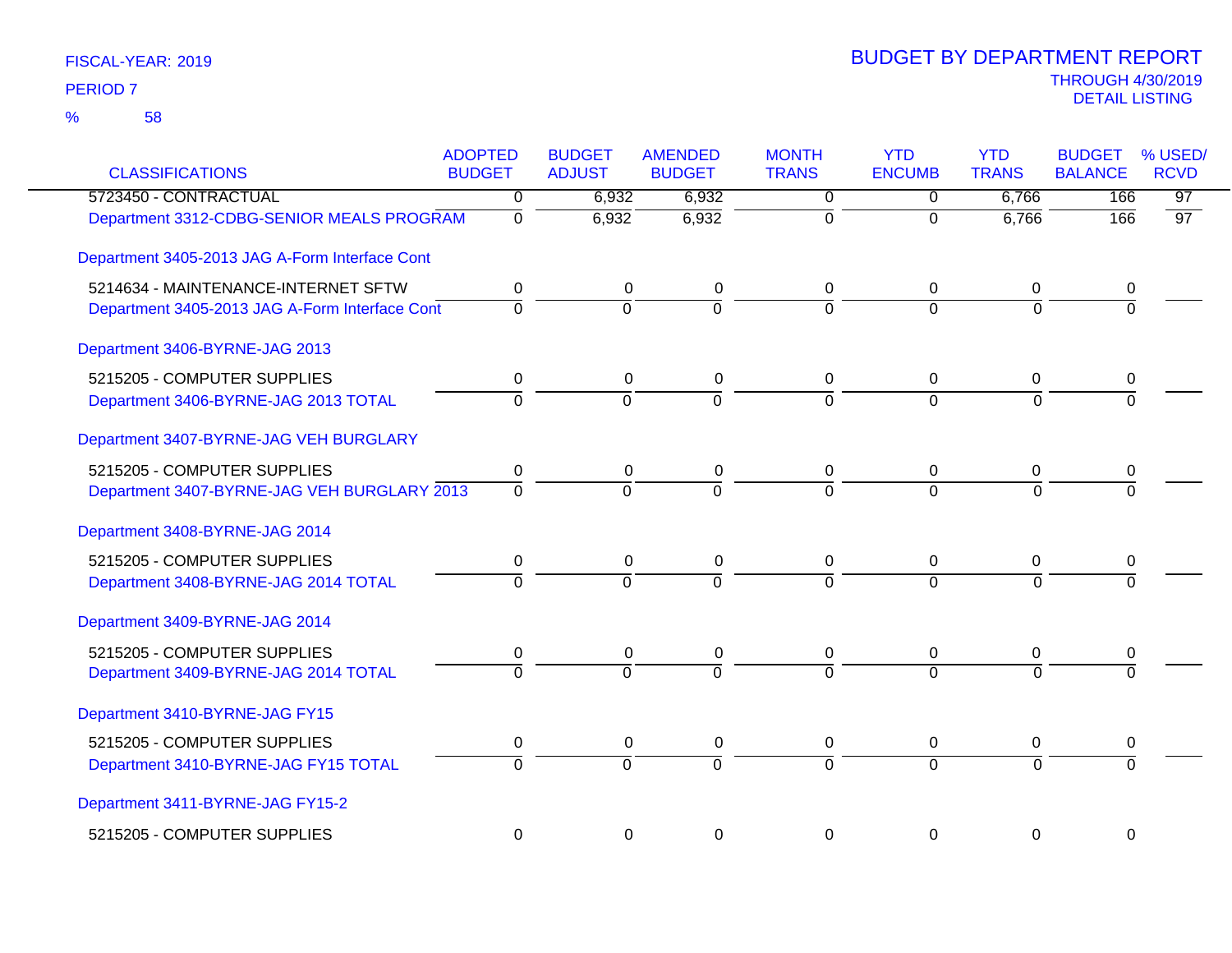58 %

| <b>CLASSIFICATIONS</b>                                                  | <b>ADOPTED</b><br><b>BUDGET</b> | <b>BUDGET</b><br><b>ADJUST</b> | <b>AMENDED</b><br><b>BUDGET</b> | <b>MONTH</b><br><b>TRANS</b>  | <b>YTD</b><br><b>ENCUMB</b> | <b>YTD</b><br><b>TRANS</b>    | <b>BUDGET</b><br><b>BALANCE</b> | % USED/<br><b>RCVD</b> |
|-------------------------------------------------------------------------|---------------------------------|--------------------------------|---------------------------------|-------------------------------|-----------------------------|-------------------------------|---------------------------------|------------------------|
| Department 3411-BYRNE-JAG FY15-2 TOTAL                                  | 0                               | $\mathbf{0}$                   | $\Omega$                        | 0                             | $\Omega$                    | $\Omega$                      | 0                               |                        |
| Department 3412-BYRNE-JAG FY16 2 TABLETS                                |                                 |                                |                                 |                               |                             |                               |                                 |                        |
| 5215205 - COMPUTER SUPPLIES<br>Department 3412-BYRNE-JAG FY16 2 TABLETS | 0<br>$\Omega$                   | $\mathbf 0$<br>$\overline{0}$  | $\pmb{0}$<br>$\overline{0}$     | $\mathbf 0$<br>$\overline{0}$ | 0<br>$\mathbf 0$            | $\mathbf 0$<br>$\Omega$       | 0<br>$\Omega$                   |                        |
| Department 3413-BYRNE-JAG FY16                                          |                                 |                                |                                 |                               |                             |                               |                                 |                        |
| 5215205 - COMPUTER SUPPLIES<br>Department 3413-BYRNE-JAG FY16 TOTAL     | 0<br>0                          | 0<br>$\overline{0}$            | 0<br>0                          | 0<br>$\overline{0}$           | 0<br>$\overline{0}$         | $\mathbf 0$<br>$\overline{0}$ | 0<br>$\overline{0}$             |                        |
| Department 3414-BYRNE JAG-FY17                                          |                                 |                                |                                 |                               |                             |                               |                                 |                        |
| 5215205 - COMPUTER SUPPLIES<br>Department 3414-BYRNE JAG-FY17 TOTAL     | 0<br>0                          | 0<br>$\overline{0}$            | 0<br>ō                          | 0<br>$\overline{0}$           | $\Omega$<br>$\overline{0}$  | 0<br>$\overline{0}$           | 0<br>$\overline{0}$             |                        |
| Department 3415-BYRNE JAG- FY17                                         |                                 |                                |                                 |                               |                             |                               |                                 |                        |
| 5215205 - COMPUTER SUPPLIES<br>Department 3415-BYRNE JAG- FY17 TOTAL    | 0<br>$\overline{0}$             | 0<br>$\Omega$                  | 0<br>$\overline{0}$             | 0<br>$\Omega$                 | 0<br>$\Omega$               | 0<br>$\Omega$                 | 0<br>$\Omega$                   |                        |
| Department 5001-POLICE VESTS GRANT FY11                                 |                                 |                                |                                 |                               |                             |                               |                                 |                        |
| 5215220 - UNIFORMS<br>Department 5001-POLICE VESTS GRANT FY11           | 0<br>$\overline{0}$             | 0<br>$\overline{0}$            | 0<br>$\overline{0}$             | 0<br>$\overline{0}$           | 0<br>$\Omega$               | 0<br>$\overline{0}$           | 0<br>$\Omega$                   |                        |
| Department 5002-POLICE VESTS GRANT FY12                                 |                                 |                                |                                 |                               |                             |                               |                                 |                        |
| 5215220 - UNIFORMS<br>Department 5002-POLICE VESTS GRANT FY12           | 0<br>$\overline{0}$             | 0<br>$\overline{0}$            | 0<br>$\overline{0}$             | 0<br>$\overline{0}$           | 0<br>$\Omega$               | 0<br>$\overline{0}$           | 0<br>$\overline{0}$             |                        |
| Department 5003-BVP-POLICE VEST GRANT FY17                              |                                 |                                |                                 |                               |                             |                               |                                 |                        |
| 5215220 - UNIFORMS                                                      | $\mathbf 0$                     | $\mathbf 0$                    | 0                               | $\Omega$                      | $\Omega$                    | 0                             | 0                               |                        |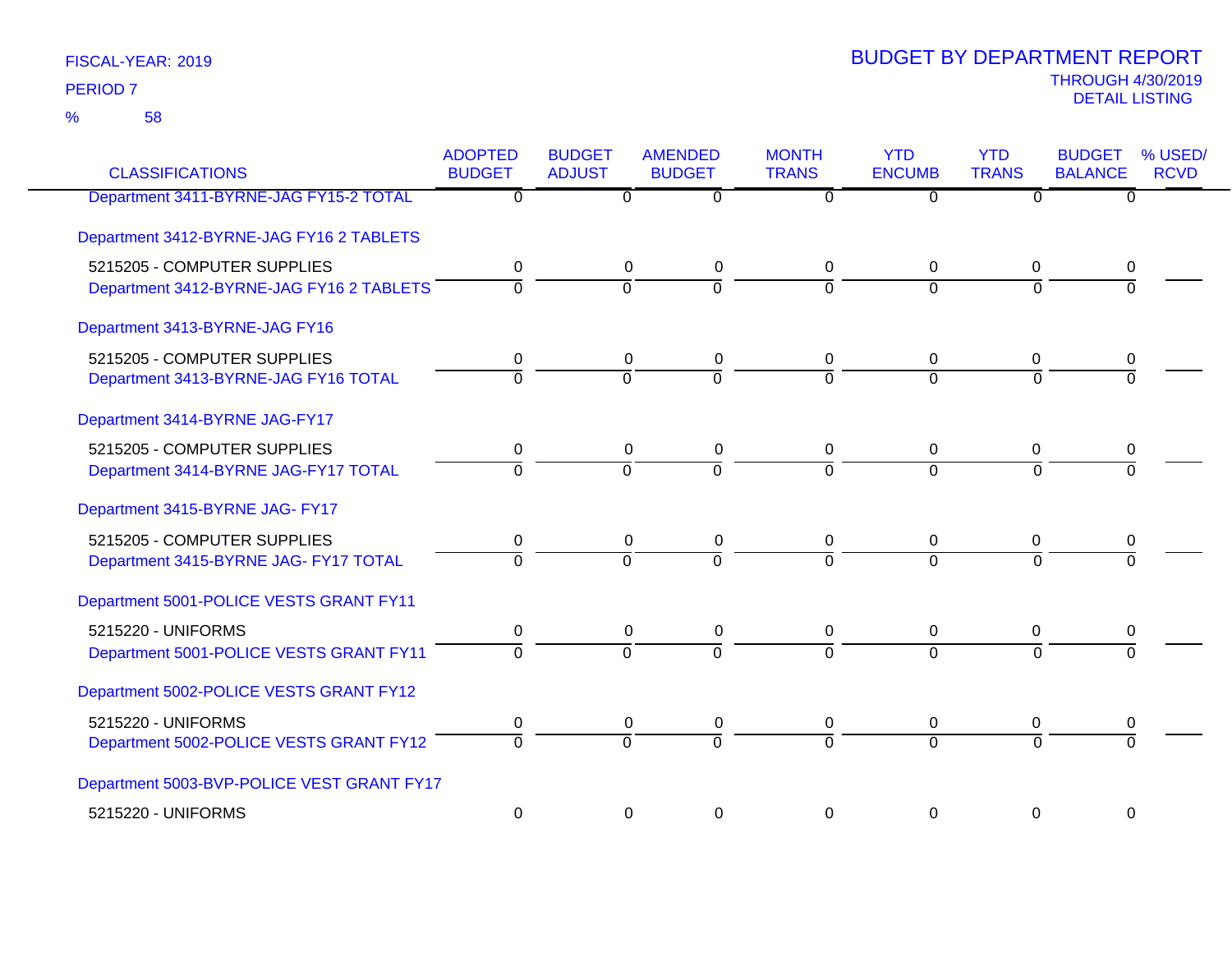58 %

| <b>CLASSIFICATIONS</b>                     | <b>ADOPTED</b><br><b>BUDGET</b> | <b>BUDGET</b><br><b>ADJUST</b> | <b>AMENDED</b><br><b>BUDGET</b> | <b>MONTH</b><br><b>TRANS</b> | <b>YTD</b><br><b>ENCUMB</b> | <b>YTD</b><br><b>TRANS</b> | <b>BUDGET</b><br><b>BALANCE</b> | % USED/<br><b>RCVD</b> |
|--------------------------------------------|---------------------------------|--------------------------------|---------------------------------|------------------------------|-----------------------------|----------------------------|---------------------------------|------------------------|
| Department 5003-BVP-POLICE VEST GRANT FY17 | $\overline{0}$                  | $\overline{0}$                 | $\overline{0}$                  | $\overline{0}$               | $\overline{0}$              | $\overline{0}$             | $\overline{0}$                  |                        |
| Department 6000-SFLHIDTA-FY12              |                                 |                                |                                 |                              |                             |                            |                                 |                        |
| 5213450 - CONTRACTUAL SERVICES             | $\Omega$                        | 0                              | $\mathbf 0$                     | $\mathbf 0$                  | $\mathbf 0$                 | 0                          | 0                               |                        |
| 5214060 - AUTO ALLOWANCE                   | $\Omega$                        | $\Omega$                       | $\Omega$                        | 0                            | $\Omega$                    | $\Omega$                   | 0                               |                        |
| 5819900 - INTER-FUND TRANSFER              | 0                               | 0                              | 0                               | 0                            | $\mathbf 0$                 | $\mathbf 0$                | $\pmb{0}$                       |                        |
| Department 6000-SFLHIDTA-FY12 TOTAL        | $\overline{0}$                  | $\overline{0}$                 | ō                               | ō                            | $\overline{0}$              | $\overline{0}$             | $\overline{0}$                  |                        |
| Department 6001-SFLHIDTA-FY13MAY-SEP       |                                 |                                |                                 |                              |                             |                            |                                 |                        |
| 5213450 - CONTRACTUAL SERVICES             | $\mathbf 0$                     | 0                              | $\mathbf 0$                     | $\mathbf 0$                  | $\pmb{0}$                   | 0                          | 0                               |                        |
| 5214060 - AUTO ALLOWANCE                   | $\Omega$                        | $\Omega$                       | 0                               | $\mathbf 0$                  | 0                           | $\Omega$                   | 0                               |                        |
| 5819900 - INTER-FUND TRANSFER              | 0                               | $\Omega$                       | 0                               | 0                            | 0                           | 0                          | $\pmb{0}$                       |                        |
| Department 6001-SFLHIDTA-FY13MAY-SEP TOTAL | $\overline{0}$                  | $\Omega$                       | $\Omega$                        | $\Omega$                     | $\Omega$                    | $\overline{0}$             | $\overline{0}$                  |                        |
| <b>EXPENSE TOTAL</b>                       | 0                               | 553,353                        | 553,353                         | 29,335                       | 12,108                      | 69,211                     | 484,142                         | 12                     |
| Fund 120-FEDERAL GRANT FUND TOTAL          |                                 |                                |                                 |                              |                             |                            |                                 |                        |
| <b>REVENUE</b>                             | 0                               | 553,353                        | 553,353                         | 0                            | $\mathbf 0$                 | 34,166                     | 519,187                         | 6                      |
| <b>EXPENSE</b>                             | 0                               | 553,353                        | 553,353                         | 29,335                       | 12,108                      | 69,211                     | 484,142                         | 12                     |
| Fund 120-FEDERAL GRANT FUND TOTAL          | $\mathbf 0$                     | $\mathbf 0$                    | $\mathbf 0$                     | $-29,335$                    | $-12,108$                   | $-35,045$                  | 35,045                          |                        |
| Fund 124-PTP TAX-TRANSPORTATION            |                                 |                                |                                 |                              |                             |                            |                                 |                        |
| <b>REVENUE</b>                             |                                 |                                |                                 |                              |                             |                            |                                 |                        |
| Department 0000-Description N/A            |                                 |                                |                                 |                              |                             |                            |                                 |                        |
| 3126000 - DISCRETIONARY SALES S/TAX        | 440,000                         | 0                              | 440,000                         | 62,546                       | 0                           | 192,772                    | 247,228                         | 43                     |
| 3301000 - INTERGOVERNMENTAL REVENUE        | $\Omega$                        | 0                              | $\Omega$                        | 0                            | $\Omega$                    | $\Omega$                   | $\mathbf{0}$                    |                        |
| 3612000 - INTEREST INCOME                  | 10,000                          | $\Omega$                       | 10,000                          | 418                          | $\Omega$                    | 4,566                      | 5,434                           | 45                     |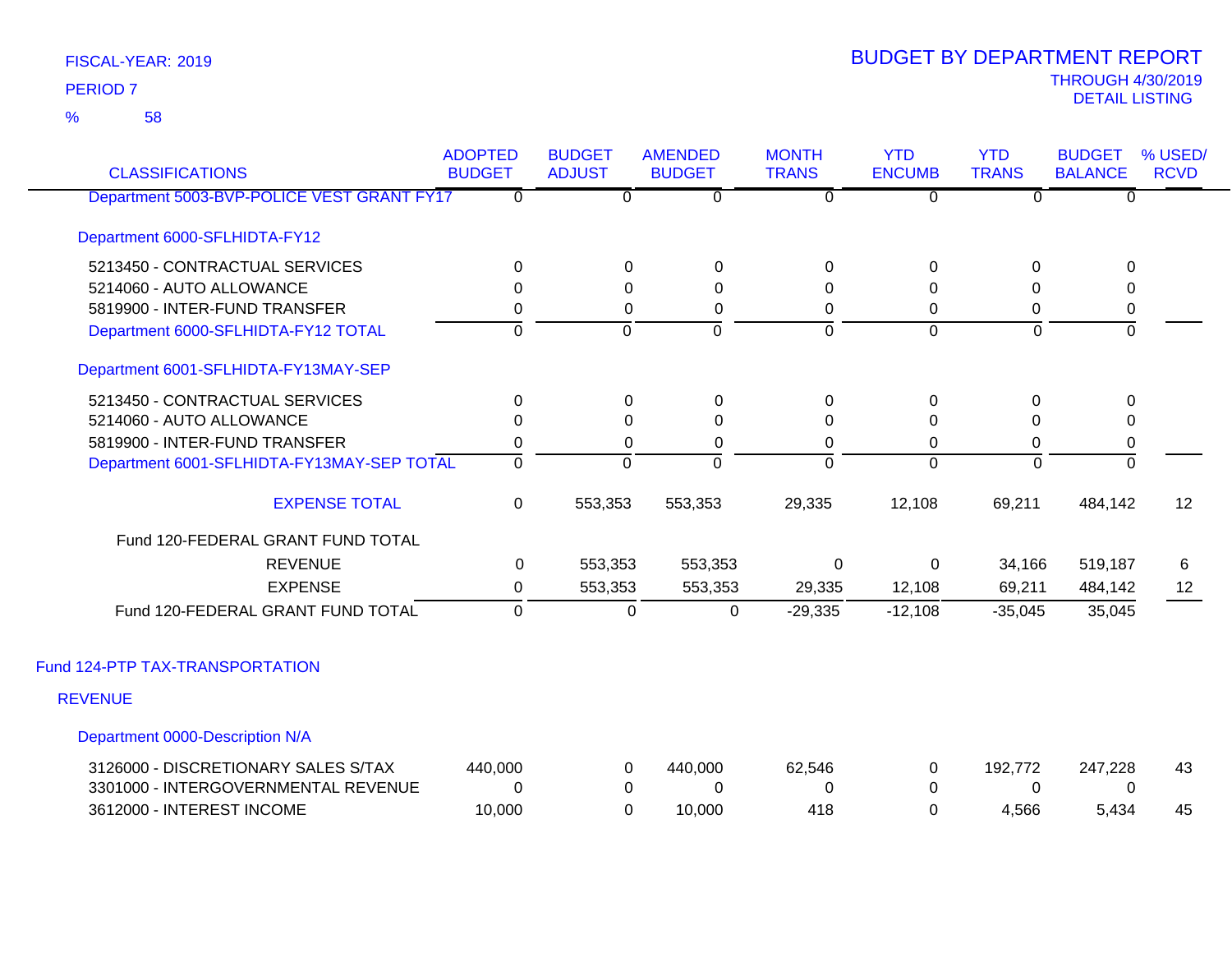|                 | FISCAL-YEAR: 2019 |
|-----------------|-------------------|
| <b>PERIOD 7</b> |                   |
| $\%$            | 58                |

| <b>CLASSIFICATIONS</b>                   | <b>ADOPTED</b><br><b>BUDGET</b> | <b>BUDGET</b><br><b>ADJUST</b> | <b>AMENDED</b><br><b>BUDGET</b> | <b>MONTH</b><br><b>TRANS</b> | <b>YTD</b><br><b>ENCUMB</b> | <b>YTD</b><br><b>TRANS</b> | <b>BUDGET</b><br><b>BALANCE</b> | % USED/<br><b>RCVD</b> |
|------------------------------------------|---------------------------------|--------------------------------|---------------------------------|------------------------------|-----------------------------|----------------------------|---------------------------------|------------------------|
| Department 0000-Description N/A TOTAL    | 450,000                         | $\overline{0}$                 | 450,000                         | 62,964                       | $\overline{0}$              | 197,338                    | 252,662                         | $\overline{43}$        |
| <b>REVENUE TOTAL</b>                     | 450,000                         | 0                              | 450,000                         | 62,964                       | $\mathbf 0$                 | 197,338                    | 252,662                         | 43                     |
| <b>EXPENSE</b>                           |                                 |                                |                                 |                              |                             |                            |                                 |                        |
| Department 1730-STREET MAINTENANCE       |                                 |                                |                                 |                              |                             |                            |                                 |                        |
| 5413450 - CONTRACTUAL SERVICES           | 0                               | 0                              | 0                               | $\mathbf 0$                  | $\pmb{0}$                   | 0                          | $\mathbf 0$                     |                        |
| 5416490 - CONSTRUCTIONS PROJECTS         | 606,500                         | 473,144                        | 1,079,644                       | 3,567                        | 333,999                     | 546,187                    | 533,457                         | 50                     |
| Department 1730-STREET MAINTENANCE TOTAL | 606,500                         | 473,144                        | 1,079,644                       | 3,567                        | 333,999                     | 546,187                    | 533,457                         | $\overline{50}$        |
| <b>EXPENSE TOTAL</b>                     | 606,500                         | 473,144                        | 1,079,644                       | 3,567                        | 333,999                     | 546,187                    | 533,457                         | 50                     |
| Fund 124-PTP TAX-TRANSPORTATION TOTAL    |                                 |                                |                                 |                              |                             |                            |                                 |                        |
| <b>REVENUE</b>                           | 450,000                         | 0                              | 450,000                         | 62,964                       | $\mathsf 0$                 | 197,338                    | 252,662                         | 43                     |
| <b>EXPENSE</b>                           | 606,500                         | 473,144                        | 1,079,644                       | 3,567                        | 333,999                     | 546,187                    | 533,457                         | 50                     |
| Fund 124-PTP TAX-TRANSPORTATION TOTAL    | $-156,500$                      | $-473,144$                     | $-629,644$                      | 59,397                       | $-333,999$                  | $-348,849$                 | $-280,795$                      |                        |
| Fund 125-PTP TAX FUND-DIRECT TRANSIT     |                                 |                                |                                 |                              |                             |                            |                                 |                        |
| <b>REVENUE</b>                           |                                 |                                |                                 |                              |                             |                            |                                 |                        |
| Department 0000-Description N/A          |                                 |                                |                                 |                              |                             |                            |                                 |                        |
| 3126000 - DISCRETIONARY SALES S/TAX      | 110,000                         | 0                              | 110,000                         | $\mathbf 0$                  | 0                           | $\mathbf 0$                | 110,000                         |                        |
| Department 0000-Description N/A TOTAL    | 110,000                         | $\overline{0}$                 | 110,000                         | $\overline{0}$               | $\overline{0}$              | $\overline{0}$             | 110,000                         |                        |
| <b>REVENUE TOTAL</b>                     | 110,000                         | 0                              | 110,000                         | 0                            | $\pmb{0}$                   | 0                          | 110,000                         |                        |

EXPENSE

Department 1730-STREET MAINTENANCE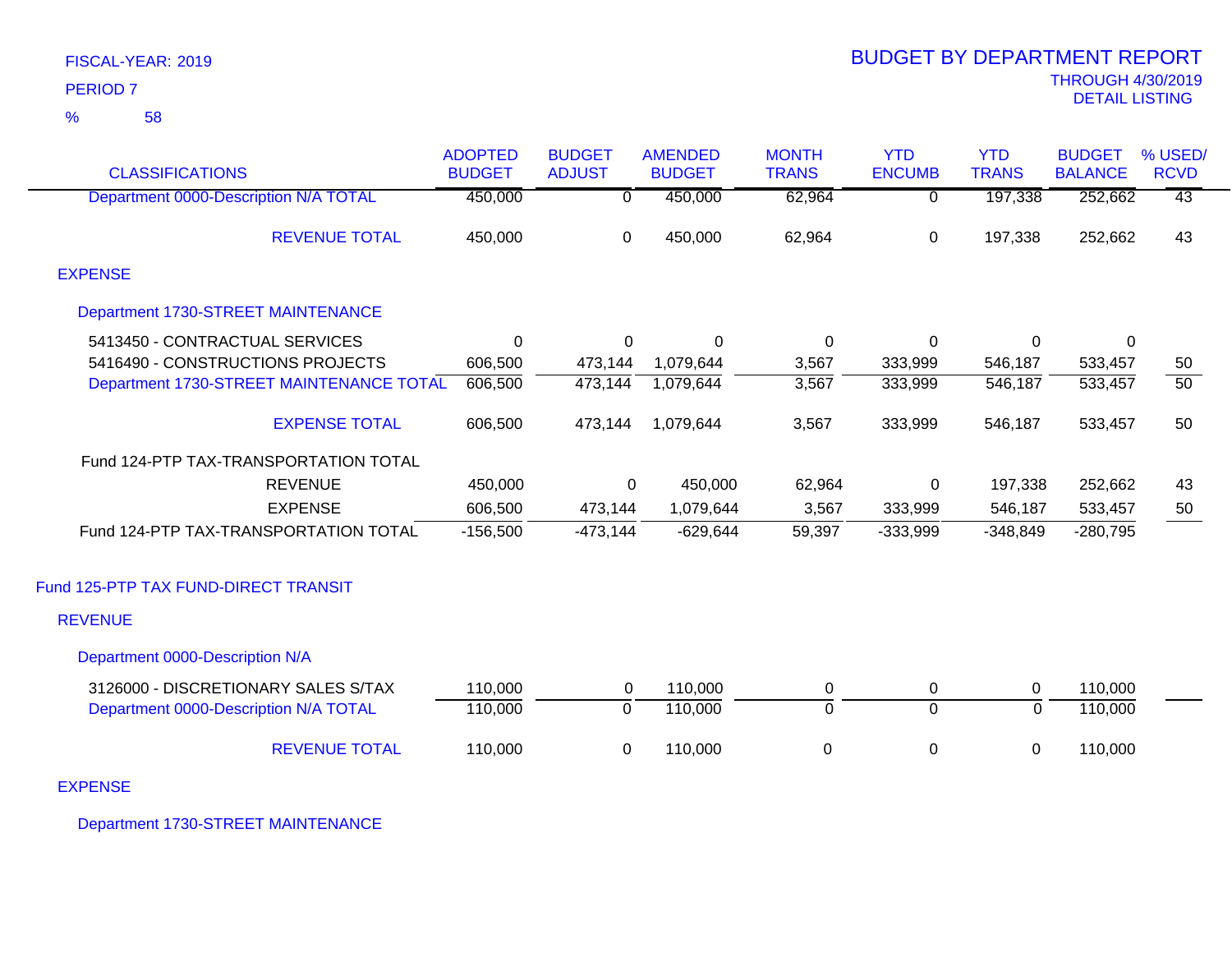| FISCAL-YEAR: 2019 |  |
|-------------------|--|
| <b>PERIOD 7</b>   |  |

|                                            | <b>ADOPTED</b> | <b>BUDGET</b> | <b>AMENDED</b>            | <b>MONTH</b> | <b>YTD</b>     | <b>YTD</b>   | <b>BUDGET</b>  | % USED/         |
|--------------------------------------------|----------------|---------------|---------------------------|--------------|----------------|--------------|----------------|-----------------|
| <b>CLASSIFICATIONS</b>                     | <b>BUDGET</b>  | <b>ADJUST</b> | <b>BUDGET</b>             | <b>TRANS</b> | <b>ENCUMB</b>  | <b>TRANS</b> | <b>BALANCE</b> | <b>RCVD</b>     |
| 5413450 - CONTRACTUAL SERVICES             | 277,748        |               | 277,748<br>$\overline{0}$ | 22,950       | 117,247        | 273,120      | 4,628          | $\overline{98}$ |
| 5416490 - CONSTRUCTIONS PROJECTS           | 0              |               | 0<br>0                    | 0            | 0              | $\Omega$     | 0              |                 |
| Department 1730-STREET MAINTENANCE TOTAL   | 277,748        | 0             | 277,748                   | 22,950       | 117,247        | 273,120      | 4,628          | $\overline{98}$ |
| <b>EXPENSE TOTAL</b>                       | 277,748        | 0             | 277,748                   | 22,950       | 117,247        | 273,120      | 4,628          | 98              |
| Fund 125-PTP TAX FUND-DIRECT TRANSIT TOTAL |                |               |                           |              |                |              |                |                 |
| <b>REVENUE</b>                             | 110,000        |               | 0<br>110,000              | 0            | $\Omega$       | $\mathbf{0}$ | 110,000        |                 |
| <b>EXPENSE</b>                             | 277,748        |               | 277,748<br>0              | 22,950       | 117,247        | 273,120      | 4,628          | 98              |
| Fund 125-PTP TAX FUND-DIRECT TRANSIT TOTAL | $-167,748$     |               | $-167,748$<br>$\mathbf 0$ | $-22,950$    | $-117,247$     | $-273,120$   | 105,372        |                 |
| Fund 150-REVENUE STABILIZATION FUND        |                |               |                           |              |                |              |                |                 |
| <b>REVENUE</b>                             |                |               |                           |              |                |              |                |                 |
| Department 0000-Description N/A            |                |               |                           |              |                |              |                |                 |
| 3811000 - CONTRIB. FROM OTHER FUNDS        | 0              |               | 0<br>0                    | 0            | 0              | $\mathbf{0}$ | 0              |                 |
| Department 0000-Description N/A TOTAL      | $\Omega$       | $\mathbf 0$   | $\overline{0}$            | $\Omega$     | $\overline{0}$ | $\Omega$     | $\overline{0}$ |                 |
| <b>REVENUE TOTAL</b>                       | $\Omega$       | $\mathbf 0$   | $\mathbf 0$               | $\mathbf 0$  | $\mathbf 0$    | 0            | 0              |                 |
| <b>EXPENSE</b>                             |                |               |                           |              |                |              |                |                 |
| <b>Department 1410-FINANCE</b>             |                |               |                           |              |                |              |                |                 |
| 5819120 - INTRA-GOV TRANSFER-DEBT SERVIC   | $\pmb{0}$      |               | 0<br>0                    | 0            | $\mathbf 0$    | 0            | 0              |                 |
| Department 1410-FINANCE TOTAL              | $\Omega$       | $\Omega$      | $\Omega$                  | $\Omega$     | $\Omega$       | $\Omega$     | $\Omega$       |                 |
| <b>EXPENSE TOTAL</b>                       | 0              | 0             | $\pmb{0}$                 | $\mathbf 0$  | $\mathbf 0$    | 0            | 0              |                 |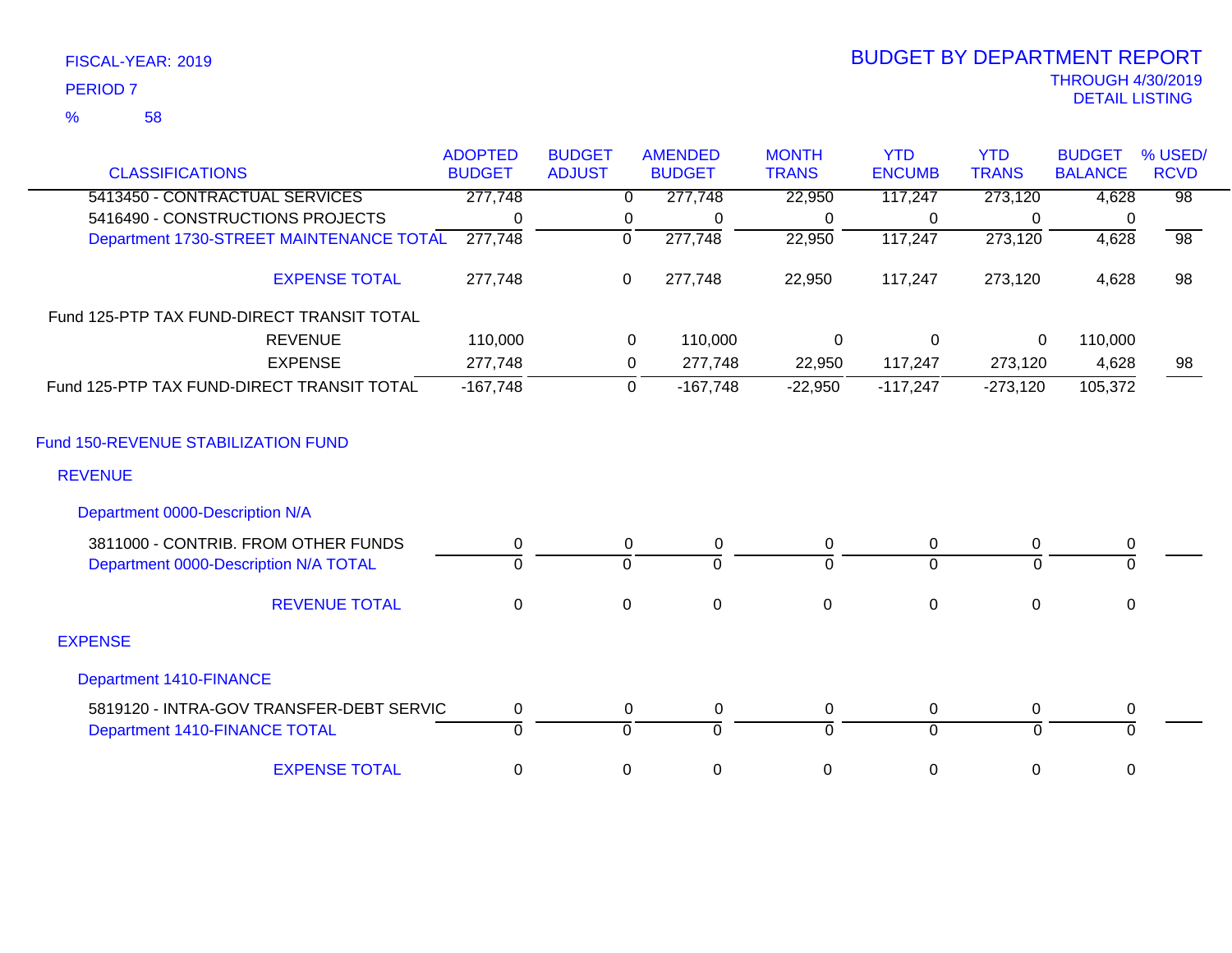58 %

### THROUGH 4/30/2019<br>DETAIL LISTING DETAIL LISTING PERIOD <sup>7</sup> BUDGET BY DEPARTMENT REPORT

| <b>CLASSIFICATIONS</b>                    | <b>ADOPTED</b><br><b>BUDGET</b> | <b>BUDGET</b><br><b>ADJUST</b> |             | <b>AMENDED</b><br><b>BUDGET</b> | <b>MONTH</b><br><b>TRANS</b> | <b>YTD</b><br><b>ENCUMB</b> | <b>YTD</b><br><b>TRANS</b> | <b>BUDGET</b><br><b>BALANCE</b> | % USED/<br><b>RCVD</b> |
|-------------------------------------------|---------------------------------|--------------------------------|-------------|---------------------------------|------------------------------|-----------------------------|----------------------------|---------------------------------|------------------------|
| Fund 150-REVENUE STABILIZATION FUND TOTAL |                                 |                                |             |                                 |                              |                             |                            |                                 |                        |
| <b>REVENUE</b>                            | $\mathbf 0$                     |                                | $\pmb{0}$   | $\mathbf 0$                     | 0                            | $\mathbf 0$                 | $\boldsymbol{0}$           | $\mathbf 0$                     |                        |
| <b>EXPENSE</b>                            | 0                               |                                | $\mathbf 0$ | $\mathbf 0$                     | 0                            | $\mathbf 0$                 | 0                          | $\mathbf 0$                     | 98                     |
| Fund 150-REVENUE STABILIZATION FUND TOTAL | $\Omega$                        |                                | $\mathbf 0$ | $\mathbf 0$                     | $\overline{0}$               | $\mathbf 0$                 | $\overline{0}$             | $\mathbf 0$                     |                        |
| Fund 151-GRANT MATCH RESERVE FUND         |                                 |                                |             |                                 |                              |                             |                            |                                 |                        |
| <b>REVENUE</b>                            |                                 |                                |             |                                 |                              |                             |                            |                                 |                        |
| Department 0000-Description N/A           |                                 |                                |             |                                 |                              |                             |                            |                                 |                        |
| 3811000 - CONTRIB. FROM OTHER FUNDS       | 0                               |                                | 0           | 0                               | 0                            | 0                           | $\mathbf 0$                | $\overline{0}$                  |                        |
| Department 0000-Description N/A TOTAL     | $\Omega$                        |                                | $\mathbf 0$ | ō                               | $\overline{0}$               | $\overline{0}$              | $\Omega$                   | $\overline{0}$                  |                        |
| <b>REVENUE TOTAL</b>                      | 0                               |                                | 0           | $\mathbf 0$                     | $\mathbf 0$                  | $\pmb{0}$                   | 0                          | 0                               |                        |
| <b>EXPENSE</b>                            |                                 |                                |             |                                 |                              |                             |                            |                                 |                        |
| <b>Department 1410-FINANCE</b>            |                                 |                                |             |                                 |                              |                             |                            |                                 |                        |
| 5819120 - INTRA-GOV TRANSFER-DEBT SERVIC  | 0                               |                                | 0           | 0                               | 0                            | $\mathbf 0$                 | 0                          | $\mathbf 0$                     |                        |
| Department 1410-FINANCE TOTAL             | 0                               |                                | $\mathbf 0$ | $\overline{0}$                  | $\overline{0}$               | $\overline{0}$              | $\mathbf 0$                | $\overline{0}$                  |                        |
| <b>EXPENSE TOTAL</b>                      | 0                               |                                | 0           | $\mathbf 0$                     | $\mathbf 0$                  | $\mathbf 0$                 | 0                          | 0                               |                        |
| Fund 151-GRANT MATCH RESERVE FUND TOTAL   |                                 |                                |             |                                 |                              |                             |                            |                                 |                        |
| <b>REVENUE</b>                            | $\mathbf 0$                     |                                | $\pmb{0}$   | 0                               | $\mathbf 0$                  | $\mathbf 0$                 | 0                          | $\mathbf 0$                     |                        |
| <b>EXPENSE</b>                            | $\Omega$                        |                                | $\mathbf 0$ | 0                               | 0                            | 0                           | 0                          | $\mathbf 0$                     | 98                     |
| Fund 151-GRANT MATCH RESERVE FUND TOTAL   | $\Omega$                        |                                | $\mathbf 0$ | $\overline{0}$                  | $\mathbf 0$                  | $\overline{0}$              | $\mathbf{0}$               | $\mathbf 0$                     |                        |

Fund 152-INSURANCE RESERVE FUND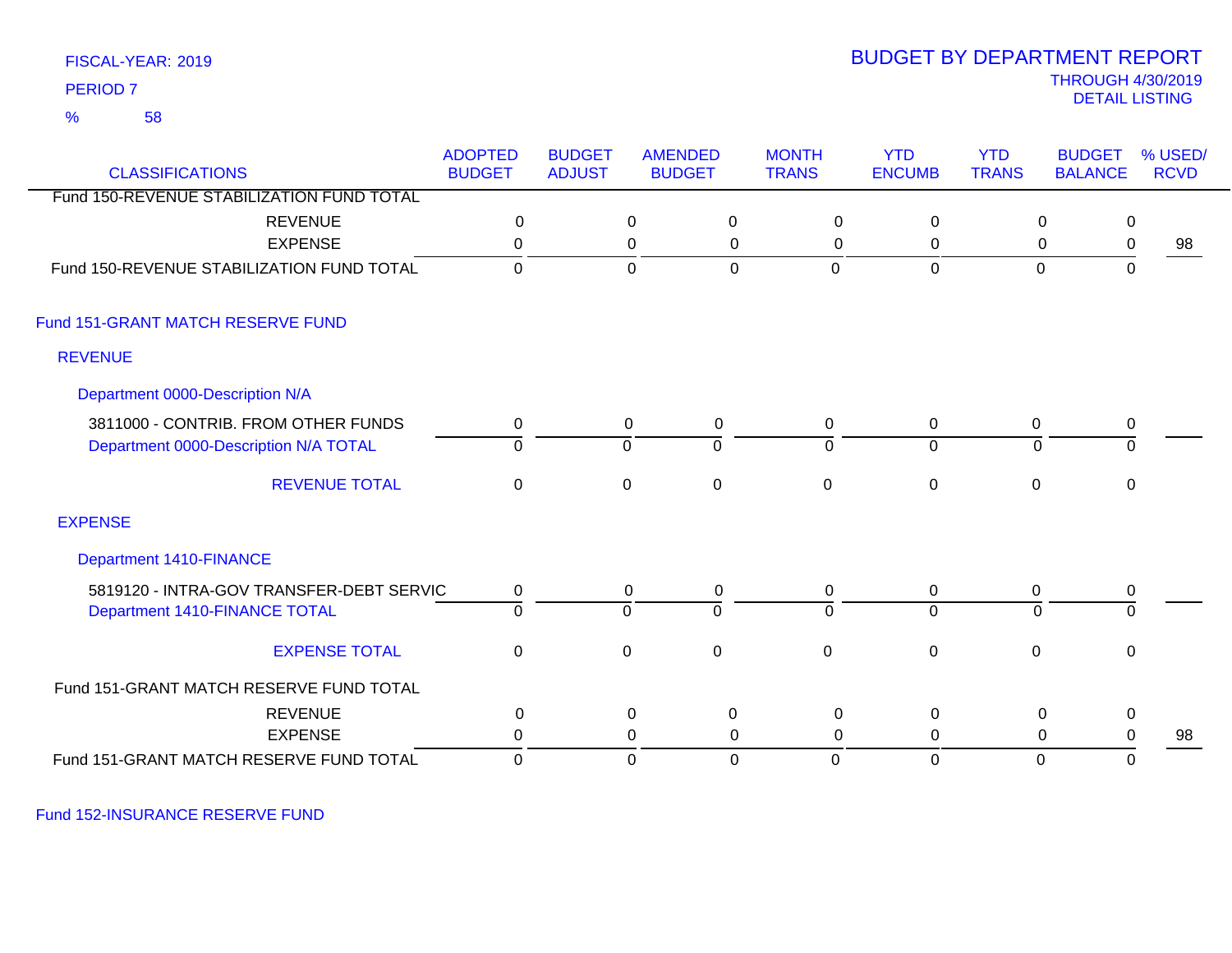| <b>CLASSIFICATIONS</b>                                                       | <b>ADOPTED</b><br><b>BUDGET</b> | <b>BUDGET</b><br><b>ADJUST</b> | <b>AMENDED</b><br><b>BUDGET</b> | <b>MONTH</b><br><b>TRANS</b> | <b>YTD</b><br><b>ENCUMB</b>   | <b>YTD</b><br><b>TRANS</b> | <b>BUDGET</b><br><b>BALANCE</b> | % USED/<br><b>RCVD</b> |
|------------------------------------------------------------------------------|---------------------------------|--------------------------------|---------------------------------|------------------------------|-------------------------------|----------------------------|---------------------------------|------------------------|
| <b>REVENUE</b>                                                               |                                 |                                |                                 |                              |                               |                            |                                 |                        |
| Department 0000-Description N/A                                              |                                 |                                |                                 |                              |                               |                            |                                 |                        |
| 3811000 - CONTRIB. FROM OTHER FUNDS<br>Department 0000-Description N/A TOTAL | 0<br>$\overline{0}$             | $\overline{0}$                 | 0<br>$\mathbf 0$<br>0           | 0<br>$\overline{0}$          | $\mathbf 0$<br>$\overline{0}$ | 0<br>$\mathbf 0$           | $\pmb{0}$<br>ō                  |                        |
| <b>REVENUE TOTAL</b>                                                         | $\pmb{0}$                       | $\pmb{0}$                      | $\pmb{0}$                       | $\pmb{0}$                    | $\mathbf 0$                   | $\mathbf 0$                | $\pmb{0}$                       |                        |
| <b>EXPENSE</b>                                                               |                                 |                                |                                 |                              |                               |                            |                                 |                        |
| Department 1410-FINANCE                                                      |                                 |                                |                                 |                              |                               |                            |                                 |                        |
| 5819120 - INTRA-GOV TRANSFER-DEBT SERVIC                                     | $\mathbf 0$                     |                                | $\mathbf 0$<br>0                | 0                            | $\mathbf 0$                   | $\mathbf 0$                | 0                               |                        |
| Department 1410-FINANCE TOTAL                                                | $\overline{0}$                  | $\overline{0}$                 | ō                               | $\overline{0}$               | $\overline{0}$                | $\mathbf 0$                | $\overline{0}$                  |                        |
| <b>EXPENSE TOTAL</b>                                                         | $\pmb{0}$                       | $\mathbf 0$                    | $\pmb{0}$                       | $\pmb{0}$                    | $\pmb{0}$                     | $\mathbf 0$                | $\mathbf 0$                     |                        |
| Fund 152-INSURANCE RESERVE FUND TOTAL                                        |                                 |                                |                                 |                              |                               |                            |                                 |                        |
| <b>REVENUE</b>                                                               | $\mathbf 0$                     |                                | $\mathsf 0$<br>$\mathbf 0$      | $\mathsf 0$                  | $\mathbf 0$                   | $\mathbf 0$                | $\pmb{0}$                       |                        |
| <b>EXPENSE</b>                                                               | 0                               |                                | 0<br>0                          | 0                            | 0                             | 0                          | 0                               | 98                     |
| Fund 152-INSURANCE RESERVE FUND TOTAL                                        | $\mathbf 0$                     |                                | $\mathbf 0$<br>$\mathbf 0$      | $\overline{0}$               | $\mathbf 0$                   | $\mathbf 0$                | $\mathbf 0$                     |                        |
| Fund 153-TAX EQUALIZATION RESERVE FUND                                       |                                 |                                |                                 |                              |                               |                            |                                 |                        |
| <b>REVENUE</b>                                                               |                                 |                                |                                 |                              |                               |                            |                                 |                        |
| Department 0000-Description N/A                                              |                                 |                                |                                 |                              |                               |                            |                                 |                        |
| 3811000 - CONTRIB. FROM OTHER FUNDS                                          | 0                               |                                | $\mathbf 0$<br>$\mathbf 0$      | 0                            | $\mathbf 0$                   | 0                          | 0                               |                        |
| Department 0000-Description N/A TOTAL                                        | $\overline{0}$                  | $\overline{0}$                 | $\overline{0}$                  | 0                            | $\overline{0}$                | $\overline{0}$             | $\overline{0}$                  |                        |
| <b>REVENUE TOTAL</b>                                                         | $\pmb{0}$                       | $\pmb{0}$                      | $\pmb{0}$                       | $\boldsymbol{0}$             | $\boldsymbol{0}$              | 0                          | 0                               |                        |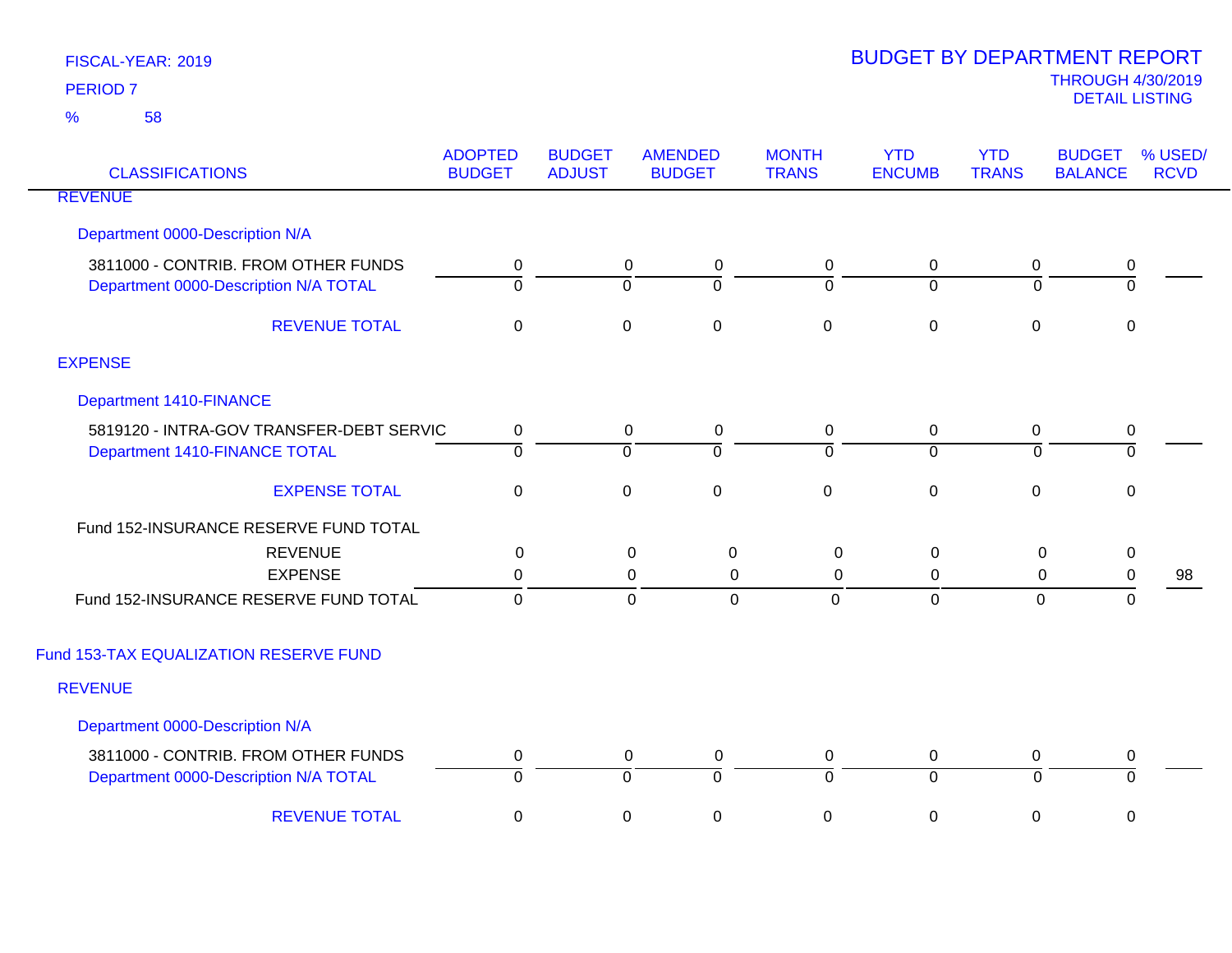| <b>CLASSIFICATIONS</b>                       | <b>ADOPTED</b><br><b>BUDGET</b> | <b>BUDGET</b><br><b>ADJUST</b> | <b>AMENDED</b><br><b>BUDGET</b> | <b>MONTH</b><br><b>TRANS</b> | <b>YTD</b><br><b>ENCUMB</b> | <b>YTD</b><br><b>TRANS</b> | <b>BUDGET</b><br><b>BALANCE</b> | % USED/<br><b>RCVD</b> |
|----------------------------------------------|---------------------------------|--------------------------------|---------------------------------|------------------------------|-----------------------------|----------------------------|---------------------------------|------------------------|
| <b>EXPENSE</b>                               |                                 |                                |                                 |                              |                             |                            |                                 |                        |
| <b>Department 1410-FINANCE</b>               |                                 |                                |                                 |                              |                             |                            |                                 |                        |
| 5819120 - INTRA-GOV TRANSFER-DEBT SERVIC     | 0                               |                                | $\mathbf 0$<br>0                | 0                            | 0                           | 0                          | 0                               |                        |
| Department 1410-FINANCE TOTAL                | $\overline{0}$                  |                                | $\Omega$<br>$\Omega$            | $\Omega$                     | $\Omega$                    | $\Omega$                   | $\overline{0}$                  |                        |
| <b>EXPENSE TOTAL</b>                         | $\mathbf 0$                     |                                | $\mathsf 0$<br>$\mathbf 0$      | $\mathbf 0$                  | $\mathbf 0$                 | $\pmb{0}$                  | 0                               |                        |
| Fund 153-TAX EQUALIZATION RESERVE FUND TOTAL |                                 |                                |                                 |                              |                             |                            |                                 |                        |
| <b>REVENUE</b>                               | 0                               |                                | $\pmb{0}$<br>$\mathbf 0$        | $\mathbf 0$                  | $\mathbf 0$                 | $\mathbf 0$                | $\pmb{0}$                       |                        |
| <b>EXPENSE</b>                               | 0                               |                                | 0<br>0                          | $\Omega$                     | 0                           | 0                          | 0                               | 98                     |
| Fund 153-TAX EQUALIZATION RESERVE FUND TOTAL | $\mathbf 0$                     |                                | $\mathbf 0$<br>$\mathbf 0$      | $\mathbf 0$                  | $\mathbf 0$                 | $\mathbf 0$                | $\mathbf 0$                     |                        |
| Fund 154-BUILDING CAPITAL RESERVE FUND       |                                 |                                |                                 |                              |                             |                            |                                 |                        |
| <b>REVENUE</b>                               |                                 |                                |                                 |                              |                             |                            |                                 |                        |
| Department 0000-Description N/A              |                                 |                                |                                 |                              |                             |                            |                                 |                        |
| 3811000 - CONTRIB. FROM OTHER FUNDS          | 0                               |                                | $\mathbf 0$<br>0                | 0                            | $\mathbf 0$                 | 0                          | 0                               |                        |
| Department 0000-Description N/A TOTAL        | $\overline{0}$                  |                                | $\overline{0}$<br>$\Omega$      | $\Omega$                     | $\overline{0}$              | $\Omega$                   | $\Omega$                        |                        |
| <b>REVENUE TOTAL</b>                         | $\mathbf 0$                     |                                | $\mathbf 0$<br>$\mathbf 0$      | $\mathbf 0$                  | $\mathbf 0$                 | $\pmb{0}$                  | $\pmb{0}$                       |                        |
| <b>EXPENSE</b>                               |                                 |                                |                                 |                              |                             |                            |                                 |                        |
| <b>Department 1410-FINANCE</b>               |                                 |                                |                                 |                              |                             |                            |                                 |                        |
| 5819120 - INTRA-GOV TRANSFER-DEBT SERVIC     | 0                               |                                | $\mathbf 0$<br>0                | 0                            | $\mathbf 0$                 | 0                          | 0                               |                        |
| Department 1410-FINANCE TOTAL                | $\overline{0}$                  |                                | $\overline{0}$<br>ō             | $\Omega$                     | $\overline{0}$              | $\overline{0}$             | ō                               |                        |
| <b>EXPENSE TOTAL</b>                         | $\mathbf 0$                     |                                | $\mathbf 0$<br>0                | 0                            | 0                           | 0                          | 0                               |                        |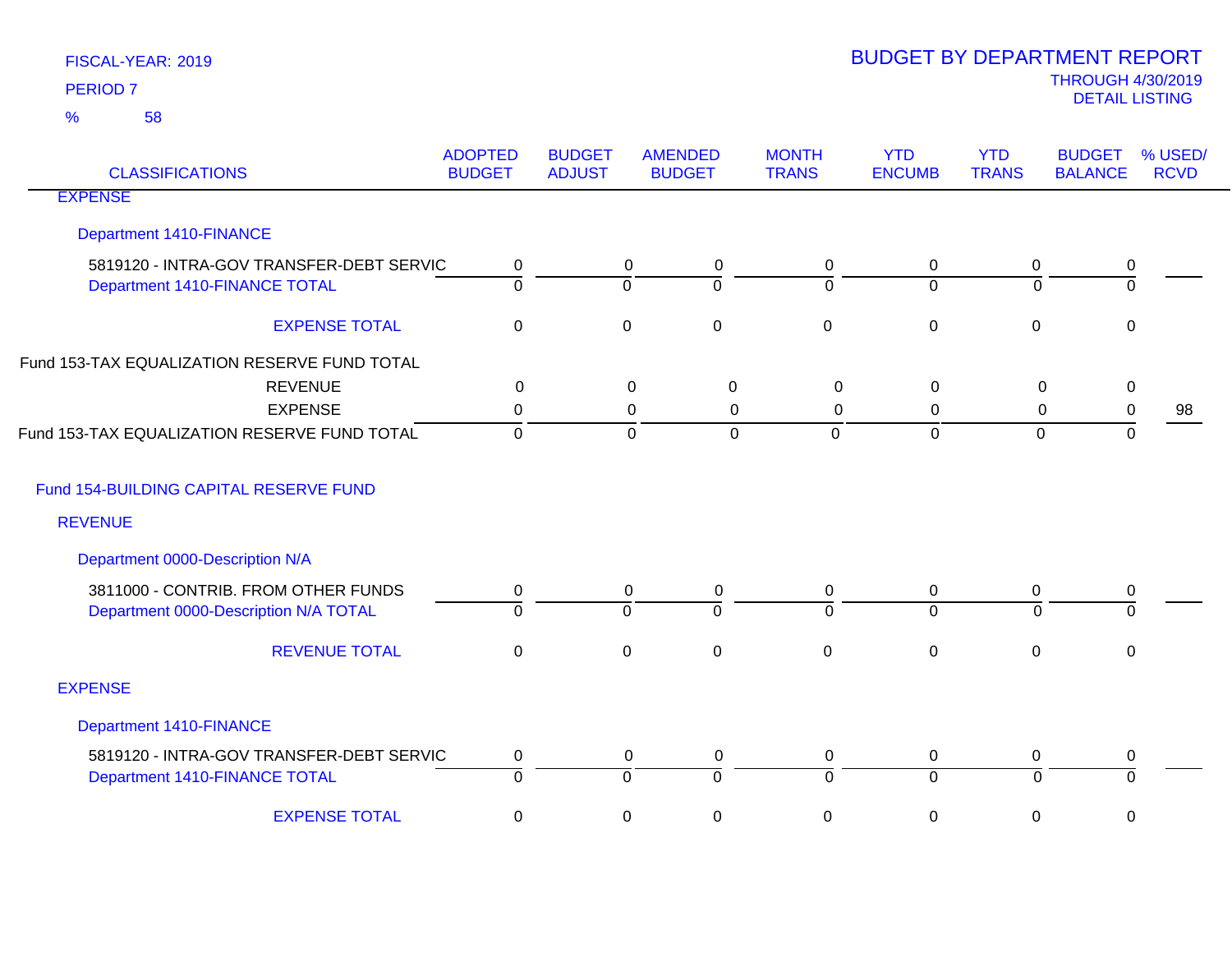### FISCAL-YEAR: 2019 58 %

| <b>CLASSIFICATIONS</b>                       | <b>ADOPTED</b><br><b>BUDGET</b> | <b>BUDGET</b><br><b>ADJUST</b> | <b>AMENDED</b><br><b>BUDGET</b> | <b>MONTH</b><br><b>TRANS</b> | <b>YTD</b><br><b>ENCUMB</b> | <b>YTD</b><br><b>TRANS</b> | <b>BUDGET</b><br><b>BALANCE</b> | % USED/<br><b>RCVD</b> |
|----------------------------------------------|---------------------------------|--------------------------------|---------------------------------|------------------------------|-----------------------------|----------------------------|---------------------------------|------------------------|
| Fund 154-BUILDING CAPITAL RESERVE FUND TOTAL |                                 |                                |                                 |                              |                             |                            |                                 |                        |
| <b>REVENUE</b>                               | $\Omega$                        |                                | $\mathbf 0$<br>0                | $\mathbf 0$                  | $\Omega$                    | 0                          | 0                               |                        |
| <b>EXPENSE</b>                               | 0                               |                                | 0<br>0                          | 0                            | 0                           | 0                          | 0                               | 98                     |
| Fund 154-BUILDING CAPITAL RESERVE FUND TOTAL | $\overline{0}$                  |                                | $\overline{0}$<br>$\Omega$      | $\overline{0}$               | $\mathbf 0$                 | $\overline{0}$             | $\mathbf 0$                     |                        |
| Fund 155-CITY PARKS ACQUI DEV OPERATION      |                                 |                                |                                 |                              |                             |                            |                                 |                        |
| <b>REVENUE</b>                               |                                 |                                |                                 |                              |                             |                            |                                 |                        |
| Department 0000-Description N/A              |                                 |                                |                                 |                              |                             |                            |                                 |                        |
| 3699201 - MISC. OTHERS                       | 0                               |                                | 0<br>$\Omega$                   | $\Omega$                     | $\mathbf{0}$                | 0                          | 0                               |                        |
| 3811000 - CONTRIB. FROM OTHER FUNDS          | 0                               |                                | 0<br>$\mathbf 0$                | 0                            | 0                           | 0                          | $\pmb{0}$                       |                        |
| Department 0000-Description N/A TOTAL        | $\Omega$                        | $\Omega$                       | $\overline{0}$                  | $\Omega$                     | $\overline{0}$              | $\overline{0}$             | $\overline{0}$                  |                        |
| <b>REVENUE TOTAL</b>                         | $\mathbf 0$                     | 0                              | $\mathbf 0$                     | $\mathbf 0$                  | $\mathbf 0$                 | $\mathbf 0$                | $\mathbf 0$                     |                        |
| <b>EXPENSE</b>                               |                                 |                                |                                 |                              |                             |                            |                                 |                        |
| Department 1410-FINANCE                      |                                 |                                |                                 |                              |                             |                            |                                 |                        |
| 5819120 - INTRA-GOV TRANSFER-DEBT SERVIC     | 0                               |                                | $\mathbf 0$<br>0                | 0                            | $\mathbf 0$                 | 0                          | 0                               |                        |
| Department 1410-FINANCE TOTAL                | $\overline{0}$                  | ō                              | $\Omega$                        | $\Omega$                     | $\overline{0}$              | $\overline{0}$             | $\Omega$                        |                        |
| Department 2000-PARKS & RECREATION           |                                 |                                |                                 |                              |                             |                            |                                 |                        |
| 5726110 - FRDAP 200K DISON PURCHASE          | 310,000                         |                                | 310,000<br>0                    | 0                            | 0                           | $\mathbf{0}$               | 310,000                         |                        |
| Department 2000-PARKS & RECREATION TOTAL     | 310,000                         | $\mathbf 0$                    | 310,000                         | $\Omega$                     | $\Omega$                    | 0                          | 310,000                         |                        |
| <b>EXPENSE TOTAL</b>                         | 310,000                         | 0                              | 310,000                         | 0                            | $\pmb{0}$                   | 0                          | 310,000                         |                        |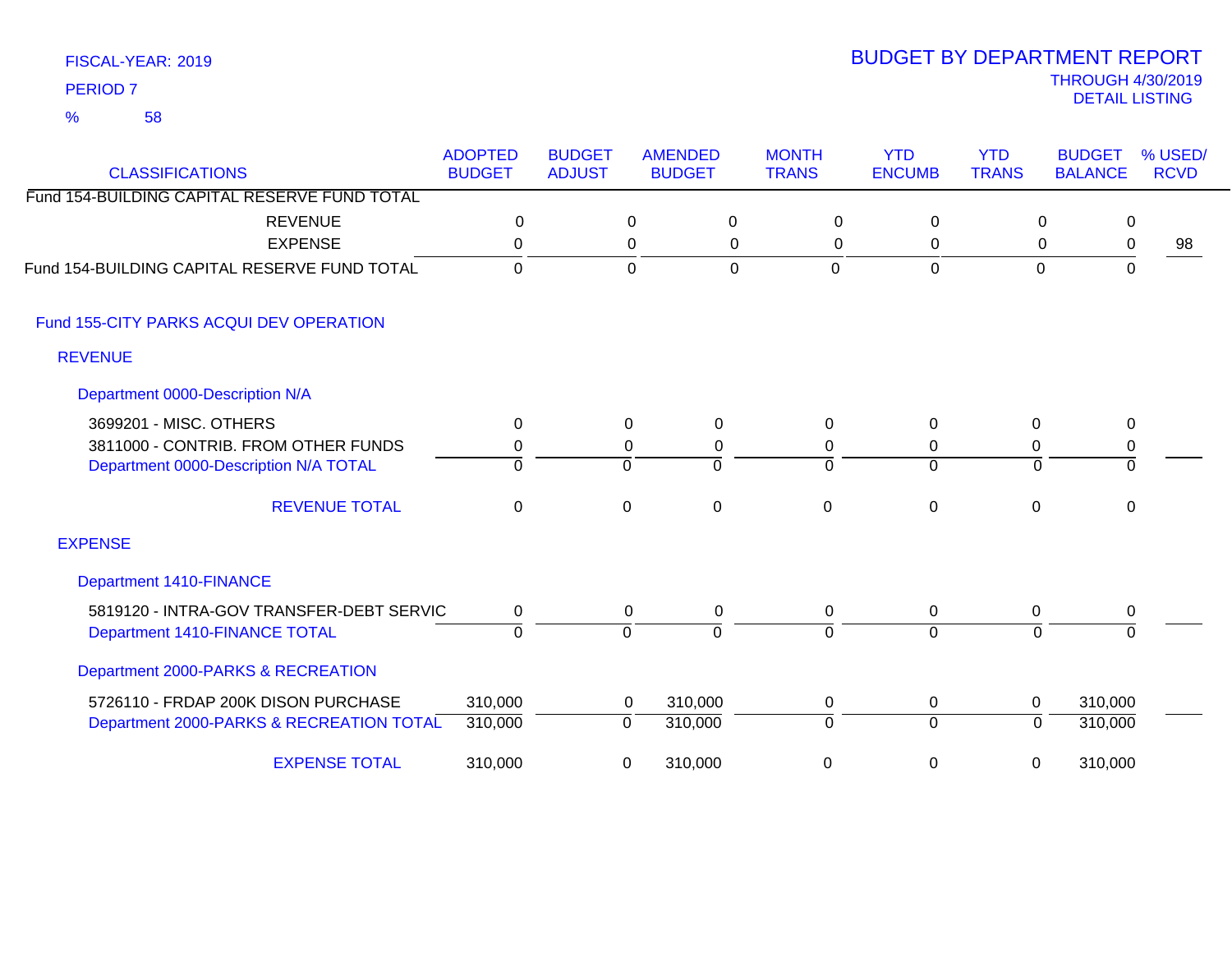| FISCAL-YEAR: 2019 |  |
|-------------------|--|
| <b>PERIOD 7</b>   |  |

# THROUGH 4/30/2019 DETAIL LISTING PERIOD <sup>7</sup> BUDGET BY DEPARTMENT REPORT

| <b>CLASSIFICATIONS</b>                        | <b>ADOPTED</b><br><b>BUDGET</b> | <b>BUDGET</b><br><b>ADJUST</b> |                     | <b>AMENDED</b><br><b>BUDGET</b> | <b>MONTH</b><br><b>TRANS</b> | <b>YTD</b><br><b>ENCUMB</b> | <b>YTD</b><br><b>TRANS</b> | <b>BUDGET</b><br><b>BALANCE</b> | % USED/<br><b>RCVD</b> |
|-----------------------------------------------|---------------------------------|--------------------------------|---------------------|---------------------------------|------------------------------|-----------------------------|----------------------------|---------------------------------|------------------------|
| Fund 155-CITY PARKS ACQUI DEV OPERATION TOTAL |                                 |                                |                     |                                 |                              |                             |                            |                                 |                        |
|                                               |                                 |                                |                     |                                 |                              |                             |                            |                                 |                        |
| <b>REVENUE</b><br><b>EXPENSE</b>              | 0                               |                                | $\mathbf 0$         | 0                               | $\mathbf 0$                  | 0                           | 0                          | $\Omega$                        |                        |
|                                               | 310,000                         |                                | $\mathbf 0$         | 310,000                         | 0                            | 0                           | 0                          | 310,000                         |                        |
| Fund 155-CITY PARKS ACQUI DEV OPERATION       | $-310,000$                      |                                | $\mathbf 0$         | $-310,000$                      | $\mathbf 0$                  | $\mathbf 0$                 | $\mathbf 0$                | $-310,000$                      |                        |
| Fund 156-PEDESTRIAN CROSSING ACQUISITIO       |                                 |                                |                     |                                 |                              |                             |                            |                                 |                        |
| <b>REVENUE</b>                                |                                 |                                |                     |                                 |                              |                             |                            |                                 |                        |
| Department 0000-Description N/A               |                                 |                                |                     |                                 |                              |                             |                            |                                 |                        |
| 3699201 - MISC. OTHERS                        | 0                               |                                | $\mathbf 0$         | 0                               | $\Omega$                     | 0                           | 0                          | 0                               |                        |
| 3811000 - CONTRIB. FROM OTHER FUNDS           | 0                               |                                | 0                   | 0                               | 0                            | 0                           | 0                          | $\mathbf 0$                     |                        |
| Department 0000-Description N/A TOTAL         | $\Omega$                        |                                | $\Omega$            | $\Omega$                        | $\Omega$                     | $\overline{0}$              | $\Omega$                   | $\mathbf{0}$                    |                        |
| <b>REVENUE TOTAL</b>                          | $\mathbf 0$                     |                                | $\mathsf{O}\xspace$ | $\pmb{0}$                       | $\mathbf 0$                  | $\mathbf 0$                 | $\mathbf 0$                | $\mathsf 0$                     |                        |
| <b>EXPENSE</b>                                |                                 |                                |                     |                                 |                              |                             |                            |                                 |                        |
| Department 1790-ENGINEERING & CONSTRUCTN      |                                 |                                |                     |                                 |                              |                             |                            |                                 |                        |
| 5196490 - CONSTRUCTION PROJECTS               | 0                               |                                | 0                   | 0                               | 0                            | 0                           | 0                          | $\pmb{0}$                       |                        |
| Department 1790-ENGINEERING & CONSTRUCTN      | $\overline{0}$                  |                                | ō                   | $\Omega$                        | 0                            | $\overline{0}$              | $\Omega$                   | $\Omega$                        |                        |
| <b>EXPENSE TOTAL</b>                          | $\mathbf 0$                     |                                | $\mathbf 0$         | 0                               | $\Omega$                     | $\mathbf 0$                 | 0                          | $\mathbf 0$                     |                        |
| Fund 156-PEDESTRIAN CROSSING ACQUISITIO       |                                 |                                |                     |                                 |                              |                             |                            |                                 |                        |
| <b>REVENUE</b>                                | 0                               |                                | $\mathbf 0$         | 0                               | 0                            | 0                           | 0                          | 0                               |                        |
| <b>EXPENSE</b>                                | 0                               |                                | 0                   | 0                               | 0                            | 0                           | 0                          | 0                               |                        |
| Fund 156-PEDESTRIAN CROSSING ACQUISITIO       | $\overline{0}$                  |                                | $\overline{0}$      | $\mathbf 0$                     | $\mathbf 0$                  | $\mathbf 0$                 | $\overline{0}$             | $\mathbf{0}$                    |                        |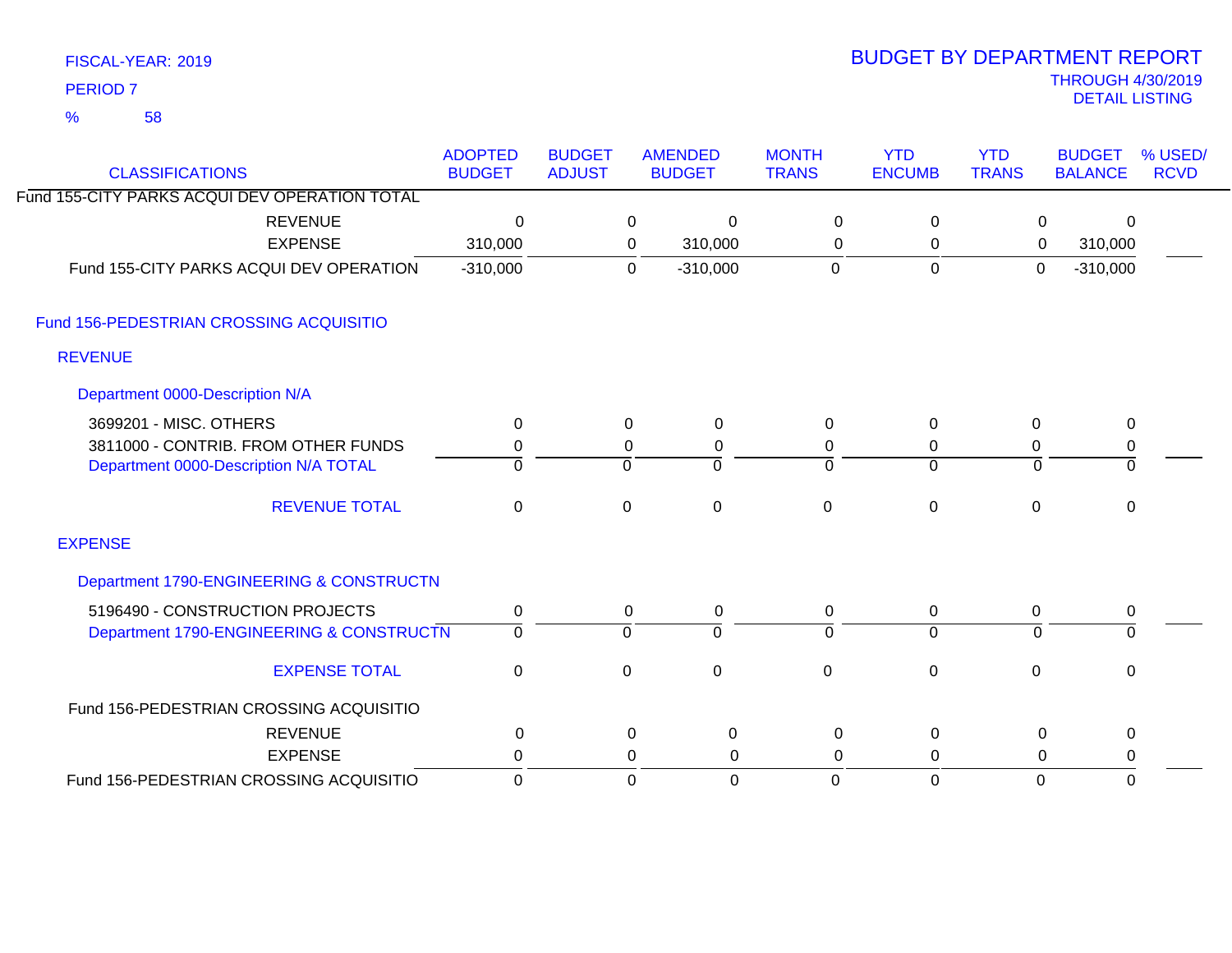| FISCAL-YEAR: 2019                     |                                 |                                |                                 |                              | <b>BUDGET BY DEPARTMENT REPORT</b> |                            |                                                   |                        |
|---------------------------------------|---------------------------------|--------------------------------|---------------------------------|------------------------------|------------------------------------|----------------------------|---------------------------------------------------|------------------------|
| <b>PERIOD 7</b>                       |                                 |                                |                                 |                              |                                    |                            | <b>THROUGH 4/30/2019</b><br><b>DETAIL LISTING</b> |                        |
| %<br>58                               |                                 |                                |                                 |                              |                                    |                            |                                                   |                        |
| <b>CLASSIFICATIONS</b>                | <b>ADOPTED</b><br><b>BUDGET</b> | <b>BUDGET</b><br><b>ADJUST</b> | <b>AMENDED</b><br><b>BUDGET</b> | <b>MONTH</b><br><b>TRANS</b> | <b>YTD</b><br><b>ENCUMB</b>        | <b>YTD</b><br><b>TRANS</b> | <b>BUDGET</b><br><b>BALANCE</b>                   | % USED/<br><b>RCVD</b> |
| Fund 201-DEBT SERVICE FUND            |                                 |                                |                                 |                              |                                    |                            |                                                   |                        |
| <b>REVENUE</b>                        |                                 |                                |                                 |                              |                                    |                            |                                                   |                        |
| Department 0000-Description N/A       |                                 |                                |                                 |                              |                                    |                            |                                                   |                        |
| 3612000 - INTEREST INCOME             | 2,000                           |                                | 2,000<br>0                      | 263                          | 0                                  | 1,525                      | 475                                               | 76                     |
| 3669000 - HOSPITAL LANDSCAPE REVENU   | 145,246                         |                                | 145,246<br>0                    | $\Omega$                     | 0                                  | 145,246                    | $\mathbf 0$                                       | 100                    |
| 3669300 - RICHMAN PROPERTIES LN PMT   | 703,409                         |                                | 0<br>703,409                    | 144,631                      | 0                                  | 703,409                    | $\mathbf 0$                                       | 100                    |
| 3699201 - MISC. OTHERS                | $\mathbf 0$                     |                                | 0<br>0                          | 0                            | 0                                  | $-57$                      | 57                                                |                        |
| 3811100 - TRANSFER IN FROM GEN FUND   | 329,345                         |                                | 329,345<br>0                    | $\mathbf 0$                  | 0                                  | 329,345                    | $\mathbf 0$                                       | 100                    |
| 3841100 - DEBT BB&T LOAN FY15         | $\mathbf 0$                     |                                | $\mathbf 0$<br>0                | $\Omega$                     | 0                                  | 0                          | $\mathbf 0$                                       |                        |
| Department 0000-Description N/A TOTAL | 1,180,000                       | $\overline{0}$                 | 1,180,000                       | 144,894                      | $\overline{0}$                     | 1,179,468                  | $\overline{532}$                                  | $\overline{99}$        |
| <b>REVENUE TOTAL</b>                  | 1,180,000                       | 0                              | 1,180,000                       | 144,894                      | 0                                  | 1,179,468                  | 532                                               | 99                     |
| <b>EXPENSE</b>                        |                                 |                                |                                 |                              |                                    |                            |                                                   |                        |
| <b>Department 1410-FINANCE</b>        |                                 |                                |                                 |                              |                                    |                            |                                                   |                        |
| 5197110 - DEBT SERVICE- PRINCIPAL     | 774,000                         |                                | 774,000<br>0                    | $\Omega$                     | $\mathbf 0$                        | 606,000                    | 168,000                                           | 78                     |
| 5197210 - DEBT SERVICE-INTEREST       | 402,000                         |                                | 0<br>402,000                    | 107,193                      | 0                                  | 311,214                    | 90,786                                            | 77                     |
| 5197310 - DEBT OTHER COST             | 4,000                           |                                | 4,000<br>0                      | 0                            | 0                                  | 516                        | 3,484                                             | 12                     |
| Department 1410-FINANCE TOTAL         | 1,180,000                       | $\overline{0}$                 | 1,180,000                       | 107,193                      | $\overline{0}$                     | 917,730                    | 262,270                                           | $\overline{77}$        |
| Department 1500-CITY ATTORNEY         |                                 |                                |                                 |                              |                                    |                            |                                                   |                        |
| 5147310 - DEBT OTHER COST             | $\pmb{0}$                       |                                | $\pmb{0}$<br>0                  | $\mathbf 0$                  | $\pmb{0}$                          | $\mathbf 0$                | $\pmb{0}$                                         |                        |
| 5197310 - DEBT OTHER COST             | $\pmb{0}$                       |                                | $\pmb{0}$<br>0                  | $\mathsf 0$                  | $\mathbf 0$                        | 0                          | 0                                                 |                        |
| Department 1500-CITY ATTORNEY TOTAL   | $\overline{0}$                  | ō                              | $\overline{0}$                  | $\overline{0}$               | $\overline{0}$                     | $\overline{0}$             | $\overline{0}$                                    |                        |
| <b>EXPENSE TOTAL</b>                  | 1,180,000                       | 0                              | 1,180,000                       | 107,193                      | $\mathbf 0$                        | 917,730                    | 262,270                                           | 77                     |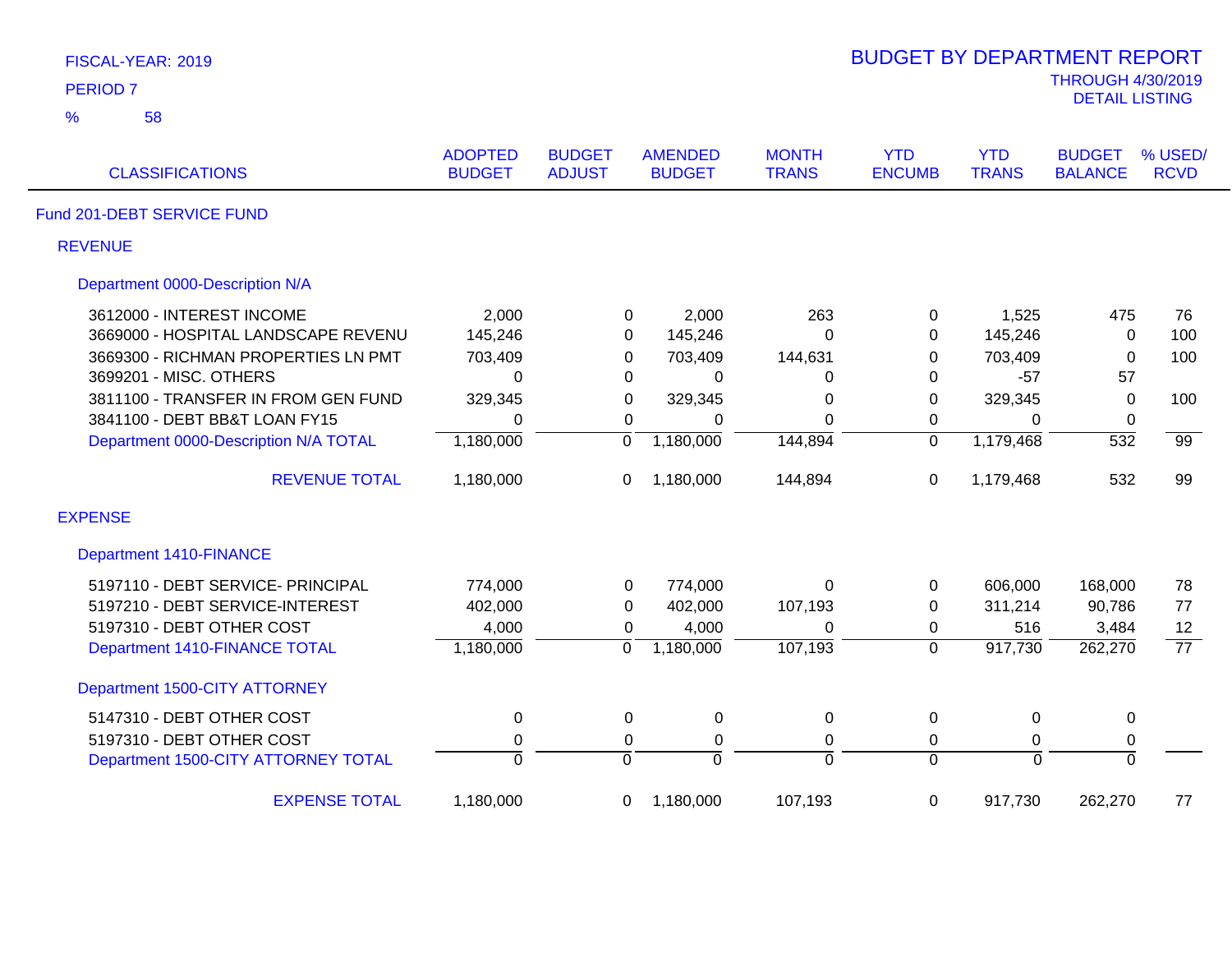|               | FISCAL-YEAR: 2019                          |                                 |                                |                                 |                              | <b>BUDGET BY DEPARTMENT REPORT</b> |                            |                                                   |                        |
|---------------|--------------------------------------------|---------------------------------|--------------------------------|---------------------------------|------------------------------|------------------------------------|----------------------------|---------------------------------------------------|------------------------|
|               | <b>PERIOD 7</b>                            |                                 |                                |                                 |                              |                                    |                            | <b>THROUGH 4/30/2019</b><br><b>DETAIL LISTING</b> |                        |
| $\frac{9}{6}$ | 58                                         |                                 |                                |                                 |                              |                                    |                            |                                                   |                        |
|               | <b>CLASSIFICATIONS</b>                     | <b>ADOPTED</b><br><b>BUDGET</b> | <b>BUDGET</b><br><b>ADJUST</b> | <b>AMENDED</b><br><b>BUDGET</b> | <b>MONTH</b><br><b>TRANS</b> | <b>YTD</b><br><b>ENCUMB</b>        | <b>YTD</b><br><b>TRANS</b> | <b>BUDGET</b><br><b>BALANCE</b>                   | % USED/<br><b>RCVD</b> |
|               | Fund 201-DEBT SERVICE FUND TOTAL           |                                 |                                |                                 |                              |                                    |                            |                                                   |                        |
|               | <b>REVENUE</b>                             | 1,180,000                       | 0                              | 1,180,000                       | 144,894                      | $\pmb{0}$                          | 1,179,468                  | 532                                               | 99                     |
|               | <b>EXPENSE</b>                             | 1,180,000                       | $\mathbf 0$                    | 1,180,000                       | 107,193                      | 0                                  | 917,730                    | 262,270                                           | 77                     |
|               | Fund 201-DEBT SERVICE FUND TOTAL           | $\overline{0}$                  | $\mathbf 0$                    | $\overline{0}$                  | 37,701                       | $\Omega$                           | 261,738                    | $-261,738$                                        |                        |
|               | Fund 301-CAPITAL IMPROVEMENT FUND          |                                 |                                |                                 |                              |                                    |                            |                                                   |                        |
|               | <b>REVENUE</b>                             |                                 |                                |                                 |                              |                                    |                            |                                                   |                        |
|               | Department 0000-Description N/A            |                                 |                                |                                 |                              |                                    |                            |                                                   |                        |
|               | 3699294 - PRIOR YEAR ENCUMBRANCES          | $\mathbf 0$                     | 0                              | $\mathbf 0$                     | $\pmb{0}$                    | 0                                  | $\pmb{0}$                  | 0                                                 |                        |
|               | 3811000 - CONTRIB. FROM OTHER FUNDS        | 1,319,392                       | 0                              | 1,319,392                       | $\pmb{0}$                    | 0                                  | $\mathbf 0$                | 1,319,392                                         |                        |
|               | Department 0000-Description N/A TOTAL      | 1,319,392                       | $\overline{0}$                 | 1,319,392                       | $\overline{0}$               | $\overline{0}$                     | $\overline{0}$             | 1,319,392                                         |                        |
|               | <b>REVENUE TOTAL</b>                       | 1,319,392                       | $\mathbf 0$                    | 1,319,392                       | $\mathsf 0$                  | $\boldsymbol{0}$                   | 0                          | 1,319,392                                         |                        |
|               | <b>EXPENSE</b>                             |                                 |                                |                                 |                              |                                    |                            |                                                   |                        |
|               | Department 1310-CITY MANAGER               |                                 |                                |                                 |                              |                                    |                            |                                                   |                        |
|               | 5136450 - CAPITAL IMPROVEMENT              | $\boldsymbol{0}$                | $\mathbf 0$                    | $\mathbf 0$                     | $\pmb{0}$                    | 0                                  | $\Omega$                   | $\pmb{0}$                                         |                        |
|               | 5139920 - GENERAL CONTINGENCY              | $\pmb{0}$                       | 4,000                          | 4,000                           | $\pmb{0}$                    | 4,000                              | 4,000                      | $\pmb{0}$                                         | 100                    |
|               | Department 1310-CITY MANAGER TOTAL         | $\overline{0}$                  | 4,000                          | 4,000                           | $\overline{0}$               | 4,000                              | 4,000                      | $\overline{0}$                                    | 100                    |
|               | Department 1320-PROCUREMENT DIVISION       |                                 |                                |                                 |                              |                                    |                            |                                                   |                        |
|               | 5136430 - EQUIPMENT-OPERATING              | 0                               | 0                              | $\pmb{0}$                       | 0                            | 0                                  | 0                          | $\pmb{0}$                                         |                        |
|               | Department 1320-PROCUREMENT DIVISION TOTAL | $\overline{0}$                  | ō                              | $\overline{0}$                  | ō                            | $\overline{0}$                     | $\overline{0}$             | $\overline{0}$                                    |                        |
|               | Department 1340-MANAGEMENT INFO. SYSTEMS   |                                 |                                |                                 |                              |                                    |                            |                                                   |                        |
|               | 5133450 - CONTRACTUAL SERVCS-INFRA         | $\mathbf 0$                     | 0                              | $\mathbf 0$                     | $\pmb{0}$                    | 0                                  | 0                          | $\pmb{0}$                                         |                        |
|               | 5136430 - EQUIPMENT-OPERATING              | 100,000                         | 120,582                        | 220,582                         | $\mathbf 0$                  | 120,582                            | 220,497                    | 85                                                | 99                     |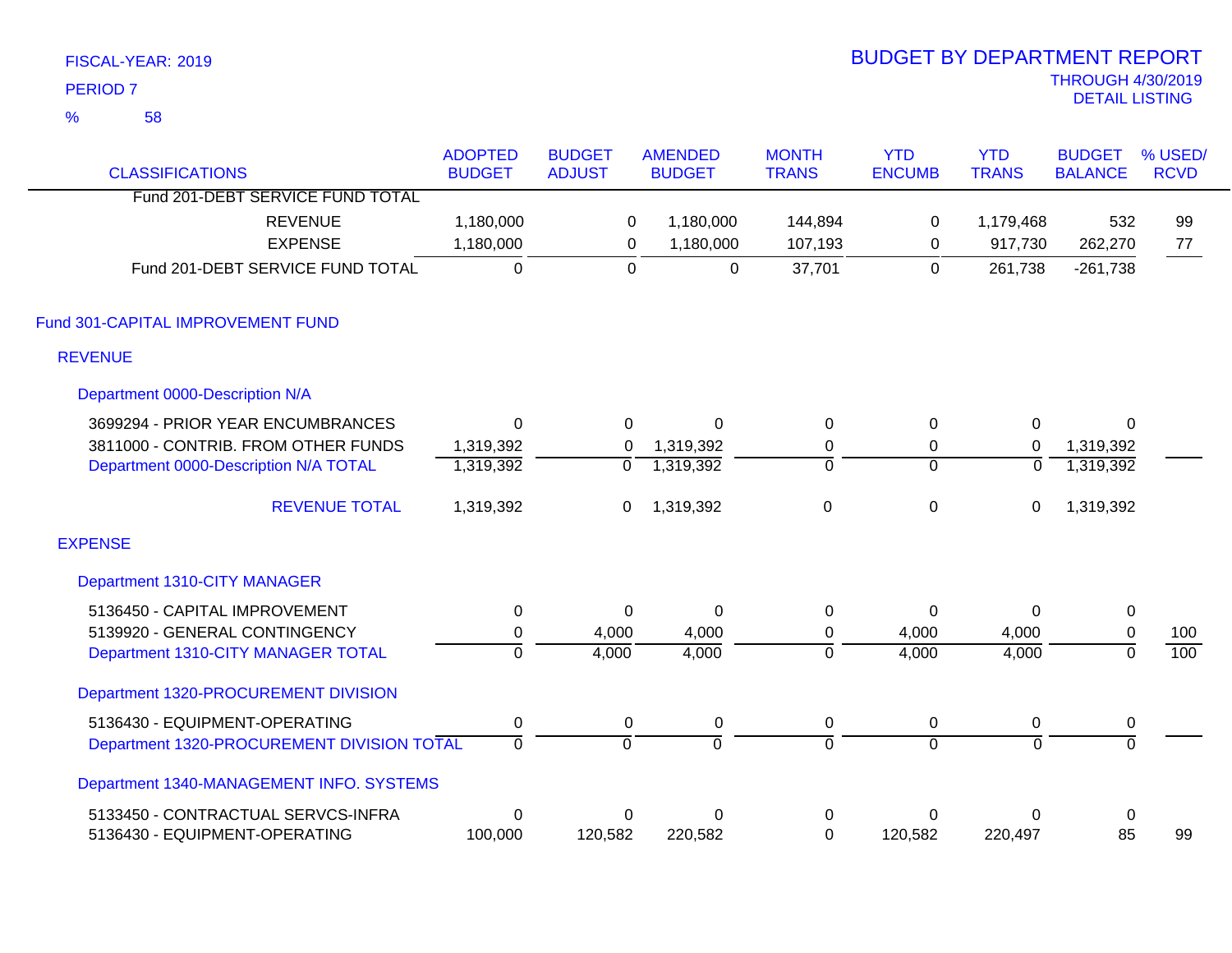58 %

| <b>CLASSIFICATIONS</b>                           | <b>ADOPTED</b><br><b>BUDGET</b> | <b>BUDGET</b><br><b>ADJUST</b> | <b>AMENDED</b><br><b>BUDGET</b> | <b>MONTH</b><br><b>TRANS</b> | <b>YTD</b><br><b>ENCUMB</b> | <b>YTD</b><br><b>TRANS</b> | <b>BUDGET</b><br><b>BALANCE</b> | % USED/<br><b>RCVD</b> |
|--------------------------------------------------|---------------------------------|--------------------------------|---------------------------------|------------------------------|-----------------------------|----------------------------|---------------------------------|------------------------|
| Department 1340-MANAGEMENT INFO. SYSTEMS 100,000 |                                 | 120,582                        | 220,582                         | $\overline{0}$               | 120,582                     | 220,497                    | $\overline{85}$                 | $\overline{99}$        |
| <b>Department 1410-FINANCE</b>                   |                                 |                                |                                 |                              |                             |                            |                                 |                        |
| 5136430 - EQUIPMENT-OPERATING                    | 50,000                          | 7,690                          | 57,690                          | 0                            | 7,690                       | 13,706                     | 43,984                          | 23                     |
| 5136440 - CAPITAL IMPROVEMENTS                   | 0                               | 0                              | 0                               | 0                            | 0                           | 0                          | 0                               |                        |
| Department 1410-FINANCE TOTAL                    | 50,000                          | 7,690                          | 57,690                          | $\mathbf 0$                  | 7,690                       | 13,706                     | 43,984                          | $\overline{23}$        |
| Department 1610-BUILDING                         |                                 |                                |                                 |                              |                             |                            |                                 |                        |
| 5246440 - CODE VEHICLES                          | 0                               | 0                              | 0                               | 0                            | 0                           | 0                          | 0                               |                        |
| Department 1610-BUILDING TOTAL                   | $\overline{0}$                  | $\overline{0}$                 | ō                               | $\Omega$                     | $\Omega$                    | $\overline{0}$             | $\overline{0}$                  |                        |
| Department 1620-PLANNING & ZONING                |                                 |                                |                                 |                              |                             |                            |                                 |                        |
| 5246430 - EQUIPMENT-OPERATING                    | 0                               | $\Omega$                       | 0                               | 0                            | 0                           | 0                          | 0                               |                        |
| 5246810 - SOFTWARE                               | 0                               | $\Omega$                       | 0                               | 0                            | $\Omega$                    | 0                          | 0                               |                        |
| Department 1620-PLANNING & ZONING TOTAL          | $\Omega$                        | $\Omega$                       | $\Omega$                        | $\Omega$                     | $\Omega$                    | $\Omega$                   | $\Omega$                        |                        |
| Department 1640-CODE ENFORCEMENT                 |                                 |                                |                                 |                              |                             |                            |                                 |                        |
| 5246440 - CODE VEHICLES                          | $\mathbf 0$                     | 0                              | $\pmb{0}$                       | 0                            | 0                           | 0                          | 0                               |                        |
| Department 1640-CODE ENFORCEMENT TOTAL           | $\Omega$                        | $\Omega$                       | $\Omega$                        | $\Omega$                     | $\Omega$                    | $\Omega$                   | $\Omega$                        |                        |
| Department 1720-SOLID WASTE                      |                                 |                                |                                 |                              |                             |                            |                                 |                        |
| 5346430 - EQUIPMENT-OPERATING                    | $\mathbf 0$                     | $\Omega$                       | $\mathbf 0$                     | $\Omega$                     | $\Omega$                    | $\overline{0}$             | $\Omega$                        |                        |
| 5346440 - SOLID WASTE VEHICLES                   | 288,000                         | 0                              | 288,000                         | 0                            | 33,819                      | 268,343                    | 19,657                          | 93                     |
| Department 1720-SOLID WASTE TOTAL                | 288,000                         | $\overline{0}$                 | 288,000                         | $\overline{0}$               | 33,819                      | 268,343                    | 19,657                          | $\overline{93}$        |
| Department 1730-STREET MAINTENANCE               |                                 |                                |                                 |                              |                             |                            |                                 |                        |
| 5414625 - LANDSCAPE MAINTENANCE                  | $\Omega$                        | O                              | O                               | 0                            | ∩                           | 0                          | 0                               |                        |
| 5416450 - SUNSET DR & ST LIGHTING                | 215,000                         | 30,103                         | 245,103                         | $\Omega$                     | 10,000                      | 25,860                     | 219,243                         | 10                     |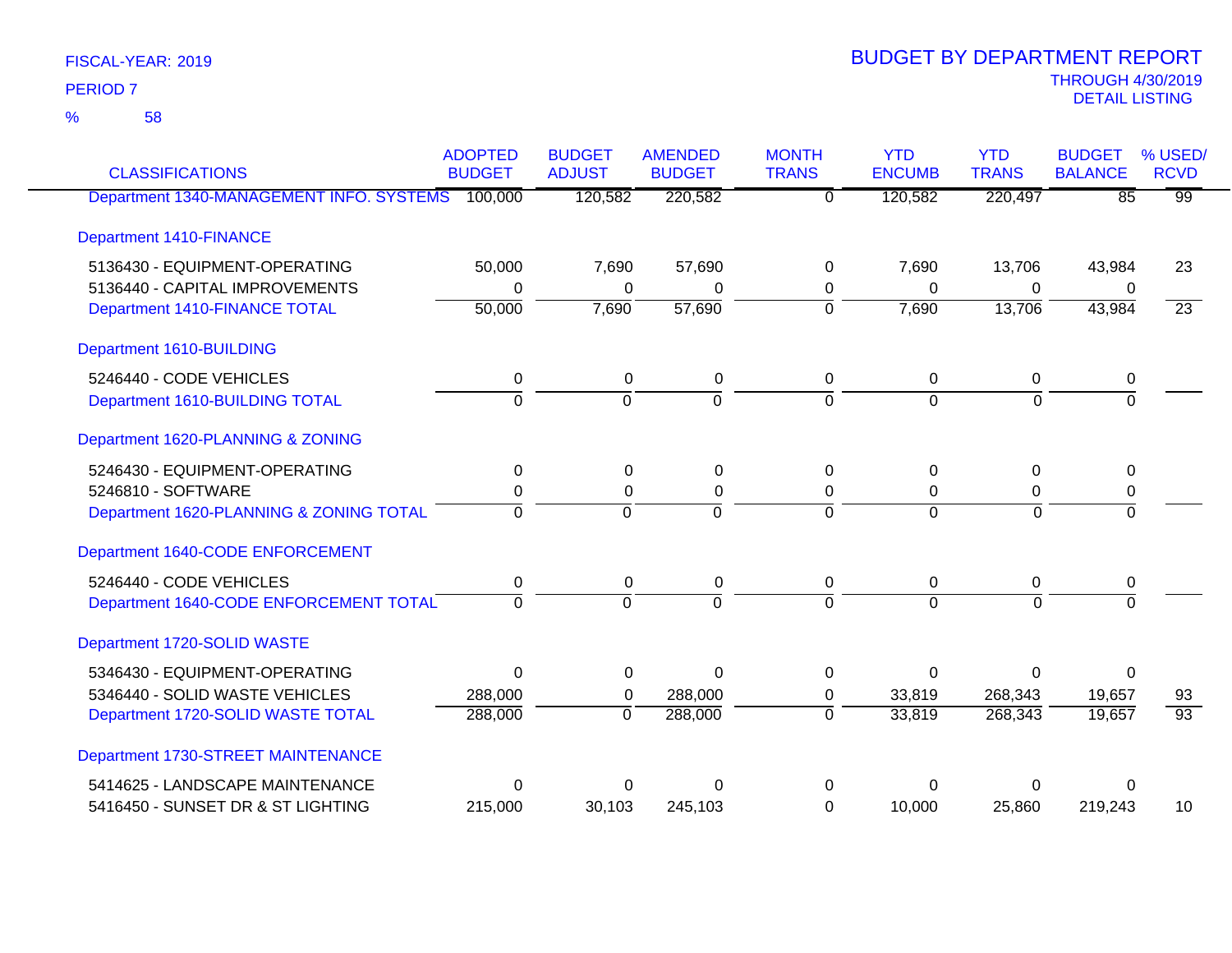| <b>CLASSIFICATIONS</b>                             | <b>ADOPTED</b><br><b>BUDGET</b> | <b>BUDGET</b><br><b>ADJUST</b> | <b>AMENDED</b><br><b>BUDGET</b> | <b>MONTH</b><br><b>TRANS</b> | <b>YTD</b><br><b>ENCUMB</b> | <b>YTD</b><br><b>TRANS</b> | <b>BUDGET</b><br><b>BALANCE</b> | % USED/<br><b>RCVD</b> |
|----------------------------------------------------|---------------------------------|--------------------------------|---------------------------------|------------------------------|-----------------------------|----------------------------|---------------------------------|------------------------|
| Department 1730-STREET MAINTENANCE TOTAL           | 215,000                         | 30,103                         | 245,103                         | $\overline{0}$               | 10,000                      | 25,860                     | 219,243                         | $\overline{10}$        |
| Department 1760-MOTOR POOL                         |                                 |                                |                                 |                              |                             |                            |                                 |                        |
| 5196450 - CAPITAL OUTLAY                           | 0                               | $\mathsf 0$                    | $\pmb{0}$                       | 0                            | 0                           | $\mathbf 0$                | 0                               |                        |
| Department 1760-MOTOR POOL TOTAL                   | $\overline{0}$                  | $\overline{0}$                 | $\overline{0}$                  | $\overline{0}$               | $\Omega$                    | $\Omega$                   | $\overline{0}$                  |                        |
| Department 1790-ENGINEERING & CONSTRUCTN           |                                 |                                |                                 |                              |                             |                            |                                 |                        |
| 5196450 - CAPITAL OUTLAY                           | 1,200,000                       | 305,006                        | 1,505,006                       | 31,131                       | 545,278                     | 740,915                    | 764,091                         | 49                     |
| Department 1790-ENGINEERING & CONSTRUCTN 1,200,000 |                                 | 305,006                        | 1,505,006                       | 31,131                       | 545,278                     | 740,915                    | 764,091                         | $\overline{49}$        |
| Department 1910-POLICE                             |                                 |                                |                                 |                              |                             |                            |                                 |                        |
| 5216440 - VEHICLES                                 | 332,000                         | 99,556                         | 431,556                         | 0                            | 333,661                     | 431,556                    | 0                               | 100                    |
| 5216450 - CAPITAL LEASE                            | 30,000                          | $\Omega$                       | 30,000                          | 0                            | $\Omega$                    | 6,736                      | 23,264                          | 22                     |
| Department 1910-POLICE TOTAL                       | 362,000                         | 99,556                         | 461,556                         | $\mathbf 0$                  | 333,661                     | 438,292                    | 23,264                          | 94                     |
| Department 2000-PARKS & RECREATION                 |                                 |                                |                                 |                              |                             |                            |                                 |                        |
| 5196440 - VEHICLES                                 | 0                               | 0                              | 0                               | $\Omega$                     | 0                           | 0                          | 0                               |                        |
| 5196450 - CAPITAL OUTLAY                           | $\Omega$                        | 0                              | $\Omega$                        | $\Omega$                     | $\Omega$                    | $\Omega$                   | $\Omega$                        |                        |
| 5726440 - CAPITAL IMPROVEMENTS                     | 73,000                          | 0                              | 73,000                          | $\Omega$                     | 36,319                      | 36,319                     | 36,681                          | 49                     |
| 5726450 - MATCHING CONTRIBUTION                    | 1,347,000                       | 308,564                        | 1,655,564                       | 48,406                       | 398,371                     | 978,821                    | 676,743                         | 59                     |
| Department 2000-PARKS & RECREATION TOTAL 1,420,000 |                                 | 308,564                        | 1,728,564                       | 48,406                       | 434,690                     | 1,015,140                  | 713,424                         | $\overline{58}$        |
| Department 2010-RECREATION-TENNIS                  |                                 |                                |                                 |                              |                             |                            |                                 |                        |
| 5726450 - MATCHING CONTRIBUTION                    | 0                               | $\pmb{0}$                      | $\pmb{0}$                       | $\mathbf 0$                  | 0                           | 0                          | 0                               |                        |
| Department 2010-RECREATION-TENNIS TOTAL            | $\overline{0}$                  | $\overline{0}$                 | $\overline{0}$                  | $\overline{0}$               | $\overline{0}$              | $\overline{0}$             | $\overline{0}$                  |                        |
| Department 2020-MULTI PURPOSE CENTER               |                                 |                                |                                 |                              |                             |                            |                                 |                        |
| 5726450 - MATCHING CONTRIBUTION                    | 155,000                         | 0                              | 155,000                         | 0                            | 0                           | 39,189                     | 115,812                         | 25                     |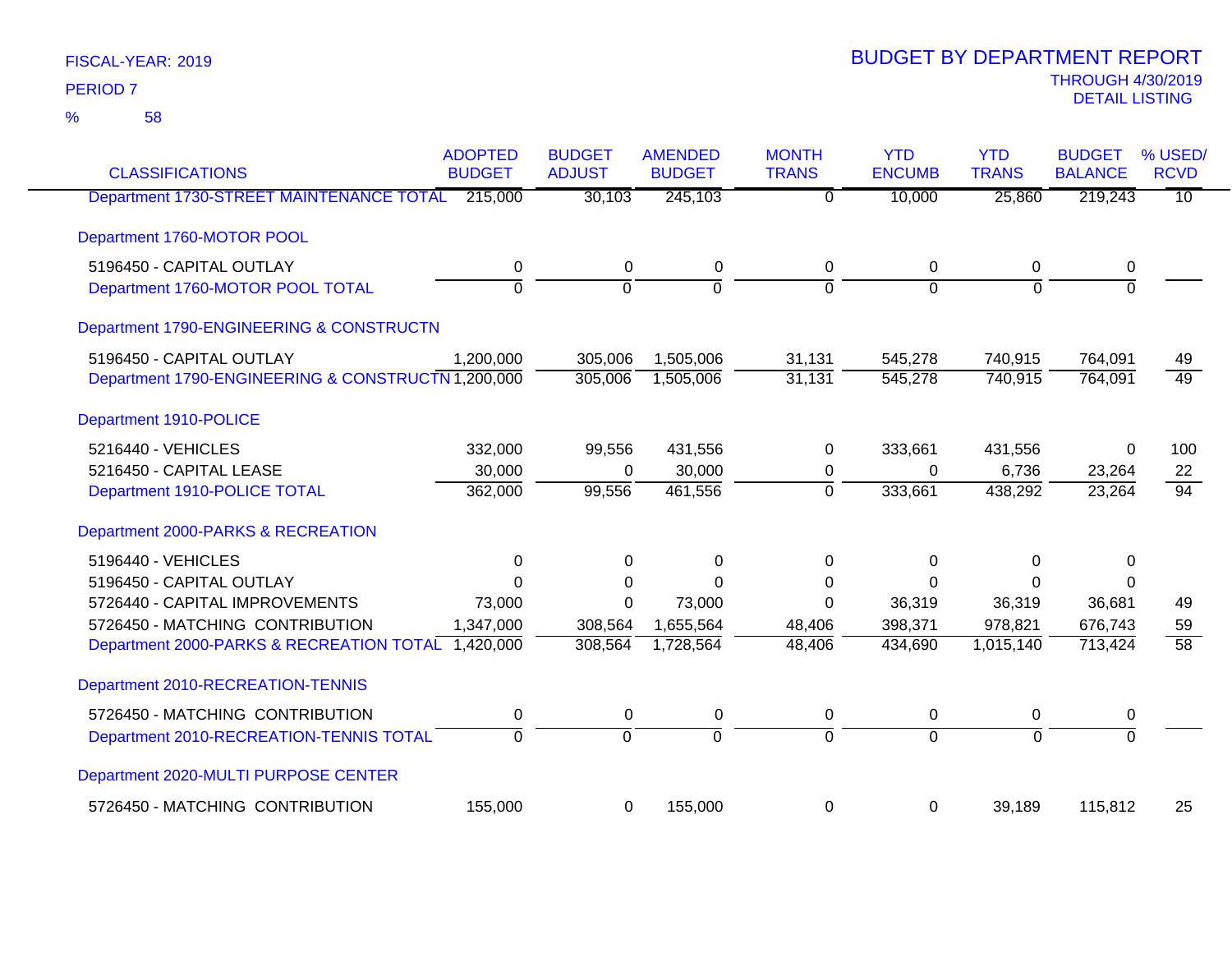58 %

| <b>CLASSIFICATIONS</b>                             | <b>ADOPTED</b><br><b>BUDGET</b> | <b>BUDGET</b><br><b>ADJUST</b> | <b>AMENDED</b><br><b>BUDGET</b> | <b>MONTH</b><br><b>TRANS</b> | <b>YTD</b><br><b>ENCUMB</b> | <b>YTD</b><br><b>TRANS</b> | <b>BUDGET</b><br><b>BALANCE</b> | % USED/<br><b>RCVD</b> |
|----------------------------------------------------|---------------------------------|--------------------------------|---------------------------------|------------------------------|-----------------------------|----------------------------|---------------------------------|------------------------|
| Department 2020-MULTI PURPOSE CENTER TOTAL 155,000 |                                 | $\overline{0}$                 | 155,000                         | 0                            | $\overline{0}$              | 39,189                     | 115,812                         | $\overline{25}$        |
| <b>EXPENSE TOTAL</b>                               | 3,790,000                       | 875,501                        | 4,665,501                       | 79,537                       | 1,489,720                   | 2,765,942                  | 1,899,560                       | 59                     |
| Fund 301-CAPITAL IMPROVEMENT FUND TOTAL            |                                 |                                |                                 |                              |                             |                            |                                 |                        |
| <b>REVENUE</b>                                     | 1,319,392                       | 0                              | 1,319,392                       | 0                            | 0                           | 0                          | 1,319,392                       |                        |
| <b>EXPENSE</b>                                     | 3,790,000                       | 875,501                        | 4,665,501                       | 79,537                       | 1,489,720                   | 2,765,942                  | 1,899,560                       | 59                     |
| Fund 301-CAPITAL IMPROVEMENT FUND TOTAL            | $-2,470,608$                    | $-875,501$                     | $-3,346,109$                    | $-79,537$                    | $-1,489,720$                | $-2,765,942$               | $-580,168$                      |                        |
| Fund 608-STATE FORFEITURE FUND                     |                                 |                                |                                 |                              |                             |                            |                                 |                        |
| <b>REVENUE</b>                                     |                                 |                                |                                 |                              |                             |                            |                                 |                        |
| Department 0000-Description N/A                    |                                 |                                |                                 |                              |                             |                            |                                 |                        |
| 3511000 - CONFISCATED REVENUE                      | 0                               | 0                              | 0                               | 0                            | 0                           | $\Omega$                   | 0                               |                        |
| 3612000 - INTEREST INCOME                          | 0                               | 0                              | 0                               | 68                           | $\pmb{0}$                   | 481                        | $-481$                          |                        |
| Department 0000-Description N/A TOTAL              | $\overline{0}$                  | $\mathbf 0$                    | $\mathbf 0$                     | $\overline{68}$              | $\mathbf 0$                 | 481                        | $-481$                          |                        |
| <b>REVENUE TOTAL</b>                               | $\mathbf 0$                     | $\mathbf 0$                    | $\mathsf 0$                     | 68                           | $\mathbf 0$                 | 481                        | $-481$                          |                        |
| <b>EXPENSE</b>                                     |                                 |                                |                                 |                              |                             |                            |                                 |                        |
| Department 1910-POLICE                             |                                 |                                |                                 |                              |                             |                            |                                 |                        |
| 5213450 - CONTRACTUAL SERVICES                     | 0                               | $\Omega$                       | 0                               | 0                            | 0                           | $\Omega$                   | 0                               |                        |
| 5213490 - CRIME PREVENTION PROGRAMS                | 0                               | $\Omega$                       | $\Omega$                        | 0                            | $\Omega$                    | $\Omega$                   | $\Omega$                        |                        |
| 5214070 - TRAVEL & CONFERENCE                      | $\Omega$                        | 0                              | $\Omega$                        | 0                            | 0                           | 0                          | $\Omega$                        |                        |
| 5215210 - SUPPLIES                                 | 30,000                          | 0                              | 30,000                          | 0                            | 0                           | 0                          | 30,000                          |                        |
| Department 1910-POLICE TOTAL                       | 30,000                          | $\overline{0}$                 | 30,000                          | 0                            | $\overline{0}$              | $\overline{0}$             | 30,000                          |                        |
| <b>EXPENSE TOTAL</b>                               | 30,000                          | $\mathbf 0$                    | 30,000                          | $\pmb{0}$                    | $\pmb{0}$                   | $\mathbf 0$                | 30,000                          |                        |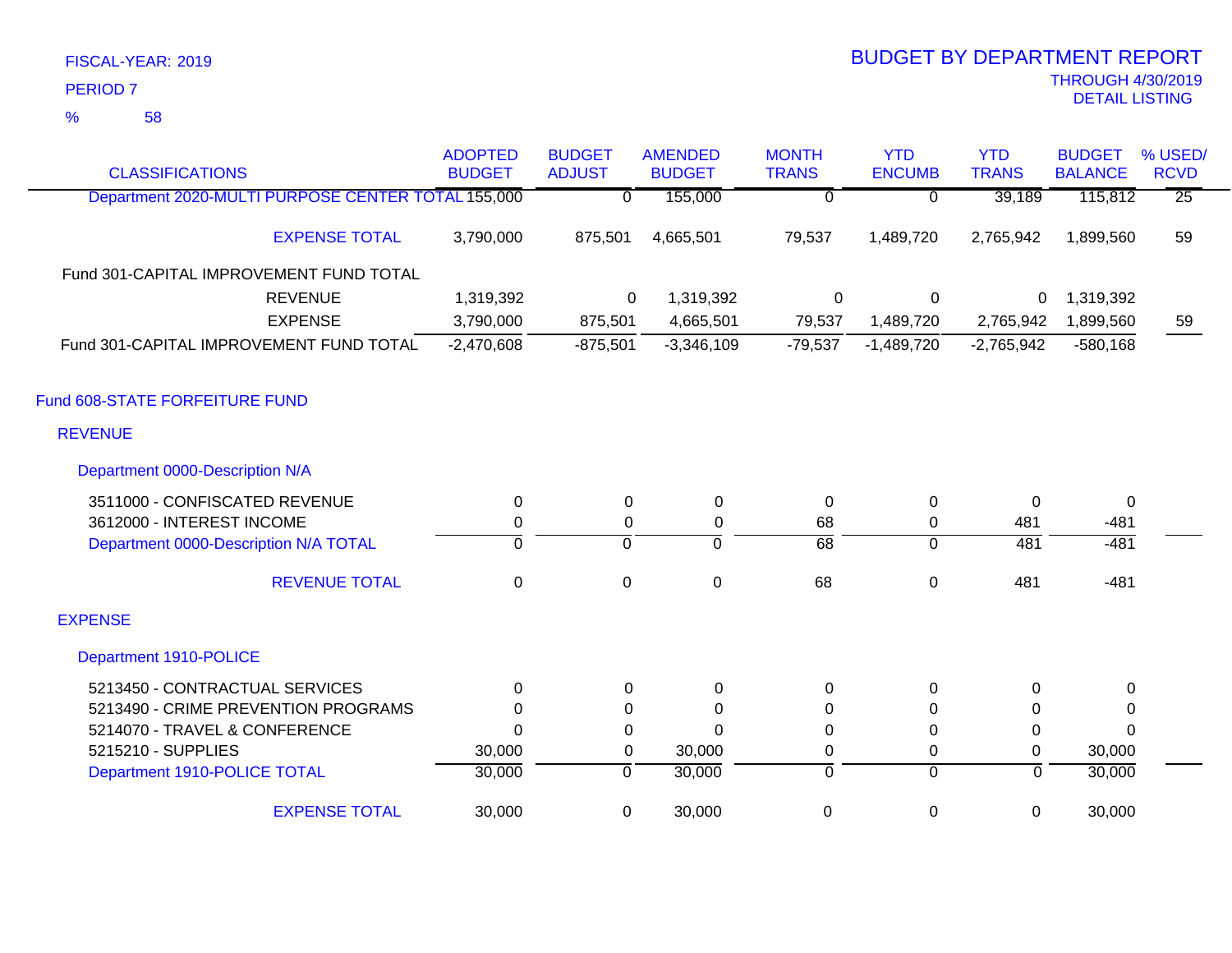58 %

| <b>CLASSIFICATIONS</b>                | <b>ADOPTED</b><br><b>BUDGET</b> | <b>BUDGET</b><br><b>ADJUST</b> |             | <b>AMENDED</b><br><b>BUDGET</b> | <b>MONTH</b><br><b>TRANS</b> | <b>YTD</b><br><b>ENCUMB</b> | <b>YTD</b><br><b>TRANS</b> | <b>BUDGET</b><br><b>BALANCE</b> | % USED/<br><b>RCVD</b> |
|---------------------------------------|---------------------------------|--------------------------------|-------------|---------------------------------|------------------------------|-----------------------------|----------------------------|---------------------------------|------------------------|
| Fund 608-STATE FORFEITURE FUND TOTAL  |                                 |                                |             |                                 |                              |                             |                            |                                 |                        |
| <b>REVENUE</b>                        | 0                               |                                | 0           | $\mathbf 0$                     | 68                           | 0                           | 481                        | $-481$                          |                        |
| <b>EXPENSE</b>                        | 30,000                          |                                | 0           | 30,000                          | 0                            | 0                           | 0                          | 30,000                          |                        |
| Fund 608-STATE FORFEITURE FUND TOTAL  | $-30,000$                       |                                | $\Omega$    | $-30,000$                       | 68                           | $\mathbf 0$                 | 481                        | $-30,481$                       |                        |
| Fund 610-CRA TRUST FUND               |                                 |                                |             |                                 |                              |                             |                            |                                 |                        |
| <b>REVENUE</b>                        |                                 |                                |             |                                 |                              |                             |                            |                                 |                        |
| Department 0000-Description N/A       |                                 |                                |             |                                 |                              |                             |                            |                                 |                        |
| 3111000 - OPERATING REVENUE           | 1,540,691                       |                                | 0           | 1,540,691                       | 0                            | 0                           | 801,802                    | 738,889                         | 52                     |
| 3612000 - INTEREST INCOME             | 0                               |                                | 0           | 0                               | 0                            | $\pmb{0}$                   | 0                          | 0                               |                        |
| 3612100 - INTEREST INCOME-TIF         | 4,250                           |                                | 0           | 4,250                           | 571                          | $\pmb{0}$                   | 2,039                      | 2,211                           | 47                     |
| 3625100 - RENTAL PROPERTIES           | 33,000                          |                                | $\Omega$    | 33,000                          | 2,143                        | $\Omega$                    | 16,640                     | 16,360                          | 50                     |
| 3699201 - MISC. OTHERS                | 0                               |                                | $\Omega$    | 0                               | 0                            | $\Omega$                    | $-7$                       | 7                               |                        |
| 3811900 - TRANSFER FR GENERAL FUND    | 0                               |                                | $\mathbf 0$ | 0                               | 0                            | 0                           | 0                          | 0                               |                        |
| Department 0000-Description N/A TOTAL | 1,577,941                       | $\overline{0}$                 |             | 1,577,941                       | 2,714                        | $\overline{0}$              | 820,474                    | 757,467                         | $\overline{51}$        |
| <b>REVENUE TOTAL</b>                  | 1,577,941                       |                                | 0           | 1,577,941                       | 2,714                        | 0                           | 820,474                    | 757,467                         | 51                     |
| <b>EXPENSE</b>                        |                                 |                                |             |                                 |                              |                             |                            |                                 |                        |
| Department 1110-CRA BOARD FOR TIF     |                                 |                                |             |                                 |                              |                             |                            |                                 |                        |
| 5131210 - REGULAR                     | 143,945                         |                                | 0           | 143,945                         | 10,464                       | 0                           | 77,940                     | 66,005                          | 54                     |
| 5132110 - F.I.C.A.                    | 11,012                          |                                | $\Omega$    | 11,012                          | 794                          | 0                           | 5,915                      | 5,097                           | 53                     |
| 5132210 - PENSION PLAN CONTRIBUTION   | 1,633                           |                                | $\Omega$    | 1,633                           | 0                            | $\Omega$                    | 778                        | 855                             | 47                     |
| 5132220 - DEFERRED COMP CONTRIB.      | 7,960                           |                                | 0           | 7,960                           | 584                          | $\pmb{0}$                   | 4,235                      | 3,725                           | 53                     |
| 5132310 - GROUP HEALTH INSURANCE      | 17,194                          |                                | 0           | 17,194                          | 591                          | $\pmb{0}$                   | 3,859                      | 13,335                          | 22                     |
| 5132410 - WORKERS' COMPENSATION       | 432                             |                                | 0           | 432                             | 23                           | $\Omega$                    | 274                        | 158                             | 63                     |
| 5134060 - AUTO ALLOWANCE              | 4,010                           |                                | 0           | 4,010                           | 325                          | $\Omega$                    | 2,113                      | 1,898                           | 52                     |
| 5211210 - REGULAR                     | 134,591                         |                                | $\Omega$    | 134,591                         | 10,576                       | $\Omega$                    | 74,030                     | 60,561                          | 55                     |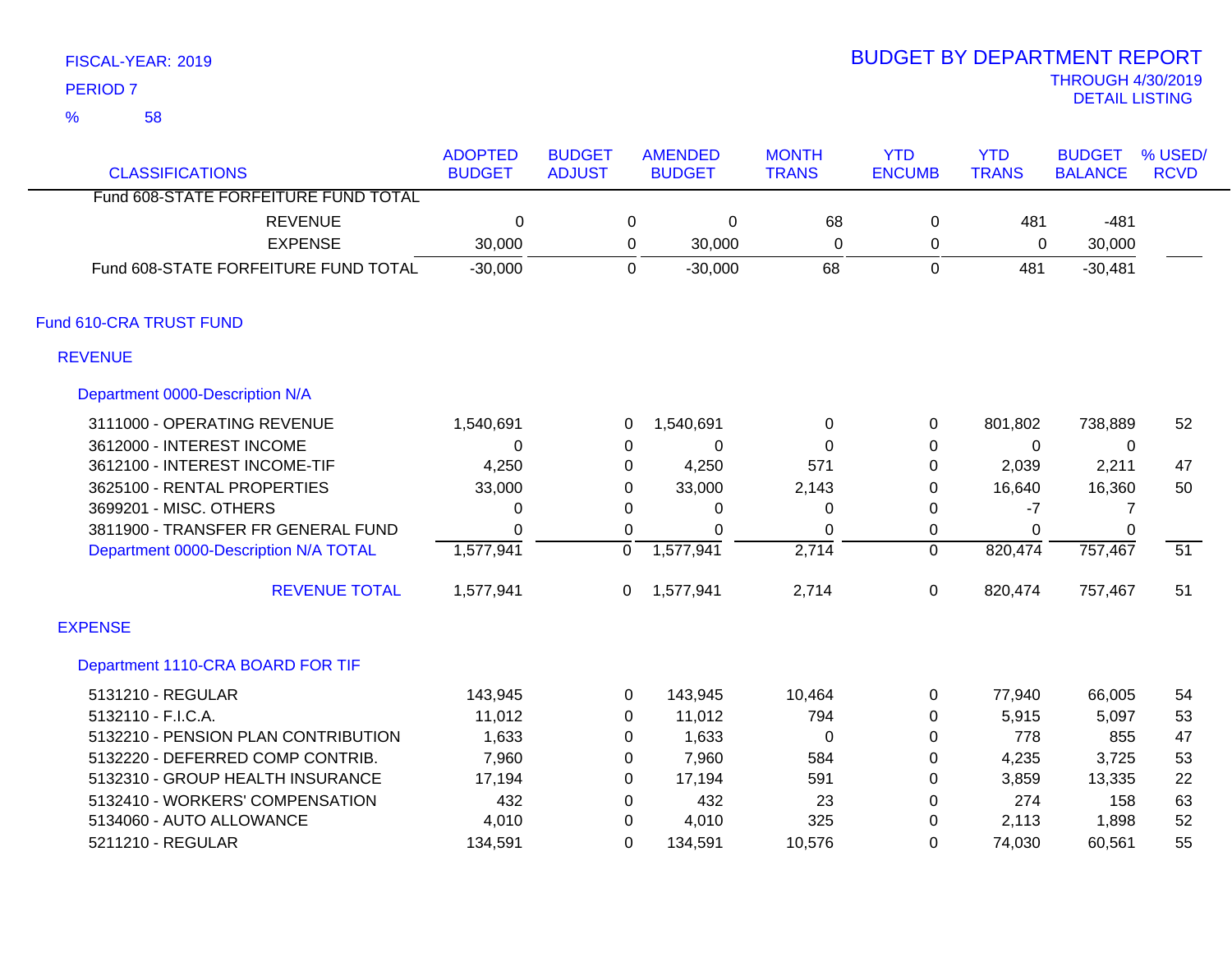### 58 %

|                                     | <b>ADOPTED</b> | <b>BUDGET</b> | <b>AMENDED</b> | <b>MONTH</b> | <b>YTD</b>    | <b>YTD</b>   | <b>BUDGET</b>  | % USED/     |
|-------------------------------------|----------------|---------------|----------------|--------------|---------------|--------------|----------------|-------------|
| <b>CLASSIFICATIONS</b>              | <b>BUDGET</b>  | <b>ADJUST</b> | <b>BUDGET</b>  | <b>TRANS</b> | <b>ENCUMB</b> | <b>TRANS</b> | <b>BALANCE</b> | <b>RCVD</b> |
| 5211410 - OVERTIME                  | 0              | 0             | 0              | 0            | 0             | 0            | 0              |             |
| 5212110 - F.I.C.A.                  | 10,296         | 0             | 10,296         | 781          | 0             | 5,789        | 4,507          | 56          |
| 5212210 - PENSION PLAN CONTRIBUTION | 20,323         | 0             | 20,323         | 0            | 0             | 9,116        | 11,207         | 44          |
| 5212310 - GROUP HEALTH INSURANCE    | 17,194         | 0             | 17,194         | 1,164        | 0             | 7,561        | 9,633          | 43          |
| 5212410 - WORKERS' COMPENSATION     | 6,176          | 0             | 6,176          | 326          | 0             | 3,912        | 2,264          | 63          |
| 5215220 - UNIFORMS                  | 0              | 0             | 0              | 0            | 0             | 0            | 0              |             |
| 5413120 - PROFESSIONAL SERVS-ST BEA | 0              | 0             | 0              | 0            | 0             | 0            | 0              |             |
| 5413450 - CONTRACTUAL SERVICES      | 70,000         | 0             | 70,000         | 0            | 0             | 0            | 70,000         |             |
| 5414670 - MAINT & REP-GRDS & STRUCT | 0              | 8,960         | 8,960          | 0            | 8,960         | 8,960        | 0              | 100         |
| 5414710 - PRINTING MATERIAL-INFRAST | 0              | 0             | 0              | 0            | 0             | 0            | 0              |             |
| 5416340 - CAPITAL IMPROVEMENTS      | 100,000        | 0             | 100,000        | 0            | 5,000         | 5,000        | 95,001         | 5           |
| 5416450 - SUNSET DR & ST LIGHTING   | 0              | 0             | 0              | 0            | 0             | 0            | 0              |             |
| 5419930 - STREET BEAUTIFICATION     |                | 0             | 0              | 0            | $\Omega$      | 0            | 0              |             |
| 5511310 - PART TIME                 |                |               | 0              | 0            | 0             | 0            | 0              |             |
| 5512110 - FICA                      |                |               | U              | 0            | 0             | 0            | 0              |             |
| 5512410 - WORKER'S COMPENSATION     |                |               | O              | 0            | 0             | 0            | 0              |             |
| 5513120 - PROFF.SVC/ECONOMIC DEVLOP |                |               | O              | 0            | 0             | 0            | 0              |             |
| 5514710 - PRINTING MATERIALS-ECO.DE |                |               | O              | 0            | 0             | 0            | 0              |             |
| 5515210 - Supplies                  |                | U             | U              | $\Omega$     | $\Omega$      | 0            | 0              |             |
| 5519932 - ECONOMIC DEVELOPMENT PRGM | O              | 0             | 0              | 0            | 0             | 0            | $\Omega$       |             |
| 5519933 - BUSINESS STARTUP ASSTNCE  | 20,000         | 0             | 20,000         | 0            | 0             | 0            | 20,000         |             |
| 5523120 - PROFF.SVC-COMM.BLDG REHAB | 0              | 0             | 0              | 0            | $\Omega$      | U            | 0              |             |
| 5523450 - CONTRACTUAL SRVCS-COMMERC | 0              | 0             | ∩              | $\Omega$     | $\Omega$      | 0            | 0              |             |
| 5524710 - PRINTING-MATERIALS-COMMER | 0              | O             | 0              | 0            | 0             | 0            | 0              |             |
| 5541210 - REGULAR                   | 21,864         | 0             | 21,864         | 2,010        | 0             | 15,057       | 6,807          | 68          |
| 5542110 - FICA                      | 1,673          | 0             | 1,673          | 154          | 0             | 1,152        | 521            | 68          |
| 5542210 - PENSION PLAN              | 0              | 0             | $\Omega$       | 0            | 0             | 0            | 0              |             |
| 5542220 - DEFERRED COMP CONTRIB.    | 1,530          | 0             | 1,530          | 40           | 0             | 291          | 1,239          | 19          |
| 5542310 - GROUP HEALTH INSURANCE    | 4,299          | 0             | 4,299          | 575          | 0             | 3,731        | 568            | 86          |
| 5542410 - WORKER'S COMPENSATION     | 66             | 0             | 66             | 3            | 0             | 42           | 24             | 63          |
| 5543120 - LEGAL SERVICES            | 10,000         | 0             | 10,000         | 0            | $\Omega$      | 0            | 10,000         |             |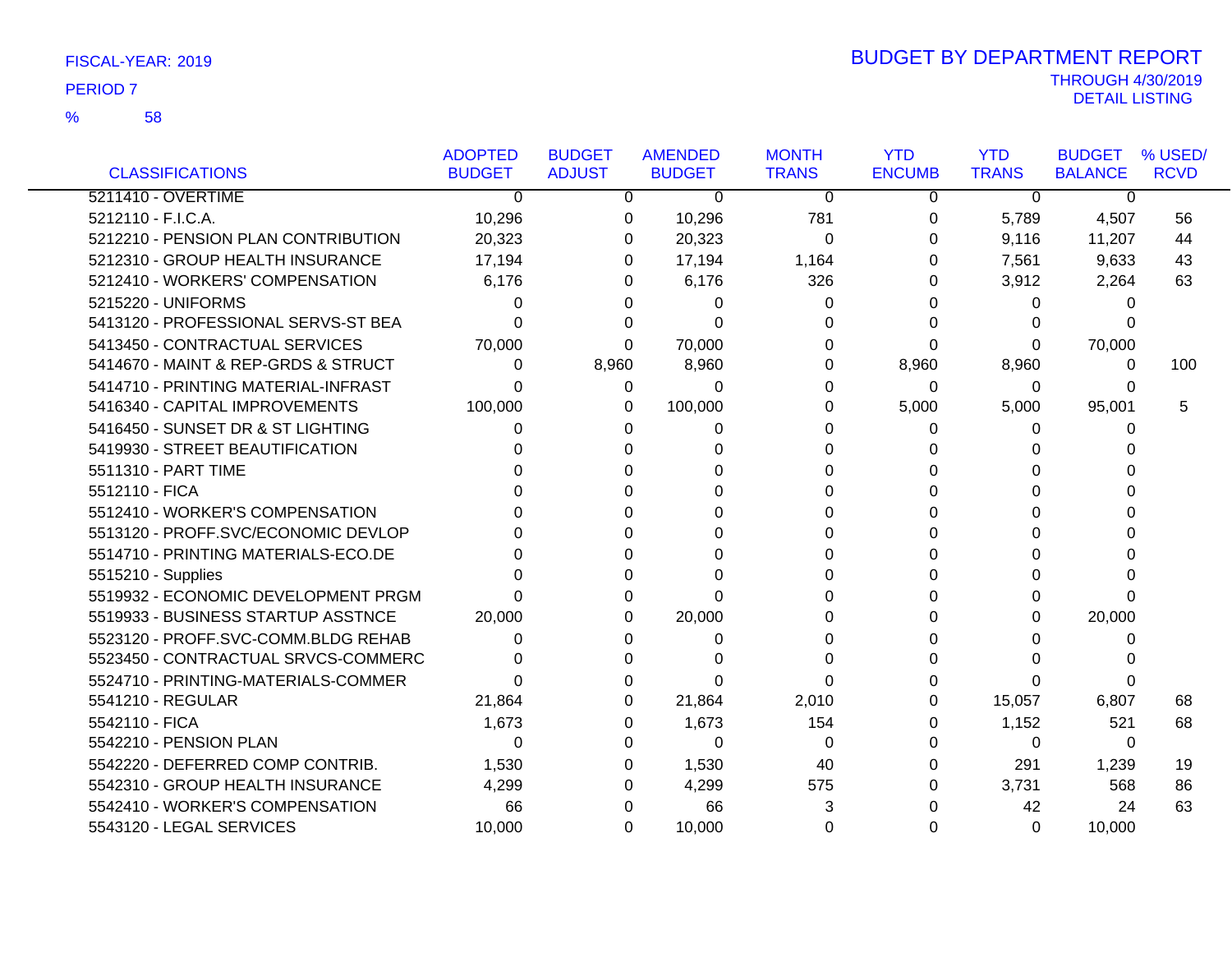|                                          | <b>ADOPTED</b> | <b>BUDGET</b>  | <b>AMENDED</b> | <b>MONTH</b>         | <b>YTD</b>    | <b>YTD</b>   | <b>BUDGET</b>  | % USED/         |
|------------------------------------------|----------------|----------------|----------------|----------------------|---------------|--------------|----------------|-----------------|
| <b>CLASSIFICATIONS</b>                   | <b>BUDGET</b>  | <b>ADJUST</b>  | <b>BUDGET</b>  | <b>TRANS</b>         | <b>ENCUMB</b> | <b>TRANS</b> | <b>BALANCE</b> | <b>RCVD</b>     |
| 5543210 - AUDITOR'S FEES                 | 8,000          | $\overline{0}$ | 8,000          | 2,500                | 0             | 4,000        | 4,000          | $\overline{50}$ |
| 5543460 - Madison Land Adquisition & Dev | 2,300,218      | 0              | 2,300,218      | 417,342              | 17,370        | 454,845      | 1,845,373      | 19              |
| 5544070 - TRAVEL & CONFERENCE            | 1,300          | 0              | 1,300          | 0                    | 0             | 1,116        | 184            | 85              |
| 5544080 - EMPLOYEE EDUCATION &TRAIN      | 0              | 0              |                | 0<br>0               | 0             | 0            | 0              |                 |
| 5544631 - COMMUNICATION EQUIPMENT        | 1,250          | $\Omega$       | 1,250          | 59                   | 0             | 370          | 880            | 29              |
| 5544710 - PRINTING, BINDING, PHOTOCOP    | 1,200          | 0              | 1,200          | 0                    |               | 75           | 1,125          | 6               |
| 5544850 - NON-LEGAL ADVERTISING          | 0              | 0              |                | 0<br>0               |               | 0            | 0              |                 |
| 5544910 - LEGAL ADS-NON TIF              | $\Omega$       | 0              |                | $\Omega$<br>$\Omega$ |               | $\Omega$     | $\Omega$       |                 |
| 5545210 - SUPPLIES                       | 2,500          | 0              | 2,500          | 30                   |               | 169          | 2,331          | 6               |
| 5545410 - MEMBERSHIPS & SUBSCRIPTIO      | 1,250          | 0              | 1,250          | 0                    |               | 85           | 1,165          | 6               |
| 5549140 - CRA SEC/GRNT ADM/MISC EXP      | $\Omega$       | 0              |                | $\Omega$<br>$\Omega$ |               | $\Omega$     | $\Omega$       |                 |
| 5549915 - MISCELLANEOUS-CITY CONTRB      | 12,027         | $\Omega$       | 12,027         | 0                    |               | 0            | 12,027         |                 |
| 5549920 - GENERAL CONTINGENCY            | 5,000          | 0              | 5,000          | 0                    | 0             | 361          | 4,639          | 7               |
| 5549925 - CRA BOARD MEMBRS DISCRT F      | 7,000          | $\Omega$       | 7,000          | $\Omega$             | 0             | 1,747        | 5,253          | 24              |
| 5553120 - PROF SERVICES-INFILL PROG      | $\Omega$       | 0              |                | $\Omega$<br>0        | 0             | 0            | 0              |                 |
| 5593120 - PROFESSNL SERV-TECH ASSTC      | 0              | 0              |                | $\Omega$<br>0        |               | 0            | 0              |                 |
| 5593450 - WORK STUDY PROGRAM             | 15,000         | 0              | 15,000         | 0                    |               | 0            | 15,000         |                 |
| 5599931 - SUMMER YOUTH & AFTER SCHOOL    | $\Omega$       | 0              |                | $\Omega$<br>0        |               | 0            | 0              |                 |
| 5599932 - SCHOOL ASSISTANCE PROGRAM      | 0              | 0              |                | $\Omega$<br>0        |               | 0            | 0              |                 |
| 5643120 - PROFESSIONAL SERV-LEGAL S      | 5,000          | $\Omega$       | 5,000          | 0                    |               | 0            | 5,000          |                 |
| 5643450 - CONTRACTUAL                    | 0              | 0              |                | $\Omega$<br>0        |               | 0            | 0              |                 |
| 5649921 - MULTI-FAMILY REHAB PROGRM      | 0              | 0              |                | 0<br>0               |               | 0            | $\Omega$       |                 |
| 5649930 - SINGLE FAMILY REHAB PRGRM      | 100,000        | $\Omega$       | 100,000        | 7,680                | 14,250        | 37,950       | 62,051         | 37              |
| 5649935 - ASSISTANCE PROGRAM             | 25,000         | 0              | 25,000         | 0                    | 0             | 0            | 25,000         |                 |
| 5691210 - REGULAR                        | 30,236         | 0              | 30,236         | 2,548                | 0             | 18,477       | 11,759         | 61              |
| 5692110 - FICA                           | 2,313          | $\Omega$       | 2,313          | 195                  | 0             | 1,414        | 899            | 61              |
| 5692210 - PENSION PLAN                   | 1,633          | $\Omega$       | 1,633          | 0                    | 0             | 778          | 855            | 47              |
| 5692310 - GROUP HEALTH INSURANCE         | 4,299          | 0              | 4,299          | 580                  |               | 3,757        | 542            | 87              |
| 5692410 - WORKER'S COMPENSATION          | 91             | $\Omega$       | 91             | 5                    |               | 58           | 33             | 63              |
| 5723120 - PROF. SVC-PARK IMPROVEMNT      | 0              |                |                | 0<br>n               |               | $\Omega$     | 0              |                 |
| 5723450 - CONTRACTUAL                    | $\Omega$       | 0              |                | 0<br>0               | 0             | 0            | $\Omega$       |                 |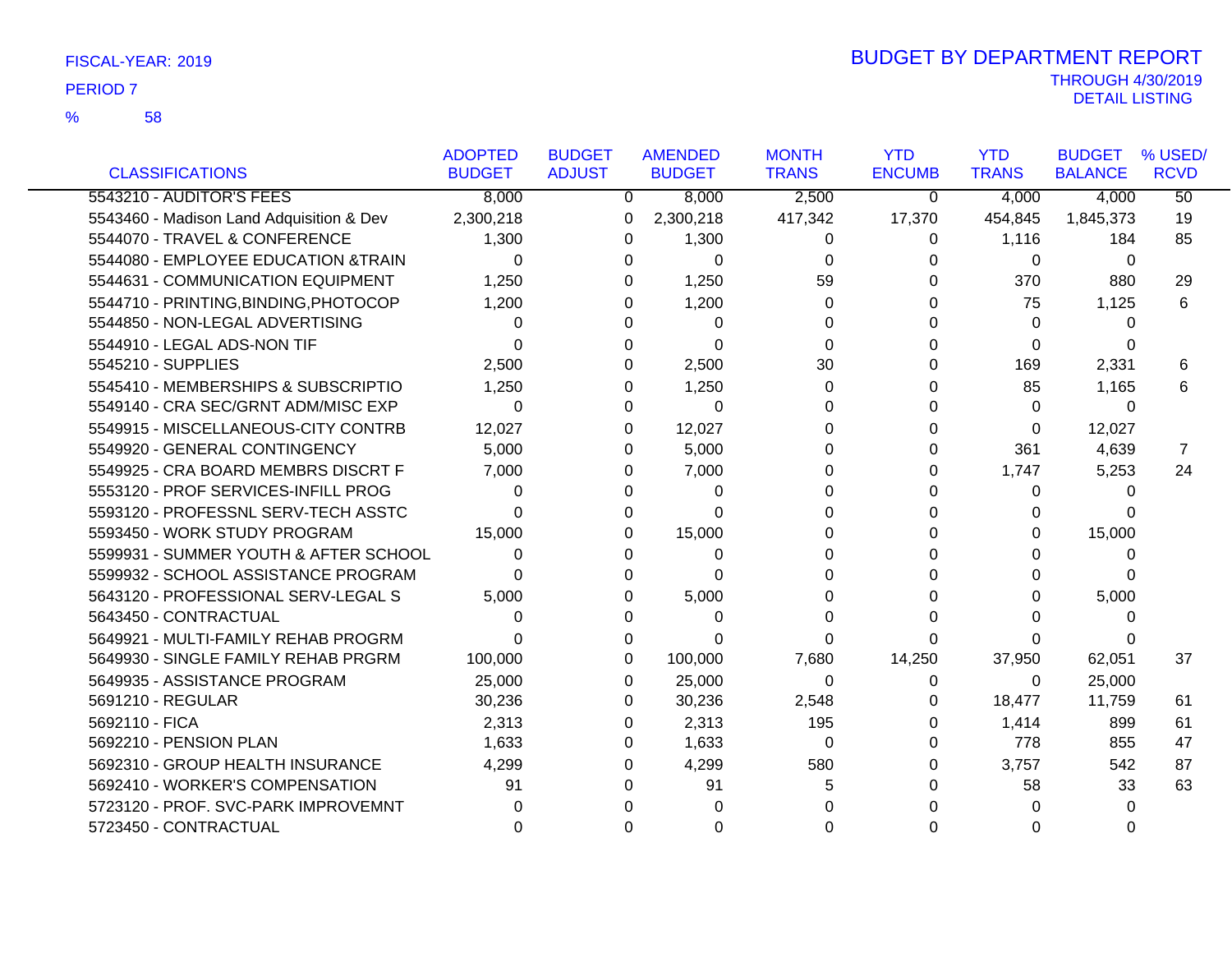58 %

### THROUGH 4/30/2019<br>DETAIL LISTING DETAIL LISTING PERIOD <sup>7</sup> BUDGET BY DEPARTMENT REPORT

|                                          | <b>ADOPTED</b> | <b>BUDGET</b>  | <b>AMENDED</b> | <b>MONTH</b> | <b>YTD</b>    | <b>YTD</b>   | <b>BUDGET</b>  | % USED/         |
|------------------------------------------|----------------|----------------|----------------|--------------|---------------|--------------|----------------|-----------------|
| <b>CLASSIFICATIONS</b>                   | <b>BUDGET</b>  | <b>ADJUST</b>  | <b>BUDGET</b>  | <b>TRANS</b> | <b>ENCUMB</b> | <b>TRANS</b> | <b>BALANCE</b> | <b>RCVD</b>     |
| 5726450 - MATCHING CONTRIBUTION          |                | 0              | O              | 0            | 0             |              | O              |                 |
| 5741210 - SPECIAL EVENTS PLANNING        |                |                |                |              |               |              |                |                 |
| 5742110 - FICA                           |                |                |                |              |               |              |                |                 |
| 5742210 - PENSION                        |                |                |                |              |               |              |                |                 |
| 5742310 - HEALTH INSURANCE               |                |                |                |              |               |              |                |                 |
| 5742410 - WORKER'S COMPENSATION          |                |                |                |              |               |              |                |                 |
| 5743120 - PROFESSIONAL SERV-MRKTNG       | 25,500         |                | 25,500         | 1,766        | 0             | 10,961       | 14,539         | 42              |
| 5819120 - INTRA-GOV TRANSFER-DEBT SERVIC |                |                |                | 0            |               |              |                |                 |
| 5819140 - INTRA GOV-CAPITAL IMP PROJ FUN |                |                |                |              |               |              |                |                 |
| 5819500 - REIMB CITY/MADISON SQUARE /EXP | 210,965        | 0              | 210,965        | 12,731       | 72,046        | 209,465      | 1,500          | 99              |
| 5833120 - - PROFESSIONAL SERVICES        |                |                | O              | $\Omega$     | 0             | 0            | $\Omega$       |                 |
| 5833125 - PROPERTY MANAGEMENT            | 40,000         | 0              | 40,000         | 8,000        | 4,400         | 36,548       | 3,452          | 91              |
| 5833455 - PROPERTY MAINTENANCE           | 40,000         |                | 40,000         | 703          | 0             | 5,756        | 34,244         | 14              |
| 5836110 - LAND ACQUISITION               |                |                |                |              |               |              |                |                 |
| 5837110 - REGIONS BANK LOAN \$2,730,     |                |                |                |              |               |              |                |                 |
| 5837210 - REGIONS LN 2006 - \$2,730M     |                |                |                |              |               |              |                |                 |
| Department 1110-CRA BOARD FOR TIF TOTAL  | 3,443,980      | 8,960          | 3,452,940      | 482,549      | 122,026       | 1,017,687    | 2,435,256      | $\overline{29}$ |
| <b>EXPENSE TOTAL</b>                     | 3,443,980      | 8,960          | 3,452,940      | 482,549      | 122,026       | 1,017,687    | 2,435,256      | 29              |
| Fund 610-CRA TRUST FUND TOTAL            |                |                |                |              |               |              |                |                 |
| <b>REVENUE</b>                           | 1,577,941      | $\overline{0}$ | 1,577,941      | 2,714        | 0             | 820,474      | 757,467        | 51              |
| <b>EXPENSE</b>                           | 3,443,980      | 8,960          | 3,452,940      | 482,549      | 122,026       | 1,017,687    | 2,435,256      | 29              |
| Fund 610-CRA TRUST FUND TOTAL            | $-1,866,039$   | $-8,960$       | $-1,874,999$   | -479,835     | $-122,026$    | $-197,213$   | $-1,677,789$   |                 |

Fund 615-FEDERAL FORFEITURE FUND

REVENUE

Department 0000-Description N/A

3511000 - CONFISCATED REVENUE 0 0 0 0 0 30,629 -30,629